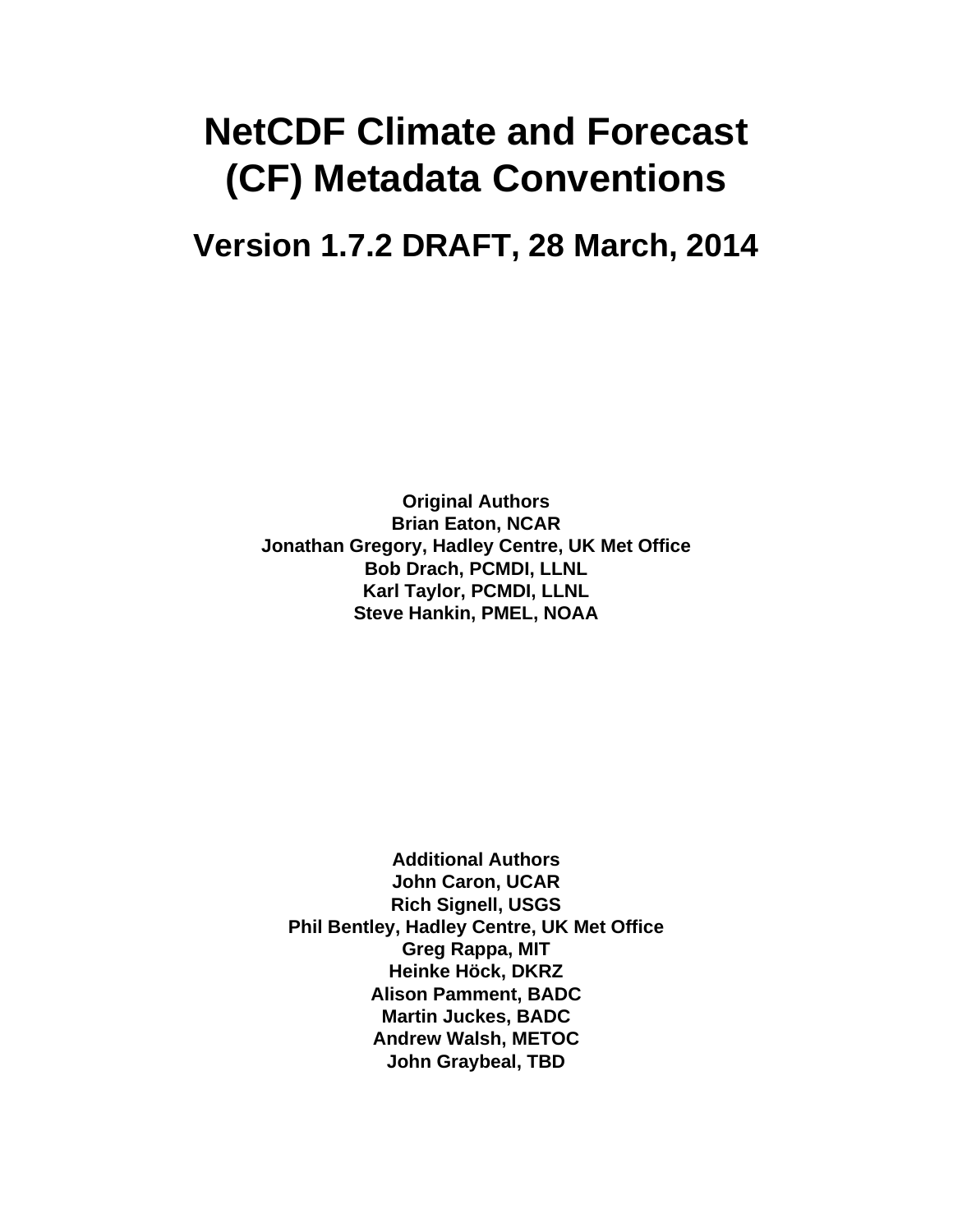#### **NetCDF Climate and Forecast (CF) Metadata Conventions: Version 1.7.2 DRAFT, 28 March, 2014**

by Brian Eaton, Jonathan Gregory, Bob Drach, Karl Taylor, and Steve Hankin

by John Caron, Rich Signell, Phil Bentley, Greg Rappa, Heinke Höck, Alison Pamment, Martin Juckes, Andrew Walsh, and John Graybeal

Many others have contributed to the development of CF through their participation in discussions about proposed changes.

#### **Abstract**

:

This document describes the CF conventions for climate and forecast metadata designed to promote the processing and sharing of files created with the netCDF Application Programmer Interface [[NetCDF\]](#page-124-0). The conventions define metadata that provide a definitive description of what the data in each variable represents, and of the spatial and temporal properties of the data. This enables users of data from different sources to decide which quantities are comparable, and facilitates building applications with powerful extraction, regridding, and display capabilities.

The CF conventions generalize and extend the COARDS conventions [\[COARDS\]](#page-124-1). The extensions include metadata that provides a precise definition of each variable via specification of a standard name, describes the vertical locations corresponding to dimensionless vertical coordinate values, and provides the spatial coordinates of non-rectilinear gridded data. Since climate and forecast data are often not simply representative of points in space/time, other extensions provide for the description of coordinate intervals, multidimensional cells and climatological time coordinates, and indicate how a data value is representative of an interval or cell. This standard also relaxes the COARDS constraints on dimension order and specifies methods for reducing the size of datasets.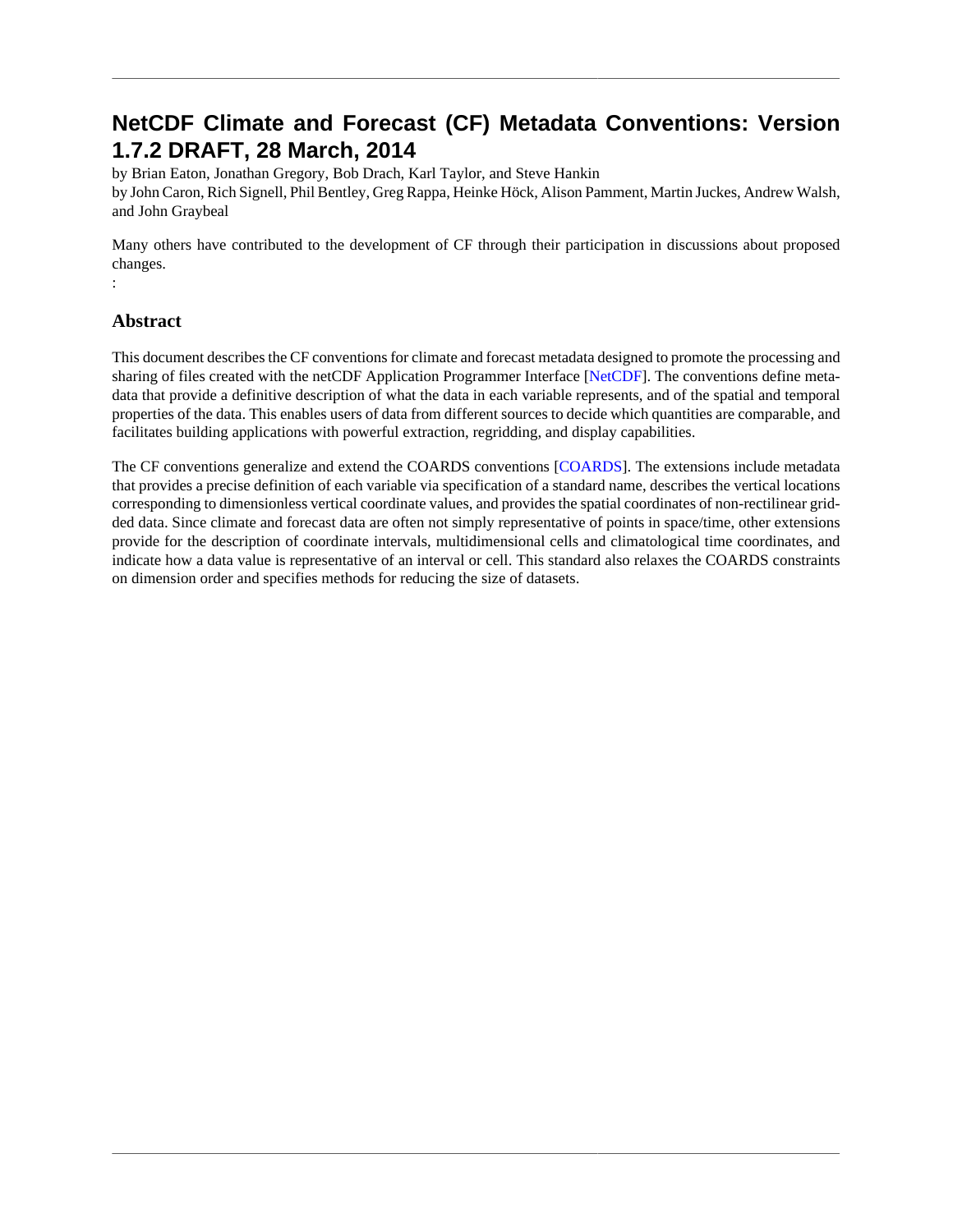### **Table of Contents**

| 5.6. Grid Mappings and Projections Horizontal Coordinate Reference Systems, Grid Mappings, and Pro- |    |
|-----------------------------------------------------------------------------------------------------|----|
|                                                                                                     | 26 |
|                                                                                                     |    |
|                                                                                                     |    |
|                                                                                                     |    |
|                                                                                                     |    |
|                                                                                                     |    |
|                                                                                                     |    |
|                                                                                                     |    |
|                                                                                                     |    |
|                                                                                                     |    |
|                                                                                                     | 38 |
|                                                                                                     | 39 |
|                                                                                                     | 40 |
|                                                                                                     |    |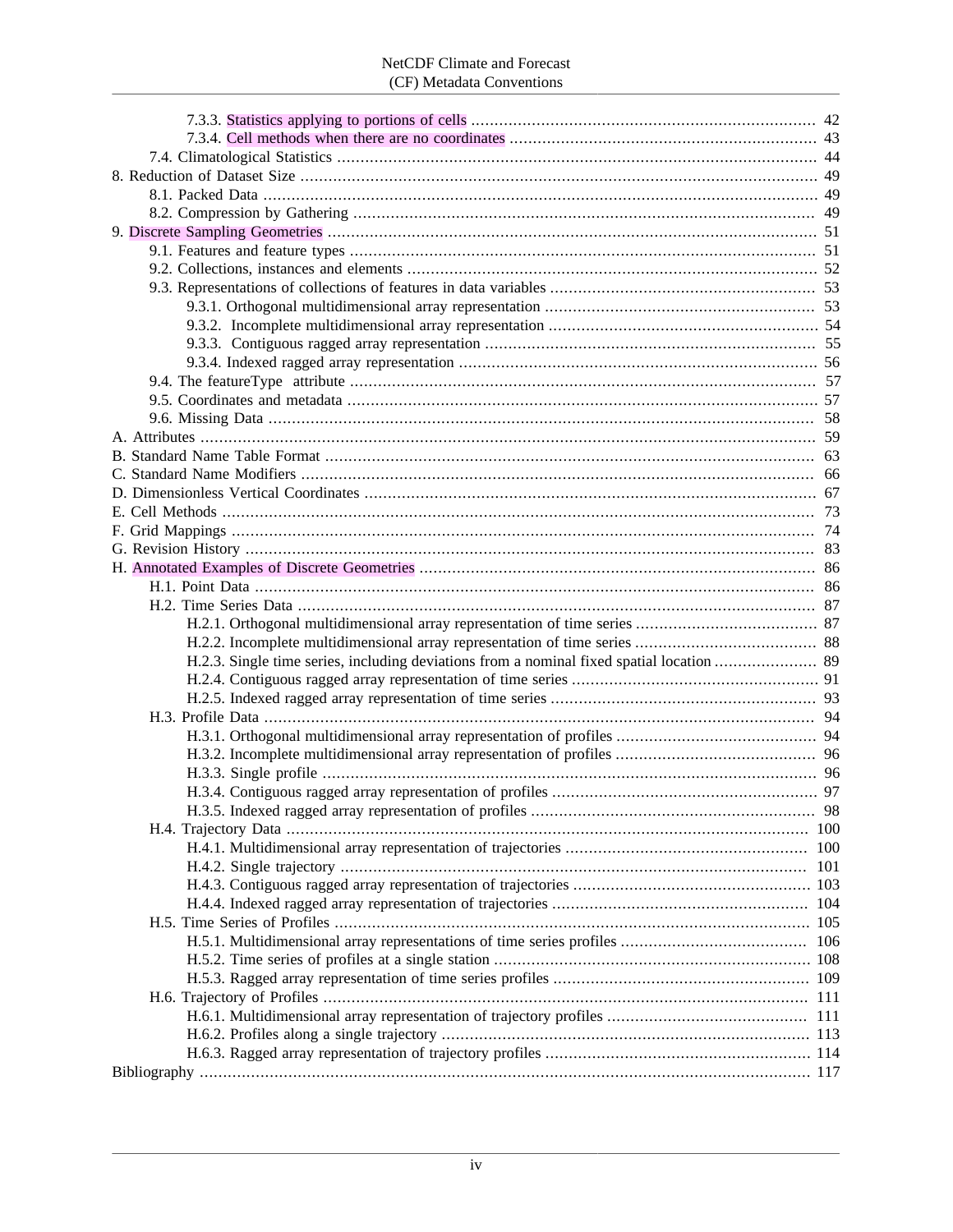### **List of Tables**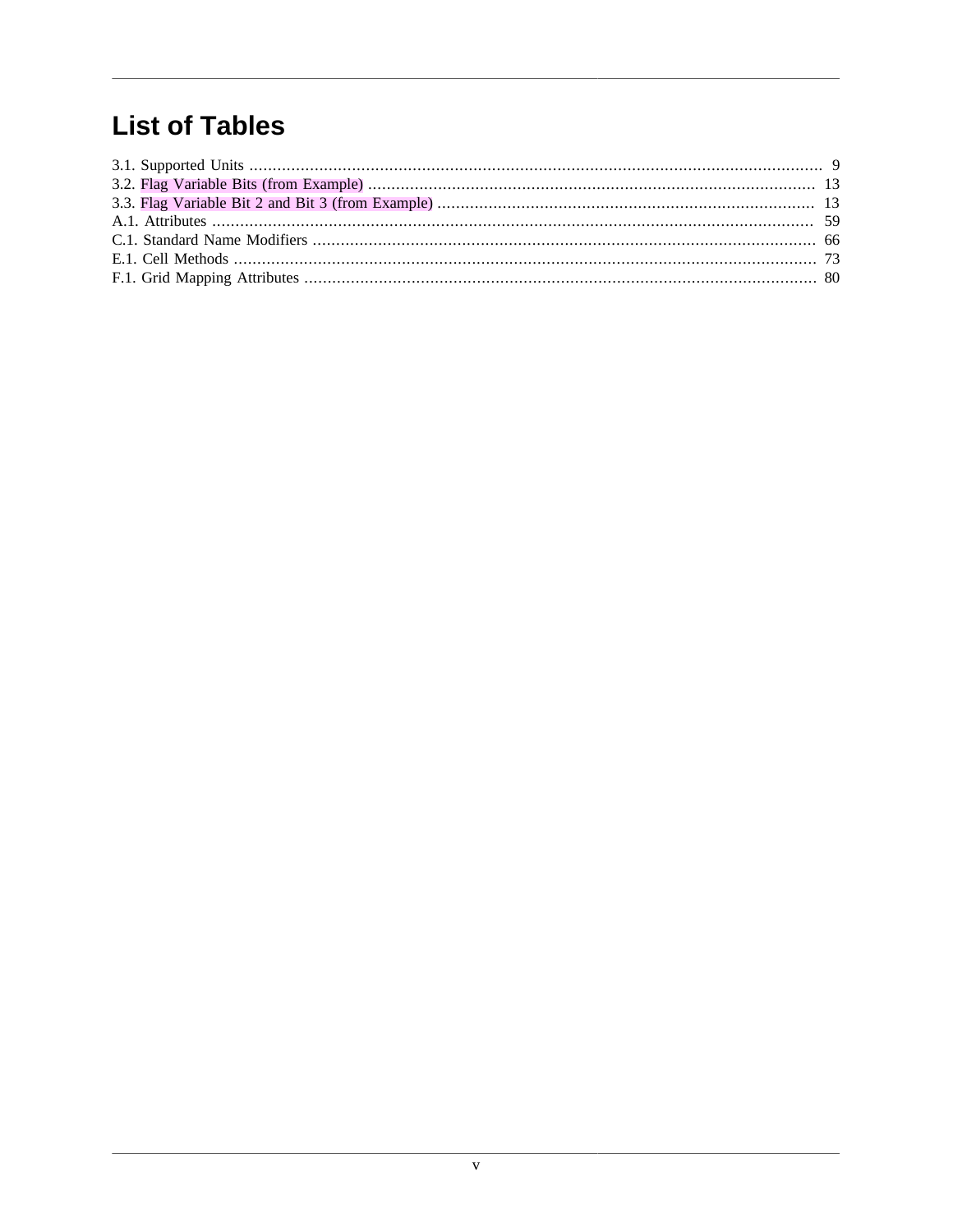### **List of Examples**

| 7.6. Mean surface temperature over land and sensible heat flux averaged separately over land and sea 42  |  |  |  |
|----------------------------------------------------------------------------------------------------------|--|--|--|
|                                                                                                          |  |  |  |
|                                                                                                          |  |  |  |
|                                                                                                          |  |  |  |
|                                                                                                          |  |  |  |
|                                                                                                          |  |  |  |
|                                                                                                          |  |  |  |
|                                                                                                          |  |  |  |
|                                                                                                          |  |  |  |
|                                                                                                          |  |  |  |
|                                                                                                          |  |  |  |
|                                                                                                          |  |  |  |
| H.2. Timeseries with common element times in a time coordinate variable using the orthogonal multidimen- |  |  |  |
|                                                                                                          |  |  |  |
|                                                                                                          |  |  |  |
|                                                                                                          |  |  |  |
|                                                                                                          |  |  |  |
|                                                                                                          |  |  |  |
|                                                                                                          |  |  |  |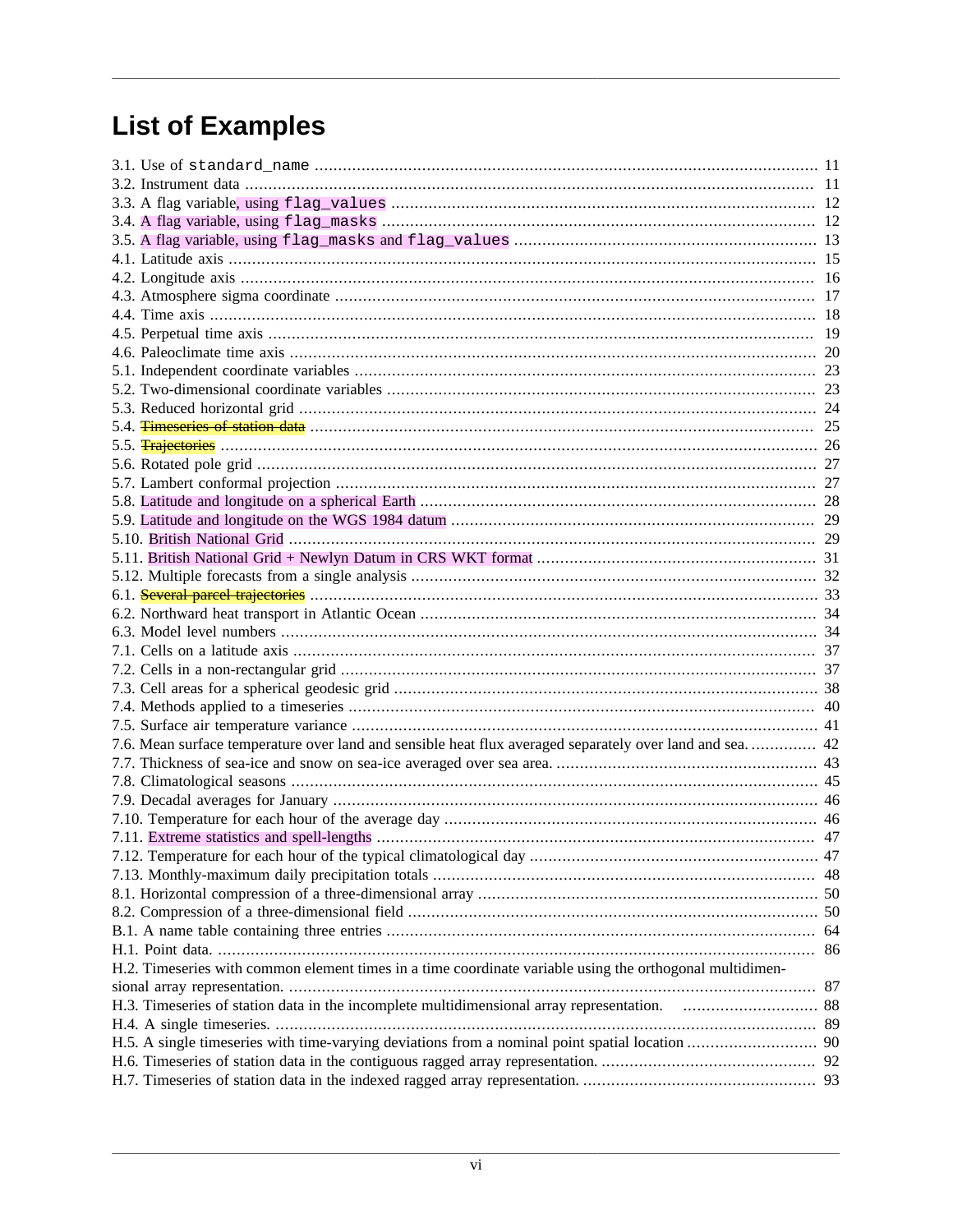| H.8. Atmospheric sounding profiles for a common set of vertical coordinates stored in the orthogonal multidi-                                                                                                     | 95  |
|-------------------------------------------------------------------------------------------------------------------------------------------------------------------------------------------------------------------|-----|
|                                                                                                                                                                                                                   |     |
| H.10. Atmospheric sounding profiles for a common set of vertical coordinates stored in the contiguous ragged                                                                                                      | 97  |
| H.11. Atmospheric sounding profiles for a common set of vertical coordinates stored in the indexed ragged                                                                                                         |     |
|                                                                                                                                                                                                                   | 99  |
| H.12. Trajectories recording atmospheric composition in the incomplete multidimensional array representa-                                                                                                         |     |
|                                                                                                                                                                                                                   | 100 |
|                                                                                                                                                                                                                   | 102 |
| H.14. Trajectories recording atmospheric composition in the contiguous ragged array representation.                                                                                                               | 103 |
| H.15. Trajectories recording atmospheric composition in the indexed ragged array representation.<br>H.16. Time series of atmospheric sounding profiles from a set of locations stored in a multidimensional array | 104 |
|                                                                                                                                                                                                                   | 106 |
| H.17. Time series of atmospheric sounding profiles from a set of locations stored in an orthogonal multidi-                                                                                                       |     |
|                                                                                                                                                                                                                   | 107 |
| H.18. Time series of atmospheric sounding profiles from a single location stored in a multidimensional array                                                                                                      | 108 |
| H.19. Time series of atmospheric sounding profiles from a set of locations stored in a ragged array representa-                                                                                                   |     |
|                                                                                                                                                                                                                   | 110 |
| H.20. Time series of atmospheric sounding profiles along a set of trajectories stored in a multidimensional ar-                                                                                                   |     |
|                                                                                                                                                                                                                   | 112 |
| H.21. Time series of atmospheric sounding profiles along a trajectory stored in a multidimensional array rep-                                                                                                     |     |
|                                                                                                                                                                                                                   |     |
| H.22. Time series of atmospheric sounding profiles along a set of trajectories stored in a ragged array repre-                                                                                                    | 114 |
|                                                                                                                                                                                                                   |     |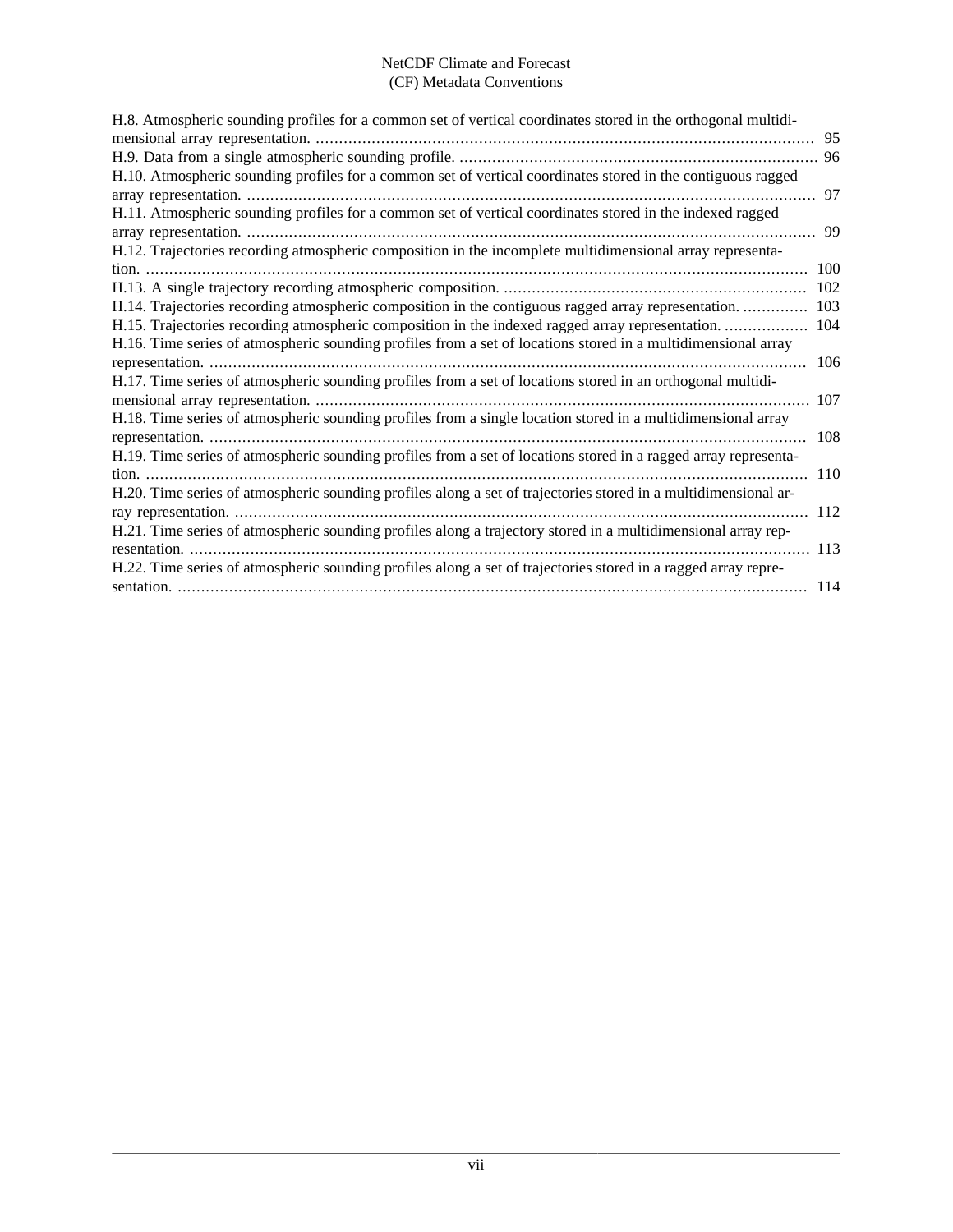# <span id="page-7-0"></span>**Preface**

Home page:

Contains links to: previous draft and current working draft documents; applications for processing CF conforming files; email list for discussion about interpretation, clarification, and proposals for changes or extensions to the current conventions.<http://www-pcmdi.llnl.gov/cf/>

Revision history:

This document will be updated to reflect agreed changes to the standard and to correct mistakes according to the rules of [CF governance](http://cf-pcmdi.llnl.gov/governance)<sup>1</sup>. See Appendix G, *[Revision History](#page-90-0)* for the full revision history. Changes with provisional status use the following mark-up style: new text, deleted text, and *[a comment]*.

<sup>1</sup> <http://cf-pcmdi.llnl.gov/governance>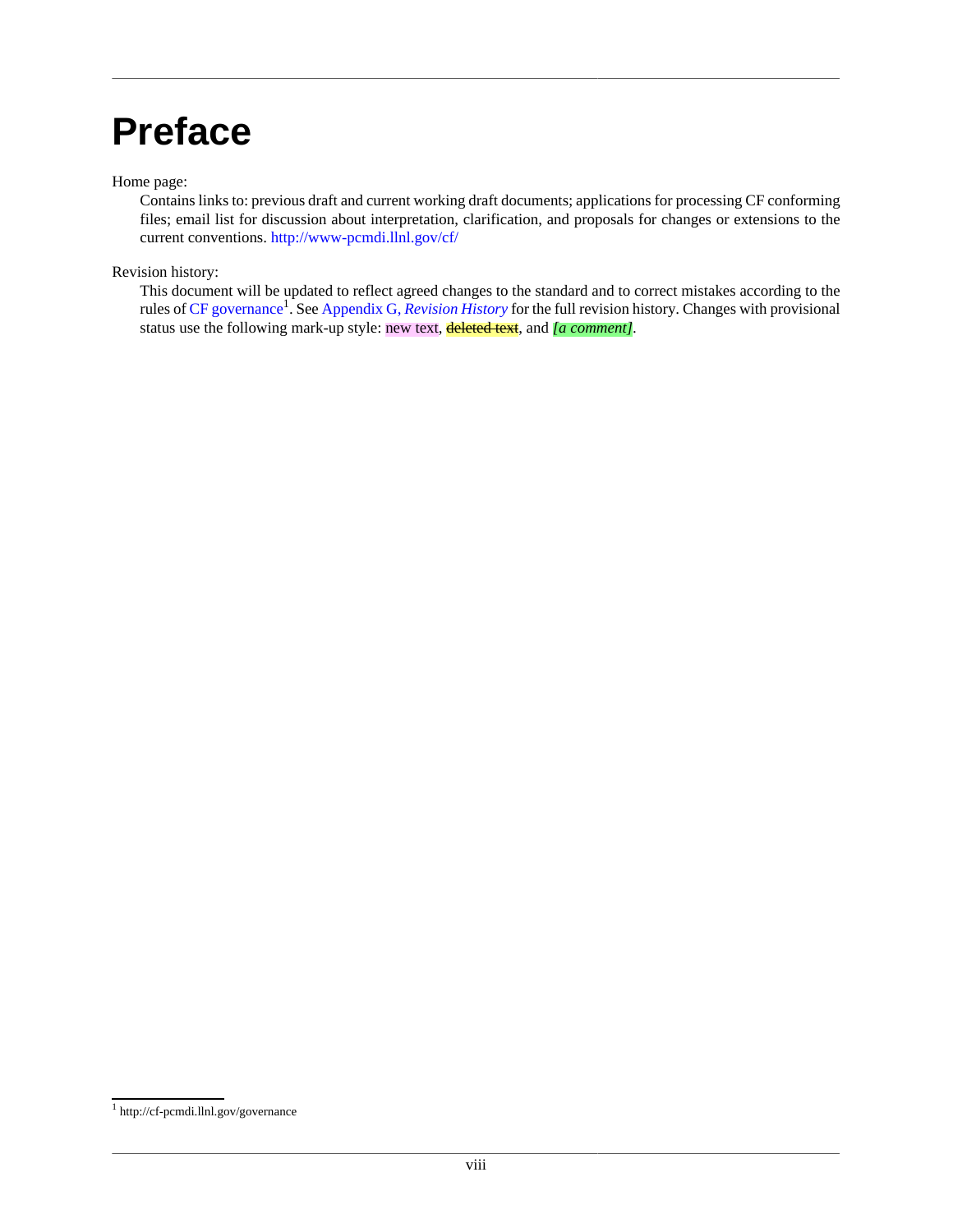# <span id="page-8-0"></span>**Chapter 1. Introduction**

# <span id="page-8-1"></span>**1.1. Goals**

The NetCDF library [[NetCDF\]](#page-124-0) is designed to read and write data that has been structured according to well-defined rules and is easily ported across various computer platforms. The netCDF interface enables but does not require the creation of *self-describing* datasets. The purpose of the CF conventions is to require conforming datasets to contain sufficient metadata that they are self-describing in the sense that each variable in the file has an associated description of what it represents, including physical units if appropriate, and that each value can be located in space (relative to earth-based coordinates) and time.

An important benefit of a convention is that it enables software tools to display data and perform operations on specified subsets of the data with minimal user intervention. It is possible to provide the metadata describing how a field is located in time and space in many different ways that a human would immediately recognize as equivalent. The purpose in restricting how the metadata is represented is to make it practical to write software that allows a machine to parse that metadata and to automatically associate each data value with its location in time and space. It is equally important that the metadata be easy for human users to write and to understand.

This standard is intended for use with climate and forecast data, for atmosphere, surface and ocean, and was designed with model-generated data particularly in mind. We recognise that there are limits to what a standard can practically cover; we restrict ourselves to issues that we believe to be of common and frequent concern in the design of climate and forecast metadata. Our main purpose therefore, is to propose a clear, adequate and flexible definition of the metadata needed for climate and forecast data. Although this is specifically a netCDF standard, we feel that most of the ideas are of wider application. The metadata objects could be contained in file formats other than netCDF. Conversion of the metadata between files of different formats will be facilitated if conventions for all formats are based on similar ideas.

This convention is designed to be backward compatible with the COARDS conventions [[COARDS](#page-124-1)], by which we mean that a conforming COARDS dataset also conforms to the CF standard. Thus new applications that implement the CF conventions will be able to process COARDS datasets.

We have also striven to maximize conformance to the COARDS standard, that is, wherever the COARDS metadata conventions provide an adequate description we require their use. Extensions to COARDS are implemented in a manner such that the content that doesn't depend on the extensions is still accessible to applications that adhere to the COARDS standard.

# <span id="page-8-2"></span>**1.2. Terminology**

The terms in this document that refer to components of a netCDF file are defined in the NetCDF User's Guide (NUG) [\[NUG\]](#page-124-3) NUG. Some of those definitions are repeated below for convenience.

auxiliary coordinate variable

Any netCDF variable that contains coordinate data, but is not a coordinate variable (in the sense of that term defined by the NUG and used by this standard - see below). Unlike coordinate variables, there is no relationship between the name of an auxiliary coordinate variable and the name(s) of its dimension(s).

boundary variable

A boundary variable is associated with a variable that contains coordinate data. When a data value provides information about conditions in a cell occupying a region of space/time or some other dimension, the boundary variable provides a description of cell extent.

CDL syntax

The ascii format used to describe the contents of a netCDF file is called CDL (network Common Data form Language). This format represents arrays using the indexing conventions of the C programming language, i.e.,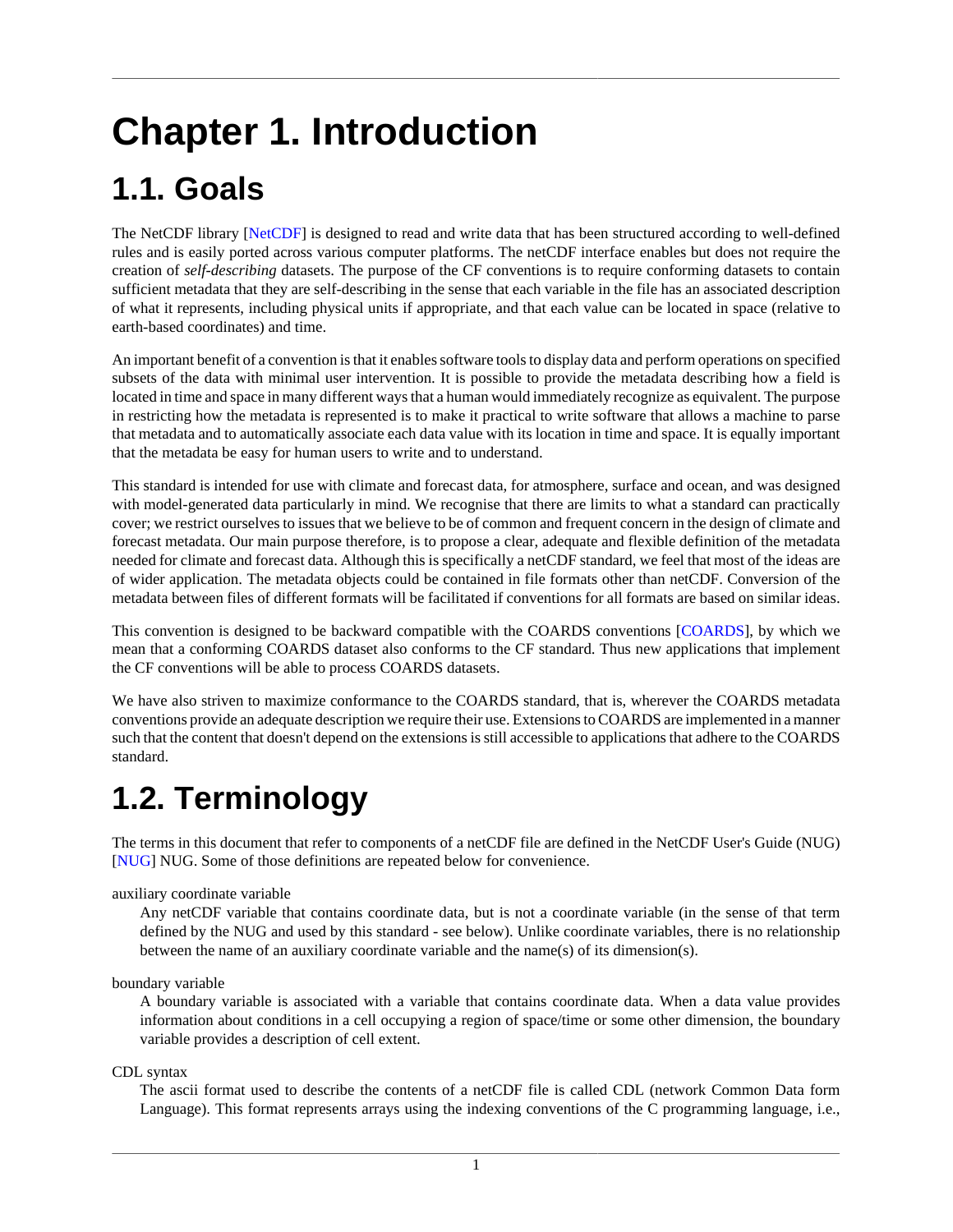index values start at 0, and in multidimensional arrays, when indexing over the elements of the array, it is the last declared dimension that is the fastest varying in terms of file storage order. The netCDF utilities ncdump and ncgen use this format (see  $\frac{1000 \text{ m}}{1000 \text{ m}}$  = [chapter 10 of the NUG](http://www.unidata.ucar.edu/packages/netcdf/guidef/guidef-15.html#HEADING15-0)  $^2$ ). All examples in this document use CDL syntax.

cell

A region in one or more dimensions whose boundary can be described by a set of vertices. The term *interval* is sometimes used for one-dimensional cells.

#### coordinate variable

We use this term precisely as it is defined in section  $-2.3.1$  of the NUG<sup>3</sup> 2.3.1 of the NUG<sup>4</sup>. It is a onedimensional variable with the same name as its dimension [e.g., time(time)], and it is defined as a numeric data type with values that are ordered monotonically. Missing values are not allowed in coordinate variables.

#### grid mapping variable

A variable used as a container for attributes that define a specific grid mapping. The type of the variable is arbitrary since it contains no data.

#### latitude dimension

A dimension of a netCDF variable that has an associated latitude coordinate variable.

#### longitude dimension

A dimension of a netCDF variable that has an associated longitude coordinate variable.

#### multidimensional coordinate variable

An auxiliary coordinate variable that is multidimensional.

#### recommendation

Recommendations in this convention are meant to provide advice that may be helpful for reducing common mistakes. In some cases we have recommended rather than required particular attributes in order to maintain backwards compatibility with COARDS. An application must not depend on a dataset's adherence to recommendations.

#### scalar coordinate variable

A scalar variable that contains coordinate data. Functionally equivalent to either a size one coordinate variable or a size one auxiliary coordinate variable.

#### spatiotemporal dimension

A dimension of a netCDF variable that is used to identify a location in time and/or space.

time dimension

A dimension of a netCDF variable that has an associated time coordinate variable.

vertical dimension

A dimension of a netCDF variable that has an associated vertical coordinate variable.

### <span id="page-9-0"></span>**1.3. Overview**

No variable or dimension names are standardized by this convention. Instead we follow the lead of the NUG and standardize only the names of attributes and some of the values taken by those attributes. The overview provided in this section will be followed with more complete descriptions in following sections. [Appendix A,](#page-66-0) *Attributes* contains a summary of all the attributes used in this convention.

<sup>&</sup>lt;sup>+</sup> http://www.unidata.uca htta://wackages/netcdf/guidef/guidef-15.html#HEADING15-0

<sup>&</sup>lt;sup>2</sup> <http://www.unidata.ucar.edu/netcdf/docs/netcdf.html#NetCDF-Utilities>

<sup>&</sup>lt;sup>3</sup>http://www.unidata.ucar.edu/packages/netedf/guidef/guidef-7.html#HEADING7-67

<sup>4</sup> <http://www.unidata.ucar.edu/netcdf/docs/netcdf.html#Variables>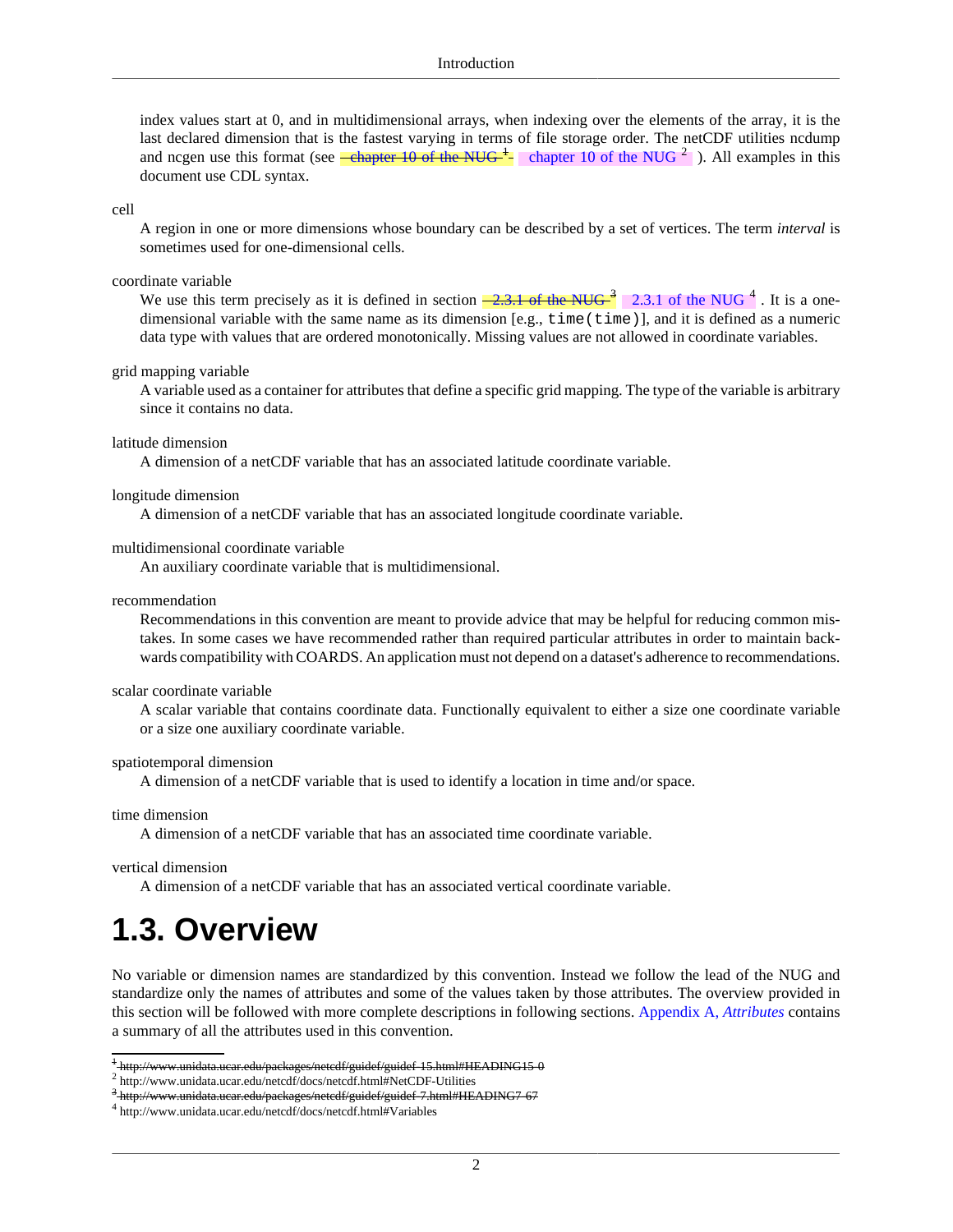We recommend that the NUG defined attribute Conventions be given the string value  $\frac{\text{PCF}-1}{\text{CF}-1}$ .  $4^{\text{P}}$   $\frac{\text{PCF}-1}{\text{CF}-1}$ . "CF-1.6" to identify datasets that conform to these conventions.

The general description of a file's contents should be contained in the following attributes: title, history, institution, source, comment and references [\(Section 2.6.2, "Description of file contents"\)](#page-14-2). For backwards compatibility with COARDS none of these attributes is required, but their use is recommended to provide human readable documentation of the file contents.

Each variable in a netCDF file has an associated description which is provided by the attributes units, long\_name, and standard\_name. The units, and long\_name attributes are defined in the NUG and the standard\_name attribute is defined in this document.

The units attribute is required for all variables that represent dimensional quantities (except for boundary variables defined in [Section 7.1, "Cell Boundaries".](#page-43-1) The values of the units attributes are character strings that are recognized by UNIDATA's Udunits package [[UDUNITS\]](#page-124-4), (with exceptions allowed as discussed in [Section 3.1, "Units"\)](#page-16-1).

The long\_name and standard\_name attributes are used to describe the content of each variable. For backwards compatibility with COARDS neither is required, but use of at least one of them is strongly recommended. The use of standard names will facilitate the exchange of climate and forecast data by providing unambiguous identification of variables most commonly analyzed.

Four types of coordinates receive special treatment by these conventions: latitude, longitude, vertical, and time. Every variable must have associated metadata that allows identification of each such coordinate that is relevant. Two independent parts of the convention allow this to be done. There are conventions that identify the variables that contain the coordinate data, and there are conventions that identify the type of coordinate represented by that data.

There are two methods used to identify variables that contain coordinate data. The first is to use the NUG-defined "coordinate variables." *The use of coordinate variables is required for all dimensions that correspond to one dimensional space or time coordinates*. In cases where coordinate variables are not applicable, the variables containing coordinate data are identified by the coordinates attribute.

Once the variables containing coordinate data are identified, further conventions are required to determine the type of coordinate represented by each of these variables. Latitude, longitude, and time coordinates are identified solely by the value of their units attribute. Vertical coordinates with units of pressure may also be identified by the units attribute. Other vertical coordinates must use the attribute positive which determines whether the direction of increasing coordinate value is up or down. Because identification of a coordinate type by its units involves the use of an external software package [[UDUNITS\]](#page-124-4), we provide the optional attribute axis for a direct identification of coordinates that correspond to latitude, longitude, vertical, or time axes.

Latitude, longitude, and time are defined by internationally recognized standards, and hence, identifying the coordinates of these types is sufficient to locate data values uniquely with respect to time and a point on the earth's surface. On the other hand identifying the vertical coordinate is not necessarily sufficient to locate a data value vertically with respect to the earth's surface. In particular a model may output data on the dimensionless vertical coordinate used in its mathematical formulation. To achieve the goal of being able to spatially locate all data values, this convention includes the definitions of common dimensionless vertical coordinates in Appendix D, *[Dimensionless Vertical Coordinates](#page-74-0)*. These definitions provide a mapping between the dimensionless coordinate values and dimensional values that can be uniquely located with respect to a point on the earth's surface. The definitions are associated with a coordinate variable via the standard\_name and formula\_terms attributes. For backwards compatibility with COARDS use of these attributes is not required, but is strongly recommended.

It is often the case that data values are not representative of single points in time and/or space, but rather of intervals or multidimensional cells. This convention defines a bounds attribute to specify the extent of intervals or cells. When data that is representative of cells can be described by simple statistical methods, those methods can be indicated using the cell\_methods attribute. An important application of this attribute is to describe climatological and diurnal statistics.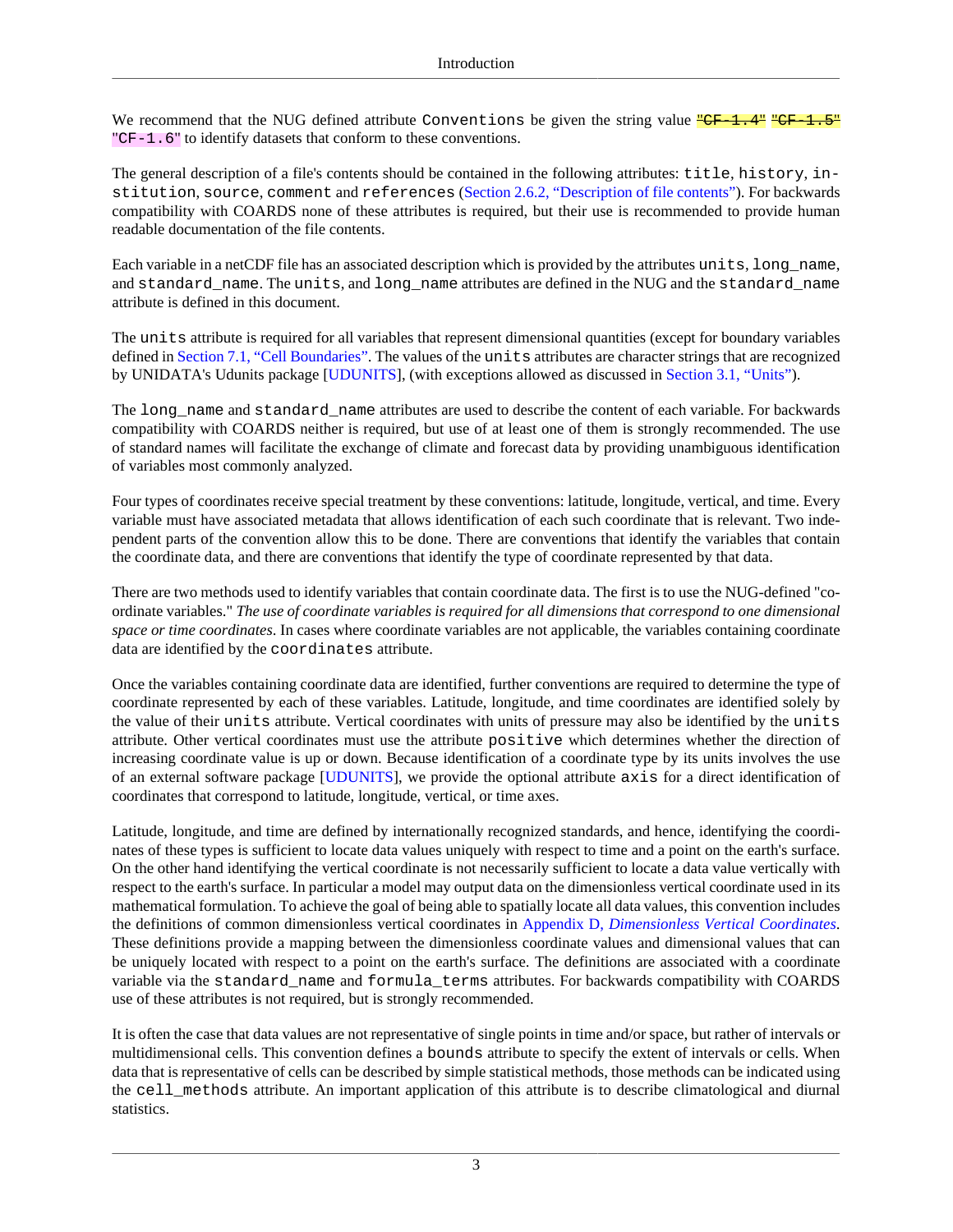Methods for reducing the total volume of data include both packing and compression. Packing reduces the data volume by reducing the precision of the stored numbers. It is implemented using the attributes add\_offset and scale factor which are defined in the NUG. Compression on the other hand loses no precision, but reduces the volume by not storing missing data. The attribute compress is defined for this purpose.

### <span id="page-11-0"></span>**1.4. Relationship to the COARDS Conventions**

These conventions generalize and extend the COARDS conventions [[COARDS](#page-124-1)]. A major design goal has been to maintain *backward compatibility* with COARDS. Hence applications written to process datasets that conform to these conventions will also be able to process COARDS conforming datasets. We have also striven to maximize *conformance* to the COARDS standard so that datasets that only require the metadata that was available under COARDS will still be able to be processed by COARDS conforming applications. But because of the extensions that provide new metadata content, and the relaxation of some COARDS requirements, datasets that conform to these conventions will not necessarily be recognized by applications that adhere to the COARDS conventions. The features of these conventions that allow writing netCDF files that are not COARDS conforming are summarized below.

COARDS standardizes the description of grids composed of independent latitude, longitude, vertical, and time axes. In addition to standardizing the metadata required to identify each of these axis types COARDS restricts the axis (equivalently dimension) ordering to be longitude, latitude, vertical, and time (with longitude being the most rapidly varying dimension). Because of I/O performance considerations it may not be possible for models to output their data in conformance with the COARDS requirement. The CF convention places no rigid restrictions on the order of dimensions, however we encourage data producers to make the extra effort to stay within the COARDS standard order. The use of non-COARDS axis ordering will render files inaccessible to some applications and limit interoperability. Often a buffering operation can be used to miminize performance penalties when axis ordering in model code does not match the axis ordering of a COARDS file.

COARDS addresses the issue of identifying dimensionless vertical coordinates, but does not provide any mechanism for mapping the dimensionless values to dimensional ones that can be located with respect to the earth's surface. For backwards compatibility we continue to allow (but do not require) the units attribute of dimensionless vertical coordinates to take the values "level", "layer", or "sigma\_level." But we recommend that the standard\_name and formula\_terms attributes be used to identify the appropriate definition of the dimensionless vertical coordinate (see [Section 4.3.2, "Dimensionless Vertical Coordinate"\)](#page-24-1).

The CF conventions define attributes which enable the description of data properties that are outside the scope of the COARDS conventions. These new attributes do not violate the COARDS conventions, but applications that only recognize COARDS conforming datasets will not have the capabilities that the new attributes are meant to enable. Briefly the new attributes allow:

- Identification of quantities using standard names.
- Description of dimensionless vertical coordinates.
- Associating dimensions with auxiliary coordinate variables.
- Linking data variables to scalar coordinate variables.
- Associating dimensions with labels.
- Description of intervals and cells.
- Description of properties of data defined on intervals and cells.
- Description of climatological statistics.
- Data compression for variables with missing values.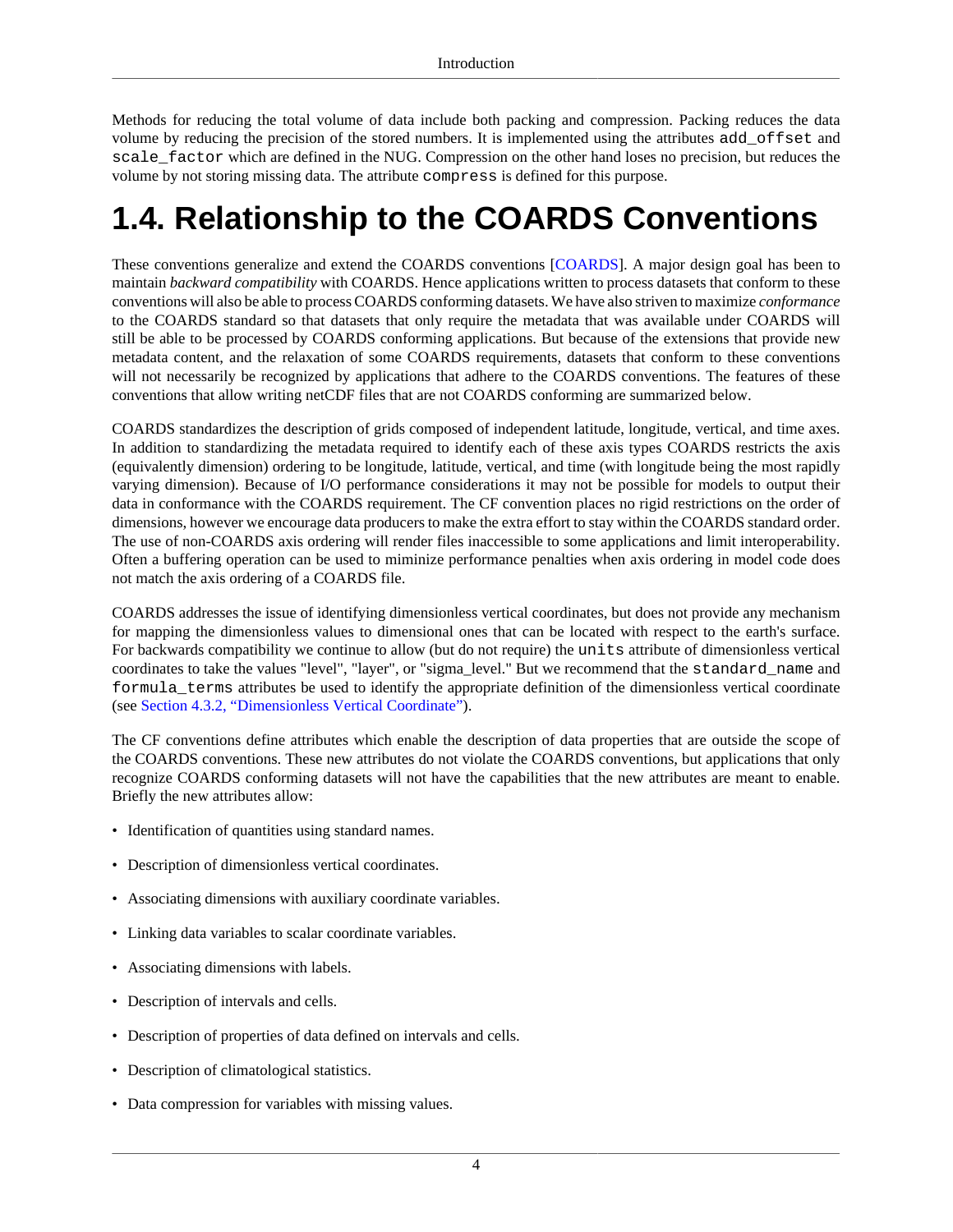# <span id="page-12-0"></span>**Chapter 2. NetCDF Files and Components**

The components of a netCDF file are described in section 2 of the NUG [[NUG\]](#page-124-3). In this section we describe conventions associated with filenames and the basic components of a netCDF file. We also introduce new attributes for describing the contents of a file.

# <span id="page-12-1"></span>**2.1. Filename**

NetCDF files should have the file name extension ".nc".

# <span id="page-12-2"></span>**2.2. Data Types**

The netCDF data types char, byte, short, int, float or real, and double are all acceptable. The char type is not intended for numeric data. One byte numeric data should be stored using the byte data type. All integer types are treated by the netCDF interface as signed. It is possible to treat the byte type as unsigned by using the NUG convention of indicating the unsigned range using the valid\_min, valid\_max, or valid\_range attributes.

NetCDF does not support a character string type, so these must be represented as character arrays. In this document, a one dimensional array of character data is simply referred to as a "string". An n-dimensional array of strings must be implemented as a character array of dimension (n,max\_string\_length), with the last (most rapidly varying) dimension declared large enough to contain the longest string in the array. All the strings in a given array are therefore defined to be equal in length. For example, an array of strings containing the names of the months would be dimensioned (12,9) in order to accommodate "September", the month with the longest name.

# <span id="page-12-3"></span>**2.3. Naming Conventions**

Variable, dimension and attribute names should begin with a letter and be composed of letters, digits, and underscores. Note that this is in conformance with the COARDS conventions, but is more restrictive than the netCDF interface which allows use of the hyphen character. The netCDF interface also allows leading underscores in names, but the NUG states that this is reserved for system use.

Case is significant in netCDF names, but it is recommended that names should not be distinguished purely by case, i.e., if case is disregarded, no two names should be the same. It is also recommended that names should be obviously meaningful, if possible, as this renders the file more effectively self-describing.

This convention does not standardize any variable or dimension names. Attribute names and their contents, where standardized, are given in English in this document and should appear in English in conforming netCDF files for the sake of portability. Languages other than English are permitted for variables, dimensions, and non-standardized attributes. The content of some standardized attributes are string values that are not standardized, and thus are not required to be in English. For example, a description of what a variable represents may be given in a non-English language using the long\_name attribute (see [Section 3.2, "Long Name"\)](#page-17-0) whose contents are not standardized, but a description given by the standard\_name attribute (see [Section 3.3, "Standard Name"](#page-17-1)) must be taken from the standard name table which is in English.

# <span id="page-12-4"></span>**2.4. Dimensions**

A variable may have any number of dimensions, including zero, and the dimensions must all have different names. *COARDS strongly recommends limiting the number of dimensions to four, but we wish to allow greater flexibility*.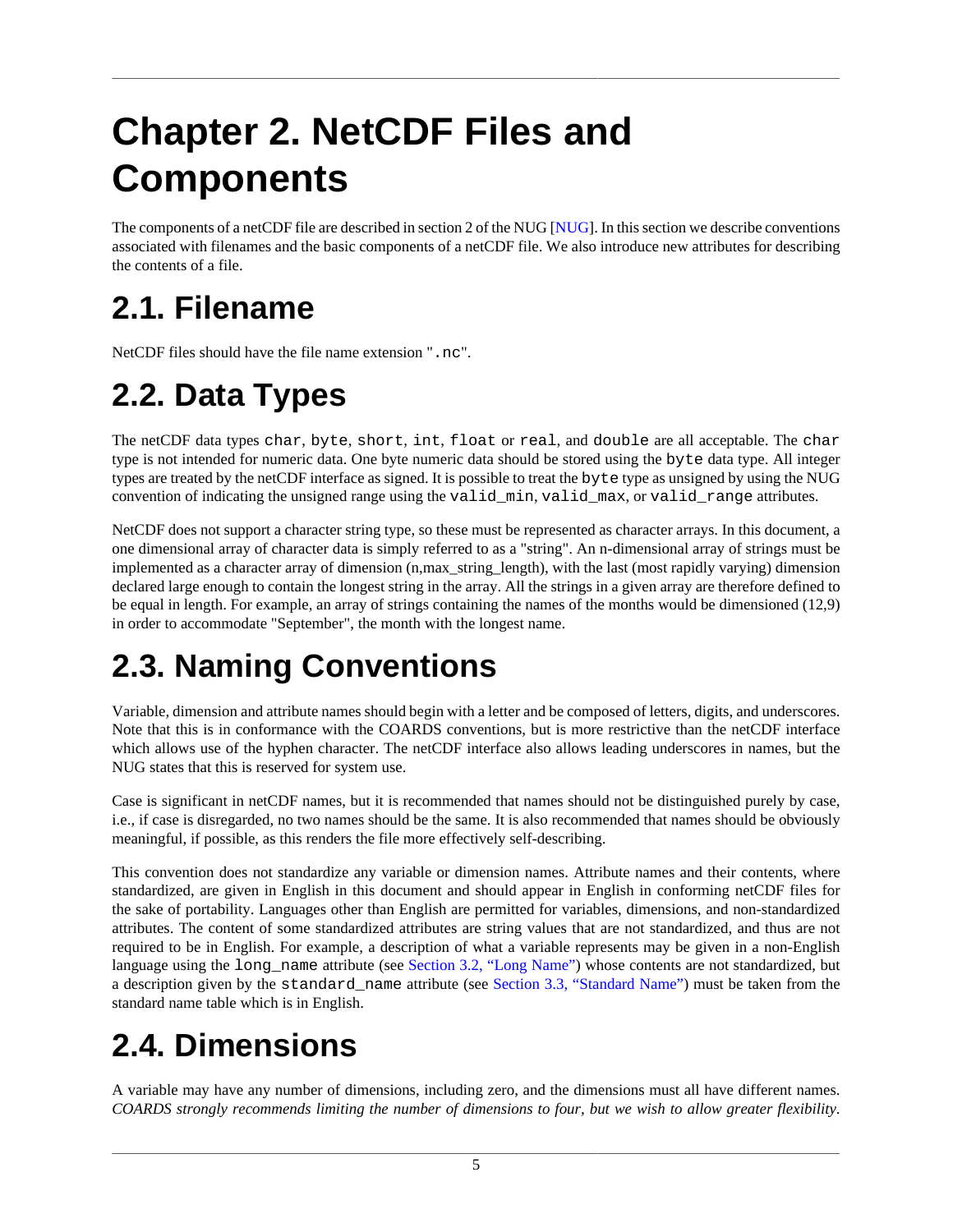The dimensions of the variable define the axes of the quantity it contains. Dimensions other than those of space and time may be included. Several examples can be found in this document. Under certain circumstances, one may need more than one dimension in a particular quantity. For instance, a variable containing a two-dimensional probability density function might correlate the temperature at two different vertical levels, and hence would have temperature on both axes.

If any or all of the dimensions of a variable have the interpretations of "date or time" (T), "height or depth" (Z), "latitude" (Y), or "longitude" (X) then we recommend, but do not require (see [Section 1.4, "Relationship to the COARDS](#page-11-0) [Conventions"](#page-11-0)), those dimensions to appear in the relative order T, then Z, then Y, then X in the CDL definition corresponding to the file. All other dimensions should, whenever possible, be placed to the left of the spatiotemporal dimensions.

Dimensions may be of any size, including unity. When a single value of some coordinate applies to all the values in a variable, the recommended means of attaching this information to the variable is by use of a dimension of size unity with a one-element coordinate variable. It is also acceptable to use a scalar coordinate variable which eliminates the need for an associated size one dimension in the data variable. The advantage of using either a coordinate variable or an auxiliary coordinate variable is that all its attributes can be used to describe the single-valued quantity, including boundaries. For example, a variable containing data for temperature at 1.5 m above the ground has a single-valued coordinate supplying a height of 1.5 m, and a time-mean quantity has a single-valued time coordinate with an associated boundary variable to record the start and end of the averaging period.

# <span id="page-13-0"></span>**2.5. Variables**

This convention does not standardize variable names.

NetCDF variables that contain coordinate data are referred to as *coordinate variables*, *auxiliary coordinate variables*, *scalar coordinate variables*, or *multidimensional coordinate variables*.

### <span id="page-13-1"></span>**2.5.1. Missing Data, valid and actual range**

The NUG conventions ( $\frac{1}{100}$   $\frac{1}{100}$   $\frac{1}{100}$   $\frac{1}{100}$   $\frac{1}{100}$   $\frac{1}{100}$   $\frac{1}{100}$   $\frac{1}{100}$   $\frac{1}{100}$   $\frac{1}{100}$   $\frac{1}{100}$   $\frac{1}{100}$   $\frac{1}{100}$   $\frac{1}{100}$   $\frac{1}{100}$   $\frac{1}{100}$   $\frac{1}{10$ valid\_min, valid\_max, and valid\_range attributes to indicate missing data.

The NUG conventions for missing data changed significantly between version 2.3 and version 2.4. Since version 2.4 the NUG defines missing data as all values outside of the valid\_range, and specifies how the valid\_range should be defined from the \_FillValue (which has library specified default values) if it hasn't been explicitly specified. If only one missing value is needed for a variable then we recommend **strongly** that this value be specified using the \_FillValue attribute. Doing this guarantees that the missing value will be recognized by generic applications that follow either the before or after version 2.4 conventions.

The scalar attribute with the name \_FillValue and of the same type as its variable is recognized by the netCDF library as the value used to pre-fill disk space allocated to the variable. This value is considered to be a special value that indicates undefined or missing data, and is returned when reading values that were not written. The \_FillValue should be outside the range specified by valid\_range (if used) for a variable. The netCDF library defines a default fill value for each data type  $\left(\frac{-NUG \text{ section } 7.16^3}{NUG \text{ section } 7.16^4}\right)$ .

The missing value attribute is considered deprecated by the NUG and we do not recommend its use. However for backwards compatibility with COARDS this standard continues to recognize the use of the  $-mi$  ssing value attribute to indicate undefined or missing data.

 $+$ http packages/netcdf/guidef/guidef-13.html#HEADING13-12

<sup>2</sup> <http://www.unidata.ucar.edu/netcdf/docs/netcdf.html#Attribute-Conventions>

<sup>&</sup>lt;sup>3</sup>http://www.unidata.ucar.edu/packages/netedf/guidef/guidef-12.html#HEADING12-1381

<sup>4</sup> <http://www.unidata.ucar.edu/netcdf/docs/netcdf.html#NetCDF-Classic-Format>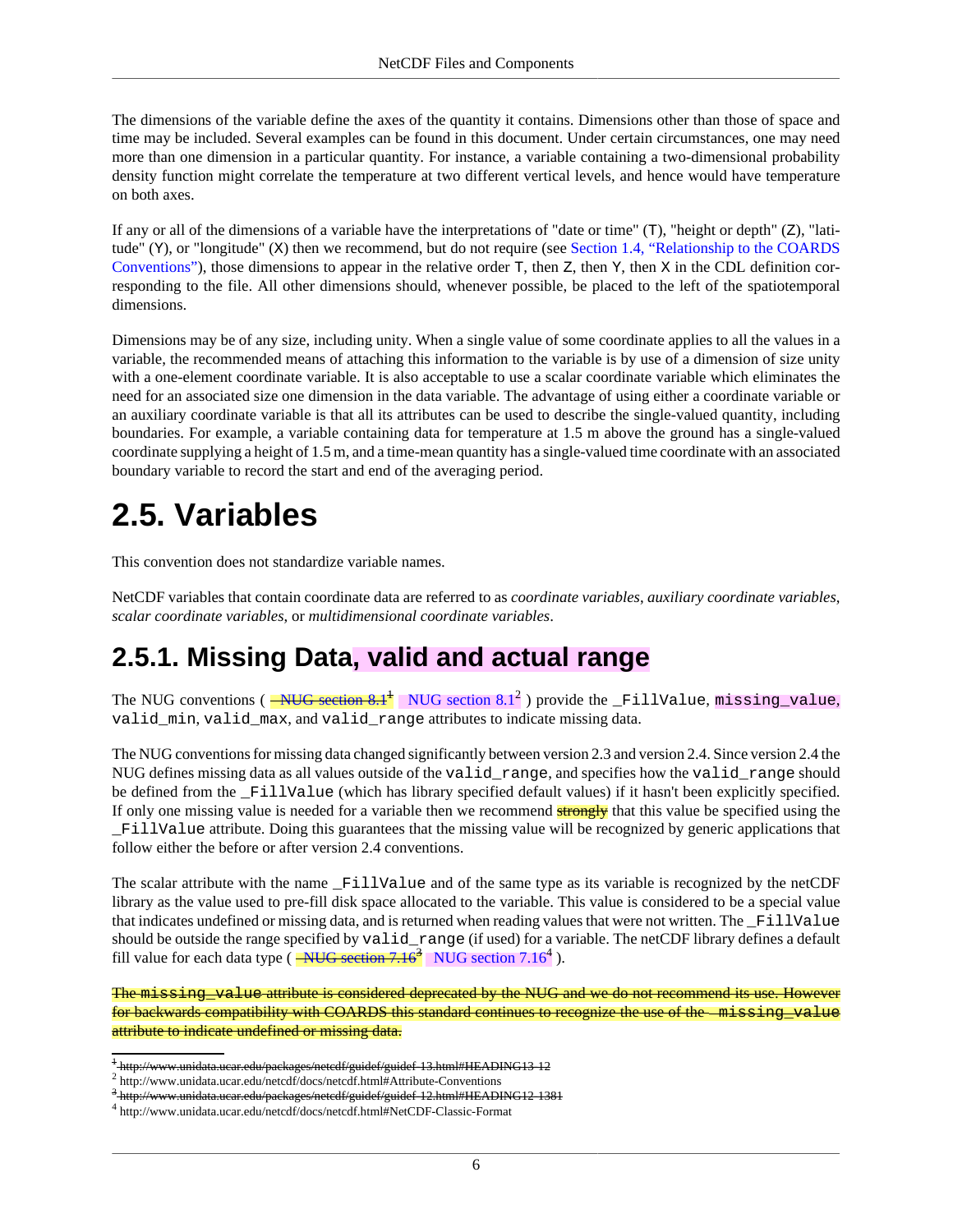The missing values of a variable with scale\_factor and/or add\_offset attributes (see section [Section 8.1,](#page-56-1) ["Packed Data"\)](#page-56-1) are interpreted relative to the variable's external values , i.e., the values stored in the netCDF file. (a.k.a. the packed values, the raw values, the values stored in the netCDF file), not the values that result after the scale and offset are applied. Applications that process variables that have attributes to indicate both a transformation (via a scale and/or offset) and missing values should first check that a data value is valid, and then apply the transformation. Note that values that are identified as missing should not be transformed. Since the missing value is outside the valid range it is possible that applying a transformation to it could result in an invalid operation. For example, the default \_FillValue is very close to the maximum representable value of IEEE single precision floats, and multiplying it by 100 produces an "Infinity" (using single precision arithmetic).

This convention defines a two-element vector attribute actual\_range for variables containing numeric data. If the variable is packed using the scale factor and add offset attributes (see section 8.1), the elements of the actual\_range should have the type intended for the unpacked data. The elements of actual\_range must be exactly equal to the minimum and the maximum data values which occur in the variable (when unpacked if packing is used), and both must be within the valid\_range if specified. If the data is all missing or invalid, the actual\_range attribute cannot be used.

### <span id="page-14-0"></span>**2.6. Attributes**

This standard describes many attributes (some mandatory, others optional), but a file may also contain non-standard attributes. Such attributes do not represent a violation of this standard. Application programs should ignore attributes that they do not recognise or which are irrelevant for their purposes. Conventional attribute names should be used wherever applicable. Non-standard names should be as meaningful as possible. Before introducing an attribute, consideration should be given to whether the information would be better represented as a variable. In general, if a proposed attribute requires ancillary data to describe it, is multidimensional, requires any of the defined netCDF dimensions to index its values, or requires a significant amount of storage, a variable should be used instead. When this standard defines string attributes that may take various prescribed values, the possible values are generally given in lower case. However, applications programs should not be sensitive to case in these attributes. Several string attributes are defined by this standard to contain "blank-separated lists". Consecutive words in such a list are separated by one or more adjacent spaces. The list may begin and end with any number of spaces. See [Appendix A,](#page-66-0) *Attributes* for a list of attributes described by this standard.

### <span id="page-14-1"></span>**2.6.1. Identification of Conventions**

We recommend that netCDF files that follow these conventions indicate this by setting the NUG defined global attribute Conventions to the string value  $\frac{\text{PCF}-1.3 \cdot \text{PCF}-1.4 \cdot \text{PCF}-1.5 \cdot \text{PCF}-1.6 \cdot \text{PCF}-1.7 \cdot \text{The string is in-}$ terpreted as a directory name relative to a directory that is a repository of documents describing sets of discipline-specific conventions. The conventions directory name is currently interpreted relative to the directory pub/netcdf/ Conventions/ on the host machine ftp.unidata.ucar.edu. The web based versions of this document are linked from the <del>[netCDF Conventions web page](http://www.unidata.ucar.edu/netcdf/conventions.html) <sup>5</sup>.</del> netCDF Conventions web page <sup>6</sup>.

### <span id="page-14-2"></span>**2.6.2. Description of file contents**

The following attributes are intended to provide information about where the data came from and what has been done to it. This information is mainly for the benefit of human readers. The attribute values are all character strings. For readability in ncdump outputs it is recommended to embed newline characters into long strings to break them into lines. For backwards compatibility with COARDS none of these global attributes is required.

The NUG defines title and history to be global attributes. We wish to allow the newly defined attributes, i.e., institution, source, references, and comment, to be either global or assigned to individual variables. When an attribute appears both globally and as a variable attribute, the variable's version has precedence.

<sup>&</sup>lt;sup>5</sup> http://www.unidata.ucar.edu/netedf/packages/conventions.html

<sup>6</sup> <http://www.unidata.ucar.edu/netcdf/conventions.html>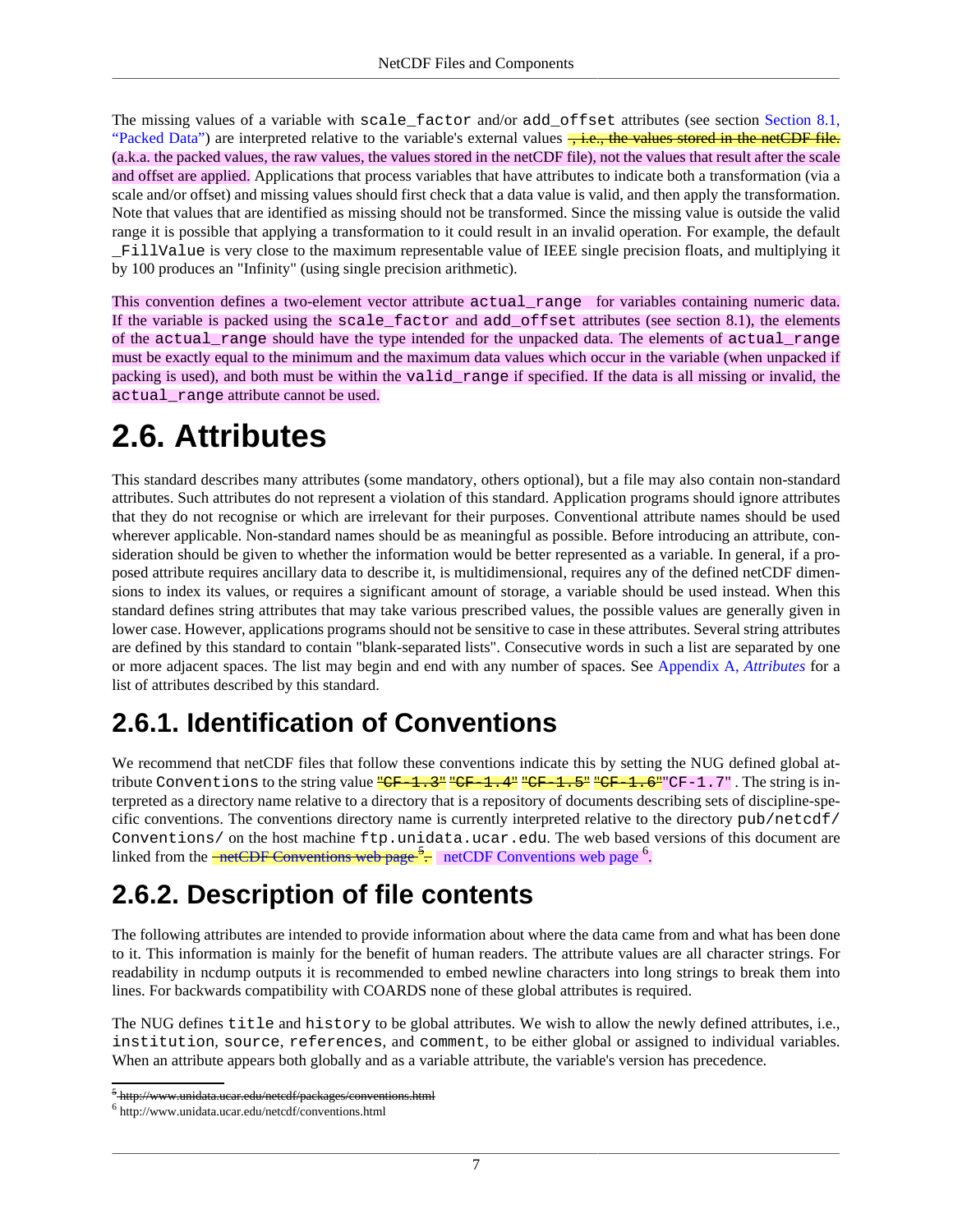#### title

A succinct description of what is in the dataset.

#### institution

Specifies where the original data was produced.

#### source

The method of production of the original data. If it was model-generated, source should name the model and its version, as specifically as could be useful. If it is observational, source should characterize it (e.g., "surface observation" or "radiosonde").

#### history

Provides an audit trail for modifications to the original data. Well-behaved generic netCDF filters will automatically append their name and the parameters with which they were invoked to the global history attribute of an input netCDF file. We recommend that each line begin with a timestamp indicating the date and time of day that the program was executed.

#### references

Published or web-based references that describe the data or methods used to produce it.

comment

Miscellaneous information about the data or methods used to produce it.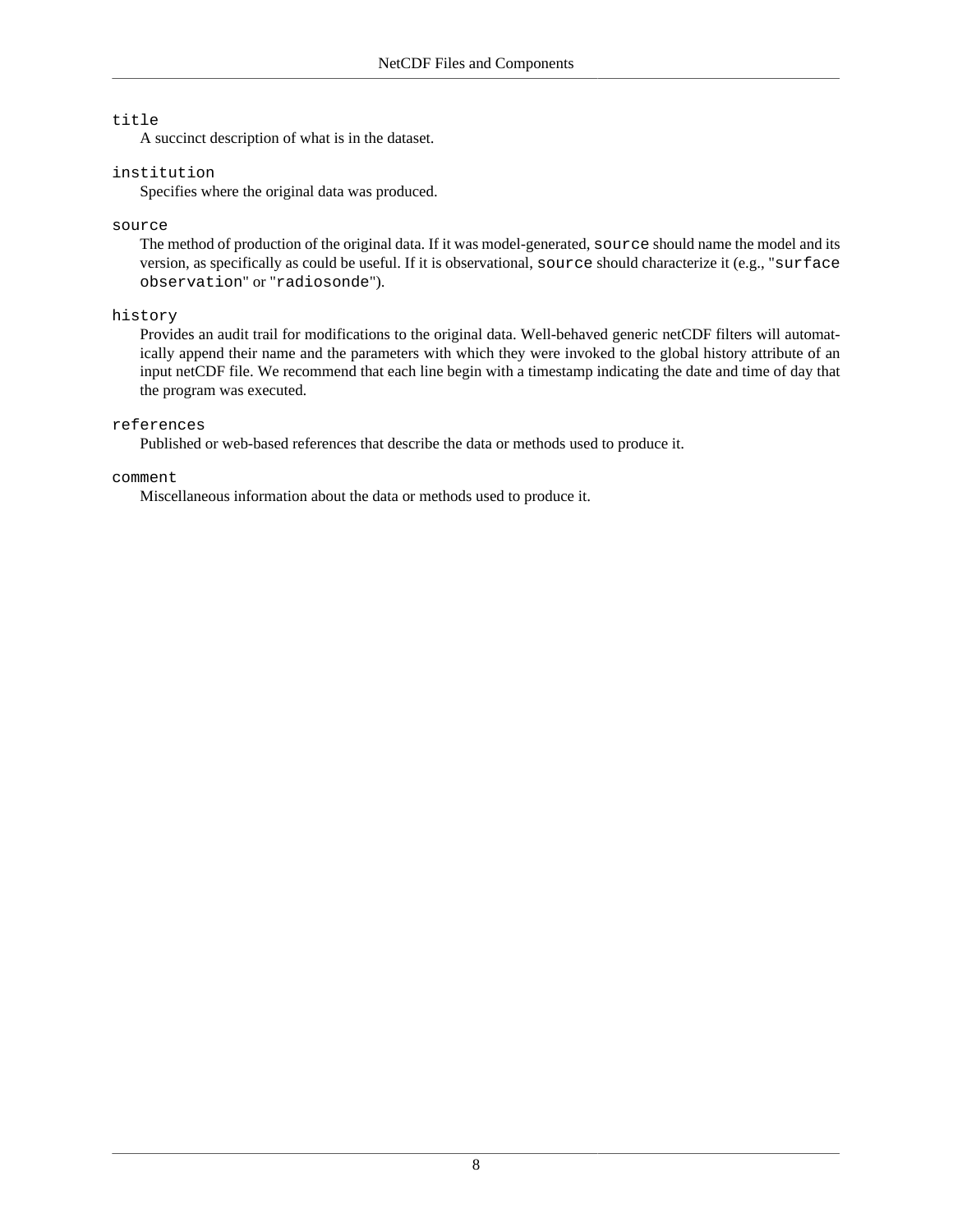# <span id="page-16-0"></span>**Chapter 3. Description of the Data**

The attributes described in this section are used to provide a description of the content and the units of measurement for each variable. We continue to support the use of the units and long name attributes as defined in COARDS. We extend COARDS by adding the optional standard\_name attribute which is used to provide unique identifiers for variables. This is important for data exchange since one cannot necessarily identify a particular variable based on the name assigned to it by the institution that provided the data.

The standard name attribute can be used to identify variables that contain coordinate data. But since it is an optional attribute, applications that implement these standards must continue to be able to identify coordinate types based on the COARDS conventions.

### <span id="page-16-1"></span>**3.1. Units**

The units attribute is required for all variables that represent dimensional quantities (except for boundary variables defined in [Section 7.1, "Cell Boundaries"](#page-43-1) and climatology variables defined in [Section 7.4, "Climatological](#page-51-0) [Statistics"\)](#page-51-0). The value of the units attribute is a string that can be recognized by UNIDATA"s Udunits package [\[UDUNITS](#page-124-4)], with a few exceptions that are given below. The [Udunits package](http://www.unidata.ucar.edu/software/udunits/)<sup>1</sup> includes a file udunits.dat, which lists its supported unit names. Note that case is significant in the units strings.

The COARDS convention prohibits the unit degrees altogether, but this unit is not forbidden by the CF convention because it may in fact be appropriate for a variable containing, say, solar zenith angle. The unit degrees is also allowed on coordinate variables such as the latitude and longitude coordinates of a transformed grid. In this case the coordinate values are not true latitudes and longitudes which must always be identified using the more specific forms of degrees as described in [Section 4.1, "Latitude Coordinate"](#page-22-1) and [Section 4.2, "Longitude Coordinate".](#page-23-0)

Units are not required for dimensionless quantities. A variable with no units attribute is assumed to be dimensionless. However, a units attribute specifying a dimensionless unit may optionally be included. The Udunits package defines a few dimensionless units, such as percent, but is lacking commonly used units such as ppm (parts per million). This convention does not support the addition of new dimensionless units that are not udunits compatible. The conforming unit for quantities that represent fractions, or parts of a whole, is "1". The conforming unit for parts per million is "1e-6". Descriptive information about dimensionless quantities, such as sea-ice concentration, cloud fraction, probability, etc., should be given in the long\_name or standard\_name attributes (see below) rather than the units.

The units level, layer, and sigma\_level are allowed for dimensionless vertical coordinates to maintain backwards compatibility with COARDS. These units are not compatible with Udunits and are deprecated by this standard because conventions for more precisely identifying dimensionless vertical coordinates are introduced (see [Sec](#page-24-1)[tion 4.3.2, "Dimensionless Vertical Coordinate"](#page-24-1)).

The Udunits syntax that allows scale factors and offsets to be applied to a unit is not supported by this standard. The application of any scale factors or offsets to data should be indicated by the scale\_factor and add\_offset attributes. Use of these attributes for data packing, which is their most important application, is discussed in detail in [Section 8.1, "Packed Data"](#page-56-1).

<span id="page-16-2"></span>Udunits recognizes the following prefixes and their abbreviations.

#### **Table 3.1. Supported Units**

| Factor | Prefix    | <b>Abbreviation</b> | Factor | <b>Prefix</b>    | <b>Abbreviation</b> |
|--------|-----------|---------------------|--------|------------------|---------------------|
| 1e l   | deca.deka | da                  | le-1   | dec <sub>1</sub> | u                   |

1 <http://www.unidata.ucar.edu/software/udunits/>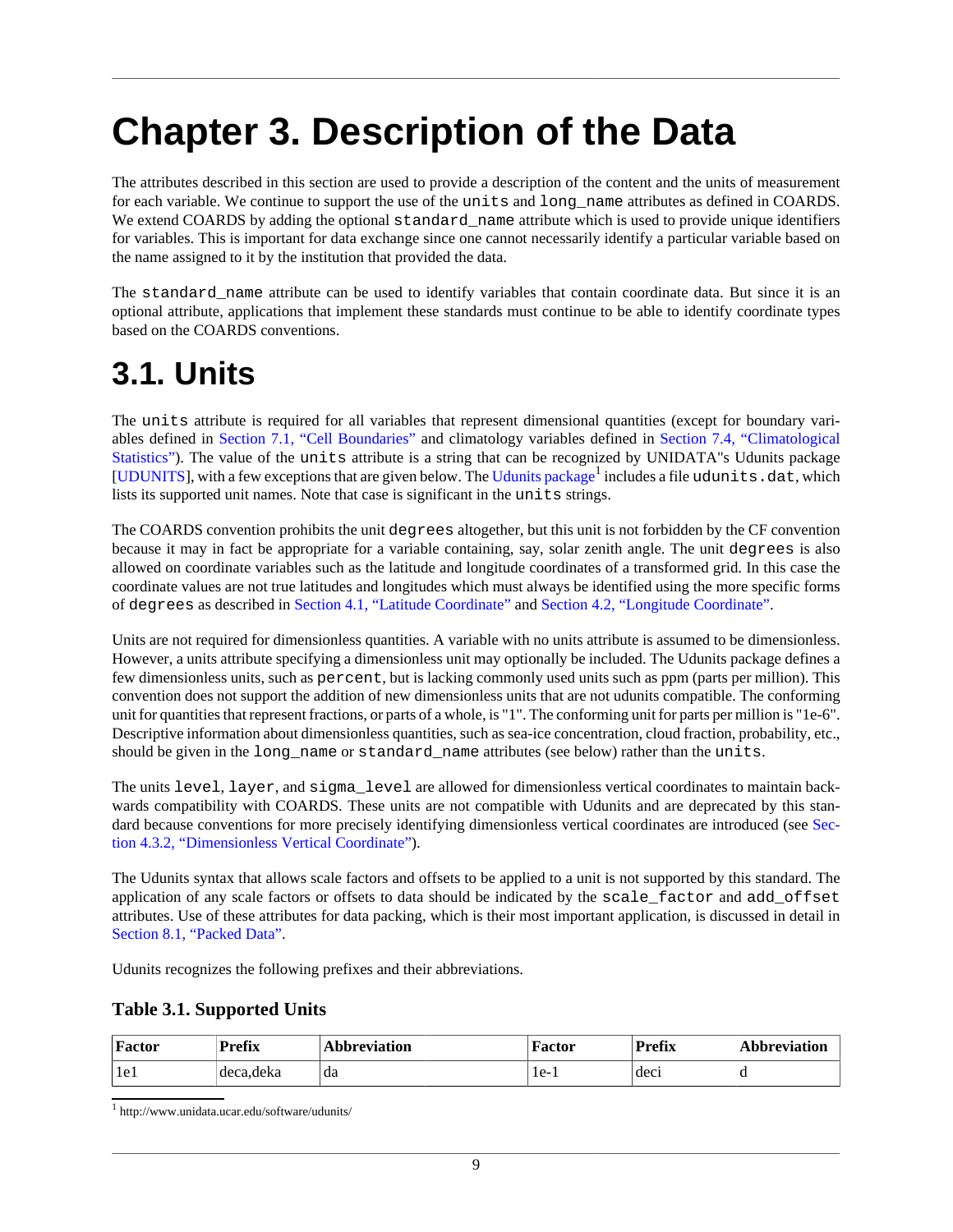| <b>Factor</b>   | <b>Prefix</b> | <b>Abbreviation</b> | Factor  | <b>Prefix</b> | Abbreviation |
|-----------------|---------------|---------------------|---------|---------------|--------------|
| 1e2             | hecto         | h                   | $1e-2$  | centi         | C            |
| 1e <sub>3</sub> | kilo          | k                   | $1e-3$  | milli         | m            |
| 1e6             | mega          | M                   | $1e-6$  | micro         | u            |
| 1e9             | giga          | G                   | $1e-9$  | nano          | n            |
| 1e12            | tera          | T                   | $1e-12$ | pico          | p            |
| 1e15            | peta          | P                   | $1e-15$ | femto         |              |
| 1e18            | exa           | E                   | $1e-18$ | atto          | a            |
| 1e21            | zetta         | Z                   | $1e-21$ | zepto         | Z            |
| 1e24            | yotta         | Y                   | $1e-24$ | yocto         | y            |

### <span id="page-17-0"></span>**3.2. Long Name**

The long\_name attribute is defined by the NUG to contain a long descriptive name which may, for example, be used for labeling plots. For backwards compatibility with COARDS this attribute is optional. But it is highly recommended that either this or the standard\_name attribute defined in the next section be provided to make the file self-describing. If a variable has no long\_name attribute then an application may use, as a default, the standard\_name if it exists, or the variable name itself.

### <span id="page-17-1"></span>**3.3. Standard Name**

A fundamental requirement for exchange of scientific data is the ability to describe precisely the physical quantities being represented. To some extent this is the role of the long\_name attribute as defined in the NUG. However, usage of long name is completely ad-hoc. For some applications it would be desirable to have a more definitive description of the quantity, which would allow users of data from different sources to determine whether quantities were in fact comparable. For this reason an optional mechanism for uniquely associating each variable with a standard name is provided.

A standard name is associated with a variable via the attribute standard\_name which takes a string value comprised of a standard name optionally followed by one or more blanks and a standard name modifier (a string value from Appendix C, *[Standard Name Modifiers](#page-73-0)*).

The set of permissible standard names is contained in the standard name table. The table entry for each standard name contains the following:

standard name

The name used to identify the physical quantity. A standard name contains no whitespace and is case sensitive.

canonical units

Representative units of the physical quantity. Unless it is dimensionless, a variable with a standard\_name attribute must have units which are physically equivalent (not necessarily identical) to the canonical units, possibly modified by an operation specified by either the standard name modifier (see below and [Appendix C,](#page-73-0) *Standard [Name Modifiers](#page-73-0)*) or by the cell\_methods attribute (see [Section 7.3, "Cell Methods"](#page-46-0) and [Appendix E,](#page-80-0) *Cell [Methods](#page-80-0)*), or both (with the standard\_name modifier operating first).

description

The description is meant to clarify the qualifiers of the fundamental quantities such as which surface a quantity is defined on or what the flux sign conventions are. We don"t attempt to provide precise definitions of fundumental physical quantities (e.g., temperature) which may be found in the literature.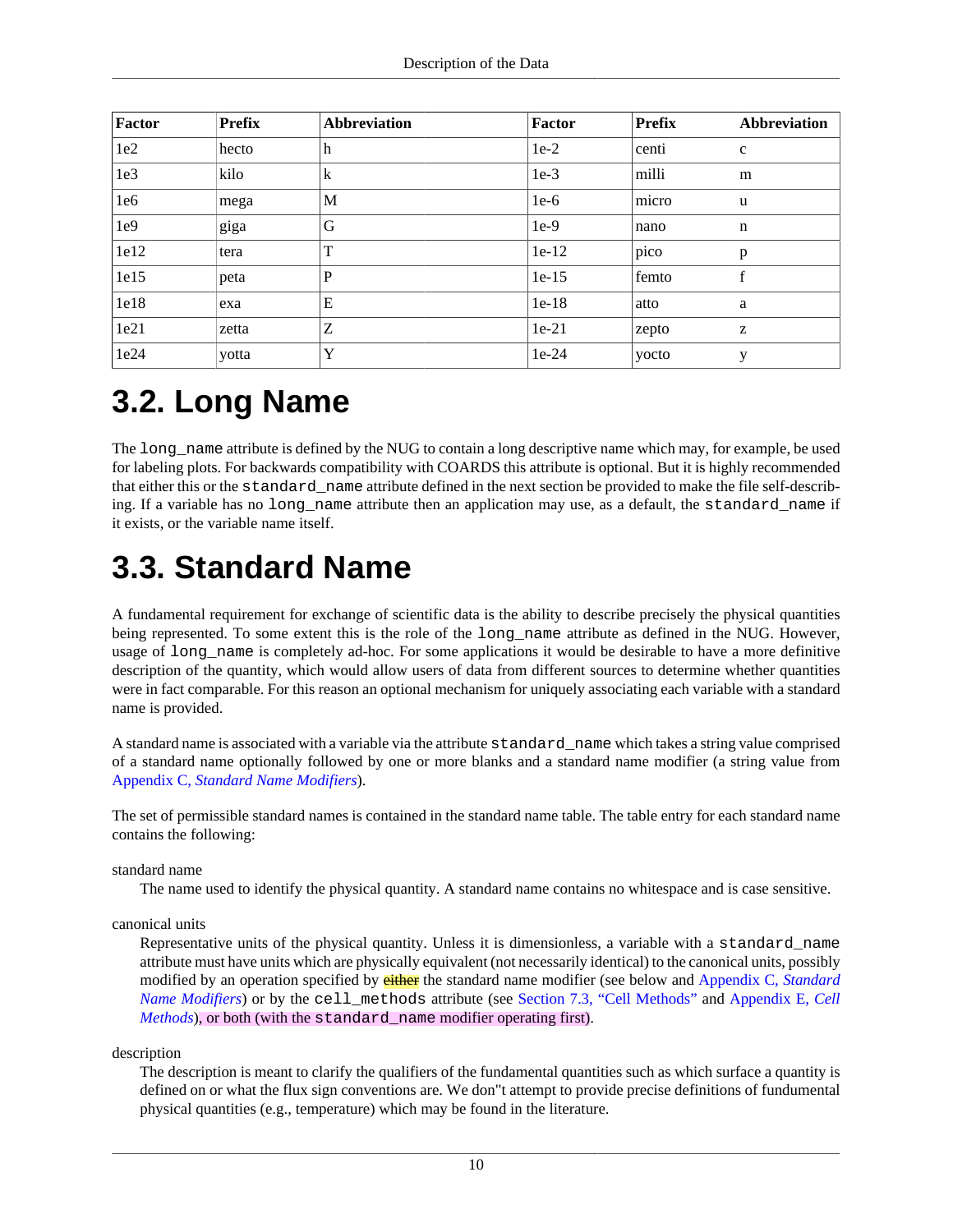When appropriate, the table entry also contains the corresponding GRIB parameter code(s) (from ECMWF and NCEP) and AMIP identifiers.

The standard name table is located at [http://cf-pcmdi.llnl.gov/documents/cf-standard-names/standard-name-table/cur](http://cf-pcmdi.llnl.gov/documents/cf-standard-names/standard-name-table/current/cf-standard-name-table.xml)[rent/cf-standard-name-table.xml](http://cf-pcmdi.llnl.gov/documents/cf-standard-names/standard-name-table/current/cf-standard-name-table.xml) , written in compliance with the XML format, as described in [Appendix B,](#page-70-0) *Stan[dard Name Table Format](#page-70-0)*. Knowledge of the XML format is only necessary for application writers who plan to directly access the table. A formatted text version of the table is provided at [http://cf-pcmdi.llnl.gov/documents/cf-stan](http://cf-pcmdi.llnl.gov/documents/cf-standard-names/standard-name-table/current/standard-name-table)[dard-names/standard-name-table/current/standard-name-table](http://cf-pcmdi.llnl.gov/documents/cf-standard-names/standard-name-table/current/standard-name-table) , and this table may be consulted in order to find the standard name that should be assigned to a variable. Some standard names (e.g. region and area\_type) are used to indicate quantities which are permitted to take only certain standard values. This is indicated in the definition of the quantity in the standard name table, accompanied by a list or a link to a list of the permitted values.

Standard names by themselves are not always sufficient to describe a quantity. For example, a variable may contain data to which spatial or temporal operations have been applied. Or the data may represent an uncertainty in the measurement of a quantity. These quantity attributes are expressed as modifiers of the standard name. Modifications due to common statistical operations are expressed via the cell methods attribute (see [Section 7.3, "Cell Methods"](#page-46-0) and Appendix E, *[Cell Methods](#page-80-0)*). Other types of quantity modifiers are expressed using the optional modifier part of the standard\_name attribute. The permissible values of these modifiers are given in Appendix C, *[Standard Name](#page-73-0) [Modifiers](#page-73-0)*.

#### <span id="page-18-1"></span>**Example 3.1. Use of standard name**

```
float psl(lat,lon) ;
   psl:long_name = "mean sea level pressure" ;
  psl:units = "hPa" ;
  psl:standard name = "air pressure at sea level" ;
```
The description in the standard name table entry for air pressure at sea level clarifies that "sea level" refers to the mean sea level, which is close to the geoid in sea areas.

Here are lists of equivalences between the CF standard names and the standard names from the [ECMWF GRIB tables](http://cf-pcmdi.llnl.gov/documents/cf-standard-names/ecmwf-grib-mapping)<sup>2</sup>, the [NCEP GRIB tables](http://cf-pcmdi.llnl.gov/documents/cf-standard-names/ncep-grib-code-cf-standard-name-mapping)<sup>3</sup>, and the [PCMDI tables](http://cf-pcmdi.llnl.gov/documents/cf-standard-names/pcmdi-name-cf-standard-name-mapping)<sup>4</sup>.

### <span id="page-18-0"></span>**3.4. Ancillary Data**

When one data variable provides metadata about the individual values of another data variable it may be desirable to express this association by providing a link between the variables. For example, instrument data may have associated measures of uncertainty. The attribute ancillary\_variables is used to express these types of relationships. It is a string attribute whose value is a blank separated list of variable names. The nature of the relationship between variables associated via ancillary\_variables must be determined by other attributes. The variables listed by the ancillary\_variables attribute will often have the standard name of the variable which points to them including a modifier (Appendix C, *[Standard Name Modifiers](#page-73-0)*) to indicate the relationship.

#### <span id="page-18-2"></span>**Example 3.2. Instrument data**

```
float q(time) i q:standard_name = "specific_humidity" ;
```
<sup>&</sup>lt;sup>2</sup> <http://cf-pcmdi.llnl.gov/documents/cf-standard-names/ecmwf-grib-mapping>

<sup>3</sup> <http://cf-pcmdi.llnl.gov/documents/cf-standard-names/ncep-grib-code-cf-standard-name-mapping>

<sup>4</sup> <http://cf-pcmdi.llnl.gov/documents/cf-standard-names/pcmdi-name-cf-standard-name-mapping>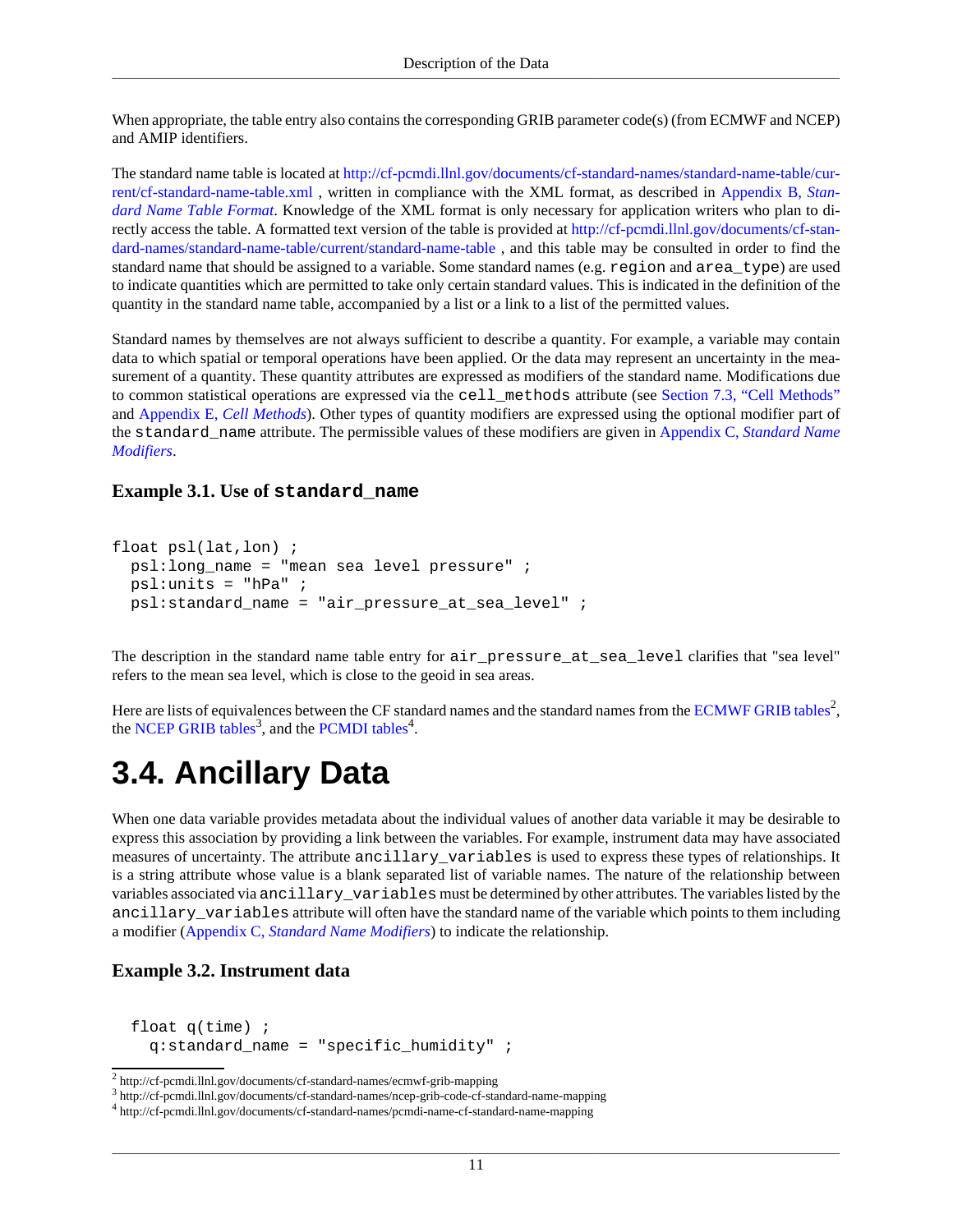```
q:units = "g/g" ;
  q:ancillary variables = "q_error_limit q_detection_limit" ;
 float q_error_limit(time)
  q error limit: standard name = "specific humidity standard error" ;
   q_error_limit:units = "g/g" ;
 float q_detection_limit(time)
   q_detection_limit:standard_name = "specific_humidity detection_minimum" ;
  q detection limit:units = "q/q" ;
```
### <span id="page-19-0"></span>**3.5. Flags**

The attributes flag\_values, flag\_masks and flag\_meanings are intended to make variables that contain flag values self describing. Status codes and Boolean (binary) condition flags may be expressed with different combinations of flag values and flag masks attribute definitions.

The flag\_values and flag\_meanings attributes describe a status flag consisting of mutually exclusive coded values. The flag values attribute is the same type as the variable to which it is attached, and contains a list of the possible flag values. The flag\_meanings attribute is a string whose value is a blank separated list of descriptive words or phrases, one for each flag value. Each word or phrase should consist of characters from the alphanumeric set and the following five: '\_', '-', '.', '+', '@'. If multi-word phrases are used to describe the flag values, then the words within a phrase should be connected with underscores. The following example illustrates the use of flag values to express a speed quality with an enumerated status code.

#### <span id="page-19-1"></span>**Example 3.3. A flag variable, using flag values**

```
 byte current_speed_qc(time, depth, lat, lon) ;
  current speed qc: long name = "Current Speed Quality" ;
   current_speed_qc:standard_name = "sea_water_speed status_flag" ;
  current speed qc: FillValue = -128b ;
  current_speed_qc:valid_range = 0b, 2b-127b, 127b;
   current_speed_qc:flag_values = 0b, 1b, 2b ;
   current_speed_qc:flag_meanings = "quality_good sensor_nonfunctional 
                                     outside valid range" ;
```
The flag masks and flag meanings attributes describe a number of independent Boolean conditions using bit field notation by setting unique bits in each flag\_masks value. The flag\_masks attribute is the same type as the variable to which it is attached, and contains a list of values matching unique bit fields. The flag\_meanings attribute is defined as above, one for each flag\_masks value. A flagged condition is identified by performing a bitwise AND of the variable value and each flag\_masks value; a non-zero result indicates a true condition. Thus, any or all of the flagged conditions may be true, depending on the variable bit settings. The following example illustrates the use of flag\_masks to express six sensor status conditions.

#### <span id="page-19-2"></span>**Example 3.4. A flag variable, using**  $\text{flag\_masks}$

```
 byte sensor_status_qc(time, depth, lat, lon) ;
 sensor_status_qc:long_name = "Sensor Status" ;
sensor status qc: FillValue = 0b ;
sensor_status_qc:valid_range = 1b, 63b ;
    sensor_status_qc:flag_masks = 1b, 2b, 4b, 8b, 16b, 32b ;
```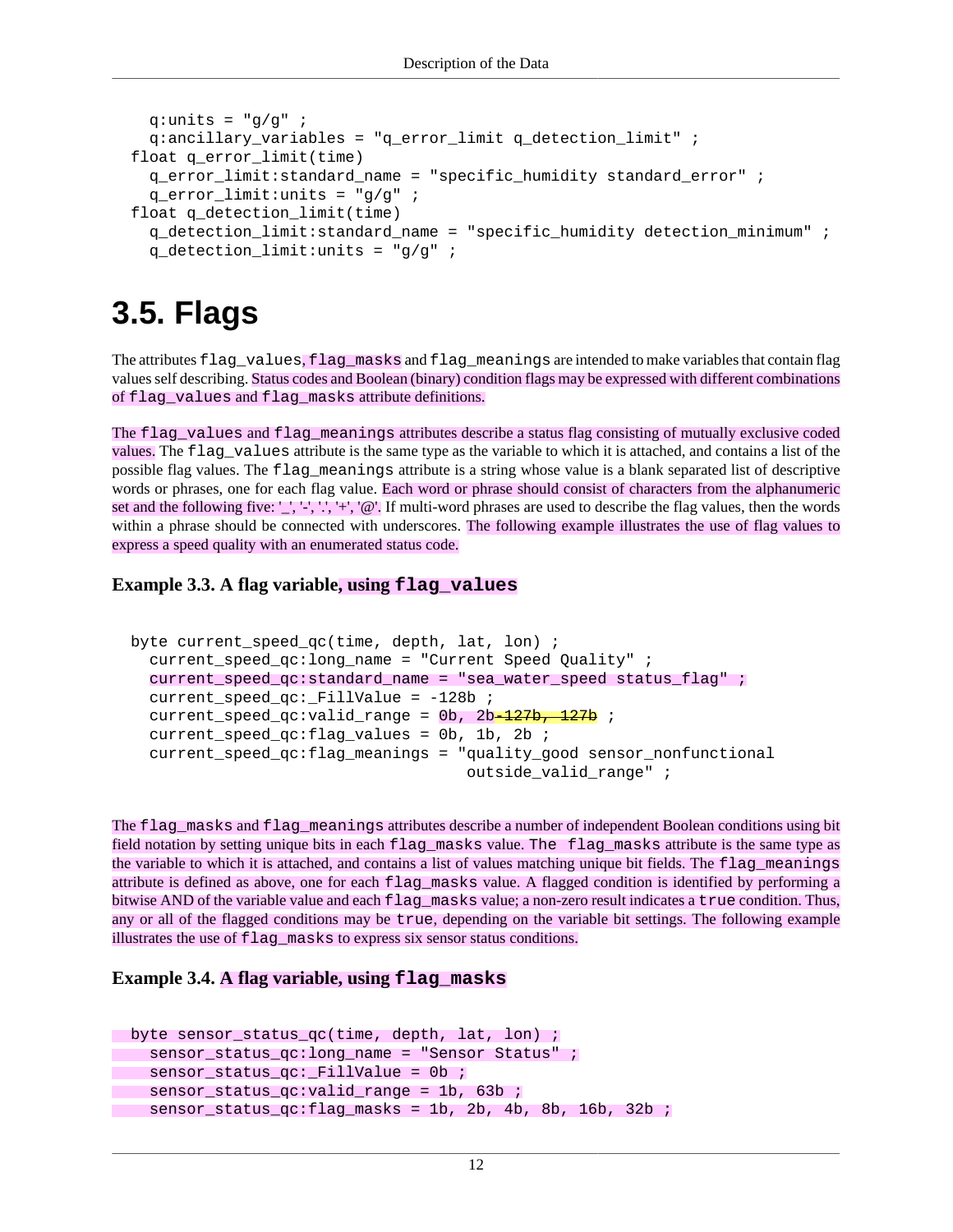```
 sensor_status_qc:flag_meanings = "low_battery processor_fault
                                      memory fault disk fault
                                       software_fault
                                      maintenance required" ;
```
The flag\_masks, flag\_values and flag\_meanings attributes, used together, describe a blend of independent Boolean conditions and enumerated status codes. The flag\_masks and flag\_values attributes are both the same type as the variable to which they are attached. A flagged condition is identified by a bitwise AND of the variable value and each flag masks value; a result that matches the flag values value indicates a true condition. Repeated flag masks define a bit field mask that identifies a number of status conditions with different flag values. The flag\_meanings attribute is defined as above, one for each flag\_masks bit field and flag\_values definition. Each flag values and flag masks value must coincide with a flag meanings value. The following example illustrates the use of flag\_masks and flag\_values to express two sensor status conditions and one enumerated status code.

#### <span id="page-20-2"></span>**Example 3.5. A flag variable, using flag\_masks and flag\_values**

| byte sensor status $qc$ (time, depth, lat, lon) ;    |  |
|------------------------------------------------------|--|
| sensor_status_qc:long_name = "Sensor Status" ;       |  |
| sensor_status_qc:_FillValue = 0b ;                   |  |
| sensor status qc: valid range = 1b, 15b;             |  |
| sensor_status_qc:flag_masks = 1b, 2b, 12b, 12b, 12b; |  |
| sensor_status_qc:flag_values = 1b, 2b, 4b, 8b, 12b;  |  |
| sensor_status_qc:flag_meanings =                     |  |
| "low battery                                         |  |
| hardware fault                                       |  |
| offline_mode calibration_mode maintenance_mode";     |  |

In this case, mutually exclusive values are blended with Boolean values to maximize use of the available bits in a flag value. The table below represents the four binary digits (bits) expressed by the sensor\_status\_qc variable in the previous example.

Bit 0 and Bit 1 are Boolean values indicating a low battery condition and a hardware fault, respectively. The next two bits (Bit 2 and Bit 3) express an enumeration indicating abnormal sensor operating modes. Thus, if Bit 0 is set, the battery is low and if Bit 1 is set, there is a hardware fault - independent of the current sensor operating mode.

<span id="page-20-0"></span>**Table 3.2. Flag Variable Bits (from Example)**

| <b>Bit 3</b> | <b>Bit 2</b> | <b>Bit 1</b>       | <b>Bit 0</b> |  |
|--------------|--------------|--------------------|--------------|--|
| (MSB)        |              |                    | (LSB)        |  |
|              |              | H/W Fault Low Batt |              |  |

<span id="page-20-1"></span>The remaining bits (Bit 2 and Bit 3) are decoded as follows:

#### **Table 3.3. Flag Variable Bit 2 and Bit 3 (from Example)**

| Bit 3 | <b>Bit 2</b> | <b>Mode</b>      |  |
|-------|--------------|------------------|--|
|       |              | offline_mode     |  |
|       |              | calibration mode |  |
|       |              | maintenance mode |  |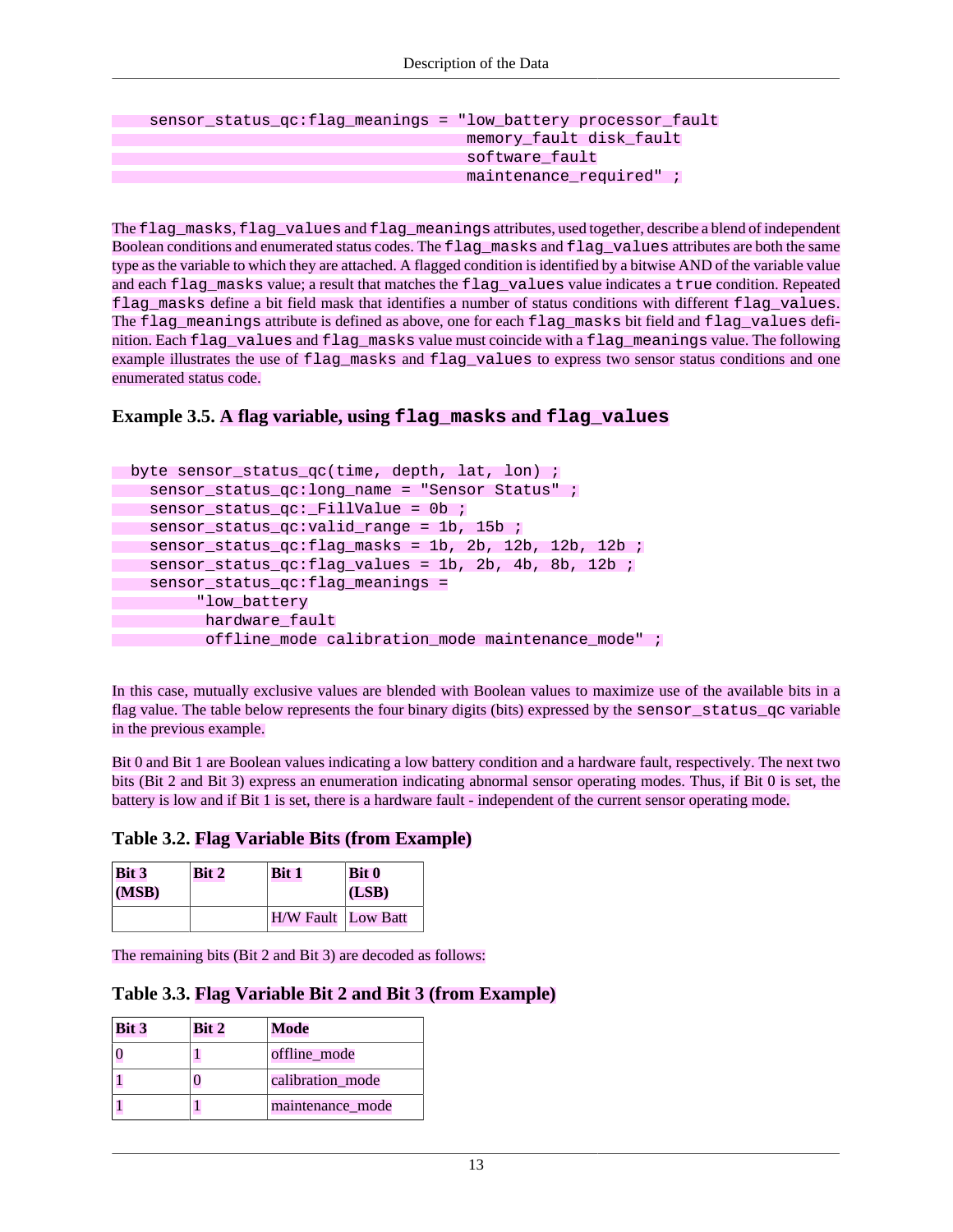The "12b" flag mask is repeated in the sensor\_status\_qc flag\_masks definition to explicitly declare the recommended bit field masks to repeatedly AND with the variable value while searching for matching enumerated values. An application determines if any of the conditions declared in the flag\_meanings list are true by simply iterating through each of the flag\_masks and AND'ing them with the variable. When a result is equal to the corresponding flag\_values element, that condition is true. The repeated flag\_masks enable a simple mechanism for clients to detect all possible conditions.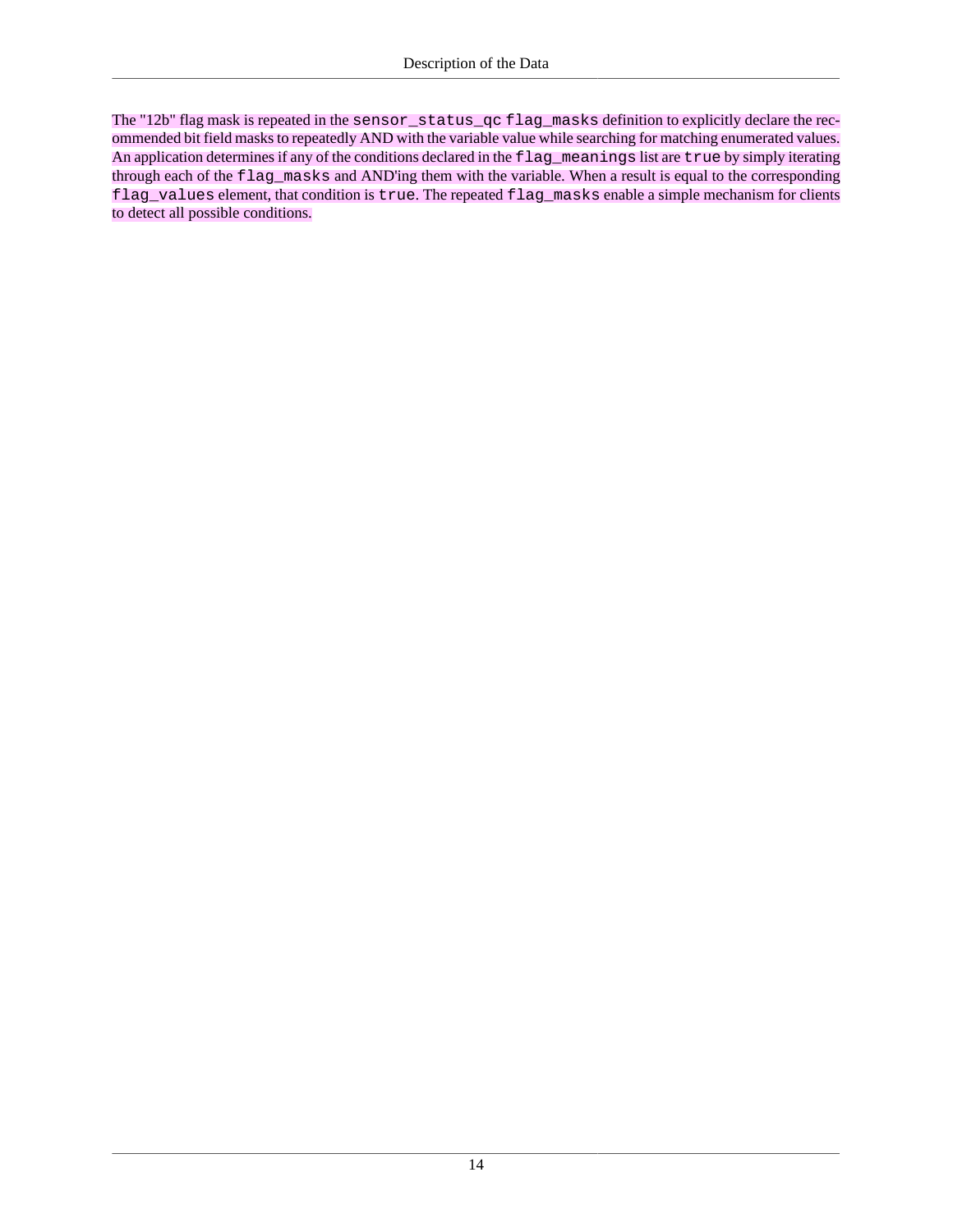# <span id="page-22-0"></span>**Chapter 4. Coordinate Types**

Four types of coordinates receive special treatment by these conventions: latitude, longitude, vertical, and time. We continue to support the special role that the units and positive attributes play in the COARDS convention to identify coordinate type. We extend COARDS by providing explicit definitions of dimensionless vertical coordinates. The definitions are associated with a coordinate variable via the standard name and formula terms attributes. For backwards compatibility with COARDS use of these attributes is not required, but is strongly recommended.

Because identification of a coordinate type by its units is complicated by requiring the use of an external software package [[UDUNITS\]](#page-124-4), we provide two optional methods that yield a direct identification. The attribute axis may be attached to a coordinate variable and given one of the values X, Y, Z or T which stand for a longitude, latitude, vertical, or time axis respectively. Alternatively the standard\_name attribute may be used for direct identification. But note that these optional attributes are in addition to the required COARDS metadata.

Coordinate types other than latitude, longitude, vertical, and time are allowed. To identify generic spatial coordinates we recommend that the axis attribute be attached to these coordinates and given one of the values X, Y or Z. The values X and Y for the axis attribute should be used to identify horizontal coordinate variables. If both X- and Y-axis are identified, X-Y-up should define a right-handed coordinate system, i.e. rotation from the positive X direction to the positive Y direction is anticlockwise if viewed from above. We strongly recommend that coordinate variables be used for all coordinate types whenever they are applicable.

The methods of identifying coordinate types described in this section apply both to coordinate variables and to auxiliary coordinate variables named by the coordinates attribute (see Chapter 5, *[Coordinate Systems](#page-29-0)*).

The values of a coordinate variable or auxiliary coordinate variable indicate the locations of the gridpoints. The locations of the boundaries between cells are indicated by bounds variables (see [Section 7.1, "Cell Boundaries"](#page-43-1)). If bounds are not provided, an application might reasonably assume the gridpoints to be at the centers of the cells, but we do not require that in this standard.

### <span id="page-22-1"></span>**4.1. Latitude Coordinate**

Variables representing latitude must always explicitly include the units attribute; there is no default value. The units attribute will be a string formatted as per the [udunits.dat](http://www.unidata.ucar.edu/software/udunits/)<sup>1</sup> file. The recommended unit of latitude is degrees north. Also acceptable are degree north, degree N, degrees N, degreeN, and degreesN.

#### <span id="page-22-2"></span>**Example 4.1. Latitude axis**

```
float lat(lat) ;
  lat: long name = "latitude" ;
  lat: units = "degrees north" ;
   lat:standard_name = "latitude" ;
```
Application writers should note that the Udunits package does not recognize the directionality implied by the "north" part of the unit specification. It only recognizes its size, i.e., 1 degree is defined to be pi/180 radians. Hence, determination that a coordinate is a latitude type should be done via a string match between the given unit and one of the acceptable forms of degrees\_north.

Optionally, the latitude type may be indicated additionally by providing the standard\_name attribute with the value latitude, and/or the axis attribute with the value Y.

<sup>1</sup> <http://www.unidata.ucar.edu/software/udunits/>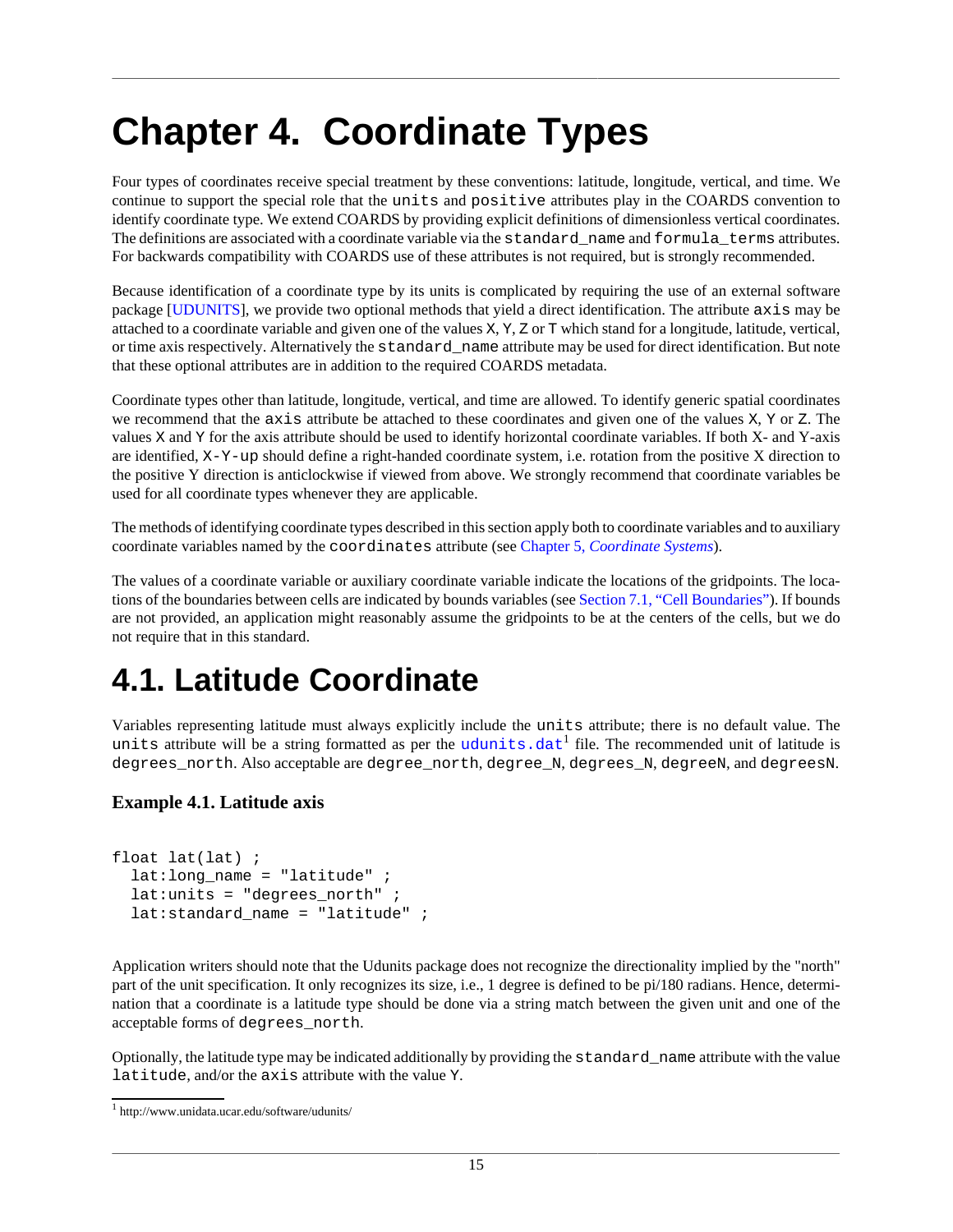Coordinates of latitude with respect to a rotated pole should be given units of degrees, not degrees\_north or equivalents, because applications which use the units to identify axes would have no means of distinguishing such an axis from real latitude, and might draw incorrect coastlines, for instance.

### <span id="page-23-0"></span>**4.2. Longitude Coordinate**

Variables representing longitude must always explicitly include the units attribute; there is no default value. The units attribute will be a string formatted as per the [udunits.dat](http://www.unidata.ucar.edu/software/udunits/)<sup>2</sup> file. The recommended unit of longitude is degrees east. Also acceptable are degree east, degree E, degrees E, degreeE, and degreesE.

#### <span id="page-23-2"></span>**Example 4.2. Longitude axis**

```
float lon(lon) ;
  lon: long name = "lonqitude" ;
   lon:units = "degrees_east" ;
   lon:standard_name = "longitude" ;
```
Application writers should note that the Udunits package has limited recognition of the directionality implied by the "east" part of the unit specification. It defines degrees\_east to be pi/180 radians, and hence equivalent to degrees\_north. We recommend the determination that a coordinate is a longitude type should be done via a string match between the given unit and one of the acceptable forms of degrees\_east.

Optionally, the longitude type may be indicated additionally by providing the standard\_name attribute with the value longitude, and/or the axis attribute with the value X.

Coordinates of longitude with respect to a rotated pole should be given units of degrees, not degrees\_east or equivalents, because applications which use the units to identify axes would have no means of distinguishing such an axis from real longitude, and might draw incorrect coastlines, for instance.

### <span id="page-23-1"></span>**4.3. Vertical (Height or Depth) Coordinate**

Variables representing dimensional height or depth axes must always explicitly include the units attribute; there is no default value.

The direction of positive (i.e., the direction in which the coordinate values are increasing), whether up or down, cannot in all cases be inferred from the units. The direction of positive is useful for applications displaying the data. For this reason the attribute positive as defined in the COARDS standard is required if the vertical axis units are not a valid unit of pressure (a determination which can be made using the udunits routine, utScan) -- otherwise its inclusion is optional. The positive attribute may have the value up or down (case insensitive). This attribute may be applied to either coordinate variables or auxillary coordinate variables that contain vertical coordinate data.

For example, if an oceanographic netCDF file encodes the depth of the surface as 0 and the depth of 1000 meters as 1000 then the axis would use attributes as follows:

axis name: units = "meters" ; axis name: positive = "down" ;

<sup>&</sup>lt;sup>2</sup> <http://www.unidata.ucar.edu/software/udunits/>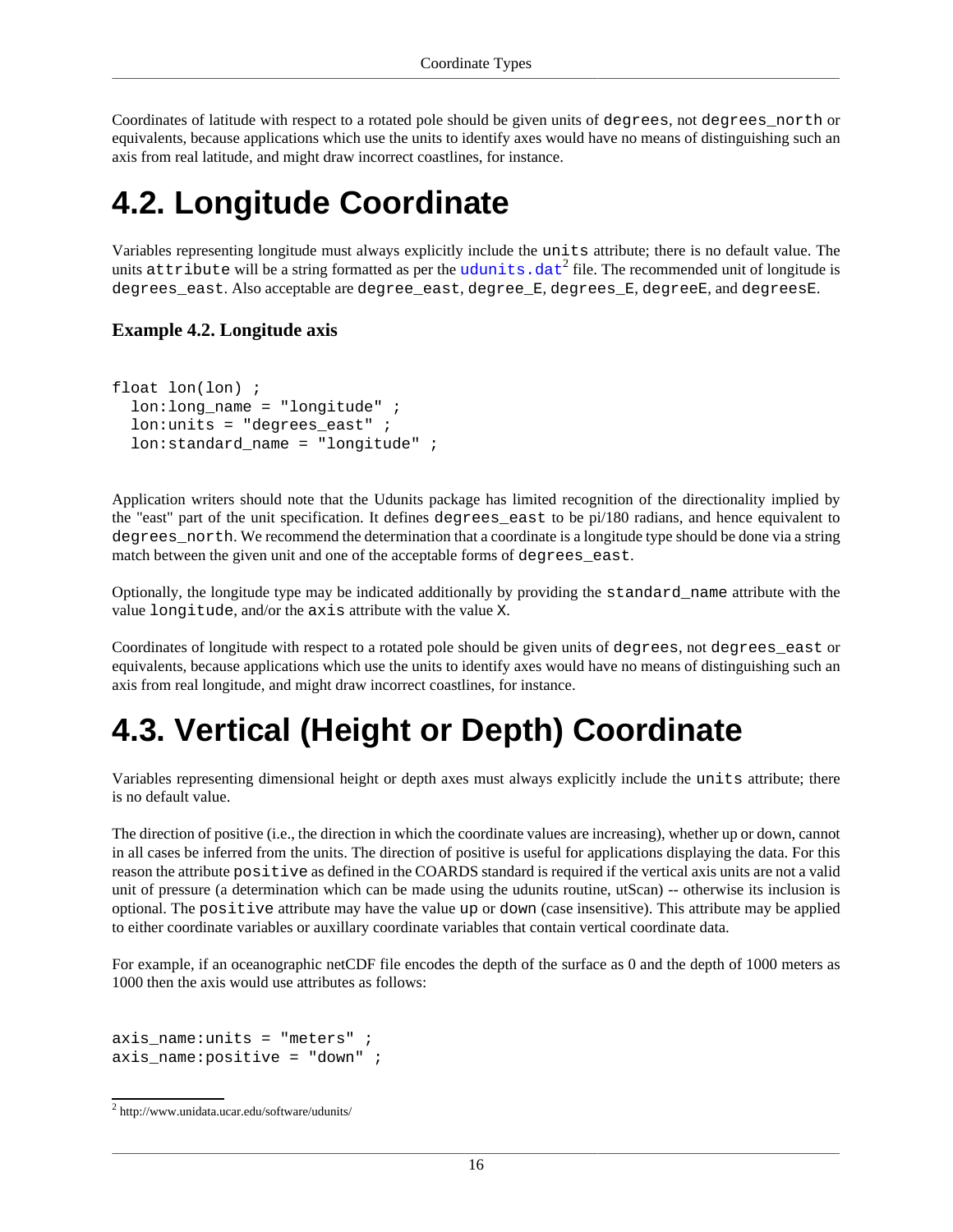If, on the other hand, the depth of 1000 meters were represented as -1000 then the value of the positive attribute would have been up. If the units attribute value is a valid pressure unit the default value of the positive attribute is down.

A vertical coordinate will be identifiable by:

- units of pressure; or
- the presence of the positive attribute with a value of up or down (case insensitive).

Optionally, the vertical type may be indicated additionally by providing the standard\_name attribute with an appropriate value, and/or the axis attribute with the value Z.

### <span id="page-24-0"></span>**4.3.1. Dimensional Vertical Coordinate**

The units attribute for dimensional coordinates will be a string formatted as per the [udunits.dat](http://www.unidata.ucar.edu/software/udunits/)<sup>3</sup> file. The acceptable units for vertical (depth or height) coordinate variables are:

- units of pressure as listed in the file udunits.dat. For vertical axes the most commonly used of these include include bar, millibar, decibar, atmosphere (atm), pascal (Pa), and hPa.
- units of length as listed in the file udunits.dat. For vertical axes the most commonly used of these include meter (metre, m), and kilometer (km).
- other units listed in the file udunits.dat that may under certain circumstances reference vertical position such as units of density or temperature.

Plural forms are also acceptable.

### <span id="page-24-1"></span>**4.3.2. Dimensionless Vertical Coordinate**

The units attribute is not required for dimensionless coordinates. For backwards compatibility with COARDS we continue to allow the units attribute to take one of the values: level, layer, or sigma\_level. These values are not recognized by the Udunits package, and are considered a deprecated feature in the CF standard.

For dimensionless vertical coordinates we extend the COARDS standard by making use of the standard\_name attribute to associate a coordinate with its definition from Appendix D, *[Dimensionless Vertical Coordinates](#page-74-0)*. The definition provides a mapping between the dimensionless coordinate values and dimensional values that can positively and uniquely indicate the location of the data. A new attribute, formula\_terms, is used to associate terms in the definitions with variables in a netCDF file. To maintain backwards compatibility with COARDS the use of these attributes is not required, but is strongly recommended.

#### <span id="page-24-2"></span>**Example 4.3. Atmosphere sigma coordinate**

```
float lev(lev) ;
  lev:long_name = "sigma at layer midpoints" lev:positive = "down" ;
  lev: standard name = "atmosphere sigma coordinate" i lev:formula_terms = "sigma: lev ps: PS ptop: PTOP" ;
```
In this example the standard name value atmosphere sigma coordinate identifies the following definition from Appendix D, *[Dimensionless Vertical Coordinates](#page-74-0)* which specifies how to compute pressure at gridpoint  $(n, k, j, i)$  where j and i are horizontal indices, k is a vertical index, and n is a time index:

<sup>3</sup> <http://www.unidata.ucar.edu/software/udunits/>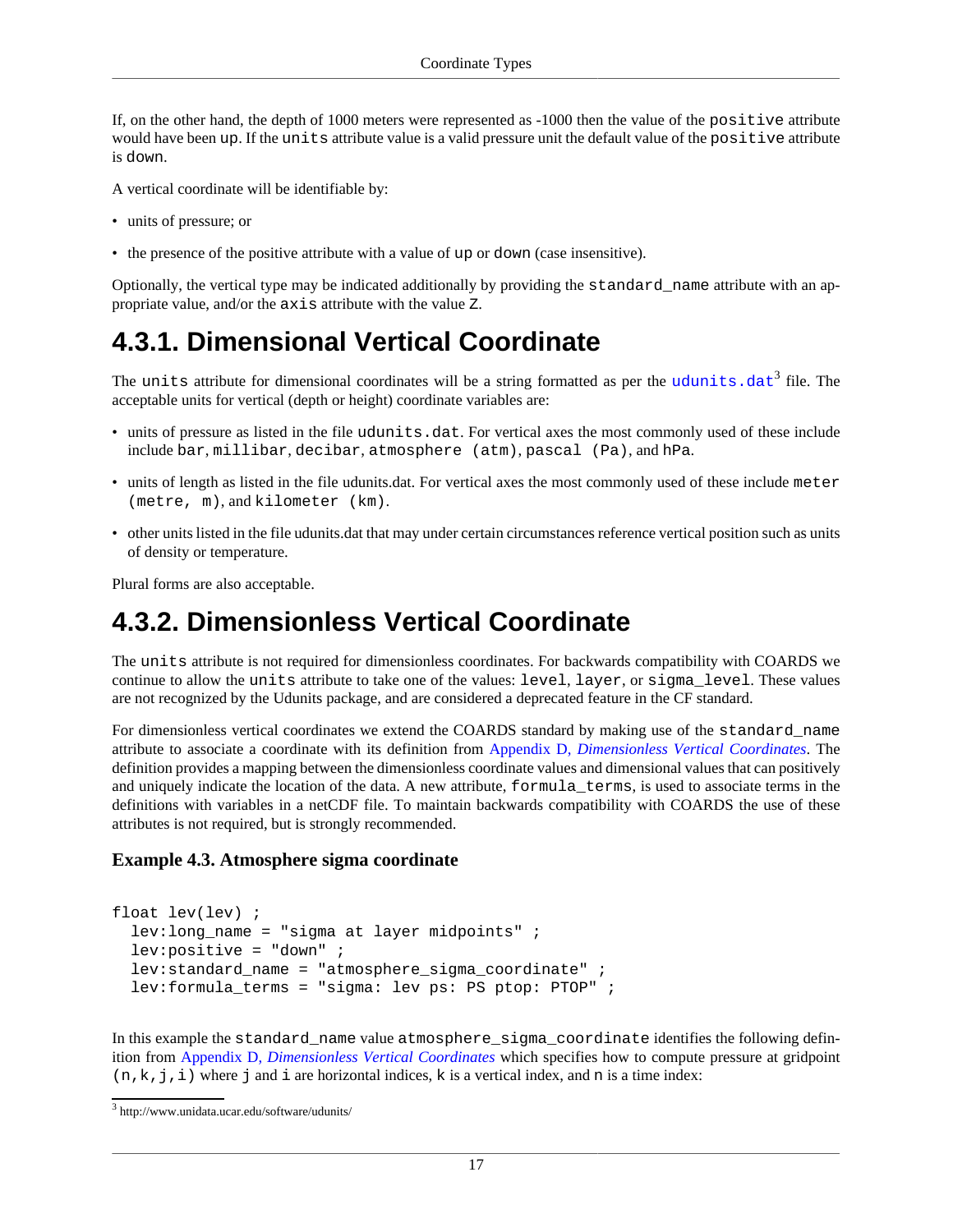```
p(n,k,j,i) = ptop + sigma(k)*(ps(n,j,i)-ptop)
```
The formula\_terms attribute associates the variable lev with the term sigma, the variable PS with the term ps, and the variable PTOP with the term ptop. Thus the pressure at gridpoint (n, k, j, i) would be calculated by

 $p(n,k,j,i) = PTOP + lev(k)*(PS(n,j,i)-PTOP)$ 

### <span id="page-25-0"></span>**4.4. Time Coordinate**

Variables representing time must always explicitly include the units attribute; there is no default value. The units attribute takes a string value formatted as per the recommendations in the Udunits package [\[UDUNITS\]](#page-124-4). The following excerpt from the Udunits documentation explains the time unit encoding by example:

```
 The specification:
```
seconds since 1992-10-8 15:15:42.5 -6:00

indicates seconds since October 8th, 1992 at 3 hours, 15 minutes and 42.5 seconds in the afternoon in the time zone which is six hours to the west of Coordinated Universal Time (i.e. Mountain Daylight Time). The time zone specification can also be written without a colon using one or two-digits (indicating hours) or three or four digits (indicating hours and minutes).

The acceptable units for time are listed in the [udunits.dat](http://www.unidata.ucar.edu/software/udunits/)<sup>4</sup> file. The most commonly used of these strings (and their abbreviations) includes day (d), hour (hr, h), minute (min) and second (sec, s). Plural forms are also acceptable. The reference time string (appearing after the identifier since) may include date alone; date and time; or date, time, and time zone. The reference time is required. A reference time in year 0 has a special meaning (see [Section 7.4, "Climatological Statistics"\)](#page-51-0).

*Note: if the time zone is omitted the default is UTC, and if both time and time zone are omitted the default is 00:00:00 UTC.*

We recommend that the unit year be used with caution. The Udunits package defines a year to be exactly 365.242198781 days (the interval between 2 successive passages of the sun through vernal equinox). *It is not a calen*dar year. Udunits includes the following definitions for years: a common\_year is 365 days, a leap\_year is 366 days, a Julian year is 365.25 days, and a Gregorian year is 365.2425 days.

For similar reasons the unit month, which is defined in  $udunits$  .dat $^5$  to be exactly year/12, should also be used with caution.

#### <span id="page-25-1"></span>**Example 4.4. Time axis**

<sup>4</sup> <http://www.unidata.ucar.edu/software/udunits/>

<sup>5</sup> <http://www.unidata.ucar.edu/software/udunits/>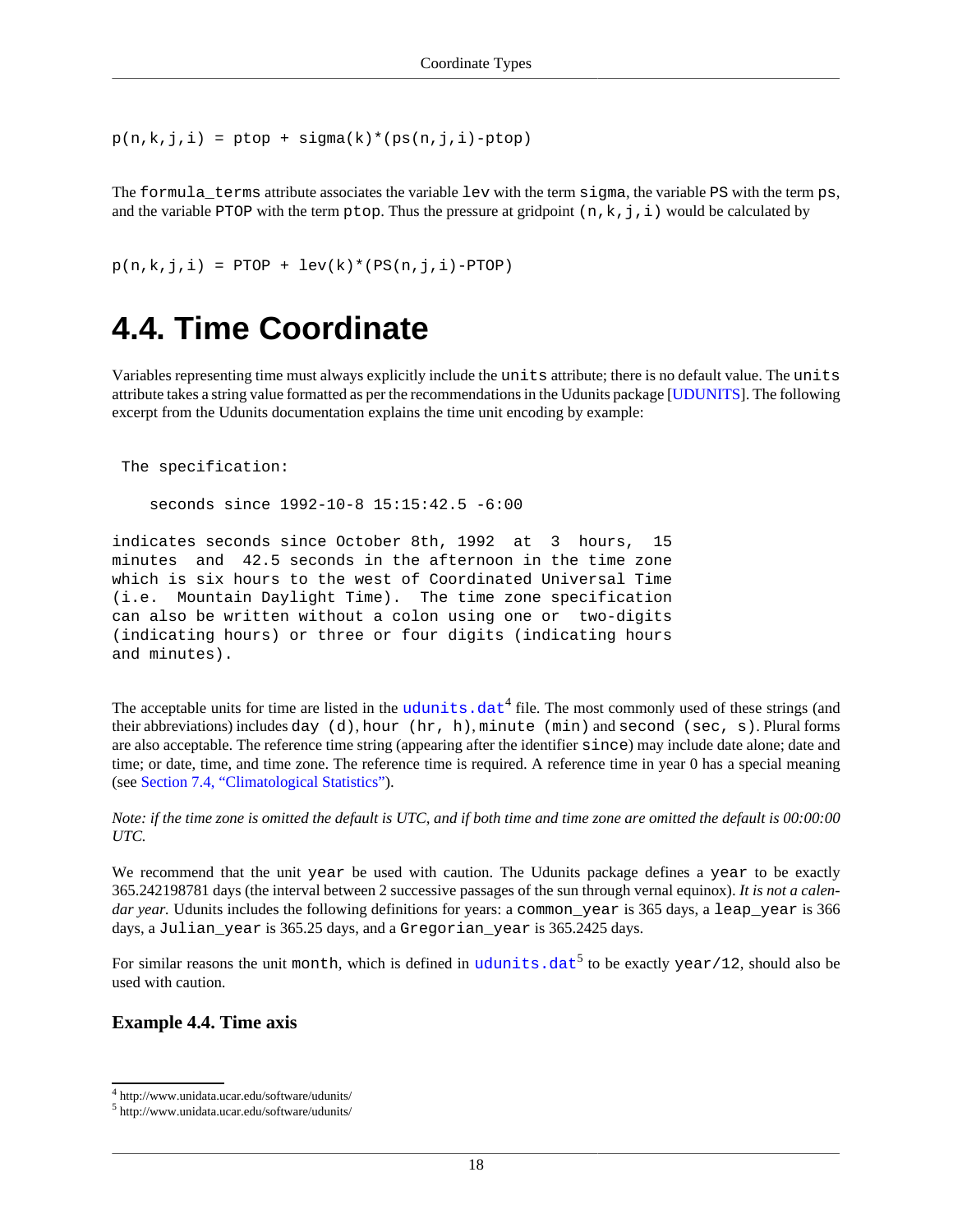```
double time(time) ;
   time:long_name = "time" ;
  time: units = "days since 1990-1-1 0:0:0" ;
```
A time coordinate is identifiable from its units string alone. The Udunits routines utScan() and utIsTime() can be used to make this determination.

Optionally, the time coordinate may be indicated additionally by providing the standard\_name attribute with an appropriate value, and/or the axis attribute with the value T.

### <span id="page-26-0"></span>**4.4.1. Calendar**

In order to calculate a new date and time given a base date, base time and a time increment one must know what calendar to use. For this purpose we recommend that the calendar be specified by the attribute calendar which is assigned to the time coordinate variable. The values currently defined for calendar are:

```
gregorian or standard
```
Mixed Gregorian/Julian calendar as defined by Udunits. *This is the default.*

```
proleptic_gregorian
```
A Gregorian calendar extended to dates before 1582-10-15. That is, a year is a leap year if either (i) it is divisible by 4 but not by 100 or (ii) it is divisible by 400.

```
noleap or 365_day
```
Gregorian calendar without leap years, i.e., all years are 365 days long.

```
all_leap or 366_day
```
Gregorian calendar with every year being a leap year, i.e., all years are 366 days long.

360\_day

All years are 360 days divided into 30 day months.

julian

Julian calendar.

none

No calendar.

The calendar attribute may be set to none in climate experiments that simulate a fixed time of year. The time of year is indicated by the date in the reference time of the units attribute. The time coordinate that might apply in a perpetual July experiment are given in the following example.

#### <span id="page-26-1"></span>**Example 4.5. Perpetual time axis**

```
variables:
   double time(time) ;
     time:long_name = "time" ;
    time: units = "days since 1-7-15 0:0:0" ;
     time:calendar = "none" ;
data:
  time = 0., 1., 2., ...;
```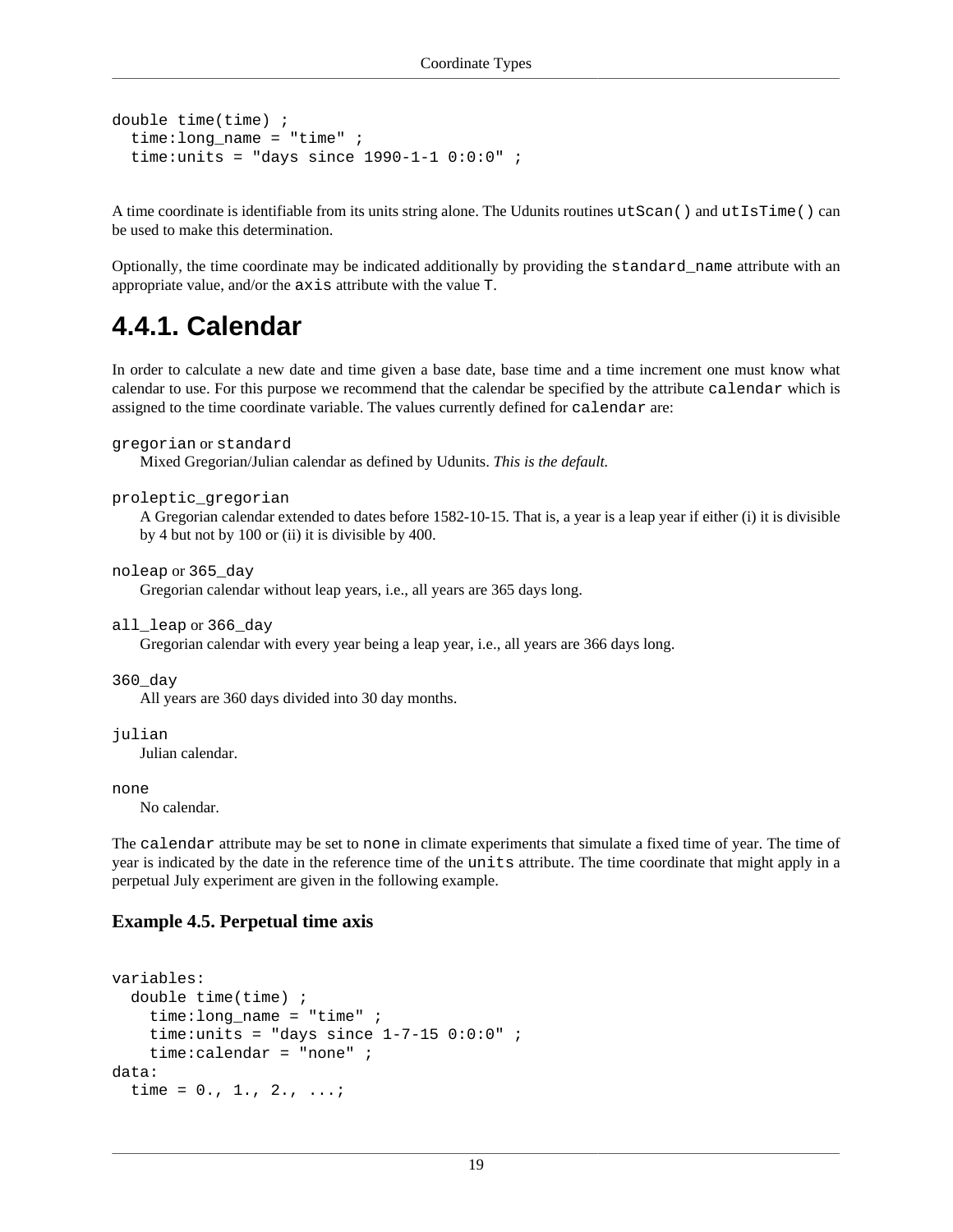Here, all days simulate the conditions of 15th July, so it does not make sense to give them different dates. The time coordinates are interpreted as 0, 1, 2, etc. days since the start of the experiment.

If none of the calendars defined above applies (e.g., calendars appropriate to a different paleoclimate era), a non-standard calendar can be defined. The lengths of each month are explicitly defined with the month\_lengths attribute of the time axis:

#### month\_lengths

A vector of size 12, specifying the number of days in the months from January to December (in a non-leap year).

If leap years are included, then two other attributes of the time axis should also be defined:

#### leap\_year

An example of a leap year. It is assumed that all years that differ from this year by a multiple of four are also leap years. If this attribute is absent, it is assumed there are no leap years.

#### leap month

A value in the range 1-12, specifying which month is lengthened by a day in leap years (1=January). If this attribute is not present, February (2) is assumed. This attribute is ignored if leap\_year is not specified.

The calendar attribute is not required when a non-standard calendar is being used. It is sufficient to define the calendar using the month\_lengths attribute, along with leap\_year, and leap\_month as appropriate. However, the calendar attribute is allowed to take non-standard values and in that case defining the non-standard calendar using the appropriate attributes is required.

#### <span id="page-27-0"></span>**Example 4.6. Paleoclimate time axis**

```
double time(time) ;
  time: long name = "time" ;
  time: units = "days since 1-1-1 0:0:0" ;
  time: calendar = "126 kyr B.P." ;
   time:month_lengths = 34, 31, 32, 30, 29, 27, 28, 28, 28, 32, 32, 34 ;
```
The mixed Gregorian/Julian calendar used by Udunits is explained in the following excerpt from the udunits(3) man page:

The udunits(3) package uses a mixed Gregorian/Julian calendar system. Dates prior to 1582-10-15 are assumed to use the Julian calendar, which was introduced by Julius Caesar in 46 BCE and is based on a year that is exactly 365.25 days long. Dates on and after 1582-10-15 are assumed to use the Gregorian calendar, which was introduced on that date and is based on a year that is exactly 365.2425 days long. (A year is actually approximately 365.242198781 days long.) Seemingly strange behavior of the udunits(3) package can result if a user-given time interval includes the changeover date. For example, utCalendar() and utInvCalendar() can be used to show that 1582-10-15 \*preceded\* 1582-10-14 by 9 days.

Due to problems caused by the discontinuity in the default mixed Gregorian/Julian calendar, we strongly recommend that this calendar should only be used when the time coordinate does not cross the discontinuity. For time coordinates that do cross the discontinuity the proleptic\_gregorian calendar should be used instead.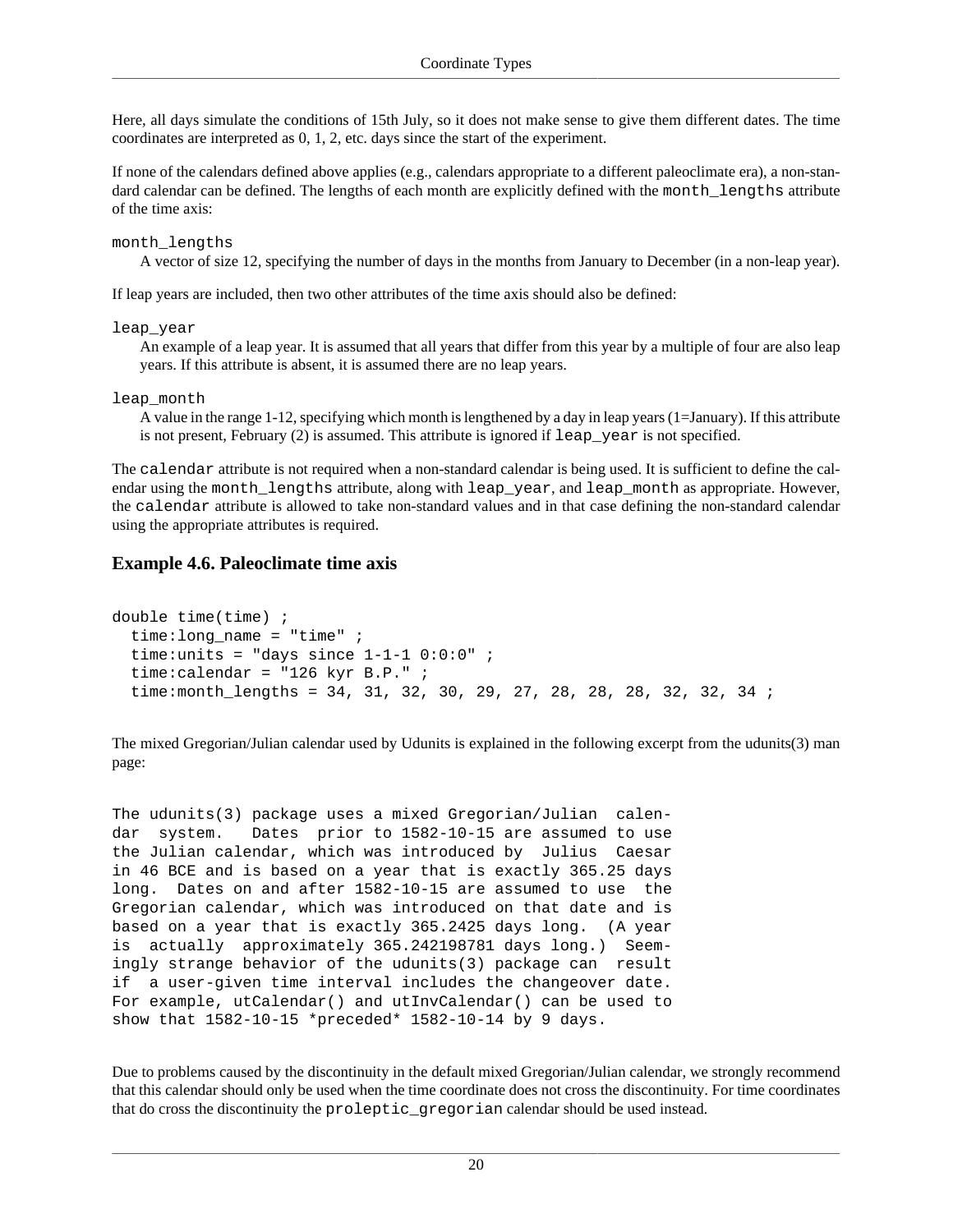### <span id="page-28-0"></span>**4.5. Discrete Axis**

The spatiotemporal coordinates described in sections 4.1-4.4 are continuous variables, and other geophysical quantities may likewise serve as continuous coordinate variables, for instance density, temperature or radiation wavelength. By contrast, for some purposes there is a need for an axis of a data variable which indicates either an ordered list or an unordered collection, and does not correspond to any continuous coordinate variable. Consequently such an axis may be called "discrete". A discrete axis has a dimension but might not have a coordinate variable. Instead, there might be one or more auxiliary coordinate variables with this dimension (see preamble to section 5). Following sections define various applications of discrete axes, for instance section 6.1.1 "Geographical regions", section 7.3.3 "Statistics applying to portions of cells", section 9.3 "Representation of collections of features in data variables".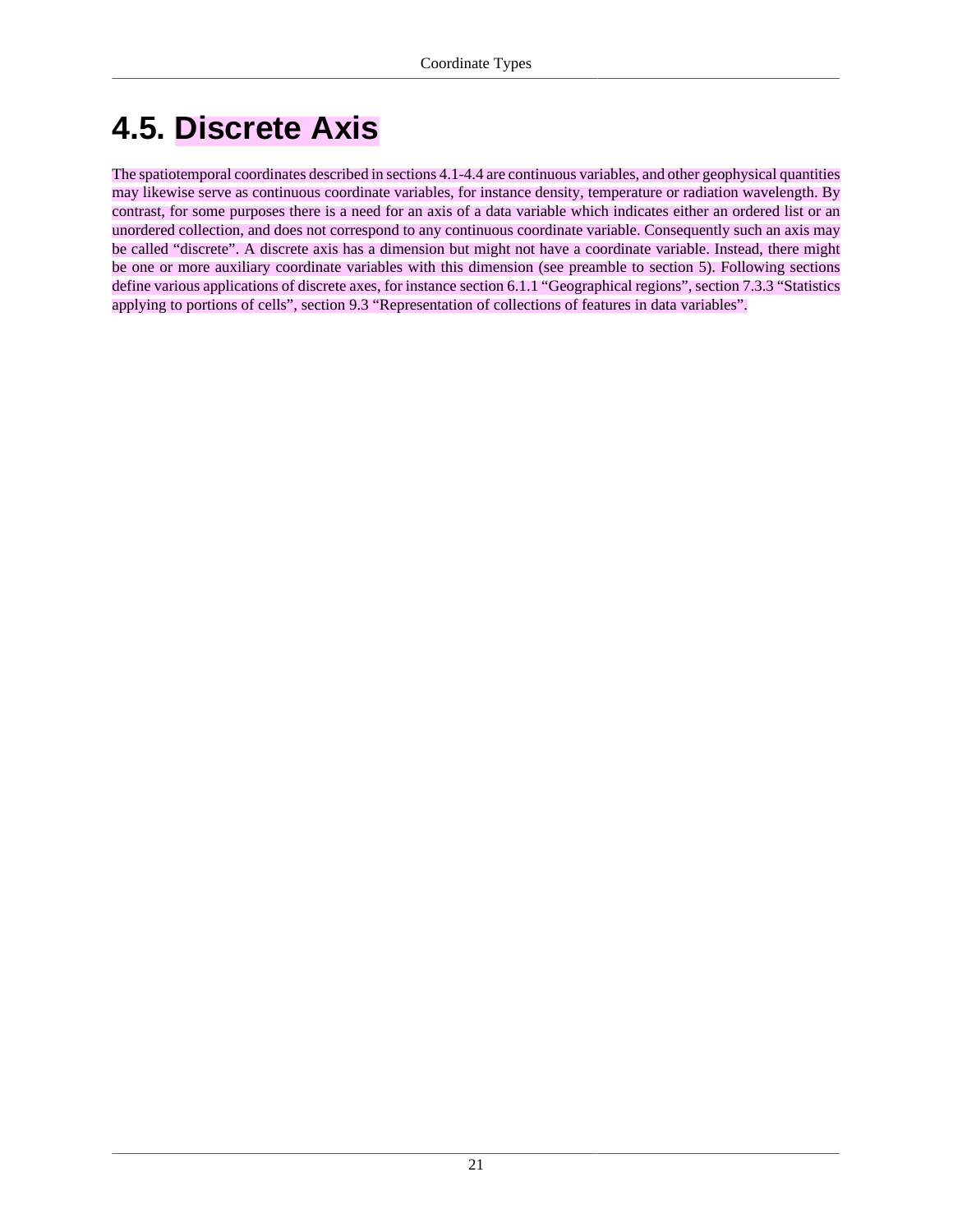# <span id="page-29-0"></span>**Chapter 5. Coordinate Systems**

A variable's spatiotemporal dimensions are used to locate data values in time and space. This is accomplished by associating these dimensions with the relevant set of latitude, longitude, vertical, and time coordinates. This section presents two methods for making that association: the use of *coordinate variables*, and the use of *auxiliary coordinate variables*.

All of a variable's dimensions that are latitude, longitude, vertical, or time dimensions (see [Section 1.2, "Terminology"\)](#page-8-2) must have corresponding coordinate variables, i.e., one-dimensional variables with the same name as the dimension (see examples in Chapter 4, *[Coordinate Types](#page-22-0)* ). This is the only method of associating dimensions with coordinates that is supported by [\[COARDS](#page-124-1)].

All of a variable's spatiotemporal dimensions that are not latitude, longitude, vertical, or time dimensions are required to be associated with the relevant latitude, longitude, vertical, or time coordinates via the new coordinates attribute of the variable. The value of the coordinates attribute is *a blank separated list of the names of auxiliary coordinate variables*. There is no restriction on the order in which the auxiliary coordinate variables appear in the coordinates attribute string. The dimensions of an auxiliary coordinate variable must be a subset of the dimensions of the variable with which the coordinate is associated (an exception is label coordinates ([Section 6.1, "Labels"](#page-40-1)) which contain a dimension for maximum string length). The dimensions of an auxiliary coordinate variable must be a subset of the dimensions of the variable with which the coordinate is associated, with two exceptions. First, string-valued coordinates ([Section 6.1, "Labels"\)](#page-40-1) have a dimension for maximum string length. Second, in the ragged array representations of data (Chapter 9, *[Discrete Sampling Geometries](#page-58-0)*), special methods are needed to connect the data and coordinates

We recommend that the name of a multidimensional coordinate variable should not match the name of any of its dimensions because that precludes supplying a coordinate variable for the dimension. This practice also avoids potential bugs in applications that determine coordinate variables by only checking for a name match between a dimension and a variable and not checking that the variable is one dimensional.

The use of coordinate variables is required whenever they are applicable. That is, auxiliary coordinate variables may not be used as the only way to identify latitude and longitude coordinates that could be identified using coordinate variables. This is both to enhance conformance to COARDS and to facilitate the use of generic applications that recognize the NUG convention for coordinate variables. An application that is trying to find the latitude coordinate of a variable should always look first to see if any of the variable's dimensions correspond to a latitude coordinate variable. If the latitude coordinate is not found this way, then the auxiliary coordinate variables listed by the coordinates attribute should be checked. Note that it is permissible, but optional, to list coordinate variables as well as auxiliary coordinate variables in the coordinates attribute.

If an axis attribute is attached to an auxiliary coordinate variable, it can be used by applications in the same way the axis attribute attached to a coordinate variable is used. However, it is not permissible for a data variable to have both a coordinate variable and an auxiliary coordinate variable, or more than one of either type of variable, having an axis attribute with any given value e.g. there must be no more than one axis attribute for X for any data variable. Note that if the axis attribute is not specified for an auxiliary coordinate variable, it may still be possible to determine if it is a spatiotemporal dimension from its own units or standard\_name, or from the units and standard\_name of the coordinate variable corresponding to its dimensions (see Chapter 4, *[Coordinate Types](#page-22-0)* ). For instance, auxiliary coordinate variables which lie on the horizontal surface can be identified as such by their dimensions being horizontal. Horizontal dimensions are those whose coordinate variables have an  $axis$  attribute of X or Y, or a units attribute indicating latitude and longitude.

If the coordinate variables for a horizontal grid are not longitude and latitude, it is recommended that they be supplied *in addition* to the required coordinates. For example, the Cartesian coordinates of a map projection should be supplied as coordinate variables in addition to the required two-dimensional latitude and longitude variables that are identified via the coordinates attribute. The use of the axis attribute with values X and Y is recommended for the coordinate variables(see Chapter 4, *[Coordinate Types](#page-22-0)* ).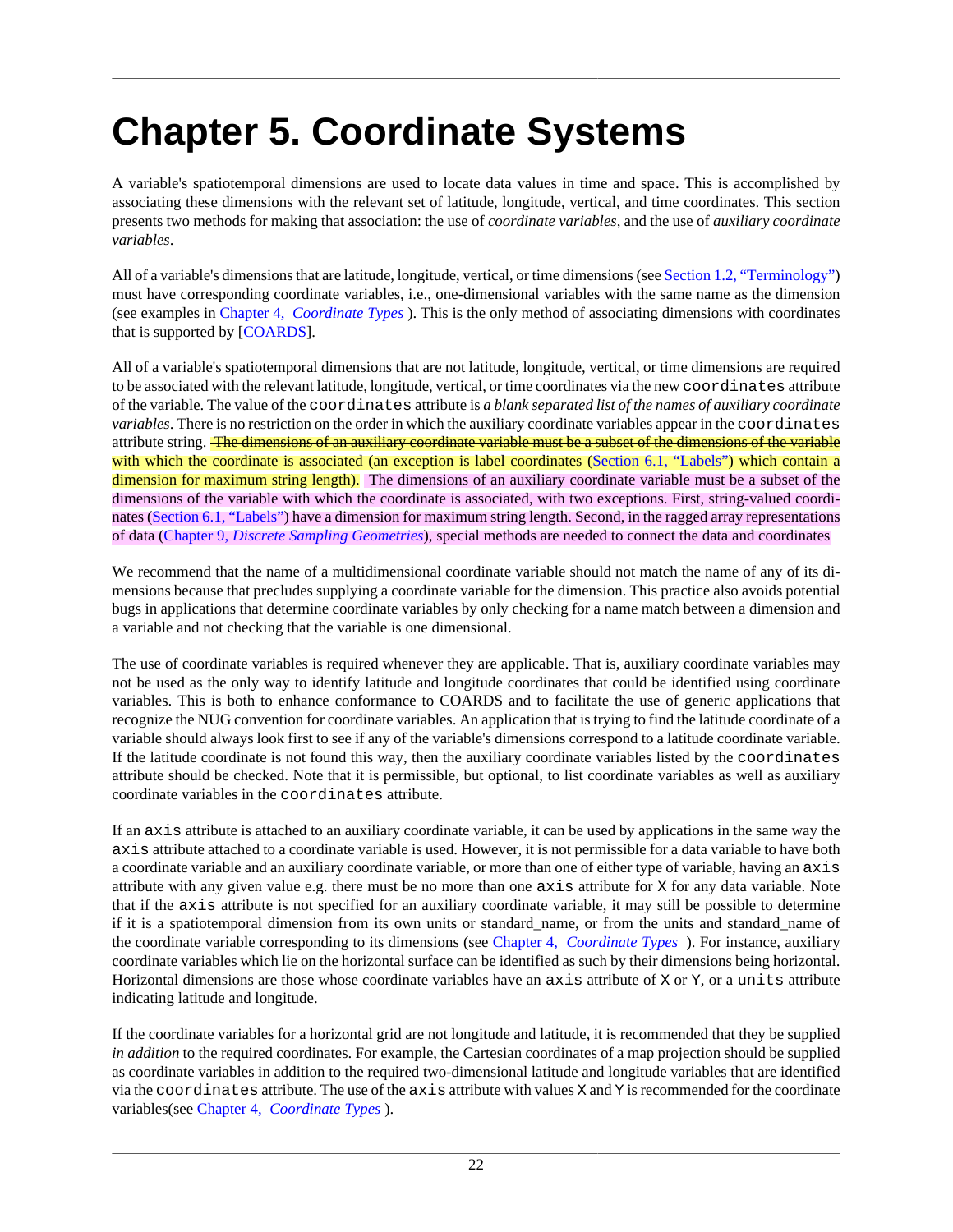It is sometimes not practical to specify the latitude-longitude location of data which is representative of geographic regions with complex boundaries. For this purpose, provision is made in [Section 6.1.1, "Geographic Regions"](#page-41-0) for indicating the region by a standardized name.

### <span id="page-30-0"></span>**5.1. Independent Latitude, Longitude, Vertical, and Time Axes**

When each of a variable's spatiotemporal dimensions is a latitude, longitude, vertical, or time dimension, then each axis is identified by a coordinate variable.

#### <span id="page-30-2"></span>**Example 5.1. Independent coordinate variables**

```
dimensions:
  lat = 18 ;
  lon = 36 ;
 pres = 15;
  time = 4 ;
variables:
   float xwind(time,pres,lat,lon) ;
     xwind:long_name = "zonal wind" ;
    xwind:units = "m/s" float lon(lon) ;
     lon:long_name = "longitude" ;
     lon:units = "degrees_east" ;
   float lat(lat) ;
    lat:long name = "latitude" ;
     lat:units = "degrees_north" ;
   float pres(pres) ;
     pres:long_name = "pressure" ;
     pres:units = "hPa" ;
   double time(time) ;
     time:long_name = "time" ;
    time: units = "days since 1990-1-1 0:0:0";
```
 $xwind(n,k,j,i)$  is associated with the coordinate values lon(i), lat(j), pres(k), and time(n).

### <span id="page-30-1"></span>**5.2. Two-Dimensional Latitude, Longitude, Coordinate Variables**

The latitude and longitude coordinates of a horizontal grid that was not defined as a Cartesian product of latitude and longitude axes, can sometimes be represented using two-dimensional coordinate variables. These variables are identified as coordinates by use of the coordinates attribute.

#### <span id="page-30-3"></span>**Example 5.2. Two-dimensional coordinate variables**

```
dimensions:
  xc = 128 ;
```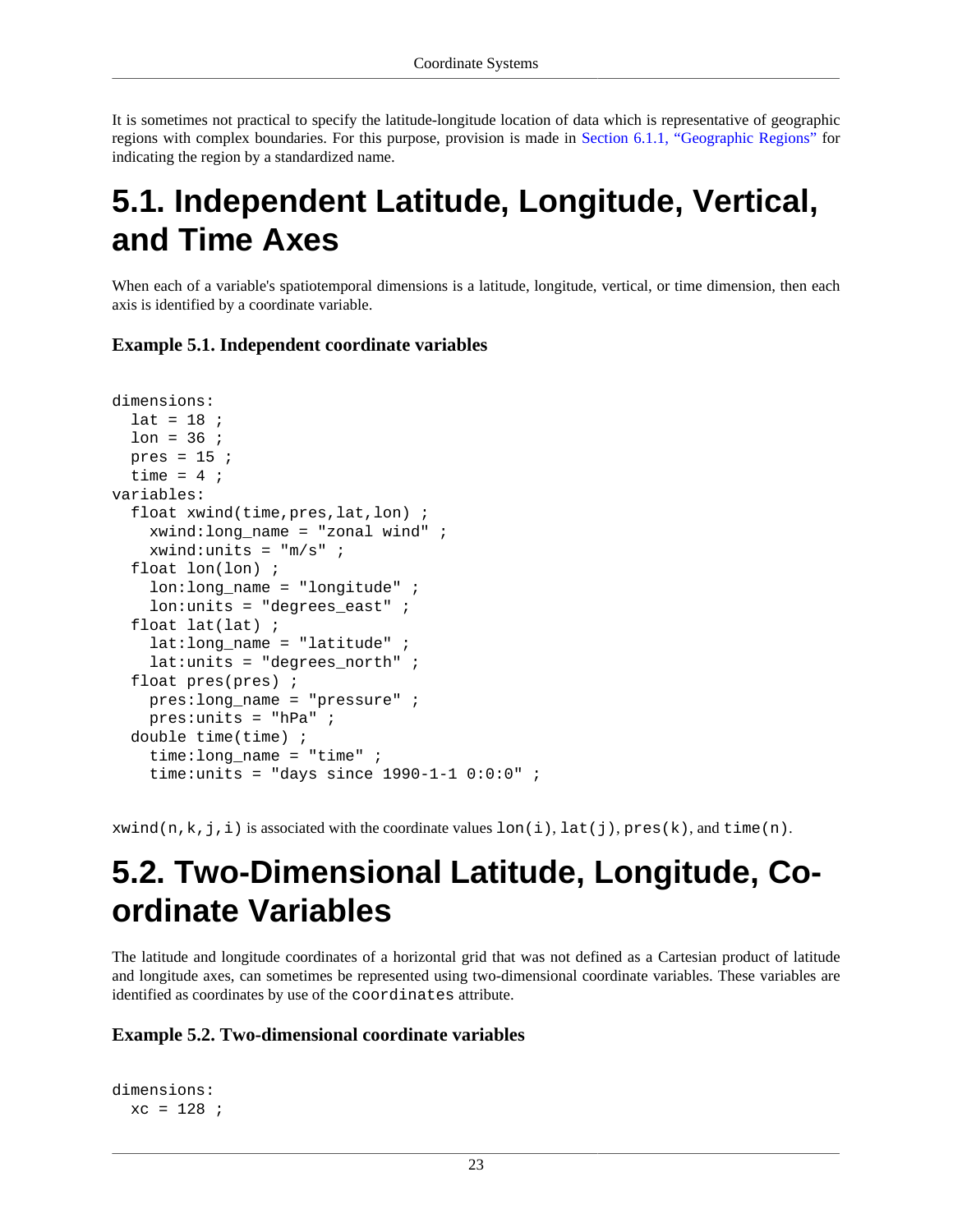```
yc = 64 ;
  lev = 18 ;
variables:
   float T(lev,yc,xc) ;
     T:long_name = "temperature" ;
    T:units = "K" ;
     T:coordinates = "lon lat" ;
  float xc(xc) ;
    xc:axis = "X" ;
    xc:long_name = "x-coordinate in Cartesian system"xc:units = "m" ;
   float yc(yc) ;
    yc:axis = "Y" ;
    yc:long_name = "y-coordinate in Cartesian system"yc:units = "m" ;
   float lev(lev) ;
    lev: long name = "pressure level" ;
     lev:units = "hPa" ;
  float lon(yc, xc) ;
    lon: long name = "longitude" ;
     lon:units = "degrees_east" ;
   float lat(yc,xc) ;
     lat:long_name = "latitude" ;
     lat:units = "degrees_north" ;
```
 $T(k,j,i)$  is associated with the coordinate values lon(j,i), lat(j,i), and lev(k). The vertical coordinate is represented by the coordinate variable  $\text{lev}(lev)$  and the latitude and longitude coordinates are represented by the auxiliary coordinate variables lat(yc,xc) and lon(yc,xc) which are identified by the coordinates attribute.

Note that coordinate variables are also defined for the xc and yc dimensions. This faciliates processing of this data by generic applications that don't recognize the multidimensional latitude and longitude coordinates.

### <span id="page-31-0"></span>**5.3. Reduced Horizontal Grid**

A "reduced" longitude-latitude grid is one in which the points are arranged along constant latitude lines with the number of points on a latitude line decreasing toward the poles. Storing this type of gridded data in two-dimensional arrays wastes space, and results in the presence of missing values in the 2D coordinate variables. We recommend that this type of gridded data be stored using the compression scheme described in [Section 8.2, "Compression by Gathering".](#page-56-2) Compression by gathering preserves structure by storing a set of indices that allows an application to easily scatter the compressed data back to two-dimensional arrays. The compressed latitude and longitude auxiliary coordinate variables are identified by the coordinates attribute.

#### <span id="page-31-1"></span>**Example 5.3. Reduced horizontal grid**

```
dimensions:
  londim = 128;
  latdim = 64 ;
  rgrid = 6144 ;
variables:
   float PS(rgrid) ;
    PS: long name = "surface pressure" ;
    PS: units = "Pa" ;
```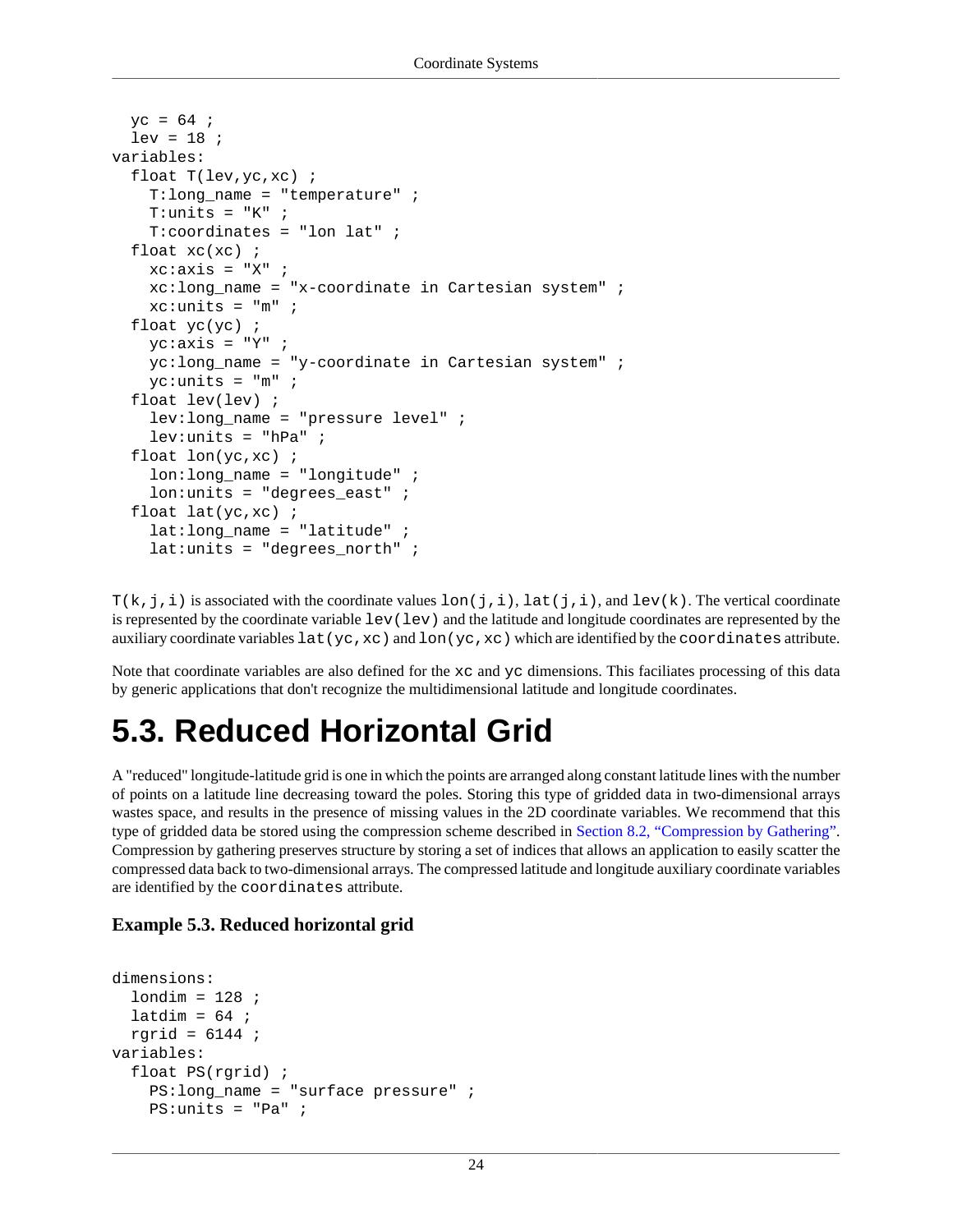```
 PS:coordinates = "lon lat" ;
 float lon(rgrid) ;
   lon:long_name = "longitude" ;
  lon:units = "degrees east" ;
 float lat(rgrid) ;
  lat:long name = "latitude" ;
   lat:units = "degrees_north" ;
 int rgrid(rgrid);
   rgrid:compress = "latdim londim";
```
 $PS(n)$  is associated with the coordinate values  $lon(n)$ ,  $lat(n)$ . Compressed grid index (n) would be assigned to 2D index  $(j, i)$  (C index conventions) where

```
j = \text{rgrid}(n) / 128i = \text{rgrid}(n) - 128 * j
```
Notice that even if an application does not recognize the compress attribute, the grids stored in this format can still be handled, by an application that recognizes the coordinates attribute.

### <span id="page-32-0"></span>**5.4. Timeseries of Station Data**

*This section has been superseded by the treatment of time series as a type of discrete sampling geometry in Chapter 9.*

To represent data at scattered points it is convenient to use a variable with one dimension to represent the measurement locations. Auxiliary coordinate variables are used to associate a single spatial dimension with multiple independent coordinates.

#### <span id="page-32-1"></span>**Example 5.4. Timeseries of station data**

```
dimensions:
 -station = 10 ; - // measurement locations
 pressure = 11 ; // pressure levels
 \tt time = \t{UNLIMITED} ;
variables:
 float humidity(time, pressure, station) :
   -humidity:long_name = "specific humidity"
   humidity:coordinates = "lat lon" ;
 double time(time) ;
    time:long_name = "time of measurement"
    time:units = "days since 1970-01-01 00:00:00" ;
 float lon(station) ;
  lon:long_name = "station longitude";
   lon:units = "degrees_east";
  float lat(station) ;
     lat:long_name = "station latitude" ;
    lat:units = "degrees_north" ;
 float pressure(pressure) ;
   pressure:long_name = "pressure" ;
   pressure:units = "hPa" ;
```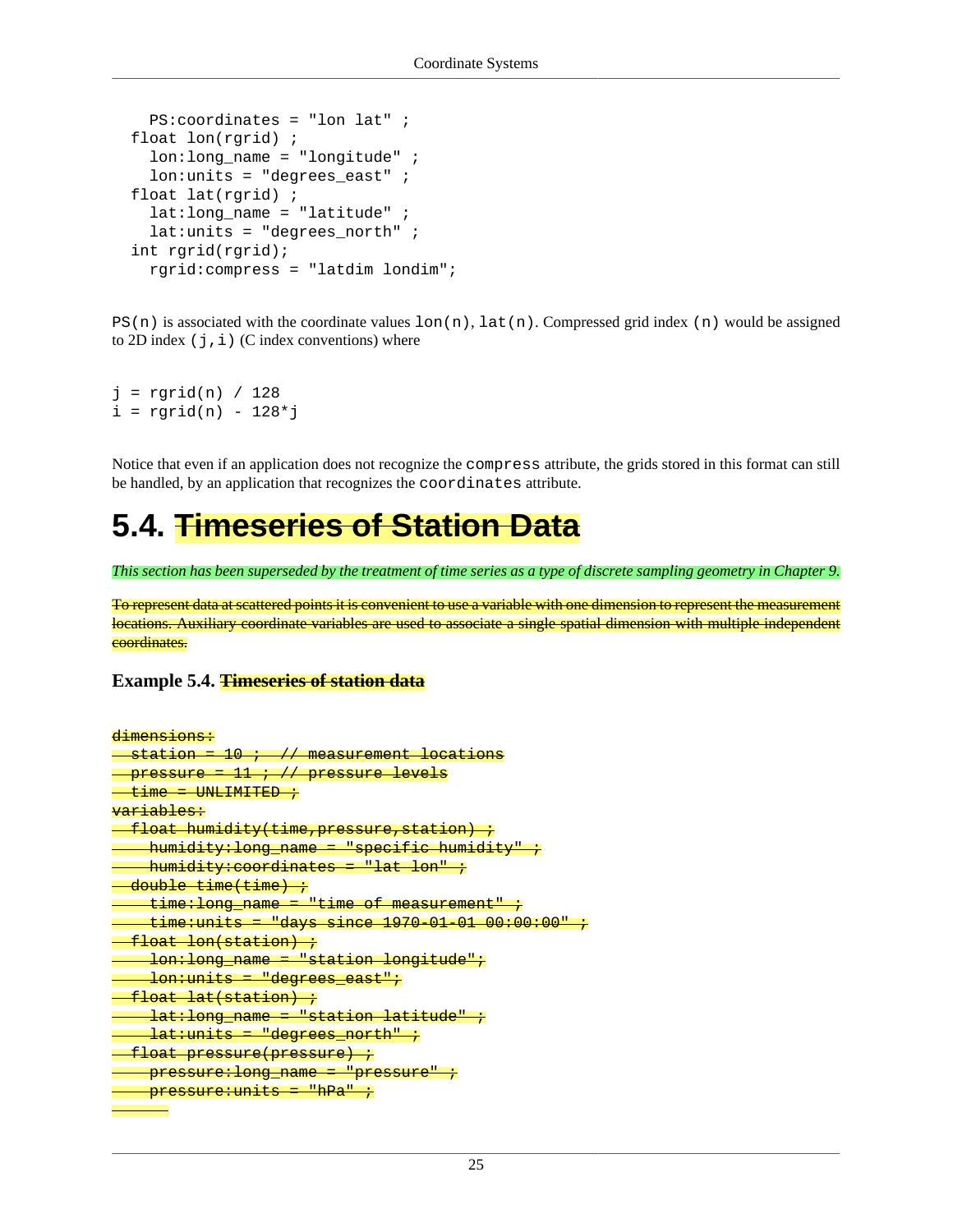is associated with the coordinate values time  $(n)$ , pressure  $(k)$ , lat  $(i)$ , and lon  $(i)$ .

### <span id="page-33-0"></span>**5.5. Trajectories**

*This section has been superseded by the treatment of trajectories as a type of discrete sampling geometry in Chapter 9.*

A possible representation of the spatiotemporal locations of measurements along a flight path is to use time to parameterize the trajectory and use auxiliary coordinate variables to provide the spatial locations.

#### <span id="page-33-2"></span>**Example 5.5. Trajectories**

| <del>dimensions:</del>                                       |
|--------------------------------------------------------------|
| $-$ time = 1000 ;                                            |
| <del>variables:</del>                                        |
| <del>- float 03(time) ;</del>                                |
| <del>- 03:long name = "ozone concentration" ;</del>          |
| <del>. 03:units = "1e-9" ;</del>                             |
| <del>- 03:coordinates = "lon lat z" ;</del>                  |
| <del>- double time(time) ;</del>                             |
| <del>- time:long name = "time" ;</del>                       |
| <del>- time:units = "days since 1970-01-01 00:00:00" ;</del> |
| <del>- float lon(time) ;</del>                               |
| <del>- lon:long name = "longitude" ;</del>                   |
| <del>- lon:units = "degrees east" ;</del>                    |
| <del>- float lat(time) ;</del>                               |
| <del>die lat:long_name = "latitude" ;</del>                  |
| <del>- lat:units = "degrees north" ;</del>                   |
| <del>- float z(time) ;</del>                                 |
| <del>chi z:long name = "height above mean sea level" ;</del> |
| <del>- z:units = "km" ;</del>                                |
| <del>- z:positive = "up" ;</del>                             |
|                                                              |

 $\left(0.3\right)$  is associated with the coordinate values time (n)

### <span id="page-33-1"></span>**5.6. Grid Mappings and ProjectionsHorizontal Coordinate Reference Systems, Grid Mappings, and Projections**

When the coordinate variables for a horizontal grid are not longitude and latitude, it is required that the true latitude and longitude coordinates be supplied via the coordinates attribute. If in addition it is desired to describe the mapping between the given coordinate variables and the true latitude and longitude coordinates, the attribute grid\_mapping may be used to supply this description. This attribute is attached to data variables so that variables with different mappings may be present in a single file. The attribute takes a string value which is the name of another variable in the file that provides the description of the mapping via a collection of attached attributes. This variable is called *a grid mapping variable* and is of arbitrary type since it contains no data. Its purpose is to act as a container for the attributes that define the mapping. The one attribute that all grid mapping variables must have is grid\_mapping\_name which takes a string value that contains the mapping's name. The other attributes that define a specific mapping depend on the value of grid\_mapping\_name. The valid values of grid\_mapping\_name along with the attributes that provide specific map parameter values are described in Appendix F, *[Grid Mappings](#page-81-0)*.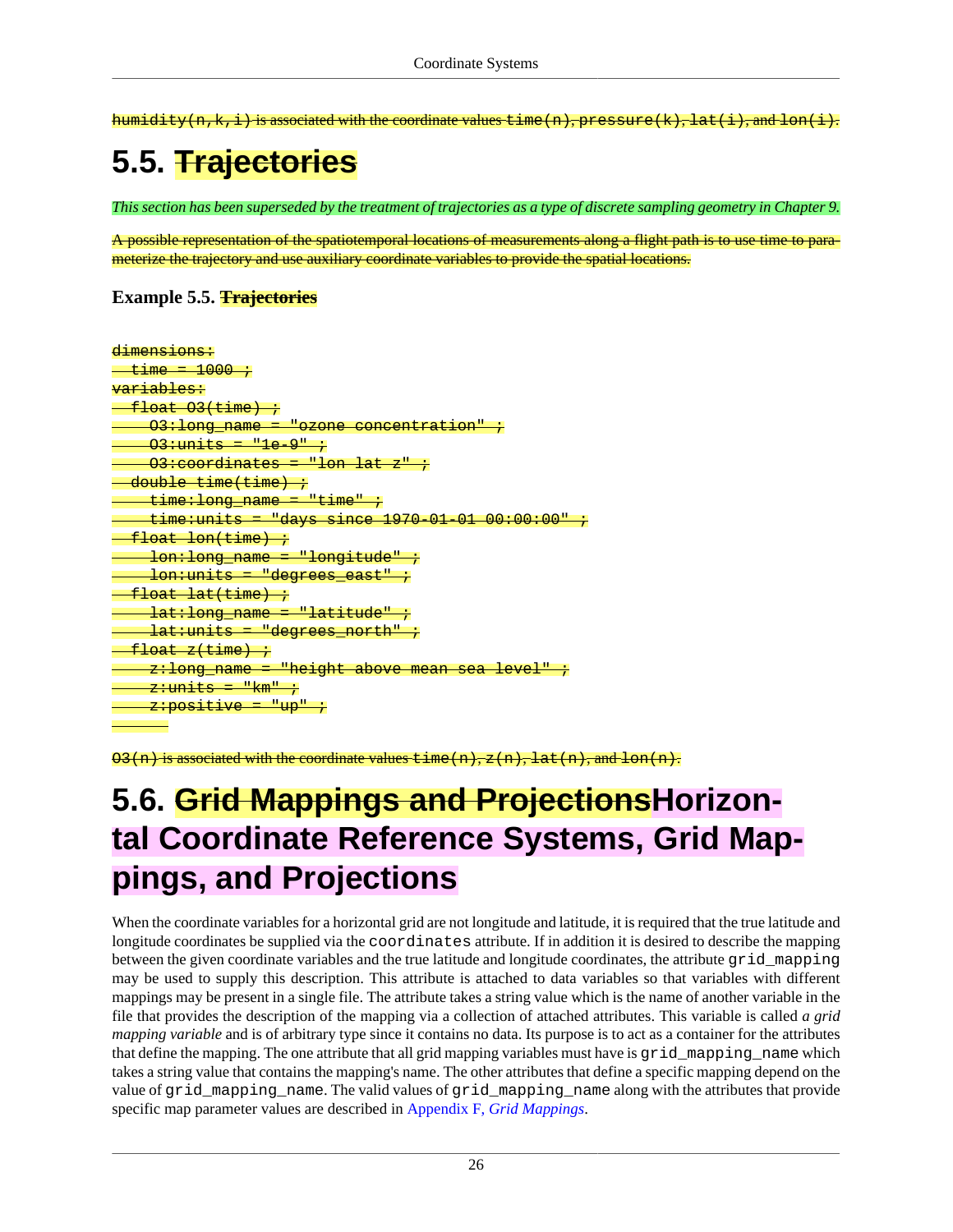When the coordinate variables for a horizontal grid are longitude and latitude, a grid mapping variable with grid mapping name of latitude longitude may be used to specify the ellipsoid and prime meridian.

In order to make use of a grid mapping to directly calculate latitude and longitude values it is necessary to associate the coordinate variables with the independent variables of the mapping. This is done by assigning a standard\_name to the coordinate variable. The appropriate values of the standard\_name depend on the grid mapping and are given in Appendix F, *[Grid Mappings](#page-81-0)*.

#### <span id="page-34-0"></span>**Example 5.6. Rotated pole grid**

```
dimensions:
   rlon = 128 ;
  rlat = 64 ;
  lev = 18 ;
variables:
  float T(lev, rlat, rlon) ;
     T:long_name = "temperature" ;
    T:units = "K" ;
     T:coordinates = "lon lat" ;
     T:grid_mapping = "rotated_pole" ;
   char rotated_pole
     rotated_pole:grid_mapping_name = "rotated_latitude_longitude" ;
    rotated pole: grid north pole latitude = 32.5 ;
     rotated_pole:grid_north_pole_longitude = 170. ;
   float rlon(rlon) ;
     rlon:long_name = "longitude in rotated pole grid" ;
     rlon:units = "degrees" ;
     rlon:standard_name = "grid_longitude";
   float rlat(rlat) ;
     rlat:long_name = "latitude in rotated pole grid" ;
     rlat:units = "degrees" ;
     rlon:standard_name = "grid_latitude";
   float lev(lev) ;
    lev: long name = "pressure level" ;
    lev:units = "hPa" ;
   float lon(rlat,rlon) ;
     lon:long_name = "longitude" ;
    lon:units = "degrees east" ;
   float lat(rlat,rlon) ;
    lat:long name = "latitude" ;
     lat:units = "degrees_north" ;
```
A CF compliant application can determine that rlon and rlat are longitude and latitude values in the rotated grid by recognizing the standard names grid\_longitude and grid\_latitude. Note that the units of the rotated longitude and latitude axes are given as degrees. This should prevent a COARDS compliant application from mistaking the variables rlon and rlat to be actual longitude and latitude coordinates. The entries for these names in the standard name table indicate the appropriate sign conventions for the units of degrees.

#### <span id="page-34-1"></span>**Example 5.7. Lambert conformal projection**

dimensions: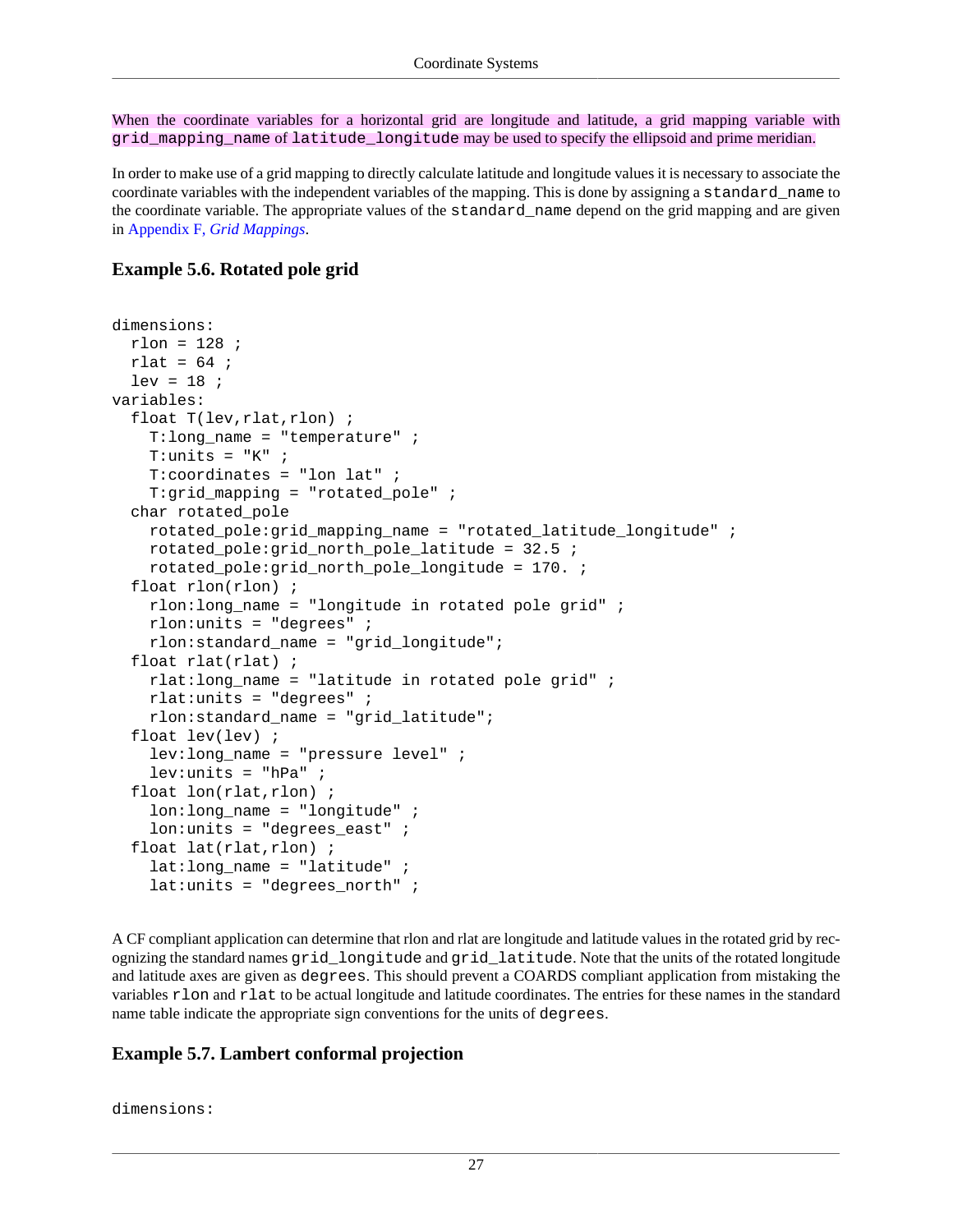```
y = 228;x = 306;time = 41;variables:
   int Lambert_Conformal;
     Lambert_Conformal:grid_mapping_name = "lambert_conformal_conic";
    Lambert Conformal: standard parallel = 25.0; Lambert_Conformal:longitude_of_central_meridian = 265.0;
     Lambert_Conformal:latitude_of_projection_origin = 25.0;
   double y(y);
    y:units = "km";y: long name = "y coordinate of projection";
     y:standard_name = "projection_y_coordinate";
   double x(x);
     x:units = "km";
     x:long_name = "x coordinate of projection";
     x:standard_name = "projection_x_coordinate";
   double lat(y, x);
     lat:units = "degrees_north";
     lat:long_name = "latitude coordinate";
     lat:standard_name = "latitude";
   double lon(y, x);
    lon: units = "degrees east";
     lon:long_name = "longitude coordinate";
     lon:standard_name = "longitude";
   int time(time);
     time:long_name = "forecast time";
     time:units = "hours since 2004-06-23T22:00:00Z";
   float Temperature(time, y, x);
    Temperature: units = "K";
     Temperature:long_name = "Temperature @ surface";
     Temperature:missing_value = 9999.0;
     Temperature:coordinates = "lat lon";
     Temperature:grid_mapping = "Lambert_Conformal";
```
An application can determine that  $x$  and  $y$  are the projection coordinates by recognizing the standard names projection\_x\_coordinate and projection\_y\_coordinate. The grid mapping variable Lambert\_Conformal contains the mapping parameters as attributes, and is associated with the Temperature variable via its grid\_mapping attribute.

#### <span id="page-35-0"></span>**Example 5.8. Latitude and longitude on a spherical Earth**

```
dimensions:
\lceil lat = 18 ;
\ln = 36 ;
variables:
double lat(lat) ;
 double lon(lon) ;
 float temp(lat, lon) ;
 temp:long_name = "temperature" ;
 temp:units = "K" ;
```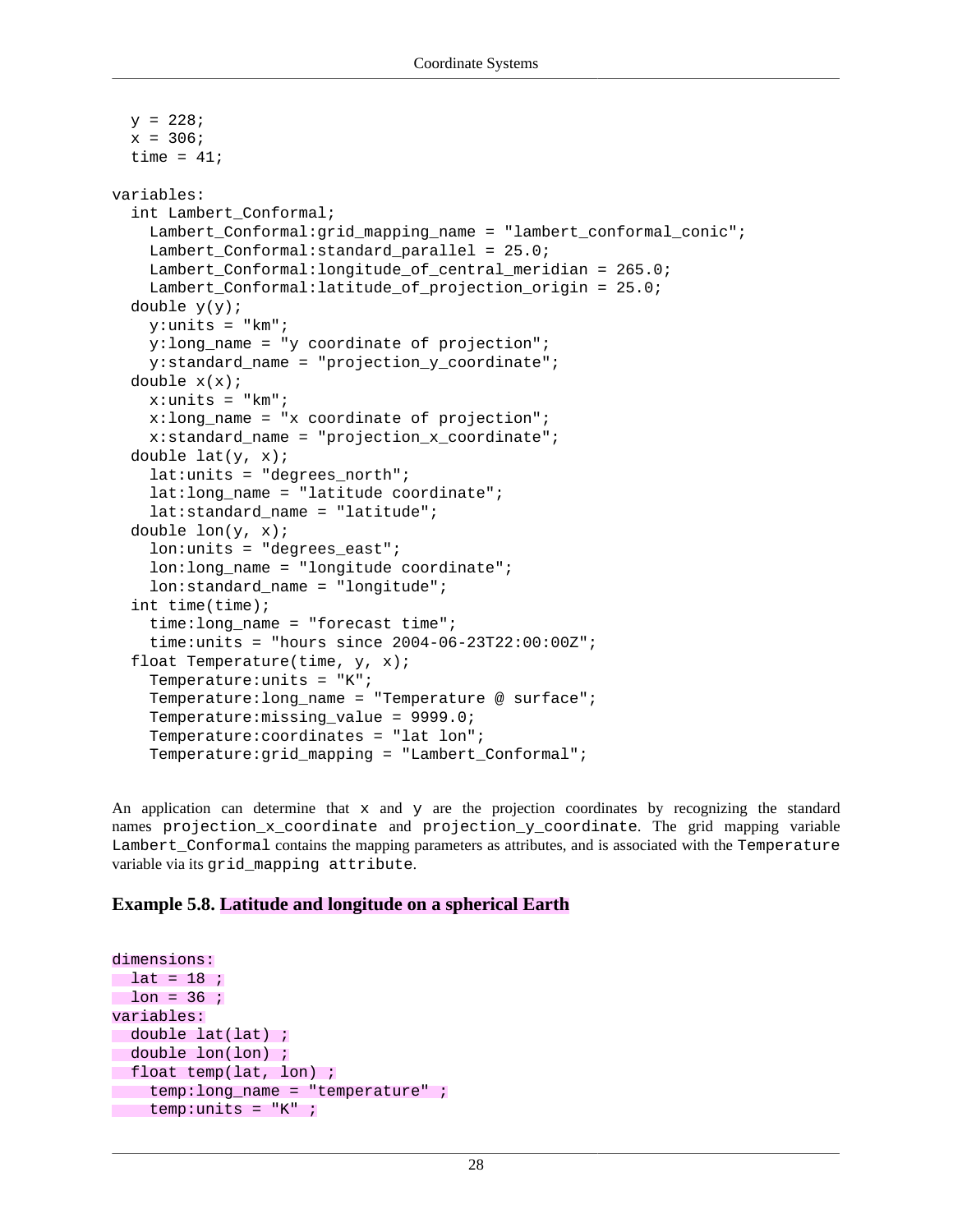```
 temp:grid_mapping = "crs" ;
 int crs ;
 crs:grid_mapping_name = "latitude_longitude"
crs:semi major axis = 6371000.0 ;
 crs:inverse_flattening = 0 ;
```
**Example 5.9. Latitude and longitude on the WGS 1984 datum**

```
dimensions:
\frac{1}{1} lat = 18 ;
\ln = 36 ;
variables:
 double lat(lat) ;
double lon(lon) ;
 float temp(lat, lon) ;
 temp:long_name = "temperature" ;
 temp:units = "K" ;
 temp:grid_mapping = "crs" ;
int crs ;
 crs:grid_mapping_name = "latitude_longitude";
 crs:longitude_of_prime_meridian = 0.0 ;
crs:semi major axis = 6378137.0 ;
 crs:inverse_flattening = 298.257223563 ;
```
#### **Example 5.10. British National Grid**

```
dimensions:
\lceil \cdot \rceil lat = 648 ;
 lon = 648 ;
y = 18 ;
x = 36 ;
variables:
 double x(x) ;
 x:standard_name = "projection_x_coordinate" ;
x:units = "m" double y(y) ;
 y:standard_name = "projection_y_coordinate" ;
 y:units = "m" ;
 double lat(y, x) ;
 double lon(y, x) ;
 float temp(y, x) ;
temp:long name = "temperature" ;
 temp:units = "K" ;
 temp:coordinates = "lat lon" ;
 temp:grid_mapping = "crs" ;
 int crs ;
 crs:grid_mapping_name = "transverse_mercator";
crs:semi major axis = 6377563.396 ;
 crs:semi_minor_axis = 6356256.910 ;
 crs:inverse_flattening = 299.3249646 ;
```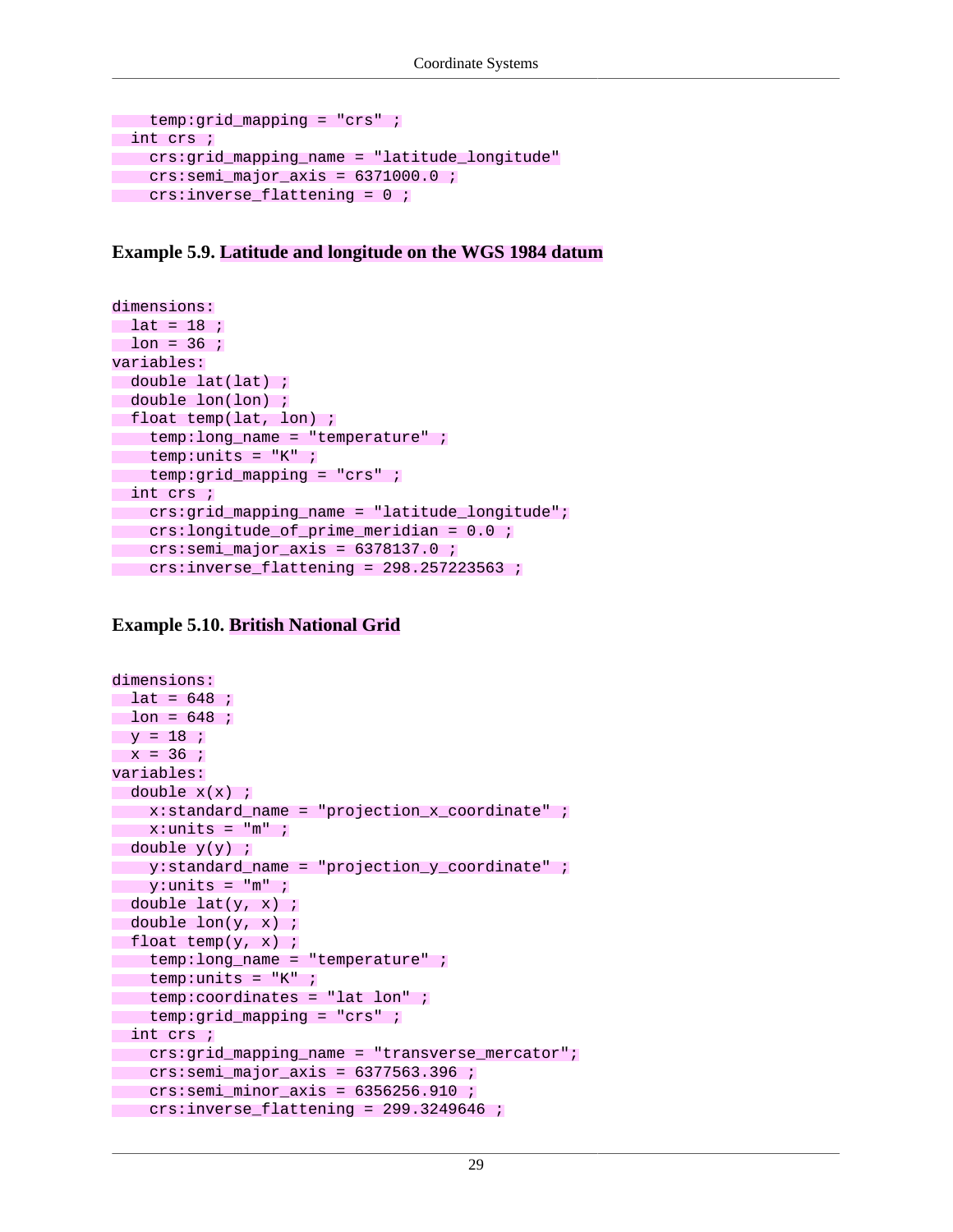```
 crs:latitude_of_projection_origin = 49.0 ;
crs: longitude of projection origin = -2.0 ;
 crs:false_easting = 400000.0 ;
crs:false northing = -100000.0 ;
 crs:scale_factor_at_central_meridian = 0.9996012717 ;
```
### **5.6.1. Use of the CRS Well-known Text Format**

An optional grid mapping attribute called crs wkt may be used to specify multiple coordinate system properties in so-called well-known text format (usually abbreviated to CRS WKT or OGC WKT). The CRS WKT format is widely recognised and used within the geoscience software community. As such it represents a versatile mechanism for encoding information about a variety of coordinate reference system parameters in a highly compact notational form.

The crs\_wkt attribute should comprise a text string that conforms to the WKT syntax as specified in reference [[[OGC\\_CTS](#page-124-0)]]. If desired the text string may contain embedded newline characters to aid human readability. However, any such characters are purely cosmetic and do not alter the meaning of the attribute value. It is envisaged that the value of the crs\_wkt attribute typically will be a single line of text, one intended primarily for machine processing. Other than the requirement to be a valid WKT string, the CF convention does not prescribe the content of the crs\_wkt attribute since it will necessarily be context-dependent.

The crs\_wkt attribute is intended to act as a supplement to other single-property CF grid mapping attributes (as described in Appendix F); it is not intended to replace those attributes. If data producers omit the single-property grid mapping attributes in favour of the compound crs\_wkt attribute, software which cannot interpret crs\_wkt will be unable to use the grid mapping information. Therefore the CRS should be described as thoroughly as possible with the single-property attributes as well as by crs\_wkt.

There will be occasions when a given CRS property value is duplicated in both a single-property grid mapping attribute and the crs\_wkt attribute. In such cases the onus is on data producers to ensure that the property values are consistent. However, in those situations where two values of a given property are different, then the value specified by the single-property attribute shall take precedence. For example, if the semi-major axis length of the ellipsoid is defined by the grid mapping attribute semi\_major\_axis and also by the crs\_wkt attribute (via the WKT SPHEROID[...] element) then the former, being the more specific attribute, takes precedence. Naturally if the two values are equal then no ambiguity arises.

Likewise, in those cases where the value of a CRS WKT element should be used consistently across the CF-netCDF community (names of projections and projection parameters, for example) then, the values shown in [<https://cf](https://cf-pcmdi.llnl.gov/trac/wiki/Cf2CrsWkt)[pcmdi.llnl.gov/trac/wiki/Cf2CrsWkt>](https://cf-pcmdi.llnl.gov/trac/wiki/Cf2CrsWkt)<sup>1</sup> should be preferred; these are derived from the OGP/EPSG registry of geodetic parameters, which is considered to represent the definitive authority as regards CRS property names and values.

Example 5.11 illustrates how the coordinate system properties specified via the crs grid mapping variable in Example 5.10 might be expressed using a crs\_wkt attribute (it also represents a slightly modified version of the WKT example shown in section 7.4 of [[\[OGC\\_CTS\]](#page-124-0)]). For brevity only the grid mapping variable is included in this example; all other elements are as per the earlier example. Names of projection PARAMETERs follow the spellings used in the EPSG geodetic parameter registry. Example 5.11 illustrates how certain WKT elements - all of which are optional can be used to specify CRS properties not covered by existing CF grid mapping attributes, including:

- use of the TOWGS84 element to specify horizontal datum transformation parameters (to WGS 1984 datum)
- use of the VERT\_DATUM element to specify vertical datum information
- use of additional PARAMETER elements (albeit not essential ones in this example) to define the location of the false origin of the projection

<sup>&</sup>lt;sup>1</sup>This reference should be treated carefully because it is subject to change.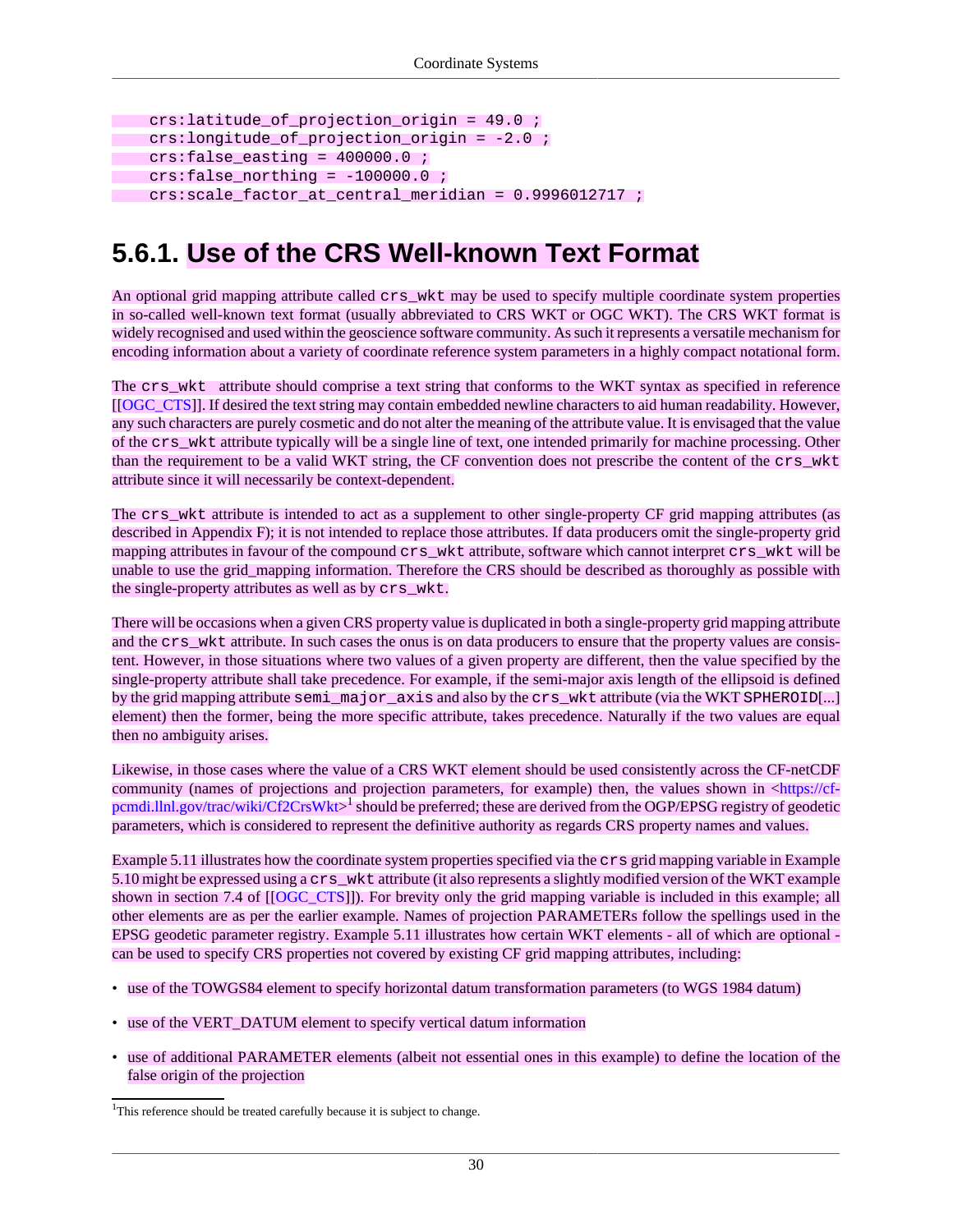• use of AUTHORITY elements to specify object identifier codes assigned by an external authority, OGP/EPSG in this instance

```
Example 5.11. British National Grid + Newlyn Datum in CRS WKT format
```

```
...
 int crs ;
 crs:grid_mapping_name = "transverse_mercator" ;
 crs:crs_wkt = "COMPD_CS ["OSGB 1936 / British National Grid + ODN",
 PROJCS ["OSGB 1936 / British National Grid",
 GEOGCS ["OSGB 1936",
           DATUM ["OSGB 1936",
             SPHEROID ["Airy 1830", 6377563.396, 299.3249646],
             TOWGS84[375, -111, 431, 0, 0, 0, 0]
           ],
           PRIMEM ["Greenwich", 0],
           UNIT ["degree", 0.0174532925199433]
       \Box,
         PROJECTION ["Transverse Mercator"],
         PARAMETER ["False easting", 400000],
        PARAMETER ["False northing", -100000],
        PARAMETER ["Longitude of natural origin", -2.0],
         PARAMETER ["Latitude of natural origin", 49.0],
        PARAMETER ["Longitude of false origin", -7.556],
         PARAMETER ["Latitude of false origin", 49.766],
         PARAMETER ["Scale factor at natural origin", 0.9996012717],
         UNIT ["metre", 1.0],
AUTHORITY ["EPSG", "27700"]
      ],
       VERT_CS ["Newlyn",
        VERT DATUM ["Ordnance Datum Newlyn", 2005],
         UNIT ["metre", 1.0]",
         AXIS ["Gravity-related height", UP],
         AUTHORITY ["EPSG", "5701"]
\begin{bmatrix} 1 & 1 \\ 1 & 1 \end{bmatrix}" ;
 ...
```
**Note:** To enhance readability the WKT value has been split across multiple lines and embedded quotation marks (") left unescaped - in real netCDF files such characters would need to be escaped. The WKT specification in [OGC\_CTS] appears to silent be as regards which character(s) may be used to delimit text-valued properties; however, since all the examples in that specification use quotation marks, the use of that particular delimiting character is mandated by the CF convention.

# <span id="page-38-0"></span>**5.7. Scalar Coordinate Variables**

When a variable has an associated coordinate which is single-valued, that coordinate may be represented as a scalar variable. Since there is no associated dimension these scalar coordinate variables should be attached to a data variable via the coordinates attribute.

Under COARDS the method of providing a single valued coordinate was to add a dimension of size one to the variable, and supply the corresponding coordinate variable. The new scalar coordinate variable is a convenience feature which avoids adding size one dimensions to variables. Scalar coordinate variables have the same information content and can be used in the same contexts as a size one coordinate variable. Note however that use of this feature with a latitude, longitude, vertical, or time coordinate will inhibit COARDS conforming applications from recognizing them.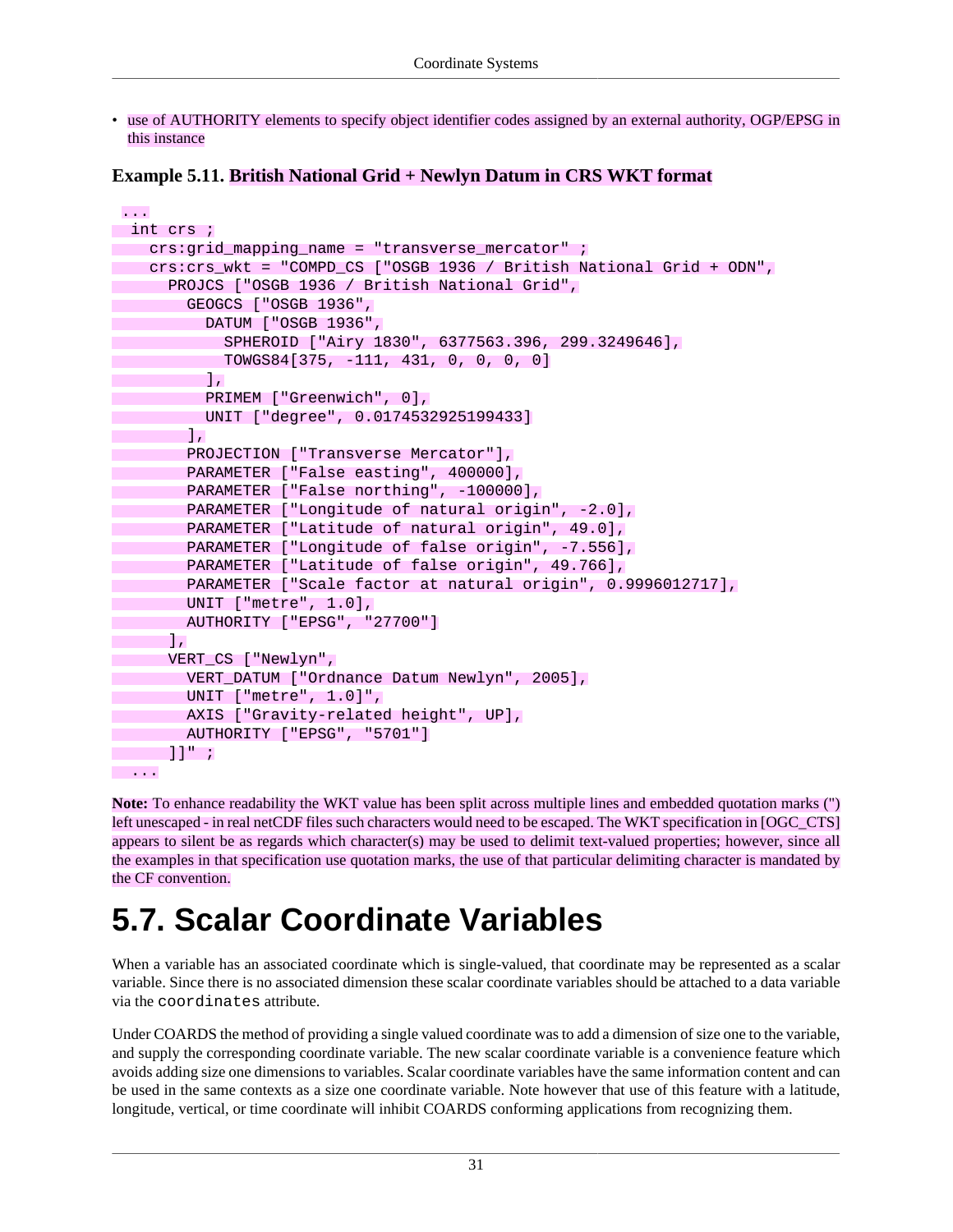Once a name is used for a scalar coordinate variable it can not be used for a 1D coordinate variable. For this reason we strongly recommend against using a name for a scalar coordinate variable that matches the name of any dimension in the file.

#### **Example 5.12. Multiple forecasts from a single analysis**

```
dimensions:
  lat = 180 ;
   lon = 360 ;
   time = UNLIMITED ;
variables:
   double atime
     atime:standard_name = "forecast_reference_time" ;
    atime: units = "hours since 1999-01-01 00:00" ;
   double time(time);
     time:standard_name = "time" ;
     time:units = "hours since 1999-01-01 00:00" ;
   double lon(lon) ;
     lon:long_name = "station longitude";
     lon:units = "degrees_east";
   double lat(lat) ;
     lat:long_name = "station latitude" ;
    lat:units = "degreesnorth" double p500
     p500:long_name = "pressure" ;
    p500:units = "hPa" ;
     p500:positive = "down" ;
   float height(time,lat,lon);
    height:long_name = "geopotential height" ;
    height:standard_name = "geopotential\_height";
     height:units = "m" ;
    height: coordinates = "atime p500" ;
data:
   time = 6., 12., 18., 24. ;
  atime = 0.;
 p500 = 500.
```
In this example both the analysis time and the single pressure level are represented using scalar coordinate variables. The analysis time is identified by the standard name "forecast\_reference\_time" while the valid time of the forecast is identified by the standard name "time".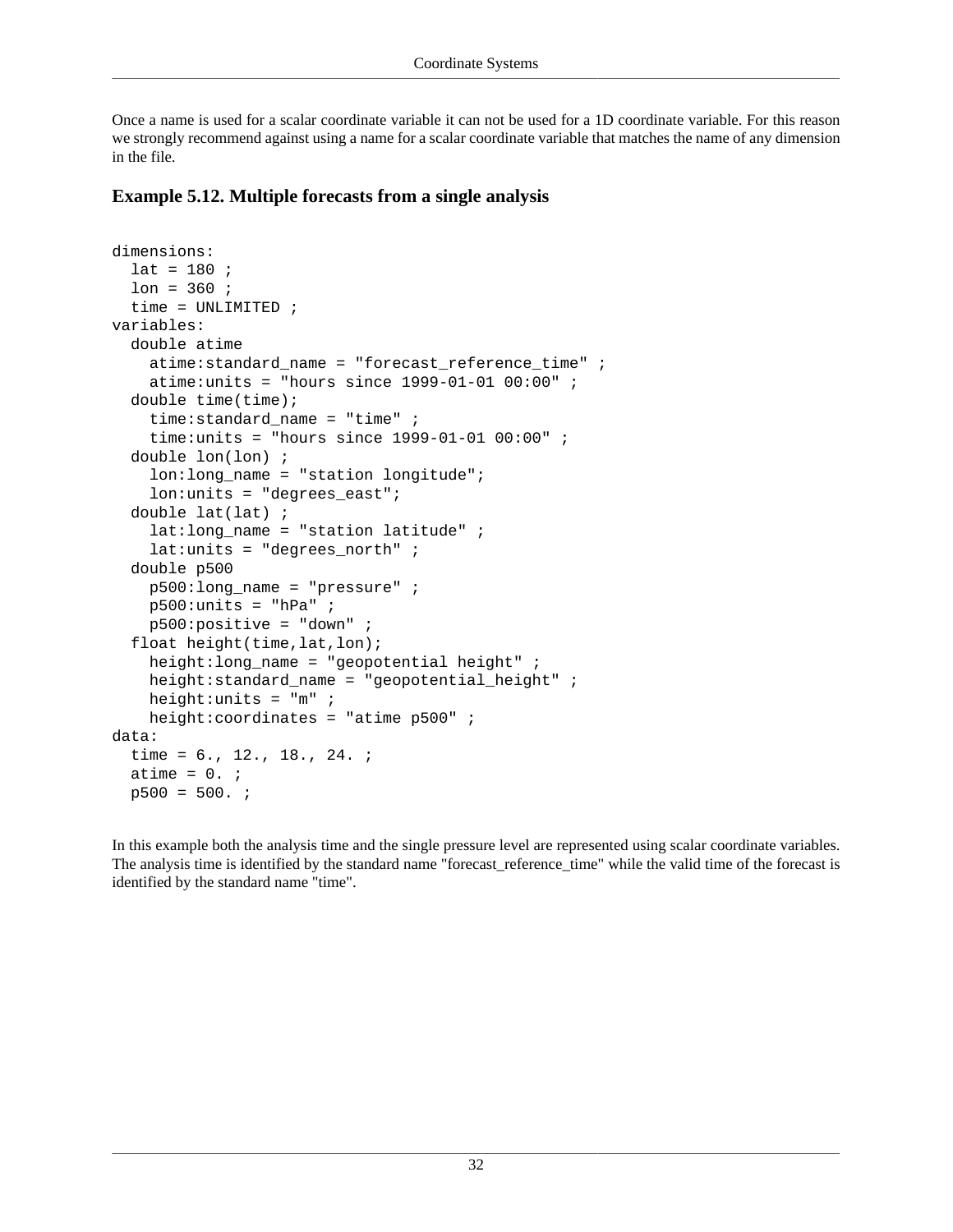# **Chapter 6. Labels and Alternative Coordinates**

## <span id="page-40-0"></span>**6.1. Labels**

The previous section contained several examples in which measurements from scattered sites were grouped using a single dimension. Coordinates of the site locations can be provided using auxiliary coordinate variables, but it is often desirable to identify measurement sites by name, or some other unique string. Other purposes for string identifiers are also described in [Section 6.1.1, "Geographic Regions"](#page-41-0), and Section 7.3.3, "Statistics applying to portions of cells".

The list of string identifiers plays an analogous role to a coordinate variable, hence we have chosen to use the eoordinates attribute to provide the name of the variable that contains the string array. An application processing the variables listed in the coordinates attribute can recognize a labeled axis by checking whether or not a given variable contains character data. If a character variable has only one dimension (the length of the string), it is regarded as a string-valued scalar coordinate variable, analogous to a numeric scalar coordinate variable (see [Chapter 5,](#page-29-0) *Coor[dinate Systems](#page-29-0)*.)

Character strings can be used to provide a name or label for each element of an axis. This is particularly useful for discrete axes (section 4.5). For instance, if a data variable contains time series of observational data from a number of observing stations, it may be convenient to provide the names of the stations as labels for the elements of the station dimension ([Section H.2, "Time Series Data"](#page-94-0)). [Example H.1, "Point data."](#page-93-0) illustrates another application for labels.

Character strings labelling the elements of an axis are regarded as string-valued auxiliary coordinate variables. The coordinates attribute of the data variable names the variable that contains the string array. An application processing the variables listed in the coordinates attribute can recognize a string-valued auxiliary coordinate variable because it contains an array of character data. The inner dimension (last dimension in CDL terms) is the maximum length of each string, and the other dimensions are axis dimensions. If a character variable has only one dimension (the maximum length of the string), it is regarded as a string-valued scalar coordinate variable, analogous to a numeric scalar coordinate variable (see [Section 5.7, "Scalar Coordinate Variables"](#page-38-0))

#### **Example 6.1. Several parcel trajectories**

Consider a set of ocean floats that follow parcel trajectories and simultaneously measure temperature at fixed times. We wish to identify the floats by name. The temperature data is a function of parcel (i.e., £loat) and time. The location of each sample is also a function of parcel and time, so the position information is stored in a multidimensional coordinate variable.

#### dimensions:  $\mathtt{pareel}$  $imes = 20$  ;  $max$  len parcel name = 64 ; // max length of trajectory name variables: float temperature(parcel,times) ; temperature: coordinates = "parcel\_name float times(times) ; char parcel\_name(parcel,max\_len\_parcel float lon(parcel,times) ; float lat(parcel,times) ;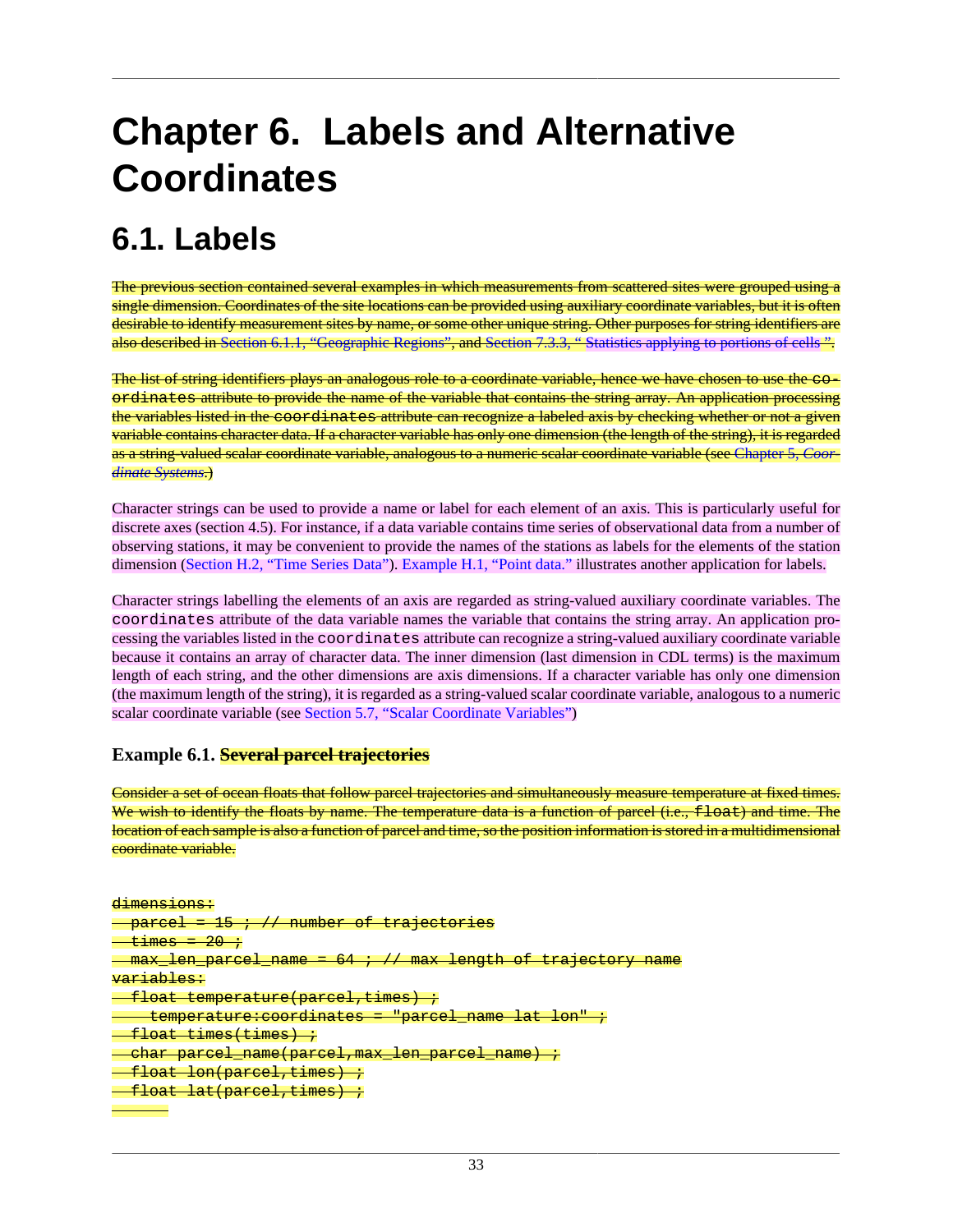### <span id="page-41-0"></span>**6.1.1. Geographic Regions**

When data is representative of geographic regions which can be identified by names but which have complex boundaries that cannot practically be specified using longitude and latitude boundary coordinates, a labeled axis should be used to identify the regions. We recommend that the names be chosen from the list of [standardized region names](http://cf-pcmdi.llnl.gov/documents/cf-standard-names/standardized-region-names)<sup>1</sup> whenever possible. To indicate that the label values are standardized the variable that contains the labels must be given the standard\_name attribute with the value region.

#### **Example 6.2. Northward heat transport in Atlantic Ocean**

Suppose we have data representing northward heat transport across a set of zonal slices in the Atlantic Ocean. Note that the standard names to describe this quantity do not include location information. That is provided by the latitude coordinate and the labeled axis:

```
dimensions:
  times = 20 ;
  lat = 51b1 = 1;
  strlen = 64 ;
variables:
  float n heat transport(time, lat, lbl);
     n_heat_transport:units="W";
    n heat transport: coordinates="geo region";
    n heat transport: standard name="northward ocean heat transport";
   double time(time) ;
    time: long name = "time" ;
    time: units = "days since 1990-1-1 0:0:0" ;
   float lat(lat) ;
    lat:long name = "latitude" ;
    lat:units = "degrees__north"char geo_region(lbl, strlen) ;
     geo_region:standard_name="region"
data:
  geo region = "atlantic ocean" ilat = 10., 20., 30., 40., 50.
```
## <span id="page-41-1"></span>**6.2. Alternative Coordinates**

In some situations a dimension may have alternative sets of coordinates values. Since there can only be one coordinate variable for the dimension (the variable with the same name as the dimension), any alternative sets of values have to be stored in auxiliary coordinate variables. For such alternative coordinate variables, there are no mandatory attributes, but they may have any of the attributes allowed for coordinate variables.

#### **Example 6.3. Model level numbers**

Levels on a vertical axis may be described by both the physical coordinate and the ordinal model level number.

```
float xwind(sigma, lat);
```
<sup>1</sup> <http://cf-pcmdi.llnl.gov/documents/cf-standard-names/standardized-region-names>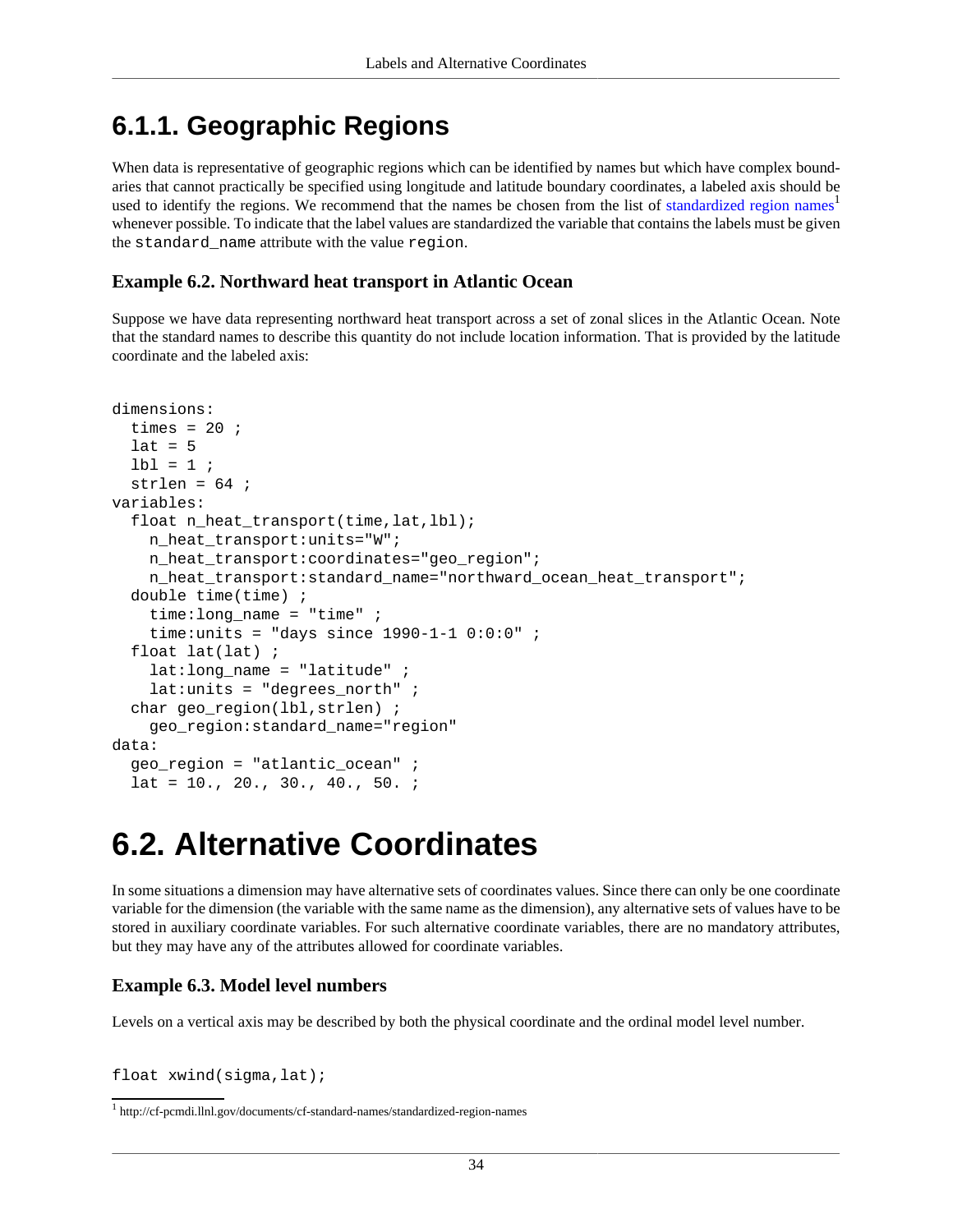```
 xwind:coordinates="model_level";
float sigma(sigma); // physical height coordinate
   sigma:long_name="sigma";
   sigma:positive="down";
int model_level(sigma); // model level number at each height
   model_level:long_name="model level number";
   model_level:positive="up";
```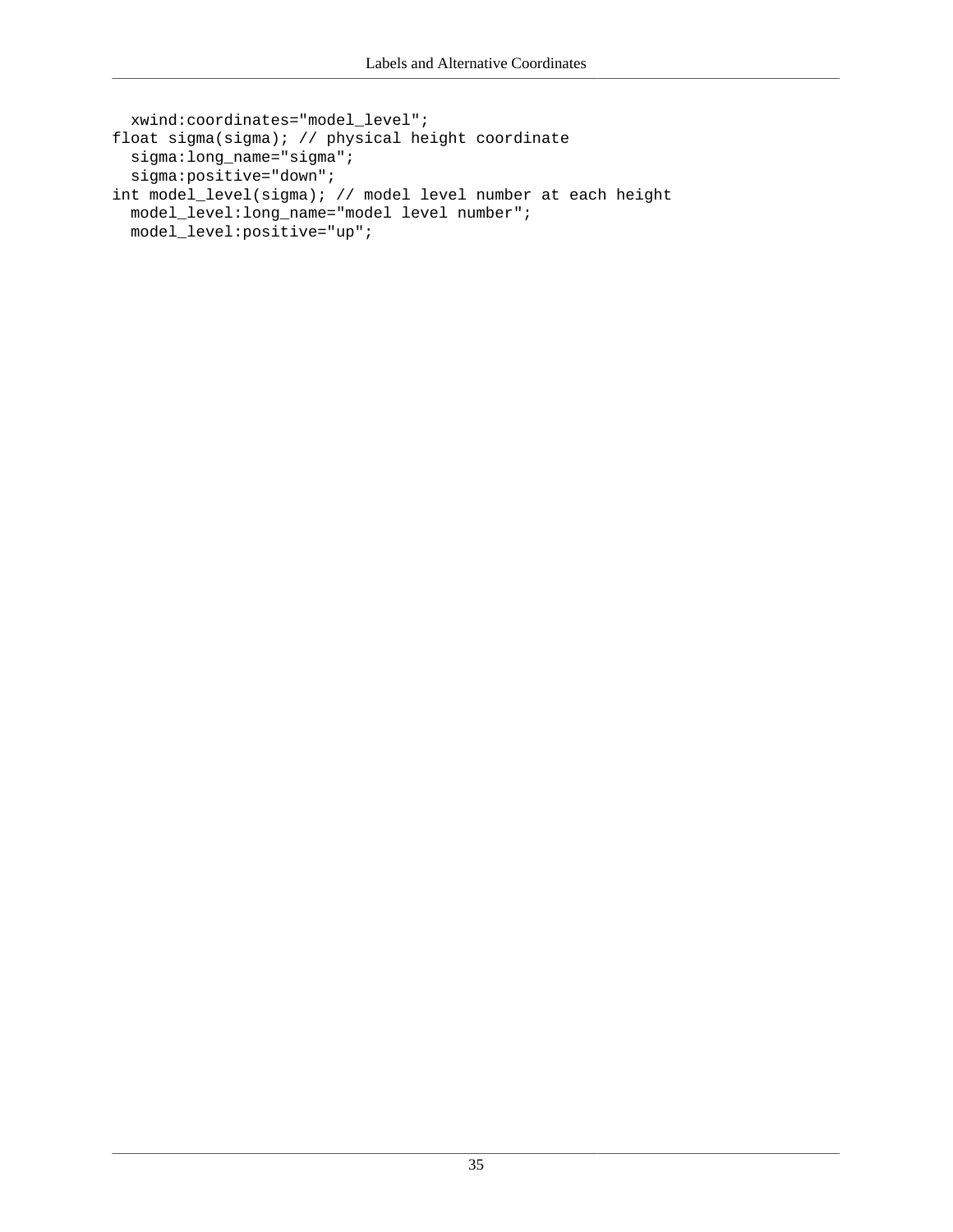# **Chapter 7. Data Representative of Cells**

When gridded data does not represent the point values of a field but instead represents some characteristic of the field within cells of finite "volume," a complete description of the variable should include metadata that describes the domain or extent of each cell, and the characteristic of the field that the cell values represent. It is possible for a single data value to be the result of an operation whose domain is a disjoint set of cells. This is true for many types of climatological averages, for example, the mean January temperature for the years 1970-2000. The methods that we present below for describing cells only provides an association of a grid point with a single cell, not with a collection of cells. However, climatological statistics are of such importance that we provide special methods for describing their associated computational domains in [Section 7.4, "Climatological Statistics".](#page-51-0)

## <span id="page-43-0"></span>**7.1. Cell Boundaries**

To represent cells we add the attribute bounds to the appropriate coordinate variable(s). The value of bounds is the name of the variable that contains the vertices of the cell boundaries. We refer to this type of variable as a "boundary variable." *A boundary variable will have one more dimension than its associated coordinate or auxiliary coordinate variable.* The additional dimension should be the most rapidly varying one, and its size is the maximum number of cell vertices. Since a boundary variable is considered to be part of a coordinate variable's metadata, it is not necessary to provide it with attributes such as long\_name and units.

Note that the boundary variable for a set of N contiguous intervals is an array of shape  $(N,2)$ . Although in this case there will be a duplication of the boundary coordinates between adjacent intervals, this representation has the advantage that it is general enough to handle, without modification, non-contiguous intervals, as well as intervals on an axis using the unlimited dimension.

Applications that process cell boundary data often times need to determine whether or not adjacent cells share an edge. In order to facilitate this type of processing the following restrictions are placed on the data in boundary variables.

#### Bounds for 1-D coordinate variables

For a coordinate variable such as  $lat(lat)$  with associated boundary variable latbnd(x, 2), the interval endpoints must be ordered consistently with the associated coordinate, e.g., for an increasing coordinate,  $lat(1)$  $>$  lat(0) implies latbnd(i,1)  $>$ = latbnd(i,0) for all i

If adjacent intervals are contiguous, the shared endpoint must be represented indentically in each instance where it occurs in the boundary variable. For example, if the intervals that contain grid points  $lat(i)$  and  $lat(i+1)$ are contiguous, then  $lation(d+1,0) = latch(d(i,1)).$ 

#### Bounds for 2-D coordinate variables with 4-sided cells

In the case where the horizontal grid is described by two-dimensional auxiliary coordinate variables in latitude  $lat(n,m)$  and longitude  $lon(n,m)$ , and the associated cells are four-sided, then the boundary variables are given in the form  $l$  atbnd(n,m,4) and lonbnd(n,m,4), where the trailing index runs over the four vertices of the cells. Let us call the side of cell (j, i) facing cell (j, i-1) the "i-1" side, the side facing cell (j, i +1) the "i+1" side, and similarly for "j-1" and "j+1". Then we can refer to the vertex formed by sides i-1 and  $j-1$  as ( $j-1$ ,  $i-1$ ). With this notation, the four vertices are indexed as follows:  $0=(j-1,i-1)$ ,  $1=(j-1,i$  $+1$ ),  $2=(j+1,i+1)$ ,  $3=(j+1,i-1)$ .

If i-j-upward is a right-handed coordinate system (like lon-lat-upward), this ordering means the vertices will be traversed anticlockwise on the lon-lat surface seen from above. If i-j-upward is left-handed, they will be traversed clockwise on the lon-lat surface.

The bounds can be used to decide whether cells are contiguous via the following relationships. In these equations the variable bnd is used generically to represent either the latitude or longitude boundary variable.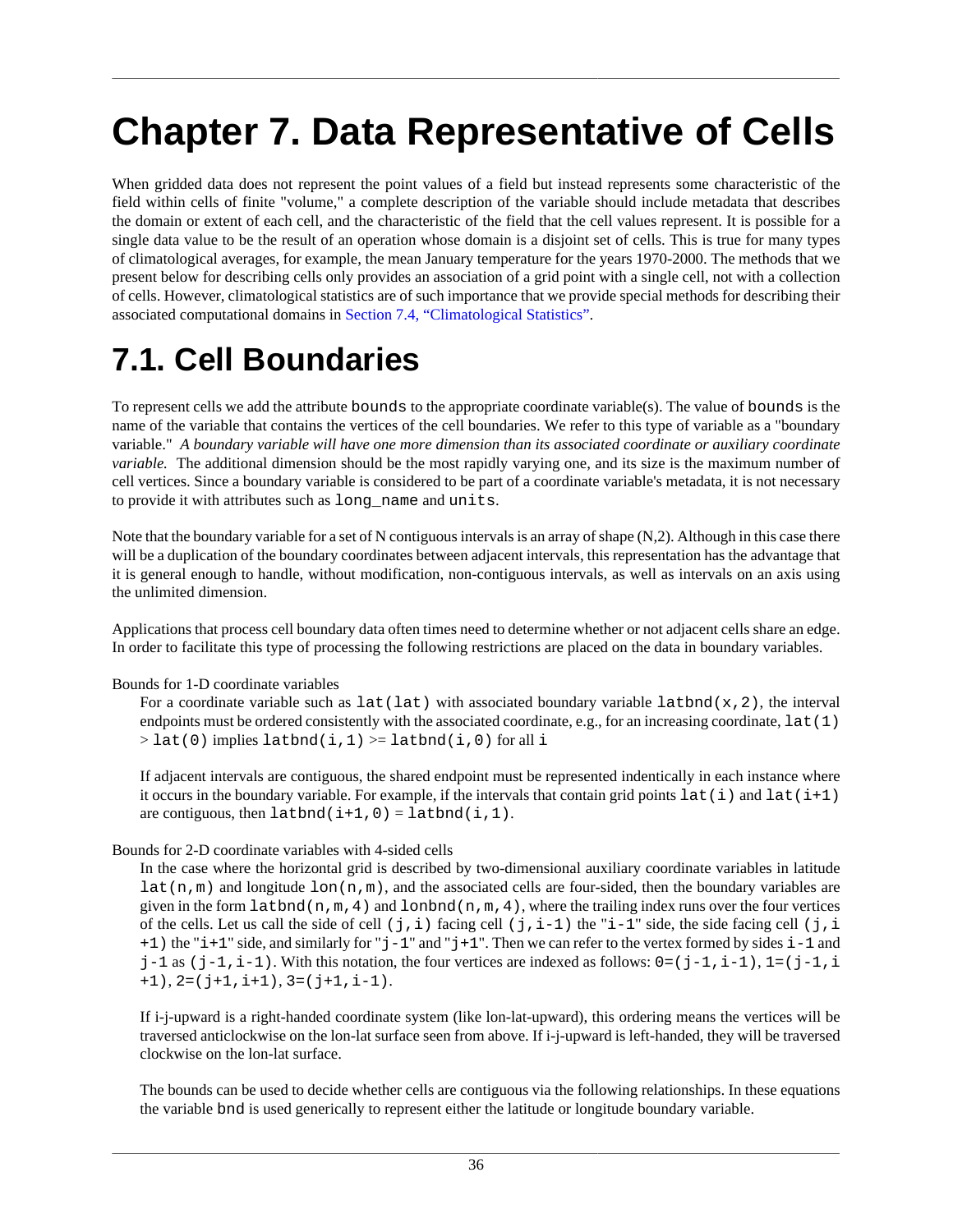```
For 0 < j < n and 0 < i < m,
 If cells (j,i) and (j,i+1) are contiguous, then
 bnd(j,i,1)=bnd(j,i+1,0)bnd(j,i,2)=bnd(j,i+1,3)If cells (j,i) and (j+1,i) are contiguous, then
 bnd(j,i,3)=bnd(j+1,i,0) and bnd(j,i,2)=bnd(j+1,i,1)
```
Bounds for multi-dimensional coordinate variables with p-sided cells

In all other cases, the bounds should be dimensioned  $(\ldots,n,p)$ , where  $(\ldots,n)$  are the dimensions of the auxiliary coordinate variables, and p the number of vertices of the cells. The vertices must be traversed anticlockwise in the lon-lat plane as viewed from above. The starting vertex is not specified.

#### **Example 7.1. Cells on a latitude axis**

```
dimensions:
  lat = 64;nv = 2; // number of vertices
variables:
   float lat(lat);
     lat:long_name = "latitude";
    lat:units = "degrees__north";
     lat:bounds = "lat_bnds";
   float lat_bnds(lat,nv);
```
The boundary variable lat\_bnds associates a latitude gridpoint i with the interval whose boundaries are lat bnds(i,0) and lat bnds(i,1). The gridpoint location, lat(i), should be contained within this interval.

For rectangular grids, two-dimensional cells can be expressed as Cartesian products of one-dimensional cells of the type in the preceding example. However for non-rectangular grids a "rectangular" cell will in general require specifying all four vertices for each cell.

#### **Example 7.2. Cells in a non-rectangular grid**

```
dimensions:
   imax = 128;
  \text{Imax} = 64 nv = 4;
variables:
   float lat(jmax,imax);
     lat:long_name = "latitude";
    lat: units = "degrees north";
     lat:bounds = "lat_bnds";
  float lon(jmax, imax);
     lon:long_name = "longitude";
     lon:units = "degrees_east";
     lon:bounds = "lon_bnds";
  float lat bnds(jmax,imax,nv);
   float lon_bnds(jmax,imax,nv);
```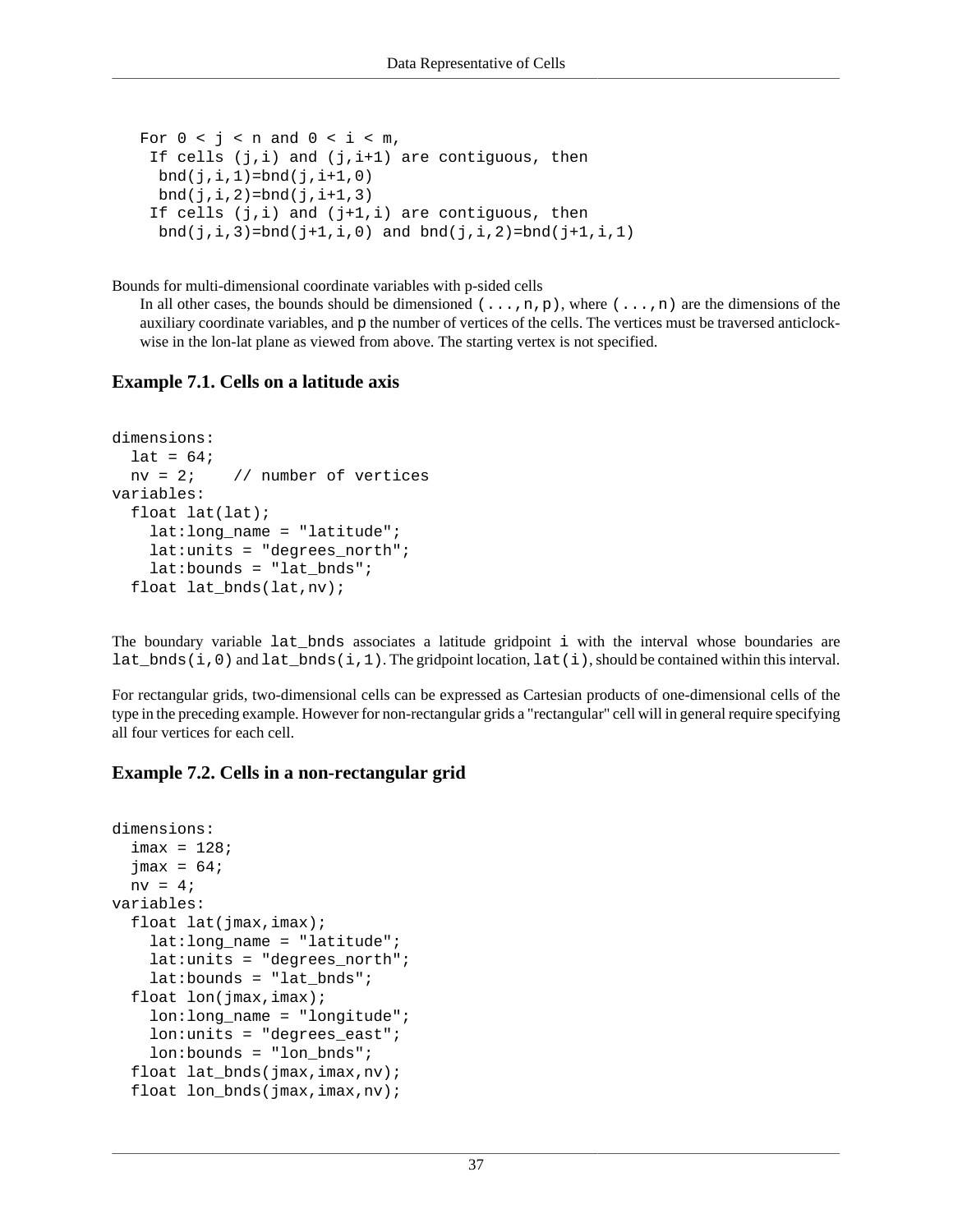The boundary variables  $lat\_bnds$  and  $lon\_bnds$  associate a gridpoint  $(j,i)$  with the cell determined by the vertices (lat bnds(j,i,n),lon bnds(j,i,n)), n=0,..,3. The gridpoint location,  $(lat(j,i),lon(j,i))$ , should be contained within this region.

# <span id="page-45-0"></span>**7.2. Cell Measures**

For some calculations, information is needed about the size, shape or location of the cells that cannot be deduced from the coordinates and bounds without special knowledge that a generic application cannot be expected to have. For instance, in computing the mean of several cell values, it is often appropriate to "weight" the values by area. When computing an area-mean each grid cell value is multiplied by the grid-cell area before summing, and then the sum is divided by the sum of the grid-cell areas. Area weights may also be needed to map data from one grid to another in such a way as to preserve the area mean of the field. The preservation of area-mean values while regridding may be essential, for example, when calculating surface heat fluxes in an atmospheric model with a grid that differs from the ocean model grid to which it is coupled.

In many cases the areas can be calculated from the cell bounds, but there are exceptions. Consider, for example, a spherical geodesic grid composed of contiguous, roughly hexagonal cells. The vertices of the cells can be stored in the variable identified by the bounds attribute, but the cell perimeter is not uniquely defined by its vertices (because the vertices could, for example, be connected by straight lines, or, on a sphere, by lines following a great circle, or, in general, in some other way). Thus, given the cell vertices alone, it is generally impossible to calculate the area of a grid cell. This is why it may be necessary to store the grid-cell areas in addition to the cell vertices.

In other cases, the grid cell-volume might be needed and might not be easily calculated from the coordinate information. In ocean models, for example, it is not uncommon to find "partial" grid cells at the bottom of the ocean. In this case, rather than (or in addition to) indicating grid cell area, it may be necessary to indicate volume.

To indicate extra information about the spatial properties of a variable's grid cells, a cell\_measures attribute may be defined for a variable. This is a string attribute comprising a list of blank-separated pairs of words of the form "measure: name". For the moment, "area" and "volume" are the only defined measures, but others may be supported in future. The "name" is the name of the variable containing the measure values, which we refer to as a "measure variable". The dimensions of the measure variable should be the same as or a subset of the dimensions of the variable to which they are related, but their order is not restricted. In the case of area, for example, the field itself might be a function of longitude, latitude, and time, but the variable containing the area values would only include longitude and latitude dimensions (and the dimension order could be reversed, although this is not recommended). The variable must have a units attribute and may have other attributes such as a standard name.

For rectangular longitude-latitude grids, the area of grid cells can be calculated from the bounds: the area of a cell is proportional to the product of the difference in the longitude bounds of the cell and the difference between the sine of each latitude bound of the cell. In this case supplying grid-cell areas via the cell\_measures attribute is unnecessary because it may be assumed that applications can perform this calculation, using their own value for the radius of the Earth.

#### **Example 7.3. Cell areas for a spherical geodesic grid**

```
dimensions:
  cell = 2562 ; // number of grid cells
  time = 12 ;
  nv = 6 ; // maximum number of cell verticesvariables:
   float PS(time,cell) ;
     PS:units = "Pa" ;
     PS:coordinates = "lon lat" ;
    PS:cell measures = "area: cell area" ;
   float lon(cell) ;
```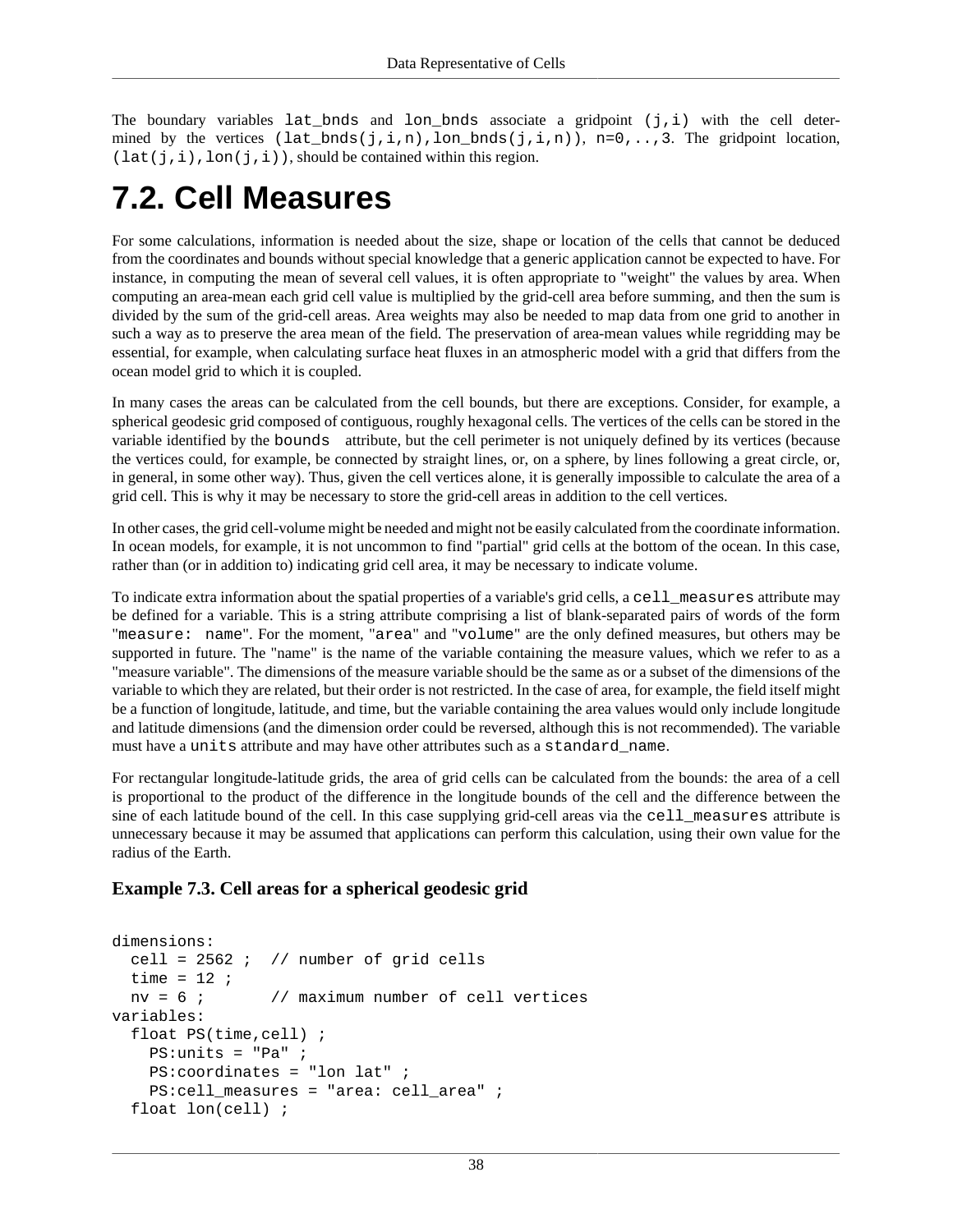```
 lon:long_name = "longitude" ;
  lon:units = "degrees east" ;
  lon: bounds="lon_vertices" ;
 float lat(cell) ;
   lat:long_name = "latitude" ;
  lat: units = "degrees north" ;
   lat:bounds="lat_vertices" ;
 float time(time) ;
   time:long_name = "time" ;
  time: units = "days since 1979-01-01 0:0:0" float cell_area(cell) ;
   cell_area:long_name = "area of grid cell" ;
  cell area: standard name="area";
   cell_area:units = "m2"
float lon vertices(cell,nv) ;
 float lat_vertices(cell,nv) ;
```
## <span id="page-46-0"></span>**7.3. Cell Methods**

To describe the characteristic of a field that is represented by cell values, we define the cell\_methods attribute of the variable. This is a string attribute comprising a list of blank-separated words of the form "*name: method*". Each "*name: method*" pair indicates that for an axis identified by *name*, the cell values representing the field have been determined or derived by the specified *method*. For example, if data values have been generated by computing time means, then this could be indicated with cell\_methods="t: mean", assuming here that the name of the time dimension variable is "t". The token name can be a dimension of the variable, a scalar coordinate variable, or a valid standard name.

In the specification of this attribute, name can be a dimension of the variable, a scalar coordinate variable, a valid standard name, or the word "area". (See [Section 7.3.4, "Cell methods when there are no coordinates"](#page-50-0) concerning the use of standard names in cell\_methods.) The values of *method* should be selected from the list in [Appendix E,](#page-80-0) *[Cell Methods](#page-80-0)*, which includes point, sum, mean, maximum, minimum, mid\_range, standard\_deviation, variance, mode, and median. Case is not significant in the method name. Some methods (e.g., variance) imply a change of units of the variable, as is indicated in Appendix E, *[Cell Methods](#page-80-0)*.

It must be remembered that the method applies only to the axis designated in cell\_methods by *name*, and different methods may apply to other axes. If, for instance, a precipitation value in a longitude-latitude cell is given the method maximum for these axes, it means that it is the maximum within these spatial cells, and does not imply that it is also the maximum in time. Furthermore, it should be noted that if any *method* other than "point" is specified for a given axis, then **cell\_bounds** bounds should also be provided for that axis (except for the relatively rare exceptions described in [Section 7.3.4, "Cell methods when there are no coordinates"](#page-50-0)).

The default interpretation for variables that do not have the cell\_methods attribute specified depends on whether the quantity is extensive (which depends on the size of the cell) or intensive (which does not). Suppose, for example, the quantities "accumulated precipitation" and "precipitation rate" each have a time axis. A variable representing accumulated precipitation is extensive in time because it depends on the length of the time interval over which it is accumulated. For correct interpretation, it therefore requires a time interval to be completely specified via a boundary variable (i.e., via a  $\frac{\text{cell}}{\text{bound}}$  bounds attribute for the time axis). In this case the default interpretation is that the cell method is a sum over the specified time interval. This can be (optionally) indicated explicitly by setting the cell method to sum. A precipitation rate on the other hand is intensive in time and could equally well represent either an instantaneous value or a mean value over the time interval specified by the cell. In this case the default interpretation for the quantity would be "instantaneous" (which, optionally, can be indicated explicitly by setting the cell method to point). More often, however, cell values for intensive quantities are means, and this should be indicated explicitly by setting the cell method to mean and specifying the cell bounds.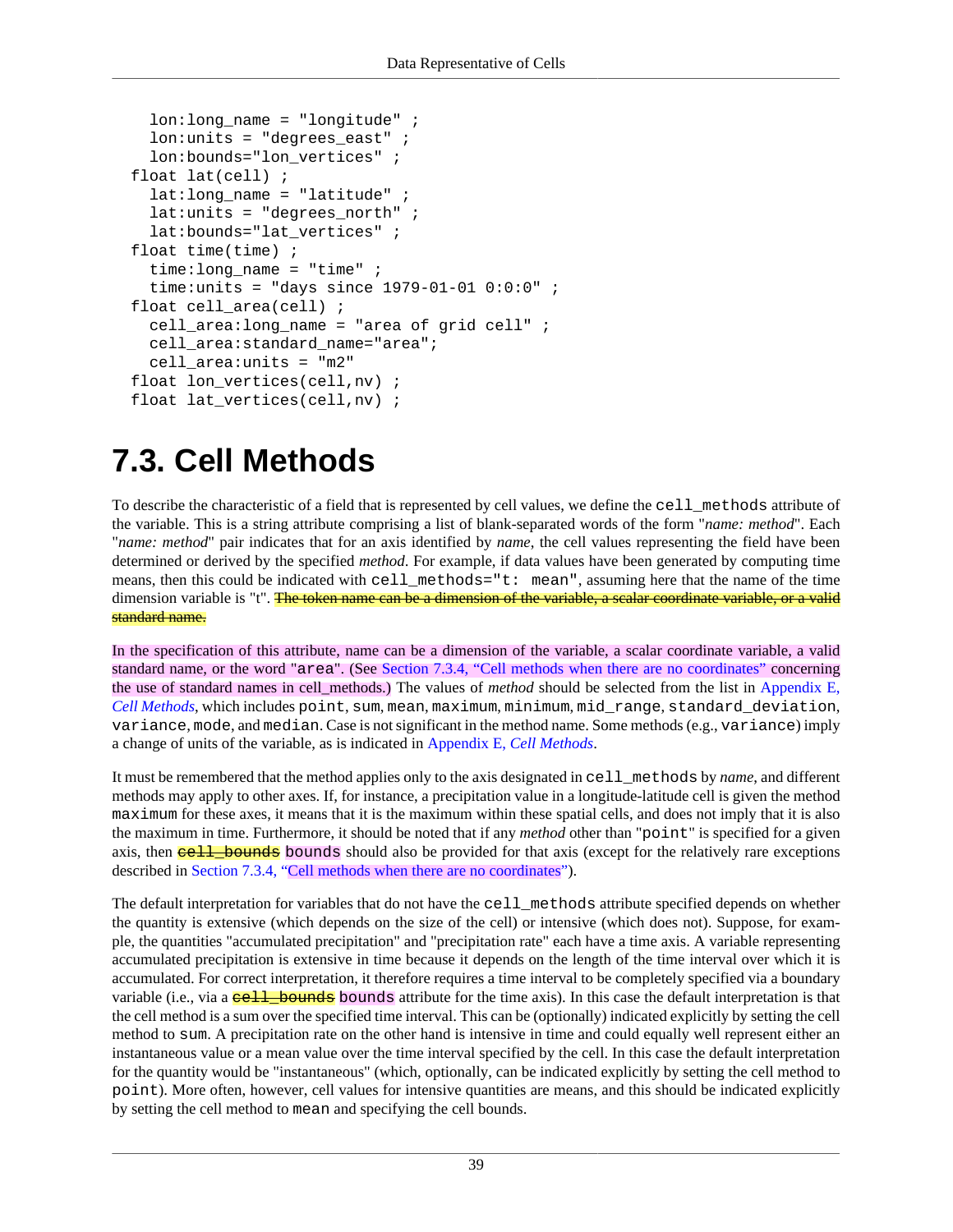Because the default interpretation for an intensive quantity differs from that of an extensive quantity and because this distinction may not be understood by some users of the data, it is recommended that every data variable include for each of its dimensions and each of its scalar coordinate variables the cell methods information of interest (unless this information would not be meaningful). It is especially recommended that  $\text{cell}$  methods be explicitly specified for each spatio-temporal dimension and each spatio-temporal scalar coordinate variable.

#### **Example 7.4. Methods applied to a timeseries**

Consider 12-hourly timeseries of pressure, temperature and precipitation from a number of stations, where pressure is measured instantaneously, maximum temperature for the preceding 12 hours is recorded, and precipitation is accumulated in a rain gauge. For a period of 48 hours from 6 a.m. on 19 April 1998, the data is structured as follows:

```
dimensions:
  time = UNLIMITED; // (5 currently)
  station = 10<sub>i</sub>nv = 2;variables:
  float pressure (station, time) (time, station);
     pressure:long_name = "pressure";
     pressure:units = "kPa";
    pressure:cell methods = "time: point";
  float maxtemp(station,time)(time,station);
    maxtemp:long name = "temperature";
    maxtemp:units = "K"; maxtemp:cell_methods = "time: maximum";
  float ppn<del>(station, time)</del>(time, station);
     ppn:long_name = "depth of water-equivalent precipitation";
     ppn:units = "mm";
     ppn:cell_methods = "time: sum";
   double time(time);
    time: long name = "time";
     time:units = "h since 1998-4-19 6:0:0";
     time:bounds = "time_bnds";
  double time bnds(time,nv);
data:
   time = 0., 12., 24., 36., 48.;
  time bnds = -12., 0., 0., 12., 12., 24., 24., 36., 36., 48.;
```
Note that in this example the time axis values coincide with the end of each interval. It is sometimes desirable, however, to use the midpoint of intervals as coordinate values for variables that are representative of an interval. An application may simply obtain the midpoint values by making use of the boundary data in time\_bnds.

### **7.3.1. Statistics for more than one axis**

If more than one cell method is to be indicated, they should be arranged in the order they were applied. The left-most operation is assumed to have been applied first. Suppose, for example, that within each grid cell a quantity varies in both longitude and time and that these dimensions are named "lon" and "time", respectively. Then values representing the time-average of the zonal maximum are labeled cell\_methods="lon: maximum time: mean" (i.e. find the largest value at each instant of time over all longitudes, then average these maxima over time); values of the zonal maximum of time-averages are labeled cell methods="time: mean lon: maximum". If the methods could have been applied in any order without affecting the outcome, they may be put in any order in the cell\_methods attribute.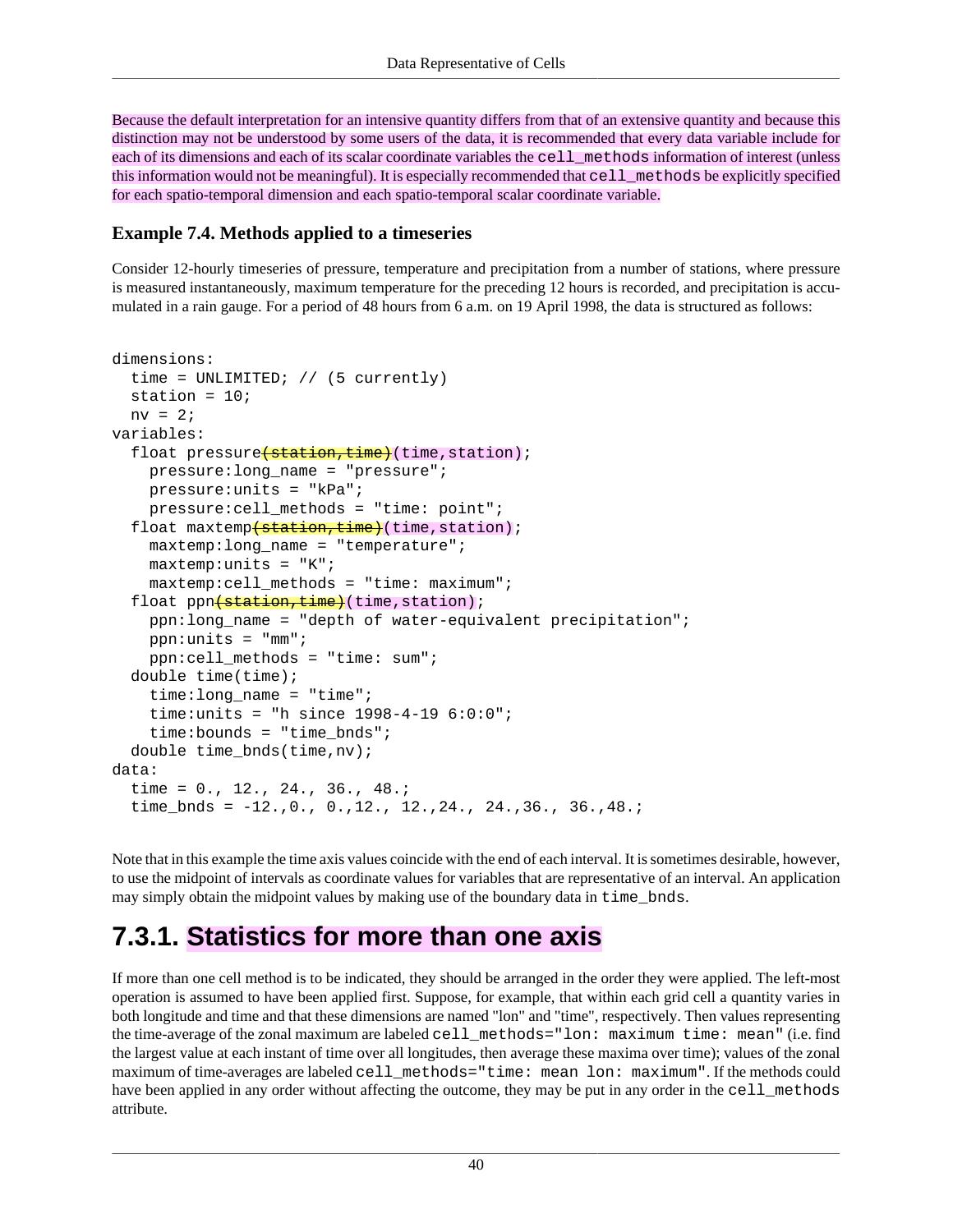If a data value is representative of variation over a combination of axes, a single method should be prefixed by the names of all the dimensions involved (listed in any order, since in this case the order must be immaterial). Dimensions should be grouped in this way only if there is an essential difference from treating the dimensions individually. For instance, the standard deviation of topographic height within a longitude-latitude gridbox could would have cell\_methods="lat: lon: standard\_deviation". (Note also, that in accordance with the recommendation of the following paragraph, this could be equivalently and preferably indicated by cell\_methods="area: standard\_deviation".) This is not the same as cell\_methods="lon: standard\_deviation lat: standard\_deviation", which would mean finding the standard deviation along each parallel of latitude within the zonal extent of the gridbox, and then the standard deviation of these values over latitude.

To indicate variation over horizontal area, it is recommended that instead of specifying the combination of horizontal dimensions, the special string "area" be used. The common case of an area-mean can thus be indicated by cell\_methods="area: mean" (rather than, for example, "lon: lat: mean"). The horizontal coordinate variables to which "area" refers are in this case not explicitly indicated in cell\_methods but can be identified, if necessary, from attributes attached to the coordinate variables, scalar coordinate variables, or auxiliary coordinate variables, as described in Chapter 4, *[Coordinate Types](#page-22-0)* .

### **7.3.2. Recording the spacing of the original data and other information**

To indicate more precisely how the cell method was applied, extra information may be included in parentheses () after the identification of the method. This information includes standardized and non-standardized parts. Currently the only standardized information is to provide the typical interval between the original data values to which the method was applied, in the situation where the present data values are statistically representative of original data values which had a finer spacing. The syntax is (interval: *value unit*), where *value* is a numerical value and *unit* is a string that can be recognized by UNIDATA's Udunits package [[UDUNITS](#page-124-1)]. The *unit* will usually be dimensionally equivalent to the unit of the corresponding dimension, but this is not required (which allows, for example, the interval for a standard deviation calculated from points evenly spaced in distance along a parallel to be reported in units of length even if the zonal coordinate of the cells is given in degrees). Recording the original interval is particularly important for standard deviations. For example, the standard deviation of daily values could be indicated by cell\_methods="time: standard\_deviation (interval: 1 day)" and of annual values by cell\_methods="time: standard\_deviation (interval: 1 year)".

If the cell method applies to a combination of axes, they may have a common original interval e.g. cell\_methods="lat: lon: standard\_deviation (interval: 10 km)". Alternatively, they may have separate intervals, which are matched to the names of axes by position e.g. cell\_methods="lat: lon: standard\_deviation (interval: 0.1 degree\_N interval: 0.2 degree\_E)", in which 0.1 degree applies to latitude and 0.2 degree to longitude.

If there is both standardized and non-standardized information, the non-standardized follows the standardized information and the keyword comment:. If there is no standardized information, the keyword comment: should be omitted. For instance, an area-weighted mean over latitude could be indicated as lat: mean (area-weighted) or lat: mean (interval: 1 degree\_north comment: area-weighted).

A dimension of size one may be the result of "collapsing" an axis by some statistical operation, for instance by calculating a variance from time series data. We strongly recommend that dimensions of size one be retained (or scalar coordinate variables be defined) to enable documentation of the method (through the cell\_methods attribute) and its domain (through the **cell\_bounds** bounds attribute).

#### **Example 7.5. Surface air temperature variance**

The variance of the diurnal cycle on 1 January 1990 has been calculated from hourly instantaneous surface air temperature measurements. The time dimension of size one has been retained.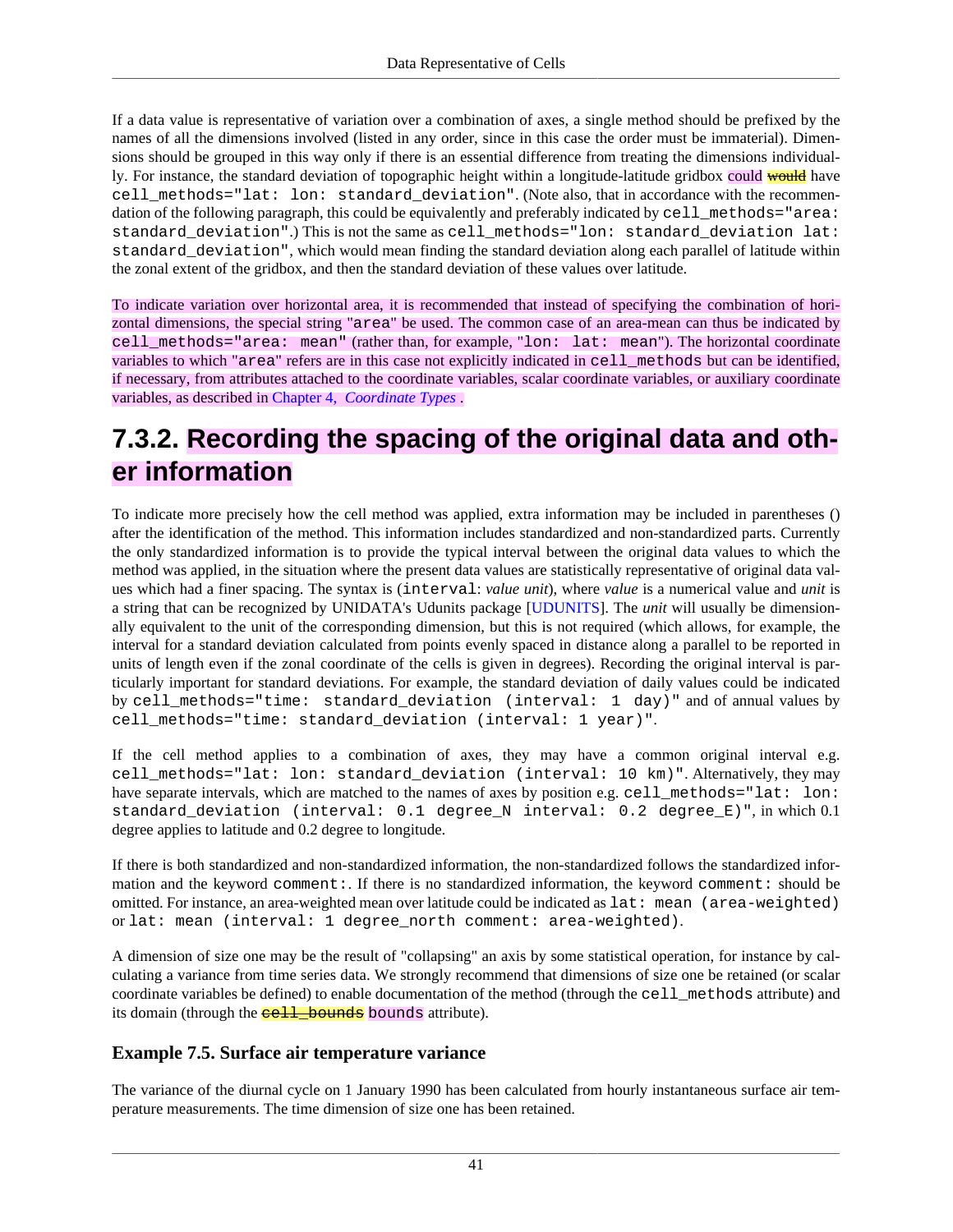```
dimensions:
  lat=90; lon=180;
   time=1;
  nv=2;variables:
  float TS var(time, lat, lon);
     TS_var:long_name="surface air temperature variance"
    TS var: units="K2";
    TS_var:cell_methods="time: variance (interval: 1 hr comment: sampled instantaneously)"
   float time(time);
     time:units="days since 1990-01-01 00:00:00";
     time:bounds="time_bnds";
  float time bnds(time,nv);
data:
   time=.5;
   time_bnds=0.,1.;
```
Notice that a parenthesized comment in the cell\_methods attribute provides the nature of the samples used to calculate the variance.

### <span id="page-49-0"></span>**7.3.3. Statistics applying to portions of cells**

By default, the statistical method indicated by cell\_methods is assumed to have been evaluated over the entire horizontal area of the cell. Sometimes, however, it is useful to limit consideration to only a portion of a cell (e.g. a mean over the sea-ice area). To indicate this, one of two conventions may be used.

The first convention is a method that can be used for the common case of a single area-type. In this case, the cell\_methods attribute may include a string of the form "name: method where type". Here name could, for example, be area and type may be any of the strings permitted for a variable with a standard\_name of area\_type. As an example, if the method were mean and the area\_type were sea\_ice, then the data would represent a mean over only the sea ice portion of the grid cell. If the data writer expects type to be interpreted as one of the standard area\_type strings, then none of the variables in the netCDF file should be given a name identical to that of the string (because the second convention, described in the next paragraph, takes precedence).

The second convention is the more general. In this case, the cell\_methods entry is of the form "name: method where typevar". Here typevar is a string-valued auxiliary coordinate variable or string-valued scalar coordinate variable (see [Section 6.1, "Labels"\)](#page-40-0) with a standard\_name of area\_type. The variable typevar contains the name(s) of the selected portion(s) of the grid cell to which the method is applied. This convention can accommodate cases in which a method is applied to more than one area type and the result is stored in a single data variable (with a dimension which ranges across the various area types). It provides a convenient way to store output from land surface models, for example, since they deal with many area types within each surface gridbox (e.g., vegetation, bare\_ground, snow, etc.).

#### **Example 7.6. Mean surface temperature over land and sensible heat flux averaged separately over land and sea.**

```
dimensions:
  lat=73; lon=96;
   maxlen=20;
```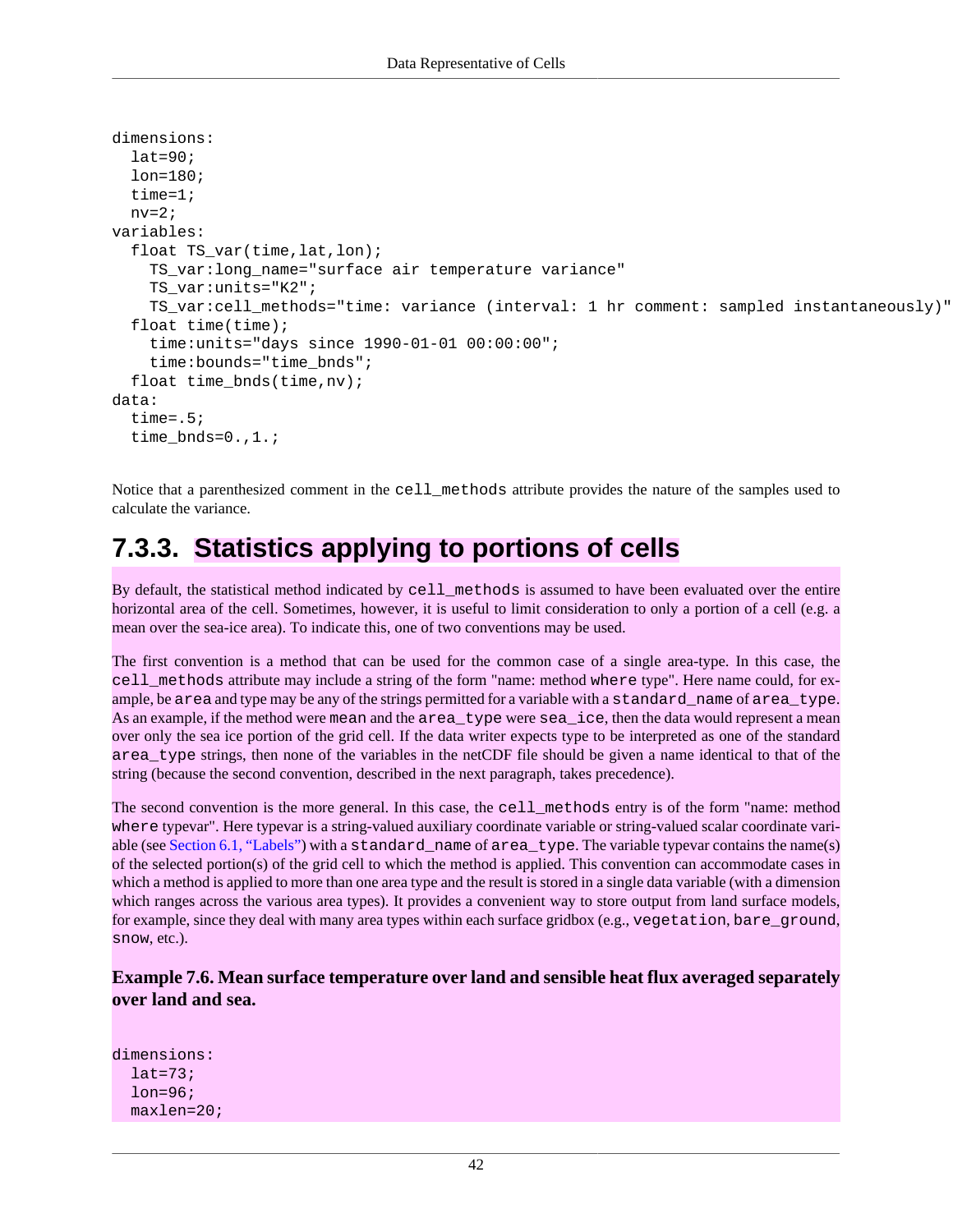```
ls=2;variables:
  float surface temperature(lat,lon);
    surface temperature:cell methods="area: mean where land";
   float surface_upward_sensible_heat_flux(ls,lat,lon);
    surface upward sensible heat flux:coordinates="land sea";
     surface_upward_sensible_heat_flux:cell_methods="area: mean where land_sea";
  char land sea(ls, maxlen);
     land_sea:standard_name="area_type";
data:
   land_sea="land","sea";
```
If the method is mean, various ways of calculating the mean can be distinguished in the cell\_methods attribute with a string of the form "mean where type1 [over type2]". Here, type1 can be any of the possibilities allowed for typevar or type (as specified in the two paragraphs preceding above Example). The same options apply to type2, except it is not allowed to be the name of an auxiliary coordinate variable with a dimension greater than one (ignoring the dimension accommodating the maximum string length). A cell\_methods attribute with a string of the form "mean where type1 over type2" indicates the mean is calculated by summing over the type1 portion of the cell and dividing by the area of the type2 portion. In particular, a cell\_methods string of the form "mean where all\_area\_types over type2" indicates the mean is calculated by summing over all types of area within the cell and dividing by the area of the type2 portion. (Note that "all\_area\_types" is one of the valid strings permitted for a variable with the standard\_name area\_type.) If "over type2" is omitted, the mean is calculated by summing over the type1 portion of the cell and dividing by the area of this portion.

#### **Example 7.7. Thickness of sea-ice and snow on sea-ice averaged over sea area.**

```
variables:
   float sea_ice_thickness(lat,lon);
    sea ice thickness:cell methods="area: mean where sea ice over sea";
    sea ice thickness: standard name="sea ice thickness";
    sea ice thickness: units="m";
   float snow_thickness(lat,lon);
     snow_thickness:cell_methods="area: mean where sea_ice over sea";
    snow_thickness:standard_name="lwe_thickness_of_surface_snow_amount";
    snow thickness: units="m";
```
In the case of sea-ice thickness, the phrase "where sea\_ice" could be replaced by "where all\_area\_types" without changing the meaning since the integral of sea-ice thickness over all area types is obviously the same as the integral over the sea-ice area only. In the case of snow thickness, "where sea\_ice" differs from "where all\_area\_types" because "where sea\_ice" excludes snow on land from the average.

### <span id="page-50-0"></span>**7.3.4. Cell methods when there are no coordinates**

To provide an indication that a particular cell method is relevant to the data without having to provide a precise description of the corresponding cell, the "*name*" that appears in a "*name*: *method*" pair may be an appropriate standard\_name (which identifies the dimension) or the string, "area" (rather than the name of a scalar coordinate variable or a dimension with a coordinate variable). This convention cannot be used, however, if the name of a dimension or scalar coordinate variable is identical to *name*. There are two situations where this convention is useful.

First, it allows one to provide some indication of the method when the cell coordinate range cannot be precisely defined. For example, a climatological mean might be based on any data that exists, and, in general, the data might not be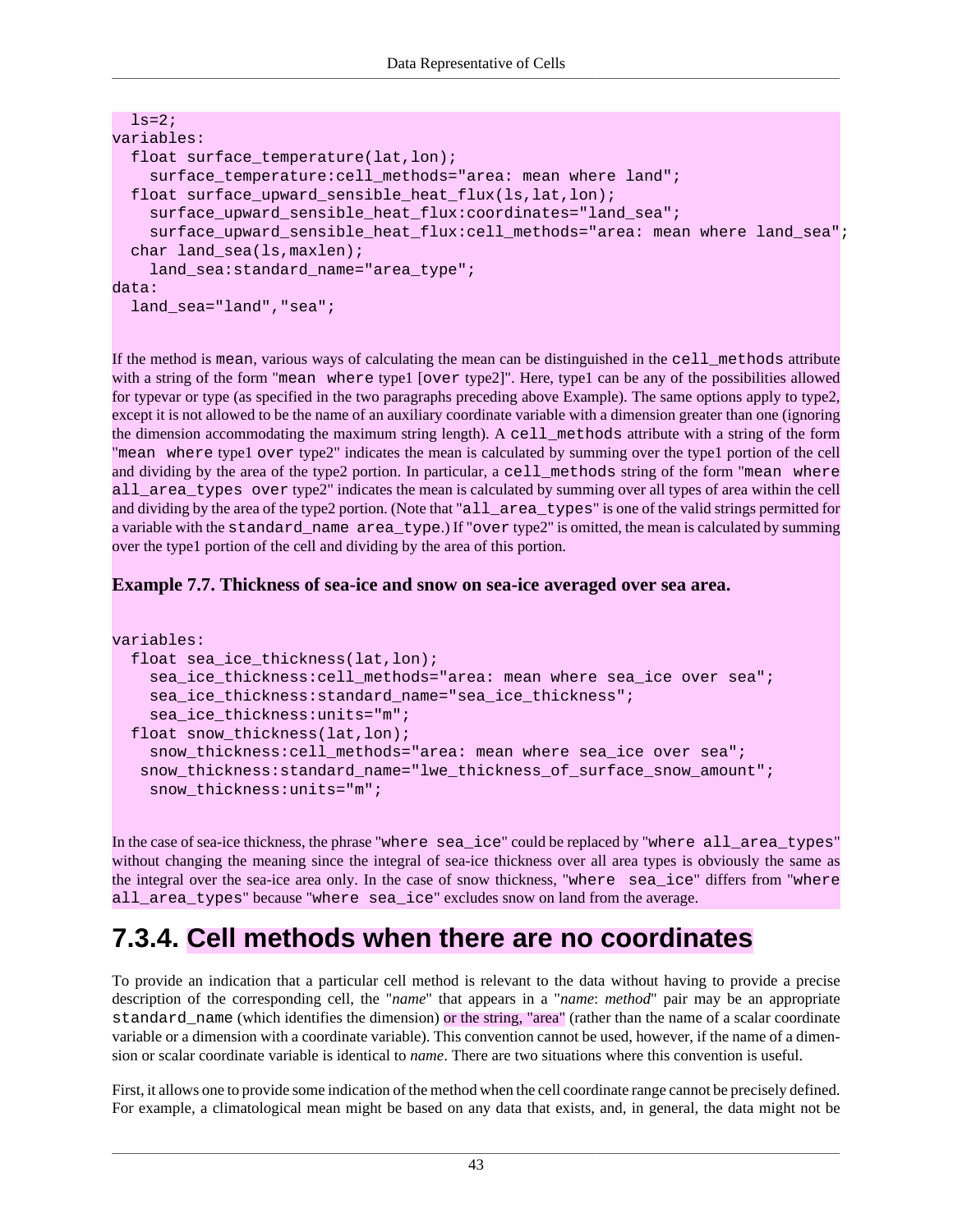available over the same time periods everywhere. In this case, the time range would not be well defined (because it would vary, depending on location), and it could not be precisely specified through a time dimension's bounds. Nevertheless, useful information can be conveyed by a cell\_methods entry of "time: mean" (where time, it should be noted, is a valid standard name). (As required by this convention, it is assumed here that for the data referred to by this cell\_methods attribute, "time" is not a dimension or coordinate variable.)

Second, for a few special dimensions, this convention allows one to indicate (without explicitly defining the coordinates) that the method applies to the domain covering the entire permitted range of those dimensions. This is allowed only for longitude, latitude, and area (indicating a combination of horizontal coordinates). For longitude, the domain is indicated according to this provision by the string "longitude" (rather than the name of a longitude coordinate variable), and this implies that the method applies to all possible longitudes (i.e., from 0E to 360E). For latitude, the string "latitude" is used and implies the method applies to all possible latitudes (i.e., from 90S to 90N). For area, the string "area" is used and implies the method applies to the whole world.

In the second case if, in addition, the data variable has a dimension with a corresponding labeled axis that specifies a geographic region [\(Section 6.1.1, "Geographic Regions"\)](#page-41-0), the implied range of longitude and latitude is the valid range for each specified region, or in the case of area the domain is the geographic region. For example, there could be a cell\_methods entry of "longitude: mean", where longitude is *not* the name of a dimension or coordinate variable (but is one of the special cases given above). That would indicate a mean over all longitudes. Note, however, that if in addition the data variable had a scalar coordinate variable with a standard\_name of region and a value of atlantic\_ocean, it would indicate a mean over longitudes that lie within the Atlantic Ocean, not all longitudes.

We recommend that whenever possible, cell bounds should be supplied by giving the variable a dimension of size one and attaching bounds to the associated coordinate variable.

# <span id="page-51-0"></span>**7.4. Climatological Statistics**

Climatological statistics may be derived from corresponding portions of the annual cycle in a set of years, e.g., the average January temperatures in the climatology of 1961-1990, where the values are derived by averaging the 30 Januarys from the separate years. Portions of the climatological cycle are specified by references to dates within the calendar year. However, a calendar year is not a well-defined unit of time, because it differs between leap years and other years, and among calendars. Nonetheless for practical purposes we wish to compare statistics for months or seasons from different calendars, and to make climatologies from a mixture of leap years and other years. Hence we provide special conventions for indicating dates within the climatological year. Climatological statistics may also be derived from corresponding portions of a range of days, for instance the average temperature for each hour of the average day in April 1997. In addition the two concepts may be used at once, for instance to indicate not April 1997, but the average April of the five years 1995-1999.

Climatological variables have a climatological time axis. Like an ordinary time axis, a climatological time axis may have a dimension of unity (for example, a variable containing the January average temperatures for 1961-1990), but often it will have several elements (for example, a climatological time axis with a dimension of 12 for the climatological average temperatures in each month for 1961-1990, a dimension of 3 for the January mean temperatures for the three decades 1961-1970, 1971-1980, 1981-1990, or a dimension of 24 for the hours of an average day). Intervals of climatological time are conceptually different from ordinary time intervals; a given interval of climatological time represents a set of subintervals which are not necessarily contiguous. To indicate this difference, a climatological time coordinate variable does not have a bounds attribute. Instead, it has a climatology attribute, which names a variable with dimensions (n,2), n being the dimension of the climatological time axis. Using the units and calendar of the time coordinate variable, element (i,0) of the climatology variable specifies the beginning of the first subinterval and element  $(i,1)$  the end of the last subinterval used to evaluate the climatological statistics with index i in the time dimension. The time coordinates should be values that are representative of the climatological time intervals, such that an application which does not recognise climatological time will nonetheless be able to make a reasonable interpretation.

The COARDS standard offers limited support for climatological time. For compatibility with COARDS, time coordinates should also be recognised as climatological if they have a units attribute of time-units relative to midnight on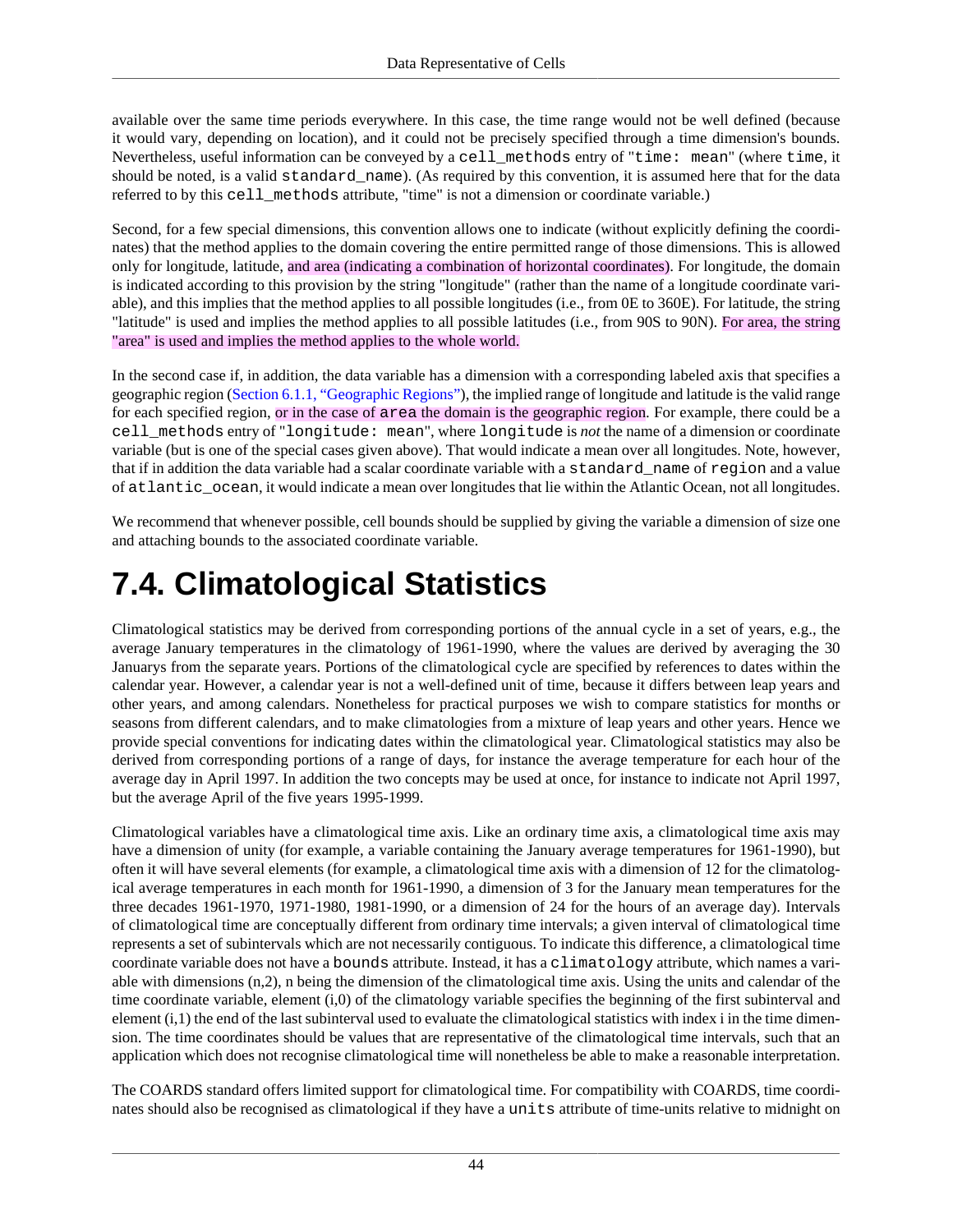1 January in year 0 i.e. since 0-1-1 in udunits syntax , and provided they refer to the real-world calendar. We do not recommend this convention because (a) it does not provide any information about the intervals used to compute the climatology, and (b) there is no standard for how dates since year 1 will be encoded with units having a reference time in year 0, since this year does not exist; consequently there may be inconsistencies among software packages in the interpretation of the time coordinates. Year 0 may be a valid year in non-real-world calendars, and therefore cannot be used to signal climatological time in such cases.

A climatological axis may use different statistical methods to represent variation among years, within years and within days. For example, the average January temperature in a climatology is obtained by averaging both within years and over years. This is different from the average January-maximum temperature and the maximum January-average temperature. For the former, we first calculate the maximum temperature in each January, then average these maxima; for the latter, we first calculate the average temperature in each January, then find the largest one. As usual, the statistical operations are recorded in the cell methods attribute, which may have two or three entries for the climatological time dimension.

Valid values of the cell\_methods attribute must be in one of the forms from the following list. The intervals over which various statistical methods are applied are determined by decomposing the date and time specifications of the climatological time bounds of a cell, as recorded in the variable named by the climatology attribute. (The date and time specifications must be calculated from the time coordinates expressed in units of "time interval since reference date and time".) In the descriptions that follow we use the abbreviations *y*, *m*, *d*, *H*, *M*, and *S* for year, month, day, hour, minute, and second respectively. The suffix *0* indicates the earlier bound and *1* the latter.

time: method1 within years time: method2 over years *method1* is applied to the time intervals (mdHMS0-mdHMS1) within individual years and *method2* is applied over the range of years (y0-y1).

- time: method1 within days time: method2 over days *method1* is applied to the time intervals (HMS0-HMS1) within individual days and *method2* is applied over the days in the interval (ymd0-ymd1).
- time: method1 within days time: method2 over days time: method3 over years *method1* is applied to the time intervals (HMS0-HMS1) within individual days and *method2* is applied over the days in the interval (md0-md1), and *method3* is applied over the range of years (y0-y1).

The methods which can be specified are those listed in Appendix E, *[Cell Methods](#page-80-0)* and each entry in the cell\_methods attribute may also, as usual, contain non-standardised information in parentheses after the method. For instance, a mean over ENSO years might be indicated by "time: mean over years (ENSO years)".

When considering intervals within years, if the earlier climatological time bound is later in the year than the later climatological time bound, it implies that the time intervals for the individual years run from each year across January 1 into the next year e.g. DJF intervals run from December 1 0:00 to March 1 0:00. Analogous situations arise for daily intervals running across midnight from one day to the next.

When considering intervals within days, if the earlier time of day is equal to the later time of day, then the method is applied to a full 24 hour day.

*We have tried to make the examples in this section easier to understand by translating all time coordinate values to date and time formats. This is not currently valid CDL syntax.*

#### **Example 7.8. Climatological seasons**

This example shows the metadata for the average seasonal-minimum temperature for the four standard climatological seasons MAM JJA SON DJF, made from data for March 1960 to February 1991.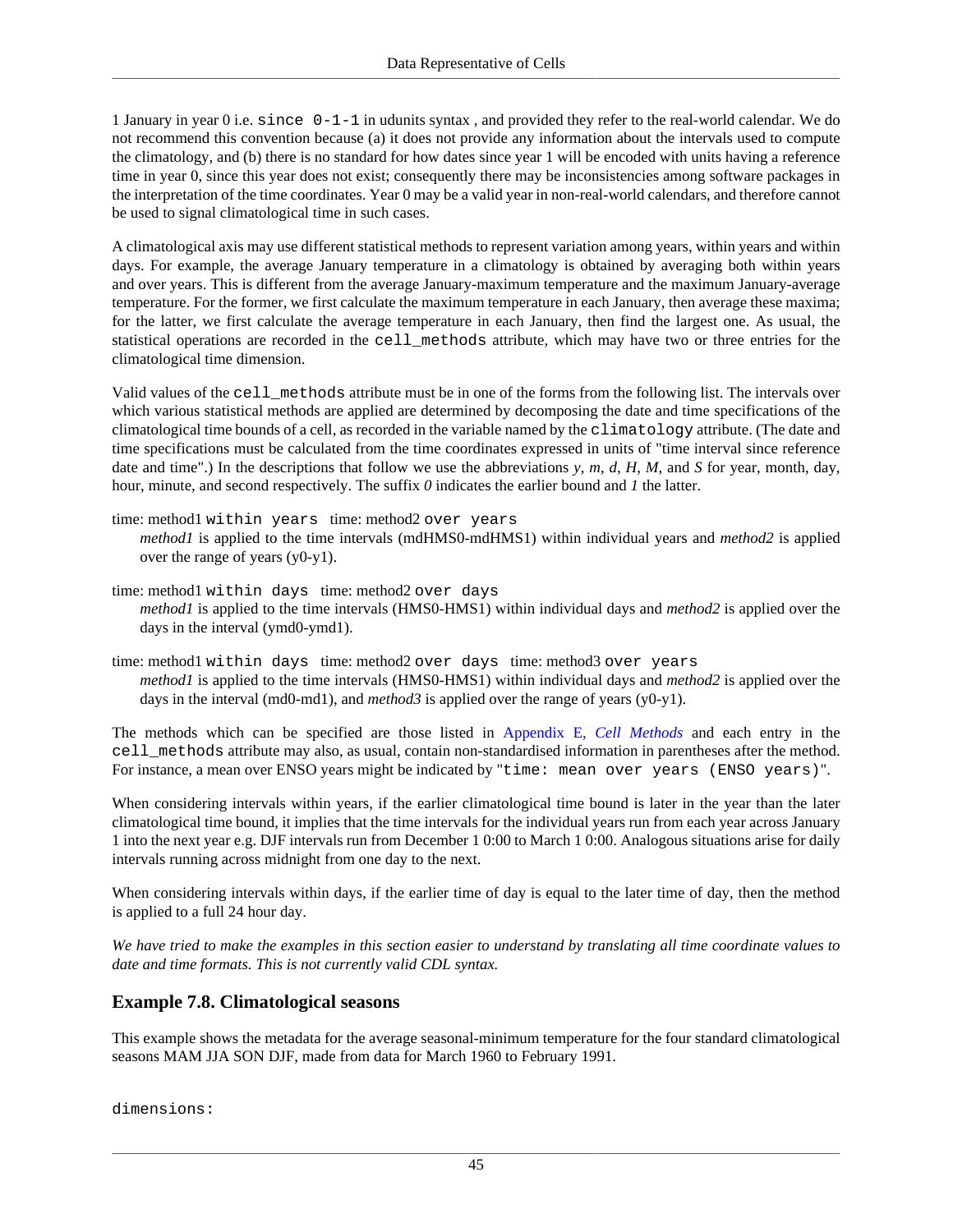```
 time=4;
  nv=2;variables:
   float temperature(time,lat,lon);
     temperature:long_name="surface air temperature";
     temperature:cell_methods="time: minimum within years time: mean over years";
     temperature:units="K";
   double time(time);
     time:climatology="climatology_bounds";
     time:units="days since 1960-1-1";
   double climatology_bounds(time,nv);
data: // time coordinates translated to date/time format
   time="1960-4-16", "1960-7-16", "1960-10-16", "1961-1-16" ;
   climatology_bounds="1960-3-1", "1990-6-1",
                       "1960-6-1", "1990-9-1",
                                    "1960-9-1", "1990-12-1",
                       "1960-12-1", "1991-3-1" ;
```
#### **Example 7.9. Decadal averages for January**

Average January precipitation totals are given for each of the decades 1961-1970, 1971-1980, 1981-1990.

```
dimensions:
   time=3;
 nv=2;
variables:
  float precipitation(time, lat, lon);
    precipitation: long name="precipitation amount";
     precipitation:cell_methods="time: sum within years time: mean over years";
     precipitation:units="kg m-2";
   double time(time);
     time:climatology="climatology_bounds";
     time:units="days since 1901-1-1";
   double climatology_bounds(time,nv);
data: // time coordinates translated to date/time format
   time="1965-1-15", "1975-1-15", "1985-1-15" ;
   climatology_bounds="1961-1-1", "1970-2-1",
                       "1971-1-1", "1980-2-1",
                       "1981-1-1", "1990-2-1" ;
```
#### **Example 7.10. Temperature for each hour of the average day**

Hourly average temperatures are given for April 1997.

```
dimensions:
   time=24;
 nv=2;variables:
   float temperature(time,lat,lon);
```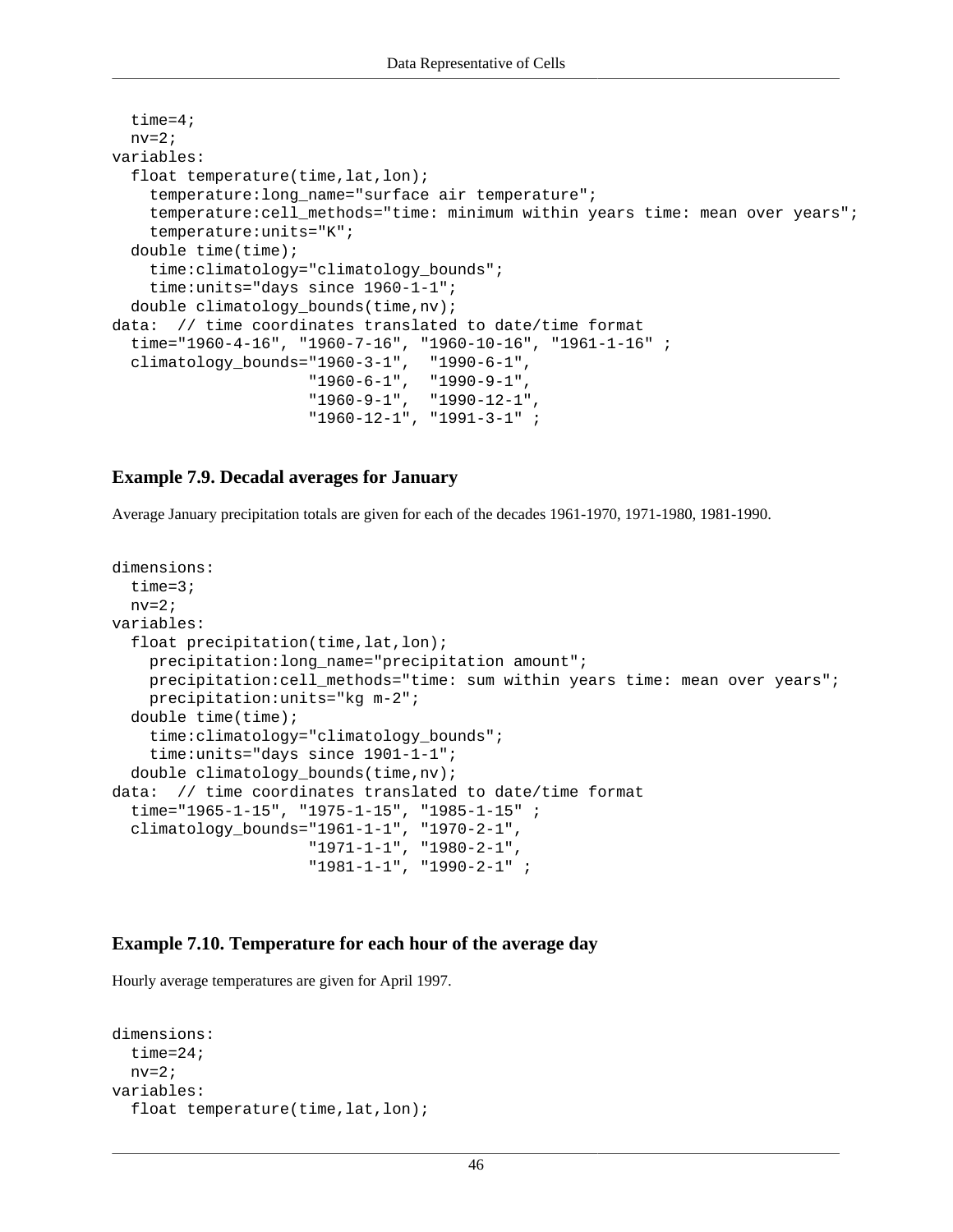```
 temperature:long_name="surface air temperature";
    temperature:cell methods="time: mean within days time: mean over days";
     temperature:units="K";
  double time(time);
     time:climatology="climatology_bounds";
     time:units="hours since 1997-4-1";
  double climatology_bounds(time,nv);
data: // time coordinates translated to date/time format
  time="1997-4-1 0:30", "1997-4-1 1:30", ... "1997-4-1 23:30" ;
  climatology_bounds="1997-4-1 0:00", "1997-4-30 1:00",
                     "1997-4-1 1:00", "1997-4-30 2:00",
 ...
                       "1997-4-1 23:00", "1997-5-1 0:00" ;
```
#### **Example 7.11. Extreme statistics and spell-lengths**

Number of frost days during NH winter 2007-2008, and maximum length of spells of consecutive frost days. A "frost day" is defined as one during which the minimum temperature falls below freezing point (0 degC). This is described as a climatological statistic, in which the minimum temperature is first calculated within each day, and then the number of days or spell lengths meeting the specified condition are evaluated. In this operation, the standard name is also changed; the original data are air temperature.

```
variables:
float n1(lat,lon);
 n1:standard_name="number_of_days_with_air_temperature_below_threshold"; 
 n1:coordinates="threshold time";
 n1:cell_methods="time: minimum within days time: sum over days";
float n2(lat,lon);
 n2:standard_name="spell_length_of_days_with_air_temperature_below_threshold";
 n2:coordinates="threshold time";
 n2:cell_methods="time: minimum within days time: maximum over days";
 float threshold;
 threshold:standard_name="air_temperature";
 threshold:units="degC";
double time;
 time:climatology="climatology_bounds";
 time:units="days since 2000-6-1";
double climatology bounds(time,nv);
data: // time coordinates translated to date/time format
 time="2008-1-16 6:00";
 climatology_bounds="2007-12-1 6:00", "2000-8-2 6:00";
 threshold=0.;
```
#### **Example 7.12. Temperature for each hour of the typical climatological day**

This is a modified version of the previous example, "Temperature for each hour of the average day". It now applies to April from a 1961-1990 climatology.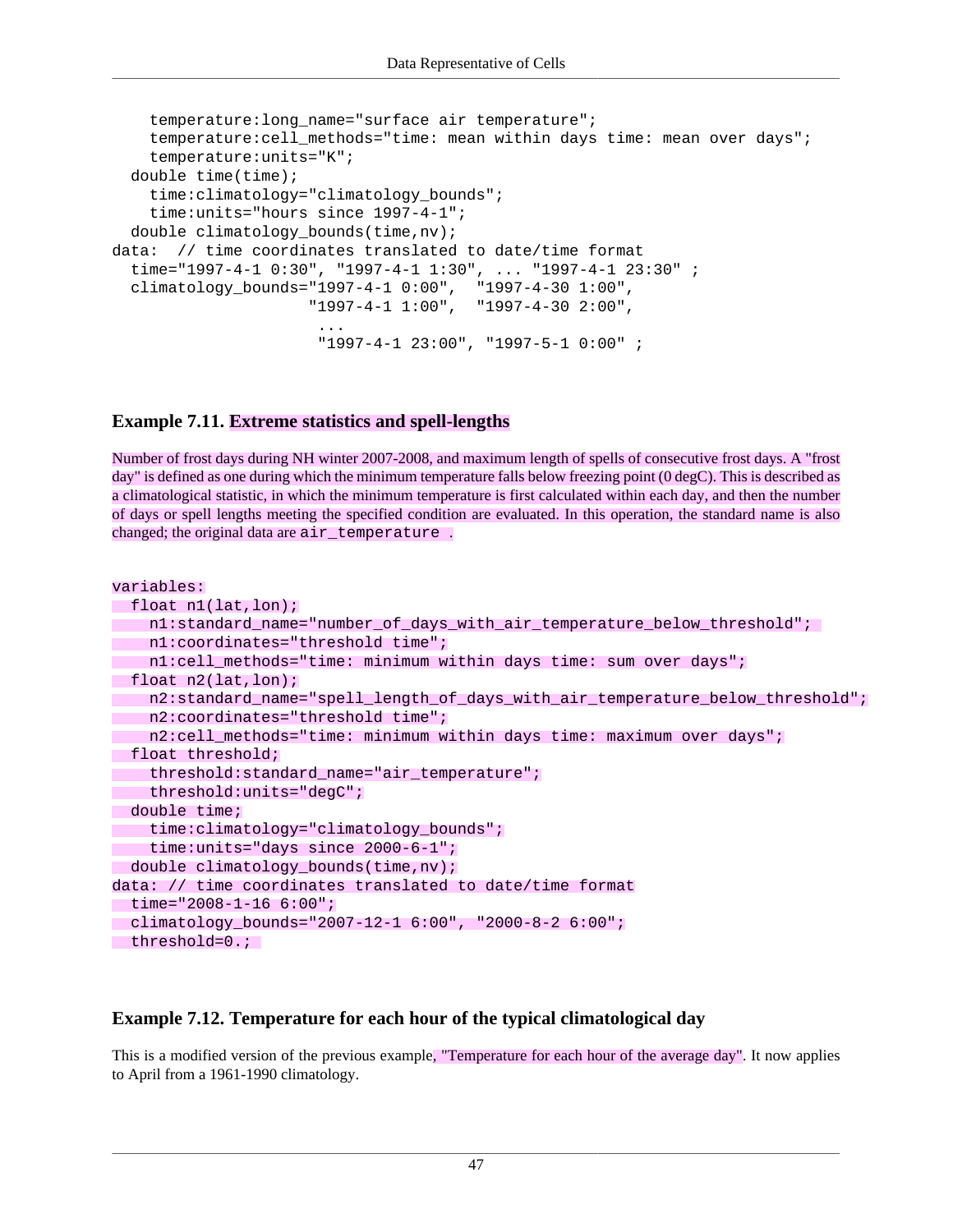```
variables:
   float temperature(time,lat,lon);
     temperature:long_name="surface air temperature";
     temperature:cell_methods="time: mean within days ",
       "time: mean over days time: mean over years";
     temperature:units="K";
   double time(time);
    time: climatology="climatology_bounds";
     time:units="days since 1961-1-1";
   double climatology_bounds(time,nv);
data: // time coordinates translated to date/time format
   time="1961-4-1 0:30", "1961-4-1 1:30", ..., "1961-4-1 23:30" ;
   climatology_bounds="1961-4-1 0:00", "1990-4-30 1:00",
                      "1961-4-1 1:00", "1990-4-30 2:00",
 ...
                      "1961-4-1 23:00", "1990-5-1 0:00" ;
```
#### **Example 7.13. Monthly-maximum daily precipitation totals**

Maximum of daily precipitation amounts for each of the three months June, July and August 2000 are given. The first daily total applies to 6 a.m. on 1 June to 6 a.m. on 2 June, the 30th from 6 a.m. on 30 June to 6 a.m. on 1 July. The maximum of these 30 values is stored under time index 0 in the precipitation array.

```
dimensions:
   time=3;
 nv=2;
variables:
  float precipitation(time, lat, lon);
    precipitation: long name="Accumulated precipitation";
     precipitation:cell_methods="time: sum within days time: maximum over days"; 
     precipitation:units="kg";
   double time(time);
     time:climatology="climatology_bounds";
     time:units="days since 2000-6-1";
  double climatology bounds(time,nv);
data: // time coordinates translated to date/time format
   time="2000-6-16", "2000-7-16", "2000-8-16" ;
   climatology_bounds="2000-6-1 6:00:00", "2000-7-1 6:00:00",
                       "2000-7-1 6:00:00", "2000-8-1 6:00:00",
                       "2000-8-1 6:00:00", "2000-9-1 6:00:00" ;
```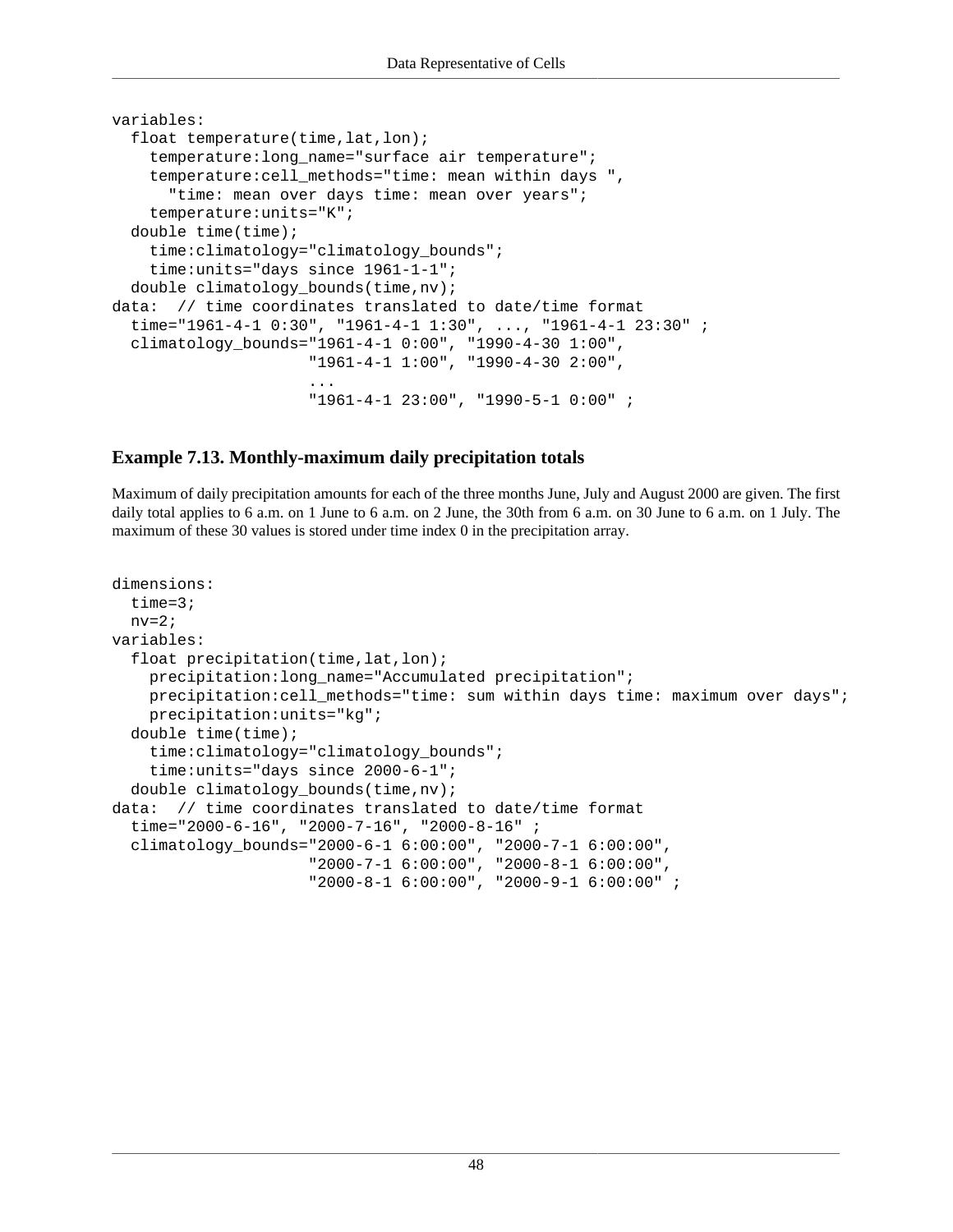# **Chapter 8. Reduction of Dataset Size**

There are two methods for reducing dataset size: packing and compression. By packing we mean altering the data in a way that reduces its precision. By compression we mean techniques that store the data more efficiently and result in no precision loss. Compression only works in certain circumstances, e.g., when a variable contains a significant amount of missing or repeated data values. In this case it is possible to make use of standard utilities, e.g., UNIX compress or GNU gzip, to compress the entire file after it has been written. In this section we offer an alternative compression method that is applied on a variable by variable basis. This has the advantage that only one variable need be uncompressed at a given time. The disadvantage is that generic utilities that don't recognize the CF conventions will not be able to operate on compressed variables.

# <span id="page-56-0"></span>**8.1. Packed Data**

At the current time the netCDF interface does not provide for packing data. However a simple packing may be achieved through the use of the optional NUG defined attributes scale\_factor and add\_offset. After the data values of a variable have been read, they are to be multiplied by the scale\_factor, and have add\_offset added to them. If both attributes are present, the data are scaled before the offset is added. When scaled data are written, the application should first subtract the offset and then divide by the scale factor. The units of a variable should be representative of the unpacked data.

This standard is more restrictive than the NUG with respect to the use of the scale\_factor and add\_offset attributes; ambiguities and precision problems related to data type conversions are resolved by these restrictions. If the scale\_factor and add\_offset attributes are of the same data type as the associated variable, the unpacked data is assumed to be of the same data type as the packed data. However, if the scale\_factor and add\_offset attributes are of a different data type from the variable (containing the packed data) then the unpacked data should match the type of these attributes, which must both be of type float or both be of type double. An additional restriction in this case is that the variable containing the packed data must be of type byte, short or int. It is not advised to unpack an int into a float as there is a potential precision loss.

When data to be packed contains missing values the attributes that indicate missing values (\_FillValue, valid\_min, valid\_max, valid\_range) must be of the same data type as the packed data. See [Section 2.5.1,](#page-13-0) ["Missing Data, valid and actual range"](#page-13-0) for a discussion of how applications should treat variables that have attributes indicating both missing values and transformations defined by a scale and/or offset.

## <span id="page-56-1"></span>**8.2. Compression by Gathering**

To save space in the netCDF file, it may be desirable to eliminate points from data arrays that are invariably missing. Such a compression can operate over one or more adjacent axes, and is accomplished with reference to a list of the points to be stored. The list is constructed by considering a mask array that only includes the axes to be compressed, and then mapping this array onto one dimension without reordering. The list is the set of indices in this one-dimensional mask of the required points. In the compressed array, the axes to be compressed are all replaced by a single axis, whose dimension is the number of wanted points. The wanted points appear along this dimension in the same order they appear in the uncompressed array, with the unwanted points skipped over. Compression and uncompression are executed by looping over the list.

The list is stored as the coordinate variable for the compressed axis of the data array. Thus, the list variable and its dimension have the same name. The list variable has a string attribute compress, *containing a blank-separated list of the dimensions which were affected by the compression in the order of the CDL declaration of the uncompressed array*. The presence of this attribute identifies the list variable as such. The list, the original dimensions and coordinate variables (including boundary variables), and the compressed variables with all the attributes of the uncompressed variables are written to the netCDF file. The uncompressed variables can be reconstituted exactly as they were using this information.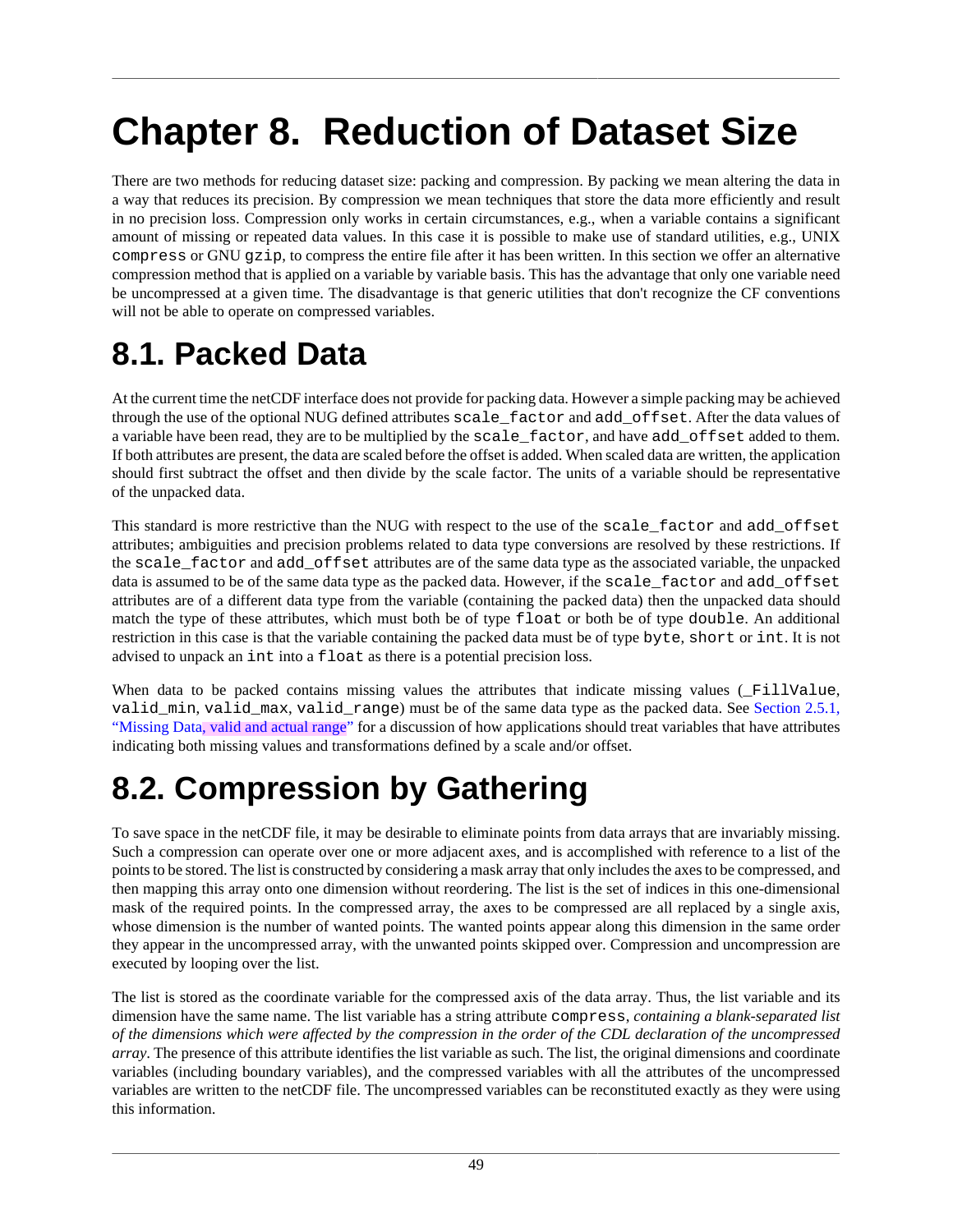#### **Example 8.1. Horizontal compression of a three-dimensional array**

We eliminate sea points at all depths in a longitude-latitude-depth array of soil temperatures. In this case, only the longitude and latitude axes would be affected by the compression. We construct a list landpoint (landpoint) containing the indices of land points.

```
dimensions:
   lat=73;
   lon=96;
   landpoint=2381;
   depth=4;
variables:
   int landpoint(landpoint);
     landpoint:compress="lat lon";
   float landsoilt(depth,landpoint);
     landsoilt:long_name="soil temperature";
     landsoilt:units="K";
   float depth(depth);
   float lat(lat);
   float lon(lon);
data:
   landpoint=363, 364, 365, ...;
```
Since landpoint (0)=363, for instance, we know that landsoilt ( $\star$ , 0) maps on to point 363 of the original data with dimensions (lat,lon). This corresponds to indices (3,75), i.e.,  $363 = 3*96 + 75$ .

#### **Example 8.2. Compression of a three-dimensional field**

We compress a longitude-latitude-depth field of ocean salinity by eliminating points below the sea-floor. In this case, all three dimensions are affected by the compression, since there are successively fewer active ocean points at increasing depths.

```
variables:
   float salinity(time,oceanpoint);
   int oceanpoint(oceanpoint);
     oceanpoint:compress="depth lat lon";
   float depth(depth);
   float lat(lat);
   float lon(lon);
   double time(time);
```
This information implies that the salinity field should be uncompressed to an array with dimensions (depth,lat,lon).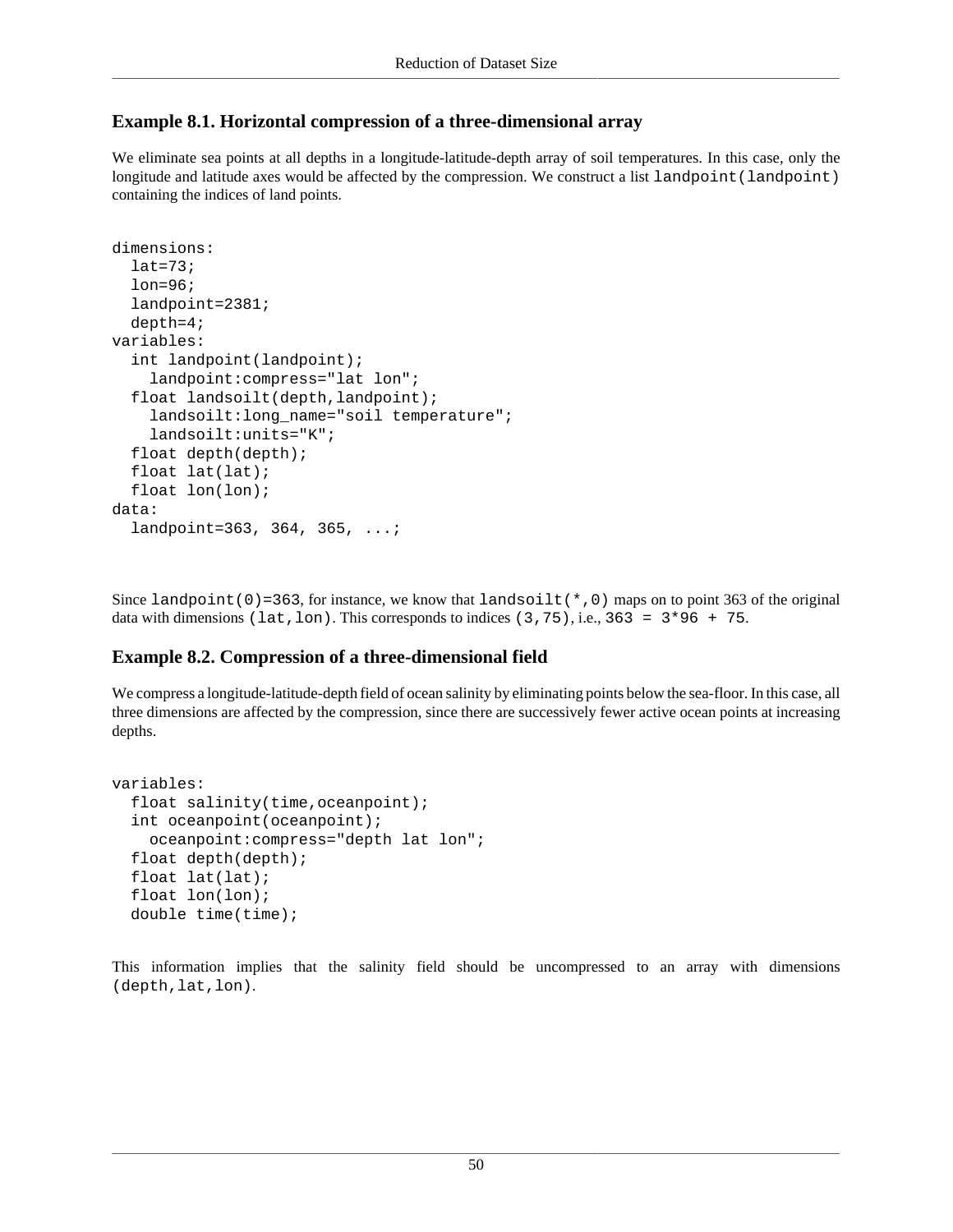# **Chapter 9. Discrete Sampling Geometries**

#### *Note: For greater readability, the conventional highlighting for new material. has not been applied to the whole chapter.*

This chapter provides representations for **discrete sampling geometries**, such as time series, vertical profiles and trajectories. Discrete sampling geometry datasets are characterized by a dimensionality that is lower than that of the space-time region that is sampled; discrete sampling geometries are typically "paths" through space-time.

### **9.1. Features and feature types**

Each type of discrete sampling geometry (point, time series, profile or trajectory) is defined by the relationships among its spatiotemporal coordinates. We refer to the type of discrete sampling geometry as its **featureType**. The term "**feature**" refers herein to a single instance of the **discrete sampling geometry** (such as a single time series). The representation of such features in a CF dataset was supported previous to the introduction of this chapter using a particular convention, which is still supported (that described by section 9.3.1). This chapter describes further conventions which offer advantages of efficiency and clarity for storing a collection of features in a single file. When using these new conventions, *the features contained within a collection must always be of the same type; and all the collections in a CF file must be of the same feature type*. (Future versions of CF may allow mixing of multiple feature types within a file.) Table 9.1 presents the feature types covered by this chapter.

| featureType       | Description of a single feature with this dis-<br>crete sampling geometry                            |                                                                                                         |  |
|-------------------|------------------------------------------------------------------------------------------------------|---------------------------------------------------------------------------------------------------------|--|
|                   | Form of a data vari- Mandatory<br>lection of these fea- tures<br>tures                               | space-<br>able containing val- time coordinates for a<br>ues defined on a col- collection of these fea- |  |
| point             | a single data point (having no implied coordinate<br>relationship to other points)                   |                                                                                                         |  |
|                   | data(i)                                                                                              | $x(i)$ $y(i)$ $t(i)$                                                                                    |  |
| timeSeries        | a series of data points at the same spatial location<br>with monotonically increasing times          |                                                                                                         |  |
|                   | data(i, o)                                                                                           | $x(i)$ y(i) $t(i,0)$                                                                                    |  |
| trajectory        | a series of data points along a path through space<br>with monotonically increasing times            |                                                                                                         |  |
|                   | data(i, o)                                                                                           | $x(i,0)$ $y(i,0)$ $t(i,0)$                                                                              |  |
| profile           | an ordered set of data points along a vertical line<br>at a fixed horizontal position and fixed time |                                                                                                         |  |
|                   | data(i, o)                                                                                           | $x(i)$ y(i) $z(i, o)$ t(i)                                                                              |  |
| timeSeriesProfile | position with monotonically increasing times                                                         | a series of profile features at the same horizontal                                                     |  |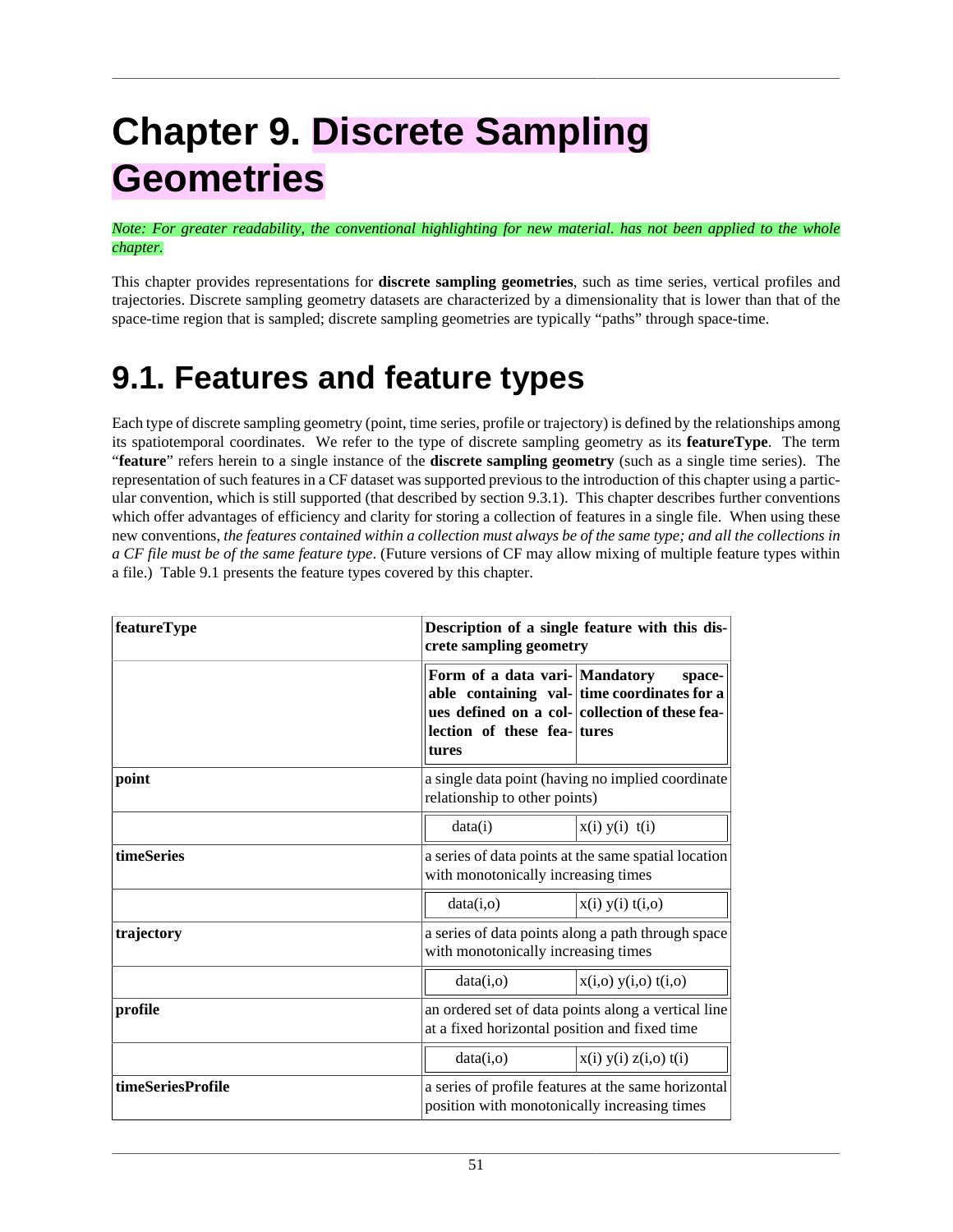|                   | data(i,p,o)                                                                    | $x(i)$ y(i) z(i,p,o) t(i,p)            |  |
|-------------------|--------------------------------------------------------------------------------|----------------------------------------|--|
| trajectoryProfile | a series of profile features located at points or-<br>dered along a trajectory |                                        |  |
|                   | data(i,p,o)                                                                    | z(i,p,o)<br>y(i,p)<br>x(i,p)<br>t(i,p) |  |

**Table 9.1.** Logical structure and mandatory coordinates for discrete sampling geometry featureTypes.

In Table 9.1 the spatial coordinates x and y typically refer to longitude and latitude but other horizontal coordinates could also be used (see sections 4 and 5.6). The spatial coordinate z refers to vertical position. The time coordinate is indicated as t. The space-time coordinates that are indicated for each feature are mandatory. However a featureType may also include other space-time coordinates which are not mandatory (notably the z coordinate). The array subscripts that are shown illustrate only the *logical* structure of the data. The subscripts found in actual CF files are determined by the specific type of representations (see section 9.3).

The designation of dimensions as mandatory precludes the encoding of data variables where geo-positioning cannot be described as a discrete point location. Problematic examples include:

- time series that refer to a geographical region (e.g. the northern hemisphere), a volume (e.g. the troposphere), or a geophysical quantity in which geolocation information is inherent (e.g. the Southern Oscillation Index (SOI) is the difference between values at two point locations);
- vertical profiles that similarly represent geographically area-averaged values; and
- paths in space that indicate a geographically located feature, but lack a suitable time coordinate (e.g. a meteorological front).

Future versions of CF will generalize the concepts of geolocation to encompass these cases. As of CF version 1.6 such data can be stored using the representations that are documented here by two means: 1) by utilizing the orthogonal multidimensional array representation and omitting the featureType attribute; or 2) by assigning arbitrary coordinates to the mandatory dimensions. For example a globally-averaged latitude position (90s to 90n) could be represented arbitrarily (and poorly) as a latitude position at the equator.

## **9.2. Collections, instances and elements**

In Table 9.1 the dimension with subscript i identifies a particular feature within a collection of features. It is called the **instance dimension**. One-dimensional variables in a Discrete Geometry CF file, which have *only* this dimension (such as x(i) y(i) and z(i) for a timeseries), are **instance variables**. Instance variables provide the metadata that differentiates individual features.

The subscripts o and p distinguish the data elements that compose a single feature. For example in a collection of **timeSeries** features, each time series instance, i, has data values at various times, o. In a collection of **profile** features, the subscript, o, provides the index position along the vertical axis of each profile instance. We refer to data values in a feature as its **elements**, and to the dimensions of o and p as **element dimensions**. Each feature can have its own set of element subscripts o and p. For instance, in a collection of timeSeries features, each individual timeSeries can have its own set of times. The notation  $t(i, o)$  means there is a set of times with subscripts o for the elements of each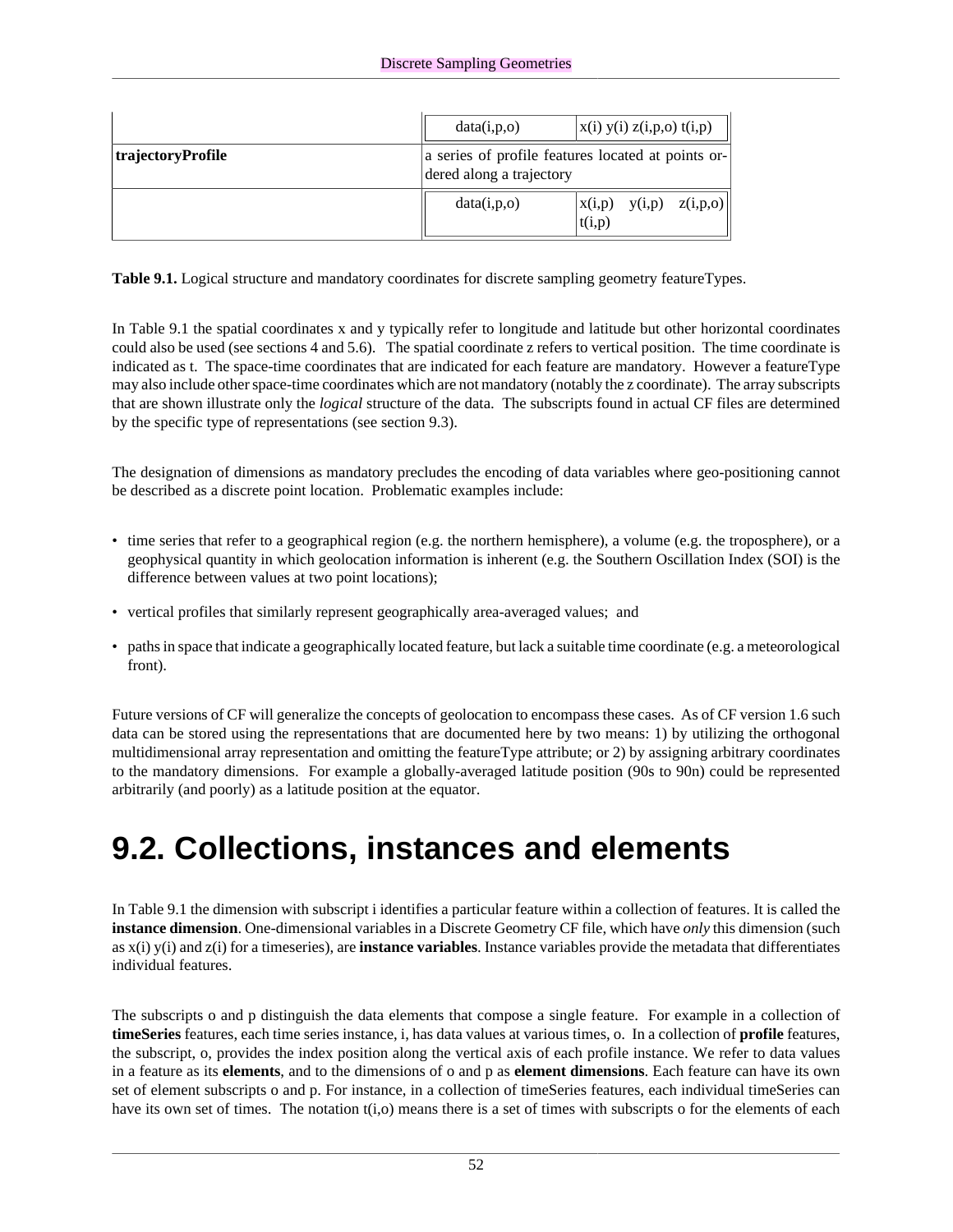feature i. Feature instances within a collection need not have the same numbers of elements. If the features do all have the same number of elements, and the sequence of element coordinates is identical for all features, savings in simplicity and space are achievable by storing only one copy of these coordinates. This is the essence of the orthogonal multidimensional representation (see section 9.3.1).

If there is only a single feature to be stored in a data variable, there is no need for an instance dimension and it is permitted to omit it. The data will then be one-dimensional, which is a special (degenerate) case of the multidimensional array representation. The instance variables will be scalar coordinate variables; the data variable and other auxiliary coordinate variables will have only an element dimension and not have an instance dimension, e.g. data(o) and t(o) for a single timeSeries.

### <span id="page-60-0"></span>**9.3. Representations of collections of features in data variables**

The individual features within a collection need not necessarily contain the same number of elements. For instance observed in situ time series will commonly contain unique numbers of time points, reflecting different deployment dates of the instruments. Other data sources, such as the output of numerical models, may commonly generate features of identical size. CF offers multiple representations to allow the storage to be optimized for the character of the data. Four types of representation are utilized in this chapter:

- two **multidimensional array representations**, in which each feature instance is allocated the identical amount of storage space. In these representations the instance dimension and the element dimension(s) are distinct CF coordinate axes (typical of coordinate axes discussed in chapter 4); and
- two **ragged array representations**, in which each feature is provided with the minimum amount of space that it requires. In these representations the instances of the individual features are stacked sequentially along the same array dimension as the elements of the features; we refer to this combined dimension as the **sample dimension**.

In the multidimensional array representations, data variables have both an instance dimension and an element dimension. The dimensions may be given in any order. If there is a need for either the instance or an element dimension to be the netCDF unlimited dimension (so that more features or more elements can be appended), then that dimension must be the outer dimension of the data variable i.e. the leading dimension in CDL.

In the ragged array representations, the instance dimension (i), which sequences the individual features within the collection, and the element dimension, which sequences the data elements of each feature (o and p), both occupy the same dimension (the sample dimension). If the sample dimension is the netCDF unlimited dimension, new data can be appended to the file.

In all representations, the instance dimension (which is also the sample dimension in ragged representations) may be set initially to a size that is arbitrarily larger than what is required for the features which are available at the time that the file is created. Allocating unused array space in this way (pre-filled with missing values -- see also section 9.6, *Missing data*), can be useful as a means to reserve space that will be available to add features at a later time.

### **9.3.1. Orthogonal multidimensional array representation**

The **orthogonal multidimensional array representation**, the simplest representation, can be used if each feature instance in the collection has identical coordinates along the element axis of the features. For example, for a collection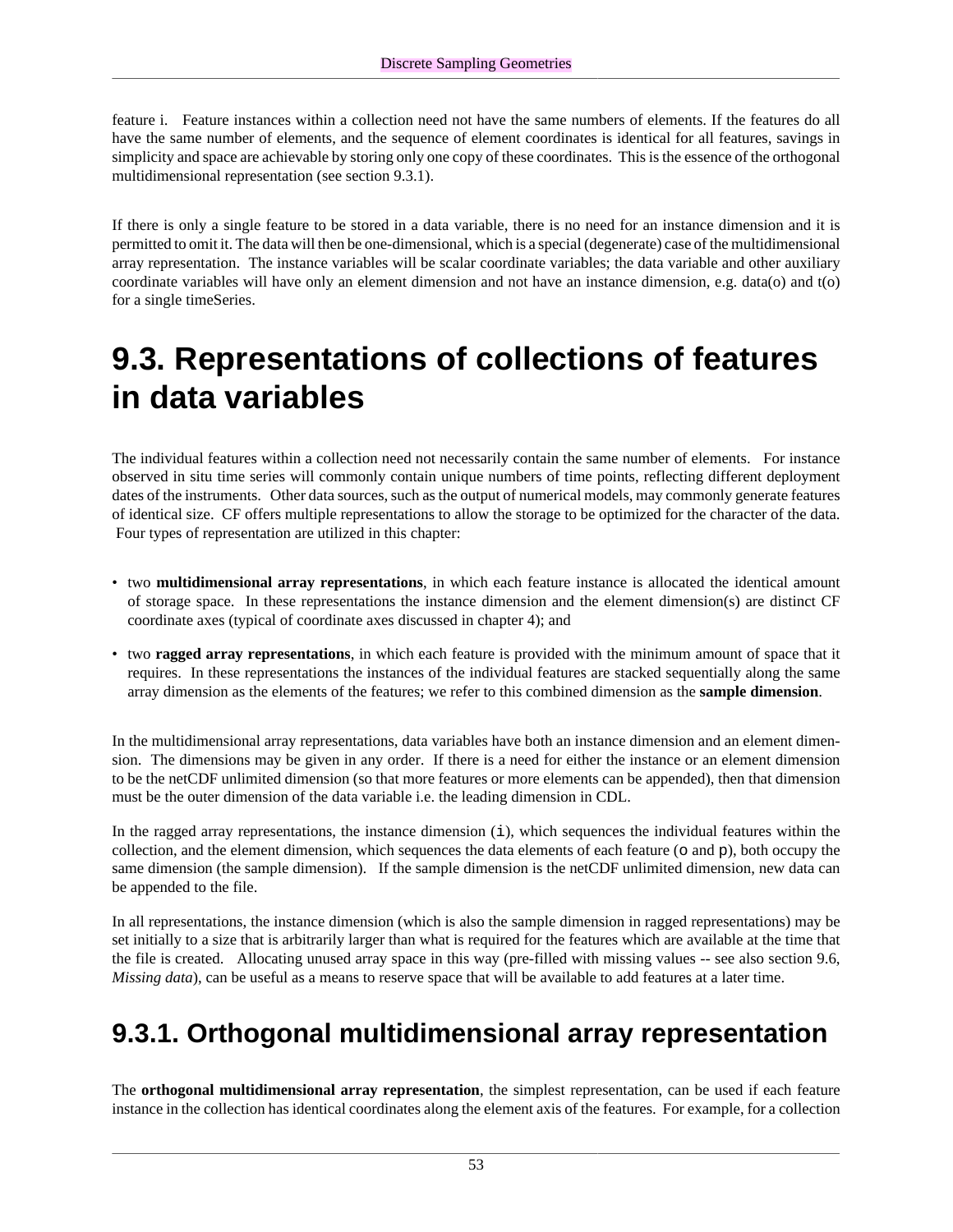of the timeSeries that share a common set of times, or a collection of profiles that share a common set of vertical levels, this is likely to be the natural representation to use. In both examples, there will be longitude and latitude coordinate variables,  $x(i)$ ,  $y(i)$ , that are one-dimensional and defined along the instance dimension.

Table 9.2 illustrates the storage of a data variable using the orthogonal multidimensional array representation. The data variable holds a collection of 4 features. The individual features, distinguished by color, are sequenced along the horizontal axis by the instance dimension indices, i1, i2, i3, i4. Each instance contains three elements, sequenced along the vertical with element dimension indices, o1, o2, o3. The i and o subscripts would be interchanged (i.e. Table 9.2 would be transposed) if the element dimension were the netCDF unlimited dimension.

| (i1, o1) | (i2, o1) | (i3, o1)    | (i4, o1)    |
|----------|----------|-------------|-------------|
| (i1, o2) | (i2, o2) | (13, 02)    | (14, 02)    |
| (i1, o3) | (i2, o3) | $($ i3, o3) | $($ i4, o3) |

Table 9.2 The storage of a data variable using the orthogonal multidimensional array representation (subscripts in CDL order).

The instance variables of a dataset corresponding to Table 9.2 will be one-dimensional with size 4 (for example, the latitude locations of timeSeries),

| $lat(i^{\dagger})$ | $\sim$<br>lat(12) | <b>Contract Contract</b><br>lat(1) |  |
|--------------------|-------------------|------------------------------------|--|
|--------------------|-------------------|------------------------------------|--|

and the element coordinate axis will be one-dimensional with size 3 (for example, the time

| time(01) |  |
|----------|--|
| time(o2) |  |
| time(03) |  |
| time(04) |  |

coordinates that are shared by all of the timeSeries). This representation is consistent with the multidimensional fields described in chapter 5; the characteristic that makes it atypical from chapter 5 (though not incompatible) is that the instance dimension is a discrete axis (see section 4.5).

### **9.3.2. Incomplete multidimensional array representation**

The **incomplete multidimensional array representation** can used if the features within a collection do not all have the same number of elements, but sufficient storage space is available to allocate the number of elements required by the longest feature to all features. That is, features that are shorter than the longest feature must be padded with missing values to bring all instances to the same storage size. This representation sacrifices storage space to achieve simplicity for reading and writing.

Table 9.3 illustrates the storage of a data variable using the orthogonal multidimensional array representation. The data variable holds a collection of 4 features. The individual features, distinguished by color, are sequenced by the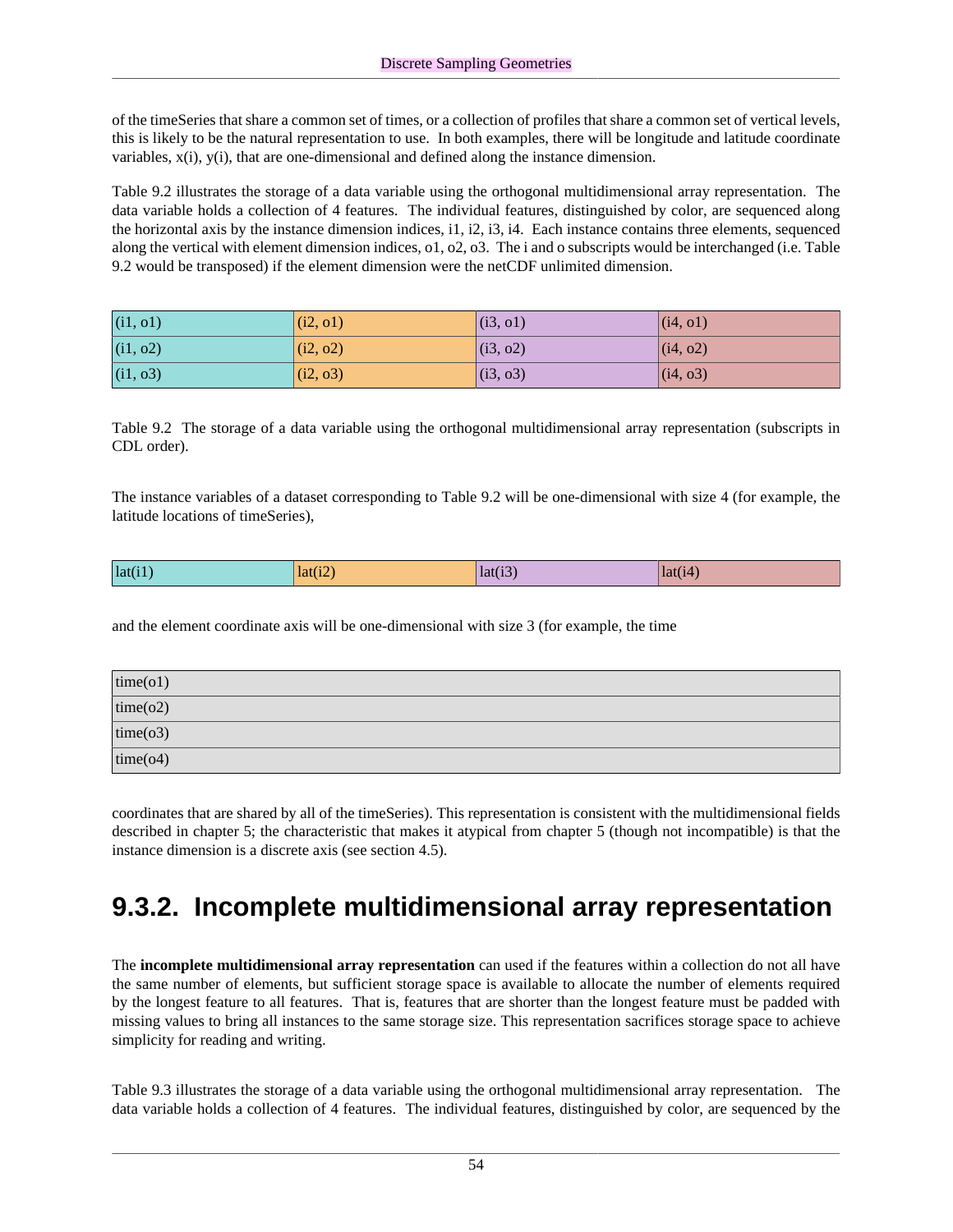instance dimension indices, i1, i2, i3, i4. The instances contain respectively 2, 4, 3 and 6 elements, sequenced by the element dimension index with values of o1, o2, o3, .... The i and o subscripts would be interchanged (i.e. Table 9.3 would be transposed) if the element dimension were the netCDF unlimited dimension.

| (i1, o1)              | (i2, o1) | (i3, o1) | (i4, o1)    |
|-----------------------|----------|----------|-------------|
| $\overline{(i1, o2)}$ | (i2, o2) | (13, 02) | $($ i4, o2) |
|                       | (12, 03) | (i3, o3) | $($ i4, o3) |
|                       | (12, 04) |          | (14, 04)    |
|                       |          |          | (14, 05)    |
|                       |          |          | (14, 06)    |

Table 9.3. The storage of data using the incomplete multidimensional array representation (subscripts in CDL order).

### **9.3.3. Contiguous ragged array representation**

The **contiguous ragged array representation** can be used only if the size of each feature is known at the time that it is created. In this representation the data for each feature will be contiguous on disk, as shown in Table 9.4.

| (i1, o1)       |  |
|----------------|--|
| (i1, o2)       |  |
| (i2, o1)       |  |
| (i2, o2)       |  |
| (i2, o3)       |  |
| (i2, o4)       |  |
| (i3, o1)       |  |
| (i3, o2)       |  |
| $($ i3, o3)    |  |
| (i4, o1)       |  |
| (i4, o2)       |  |
| (14, 03)       |  |
| (14, 04)       |  |
| $($ i4, $o5)$  |  |
| $($ i4, 06 $)$ |  |

Table 9.4. The storage of data using the contiguous ragged representation (subscripts in CDL order).

In this representation, the file contains a **count variable**, which must be of type integer and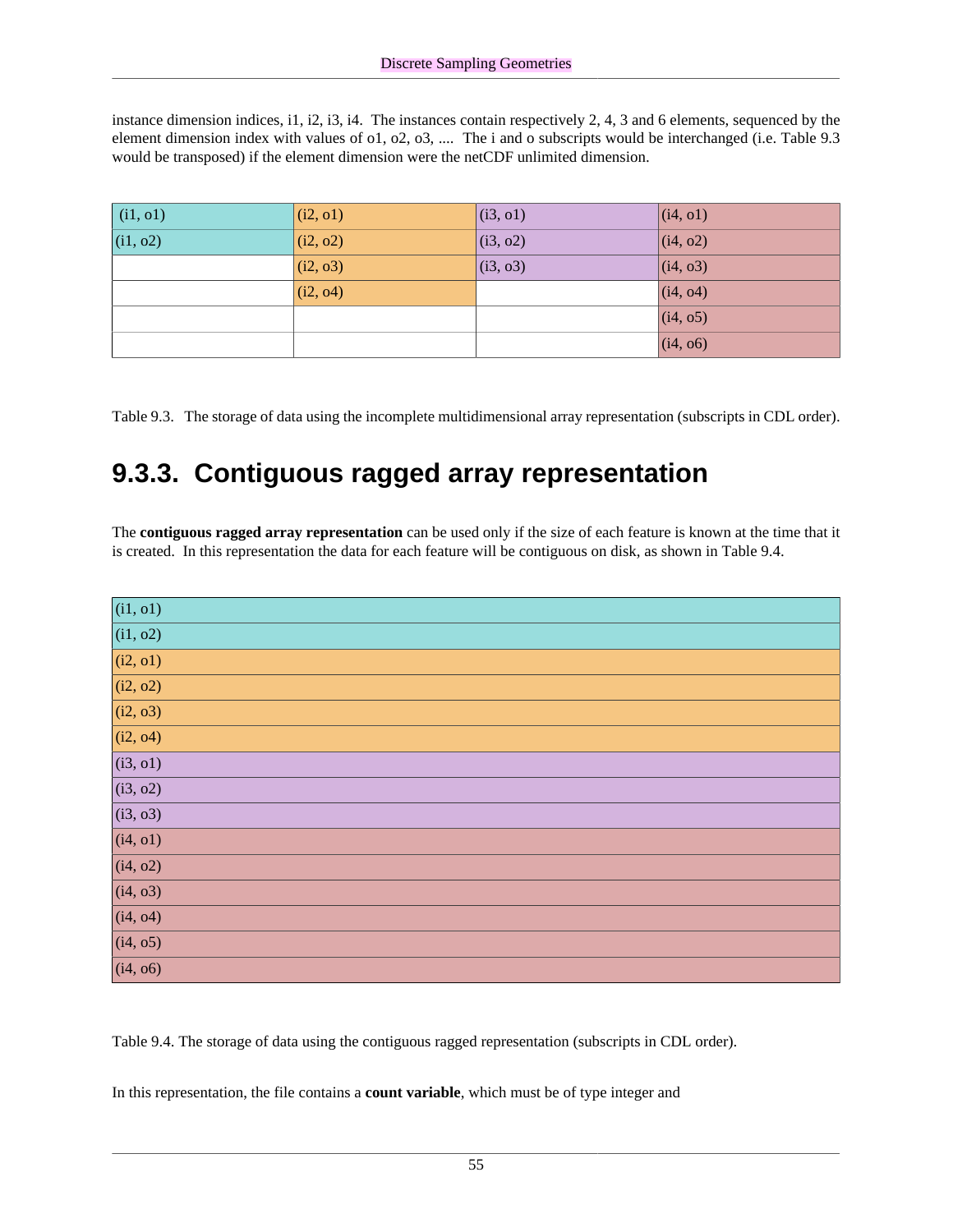| count(i) | count(12) | count(i3) | count(14) |
|----------|-----------|-----------|-----------|
| 2        |           |           | Ю         |

must have the instance dimension as its sole dimension. The count variable contains the number of elements that each feature has. This representation and its count variable are identifiable by the presence of an attribute, sample\_dimension, found on the count variable, which names the sample dimension being counted. For indices that correspond to features, whose data have not yet been written, the count variable should have a value of zero or a missing value.

### **9.3.4. Indexed ragged array representation**

The **indexed ragged array representation** stores the features interleaved along the sample dimension in the data variable as shown in Table 9.4. The canonical use case for this representation is the storage of real-time data streams that contain reports from many sources; the data can be written as it arrives.

| (i1, o1)       | $ 0\>$         |
|----------------|----------------|
| (i2, o1)       |                |
| (i3, o1)       | $\overline{2}$ |
| (i4, o1)       | 3              |
| $($ i4, o2)    | 3              |
| (i2, o2)       |                |
| $($ i4, 03)    | 3              |
| $($ i4, o4 $)$ | 3              |
| (i1, o2)       | $ 0\rangle$    |
| (i2, o3)       | 1              |
| (i3, o2)       | $\overline{2}$ |
| (14, 05)       | 3              |
| $($ i3, o3)    | $ 2\rangle$    |
| (12, 04)       | 1              |
| (14, 06)       | 3              |

Table 9.4 The storage of data using the indexed ragged representation (subscripts in CDL order). The left hand side of the table illustrates a data variable; the right hand side of the table contains the values of the index variable.

In this representation, the file contains an **index variable**, which must be of type integer, and must have the sample dimension as its single dimension. The index variable contains the zero-based index of the feature to which each element belongs. This representation is identifiable by the presence of an attribute, instance\_dimension, on the index variable, which names the dimension of the instance variables. For those indices of the sample dimension, into which data have not yet been written, the index variable should be pre-filled with missing values.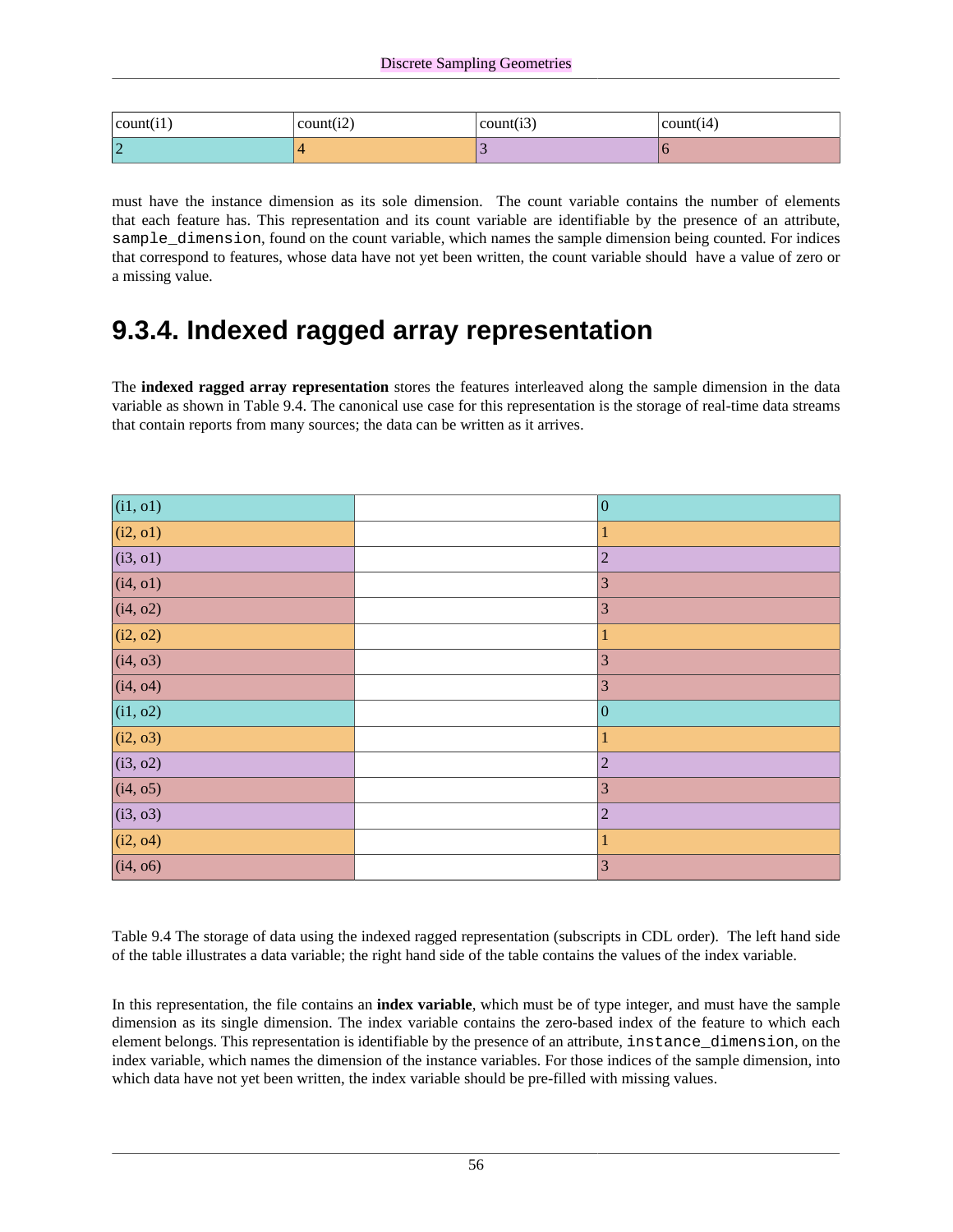### <span id="page-64-1"></span>**9.4. The featureType attribute**

A global attribute, **featureType**, is required for all Discrete Geometry representations except the orthogonal multidimensional array representation, for which it is highly recommended. The exception is allowed for backwards compatibility, as discussed in 9.3.1. A Discrete Geometry file may include arbitrary numbers of data variables, but (as of CF v1.6) all of the data variables contained in a single file must be of the single feature type indicated by the global featureType attribute, if it is present.1 The value assigned to the featureType attribute is case-insensitive; it must be one of the string values listed in the left column of Table 9.1.

### <span id="page-64-0"></span>**9.5. Coordinates and metadata**

Every feature within a Discrete Geometry CF file must be unambiguously associated with an extensible collection of instance variables that identify the feature and provide other metadata as needed to describe it. Every element of every feature must be unambiguously associated with its space and time coordinates and with the feature that contains it. The coordinates attribute must be attached to every data variable to indicate the spatiotemporal coordinate variables that are needed to geo-locate the data.

Where feasible a variable with the attribute **cf\_role** should be included. The only acceptable values of cf\_role for Discrete Geometry CF data sets are timeseries\_id, profile\_id, and trajectory\_id. The variable carrying the cf role attribute may have any data type. When a variable is assigned this attribute, it must provide a unique identifier for each feature instance. CF files that contain timeSeries, profile or trajectory featureTypes, should include only a single occurrence of a cf\_role attribute; CF files that contain timeSeriesProfile or trajectoryProfile may contain two occurrences, corresponding to the two levels of structure in these feature types.

It is not uncommon for observational data to have two sets of coordinates for particular coordinate axes of a feature: a nominal point location and a more precise location that varies with the elements in the feature. For example, although an idealized vertical profile is measured at a fixed horizontal position and time, a realistic representation might include the time variations and horizontal drift that occur during the duration of the sampling. Similarly, although an idealized time series exists at a fixed lat-long position, a realistic representation of a moored ocean time series might include the "watch cycle" excursions of horizontal position that occur as a result of tidal currents.

CF Discrete Geometries provides a mechanism to encode both the nominal and the precise positions, while retaining the semantics of the idealized feature type. Only the set of coordinates which are regarded as the nominal (default or preferred) positions should be indicated by the attribute axis, which should be assigned string values to indicate the orientations of the axes  $(X, Y, Z, \text{ or } T)$ . See example A9.2.3.2. Auxiliary coordinate variables containing the nominal and the precise positions should be listed in the relevant coordinates attributes of data variables. In orthogonal representations the nominal positions could be coordinate variables, which do not need to be listed in the coordinates attribute, rather than auxiliary coordinate variables.

Coordinate bounds may optionally be associated with coordinate variables and auxiliary coordinate variables using the bounds attribute, following the conventions described in section 7.1. Coordinate bounds are especially important for accurate representations of model output data using discrete geometry representations; they record the boundaries of the model grid cells.

If there is a vertical coordinate variable or auxiliary coordinate variable, it must be identified by the means specified in section 4.3. The use of the attribute  $axis=Z$  is recommended for clarity. A standard name attribute (see section 3.3) that identifies the vertical coordinate is recommended, e.g. "altitude", "height", etc. . (See the CF Standard Name Table).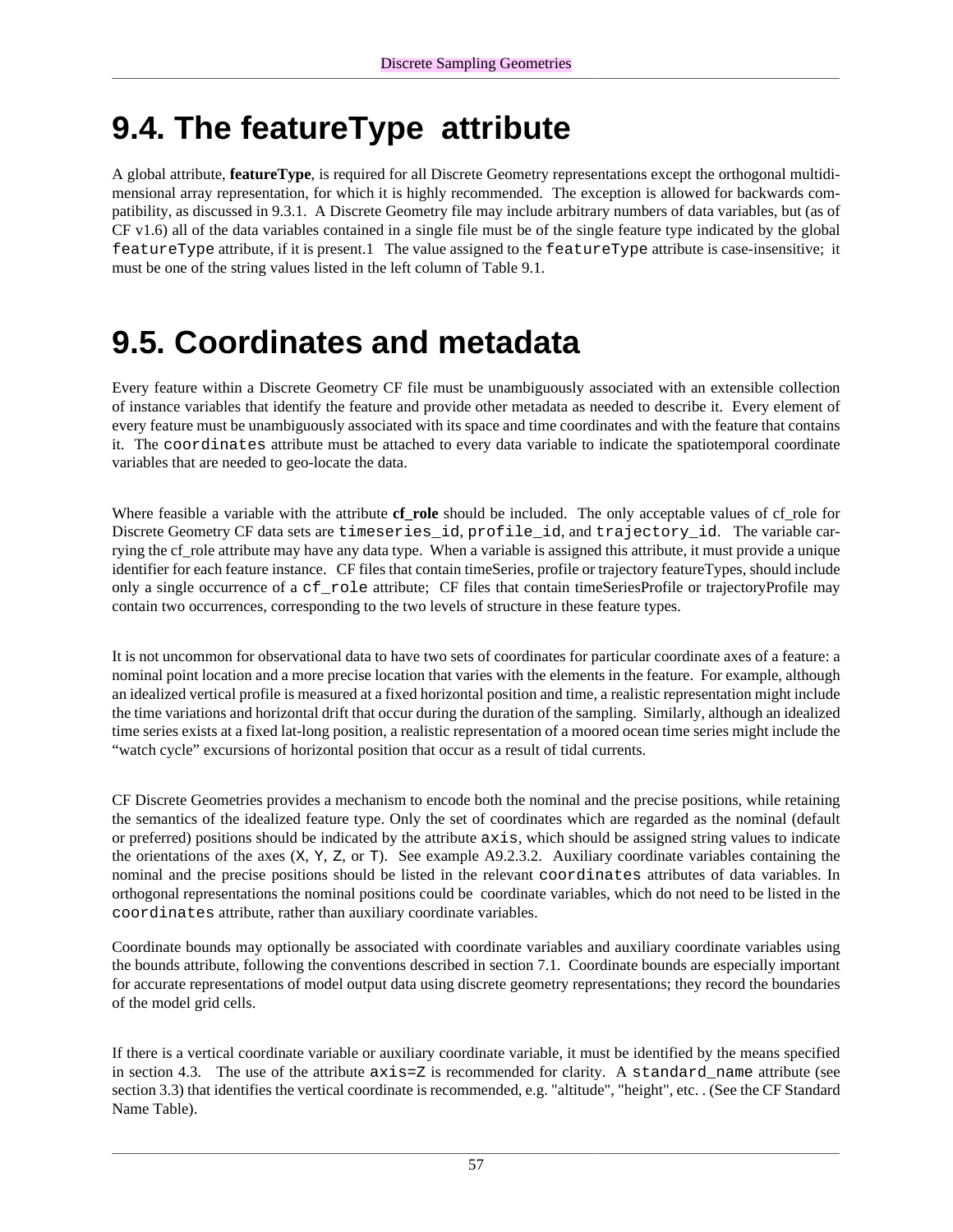## **9.6. Missing Data**

Auxiliary coordinate variables (spatial and time) must contain missing values to indicate a void in data storage in the file but must not have missing data for any other reason. This situation may arise for unused elements in the incomplete multidimensional array representation, and in any representation if the instance dimension is set to a larger size than the number of features currently stored. It is not permitted for auxiliary coordinate variables to have missing values for elements where there is non-missing data. Where *any* auxiliary coordinate variable contains a missing value, *all* other coordinate, auxiliary coordinate and data values corresponding to that element should *also* contain missing values. Data variables should (as usual) also contain missing values to indicate when there is no valid data available for the element, although the coordinates are valid.

Similarly, for indices where the instance variable identified by  $cf\_role$  contains a missing value indicator, all other instance variable should also contain missing values.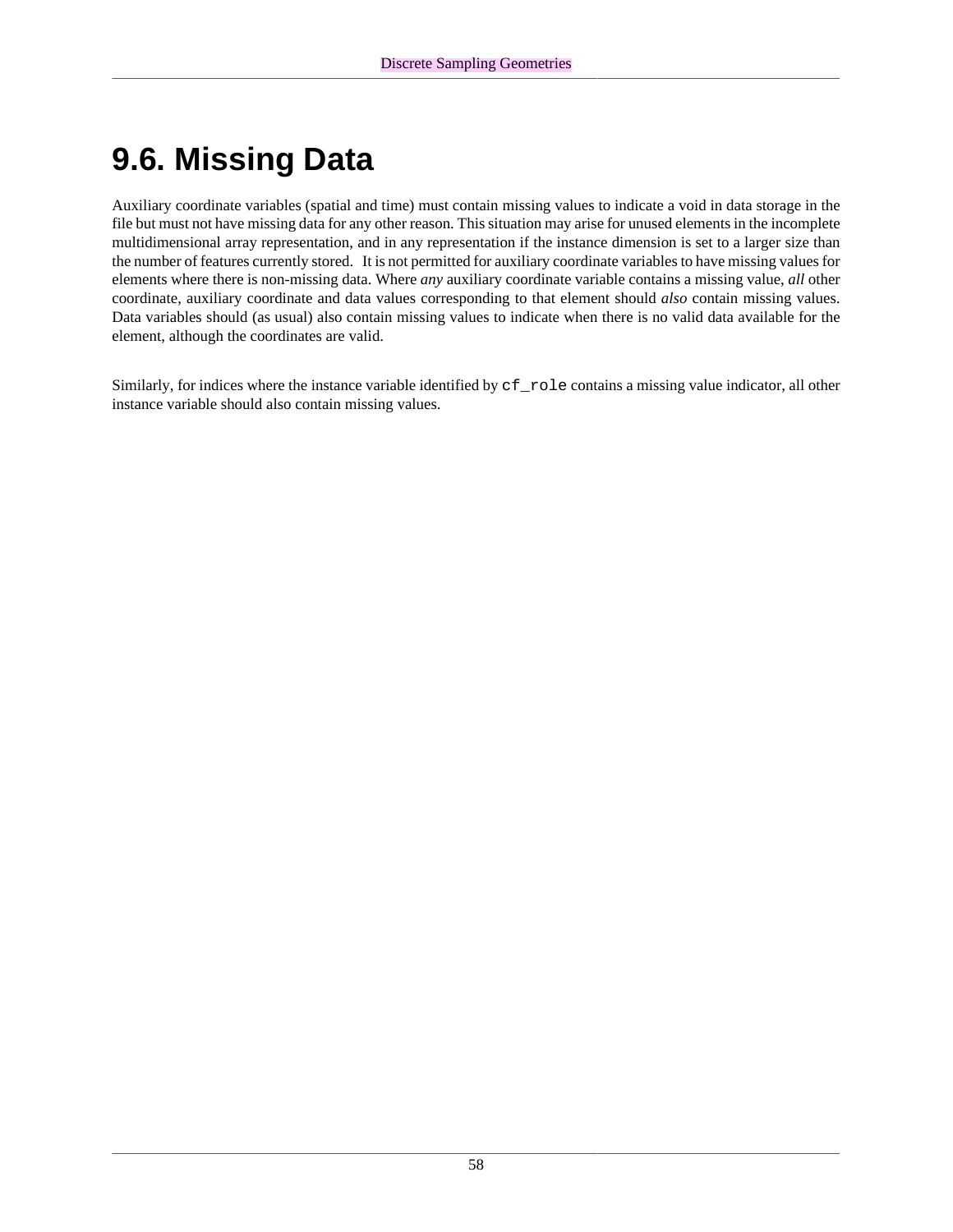# **Appendix A. Attributes**

All CF attributes are listed here except for those that are used to describe grid mappings. See Appendix F for the grid mapping attributes.

The "Type" values are **S** for string, **N** for numeric, and **D** for the type of the data variable. The "Use" values are **G** for global, **C** for variables containing coordinate data, and **D** for variables containing non-coordinate data. "Links" indicates the location of the attribute"s original definition (first link) and sections where the attribute is discussed in this document (additional links as necessary).

#### **Table A.1. Attributes**

| <b>Attribute</b>    | <b>Type</b> | <b>Use</b>    | <b>Links</b>                                                                        | <b>Description</b>                                                                                                                                                                                                                       |
|---------------------|-------------|---------------|-------------------------------------------------------------------------------------|------------------------------------------------------------------------------------------------------------------------------------------------------------------------------------------------------------------------------------------|
| actual_range        | N           | C, D          | Section $2.5.1$ ,<br>"Missing Da-<br>ta, valid and ac-<br>tual range" [7]           | The smallest and the largest valid<br>non-missing values occurring in the<br>variable                                                                                                                                                    |
| add_offset          | $\mathbf N$ | D             | NUG (8.1) <sup>1</sup><br>NUG $(8.1)^2$ ,<br>Section 8.1,<br>"Packed Data"          | If present for a variable, this num-<br>ber is to be added to the data after<br>it is read by an application. If both<br>scale_factor and add_offset<br>attributes are present, the data are<br>first scaled before the offset is added. |
| ancillary_variables | S           | D             | Section 3.4, "An-<br>cillary Data"                                                  | Identifies a variable that contains<br>closely associated data, e.g., the mea-<br>surement uncertainties of instrument<br>data.                                                                                                          |
| axis                | S           | $\mathcal{C}$ | Chapter 4, Co-<br>ordinate Types                                                    | Identifies latitude, longitude, vertical,<br>or time axes.                                                                                                                                                                               |
| bounds              | S           | $\mathcal{C}$ | Section 7.1, "Cell<br><b>Boundaries</b> "                                           | Identifies a boundary variable.                                                                                                                                                                                                          |
| calendar            | S           | $\mathcal{C}$ | Section $4.4.1$ ,<br>"Calendar"                                                     | Calendar used for encoding time ax-<br>es.                                                                                                                                                                                               |
| cell_measures       | S           | D             | Section 7.2,<br>"Cell Measures"                                                     | Identifies variables that contain cell<br>areas or volumes.                                                                                                                                                                              |
| cell_methods        | S           | D             | Section 7.3,<br>"Cell Methods",<br>Section 7.4,<br>"Climatologi-<br>cal Statistics" | Records the method used to derive<br>data that represents cell values.                                                                                                                                                                   |
| cf_role             | C           | $\mathbf C$   | Section 9.5,<br>"Coordinates<br>and metadata"                                       | Identifies the roles of variables that<br>identify features in discrete sampling<br>geometries                                                                                                                                           |
| climatology         | ${\bf S}$   | $\mathbf C$   | Section 7.4,<br>"Climatologi-<br>cal Statistics"                                    | Identifies a climatology variable.                                                                                                                                                                                                       |

<sup>1</sup>http://www.unidata.ucar.edu/packages/netedf/guidef/guidef-13.html#HEADING13-12

2 <http://www.unidata.ucar.edu/netcdf/docs/netcdf.html#Attribute-Conventions>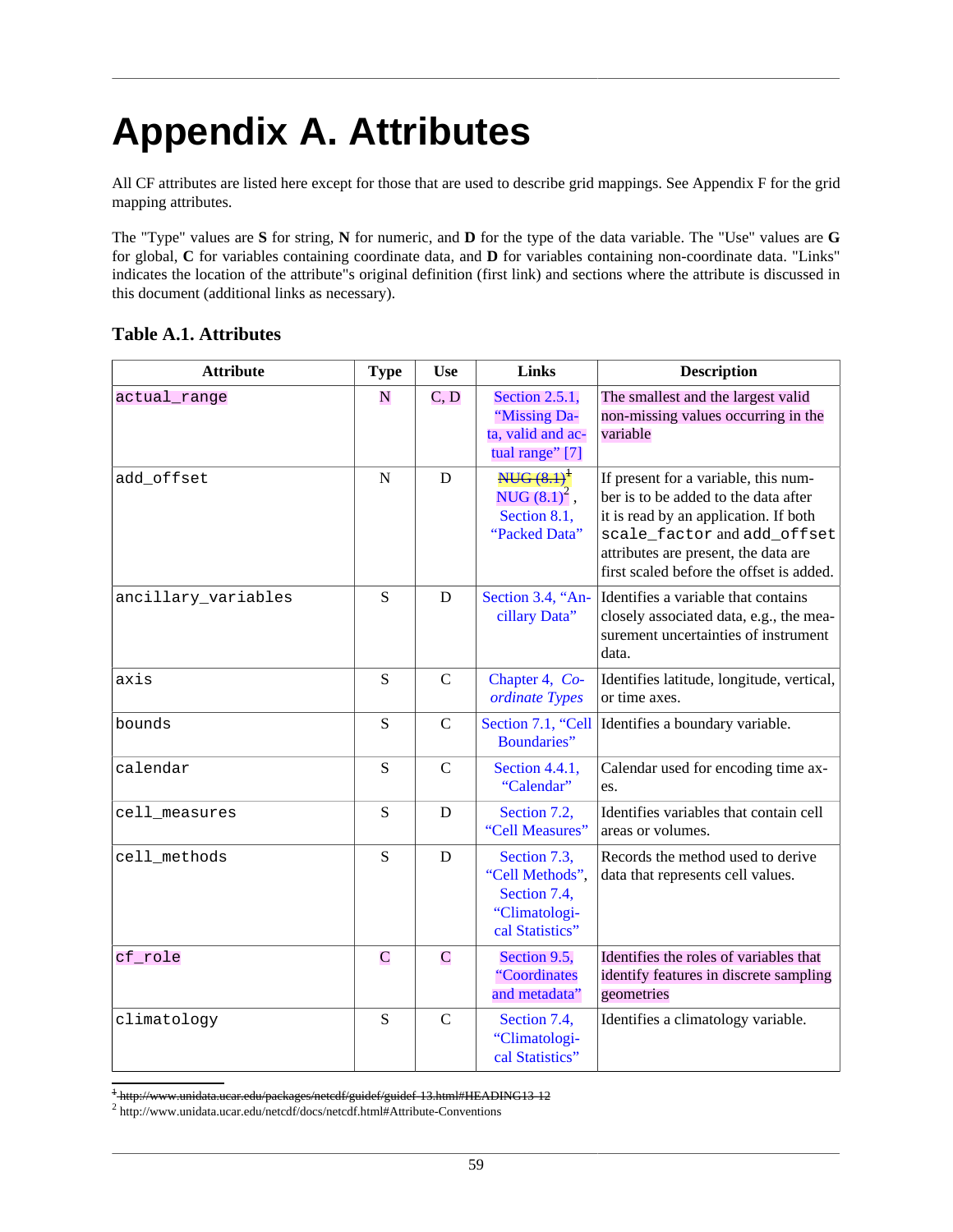| <b>Attribute</b> | <b>Type</b> | <b>Use</b>    | <b>Links</b>                                                                                                        | <b>Description</b>                                                                                                                                                                                                                                      |
|------------------|-------------|---------------|---------------------------------------------------------------------------------------------------------------------|---------------------------------------------------------------------------------------------------------------------------------------------------------------------------------------------------------------------------------------------------------|
| comment          | S           | G, D          | Section 2.6.2,<br>"Description of<br>file contents"                                                                 | Miscellaneous information about the<br>data or methods used to produce it.                                                                                                                                                                              |
| compress         | ${\bf S}$   | $\mathcal{C}$ | Section 8.2,<br>"Compression<br>by Gathering",<br>Section 5.3,<br>"Reduced Hor-<br>izontal Grid"                    | Records dimensions which have been<br>compressed by gathering.                                                                                                                                                                                          |
| Conventions      | ${\bf S}$   | G             | NUG (8.1) <sup>3</sup><br>NUG $(8.1)^4$                                                                             | Name of the conventions followed by<br>the dataset.                                                                                                                                                                                                     |
| coordinates      | ${\bf S}$   | D             | Chapter 5, Co-<br>ordinate Sys-<br>tems, Section 6.1,<br>"Labels", Sec-<br>tion 6.2, "Alterna-<br>tive Coordinates" | Identifies auxiliary coordinate vari-<br>ables, label variables, and alternate<br>coordinate variables.                                                                                                                                                 |
| FillValue        | D           | C, D          | $NUG (8.1)^5$<br>NUG $(8.1)^6$                                                                                      | A value used to represent missing or<br>undefined data. Not allowed for coor-<br>dinate data except in the case of aux-<br>iliary coordinate varibles in discrete<br>sampling geometries.                                                               |
| featureType      | $\mathbf C$ | G             | Section 9.4,<br>"The feature-<br>Type attribute"                                                                    | Specifies the type of discrete sam-<br>pling geometry to which the data in<br>the file belongs, and implies that all<br>data variables in the file contain col-<br>lections of features of that type.                                                   |
| flag_masks       | D           | $\mathbf D$   | Section 3.5,<br>"Flags"                                                                                             | Provides a list of bit fields expressing<br>Boolean or enumerated flags.                                                                                                                                                                                |
| flag_meanings    | ${\bf S}$   | D             | Section 3.5,<br>"Flags"                                                                                             | Use in conjunction with<br>flag_values to provide descrip-<br>tive words or phrases for each flag<br>value. If multi-word phrases are used<br>to describe the flag values, then the<br>words within a phrase should be con-<br>nected with underscores. |
| flag_values      | D           | D             | Section 3.5,<br>"Flags"                                                                                             | Provides a list of the flag val-<br>ues. Use in conjunction with<br>flag_meanings.                                                                                                                                                                      |
| formula_terms    | ${\bf S}$   | $\mathsf{C}$  | Section 4.3.2,<br>"Dimension-<br>less Vertical<br>Coordinate"                                                       | Identifies variables that correspond to<br>the terms in a formula.                                                                                                                                                                                      |

<sup>&</sup>lt;sup>3</sup> http://www.unidata.uear.edu/packages/netedf/guidef/guidef-13.html#HEADING13-12<br><sup>4</sup> <http://www.unidata.ucar.edu/netcdf/docs/netcdf.html#Attribute-Conventions><br><sup>5</sup> http://www.unidata.uear.edu/packages/netedf/guidef/guidef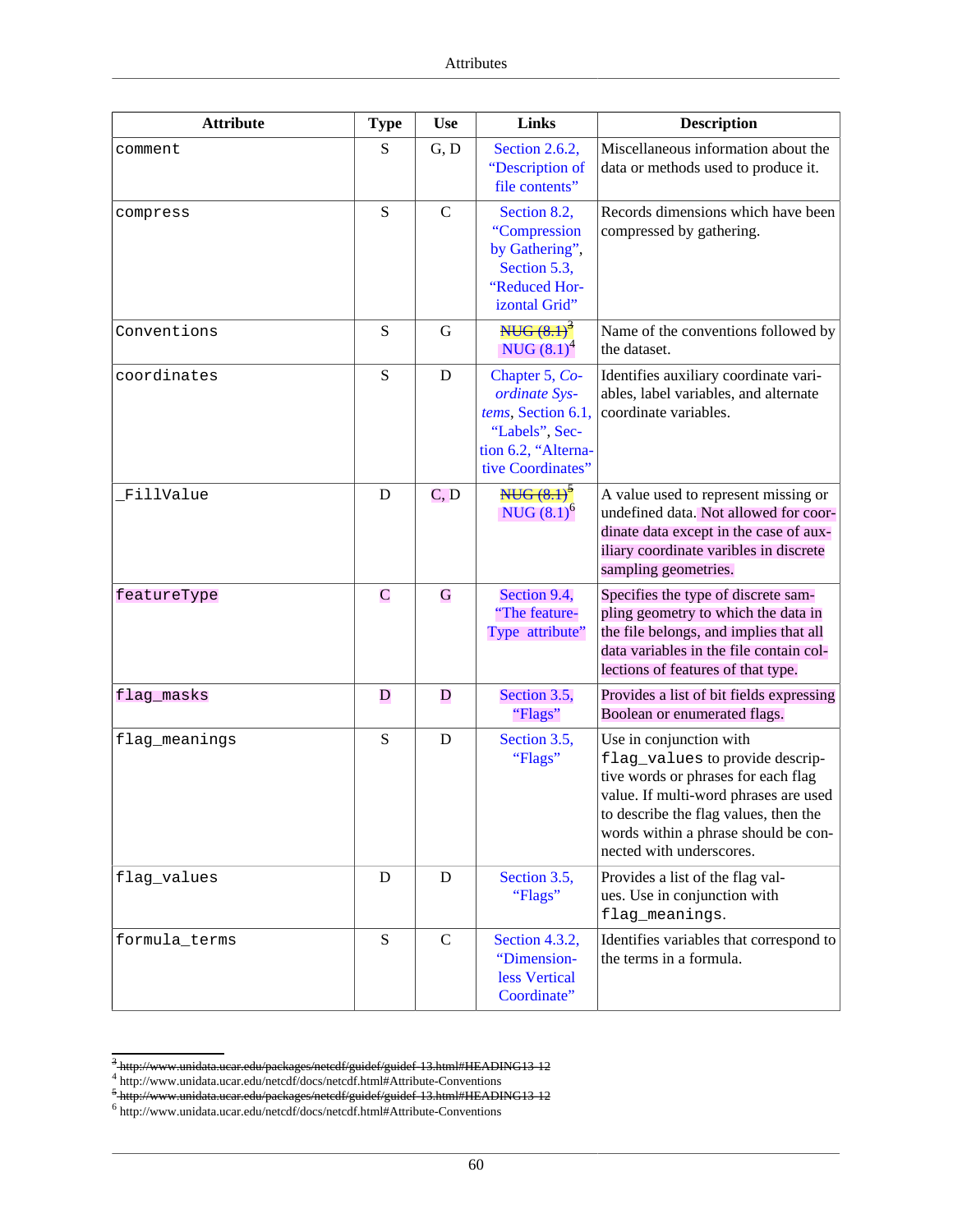| <b>Attribute</b>   | <b>Type</b> | <b>Use</b>   | <b>Links</b>                                                                                                                          | <b>Description</b>                                                                                                                                                                                                                                  |
|--------------------|-------------|--------------|---------------------------------------------------------------------------------------------------------------------------------------|-----------------------------------------------------------------------------------------------------------------------------------------------------------------------------------------------------------------------------------------------------|
| grid_mapping       | ${\bf S}$   | D            | <b>Mappings and</b><br>ProjectionsHor-<br>izontal Coordi-<br>nate Reference<br><b>Systems</b> , Grid<br>Mappings, and<br>Projections" | Section 5.6, "Grid Identifies a variable that defines a<br>grid mapping.                                                                                                                                                                            |
| history            | ${\bf S}$   | G            | NUG $(8.1)^7$<br>NUG $(8.1)^8$                                                                                                        | List of the applications that have<br>modified the original data.                                                                                                                                                                                   |
| instance_dimension | N           | $\mathbf D$  | Section 9.3,<br>"Representations<br>of collections<br>of features in<br>data variables"                                               | An attribute which identifies an in-<br>dex variable and names the instance<br>dimension to which it applies. The<br>index variable indicates that the in-<br>dexed ragged array representation<br>is being used for a collection of fea-<br>tures. |
| institution        | S           | G, D         | Section 2.6.2,<br>"Description of<br>file contents"                                                                                   | Where the original data was pro-<br>duced.                                                                                                                                                                                                          |
| leap_month         | N           | $\mathsf{C}$ | Section 4.4.1,<br>"Calendar"                                                                                                          | Specifies which month is lengthened<br>by a day in leap years for a user de-<br>fined calendar.                                                                                                                                                     |
| leap_year          | ${\bf N}$   | $\mathsf{C}$ | Section 4.4.1,<br>"Calendar"                                                                                                          | Provides an example of a leap year<br>for a user defined calendar. It is as-<br>sumed that all years that differ from<br>this year by a multiple of four are al-<br>so leap years.                                                                  |
| long_name          | S           | C, D         | NUG (8.1) <sup>9</sup><br>NUG $(8.1)^{10}$<br>, Section 3.2,<br>"Long Name"                                                           | A descriptive name that indicates a<br>variable"s content. This name is not<br>standardized.                                                                                                                                                        |
| missing_value      | $\mathbf D$ | C, D         | Section 2.5.1,<br>"Missing Da-<br>ta, valid and<br>actual range"                                                                      | A value used to represent missing or<br>undefined data (deprecated by the<br>NUG). Not allowed for coordinate<br>data except in the case of auxiliary<br>coordinate variables in discrete sam-<br>pling geometries.                                 |
| month_lengths      | $\mathbf N$ | $\mathsf{C}$ | Section 4.4.1,<br>"Calendar"                                                                                                          | Specifies the length of each month<br>in a non-leap year for a user defined<br>calendar.                                                                                                                                                            |
| positive           | ${\bf S}$   | $\mathsf{C}$ | [COARDS]                                                                                                                              | Direction of increasing vertical coor-<br>dinate value.                                                                                                                                                                                             |

<sup>&</sup>lt;sup>7</sup> http://www.unidata.uear.edu/packages/netedf/guidef/guidef-13.html#HEADING13-12<br><sup>8</sup> <http://www.unidata.ucar.edu/netcdf/docs/netcdf.html#Attribute-Conventions><br><sup>9</sup> http://www.unidata.ucar.edu/packages/netedf/guidef/guidef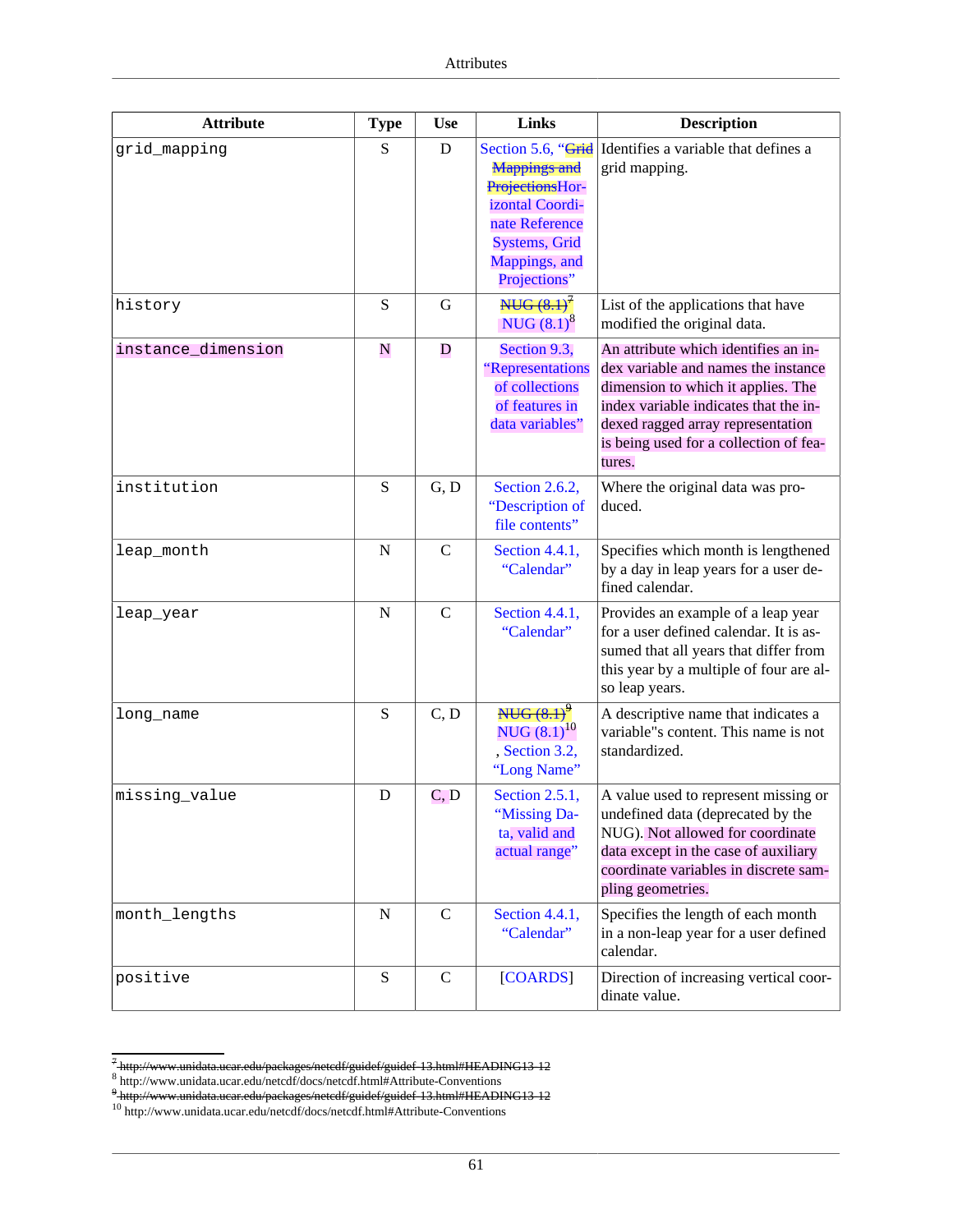| <b>Attribute</b>          | <b>Type</b> | <b>Use</b>  | <b>Links</b>                                                                            | <b>Description</b>                                                                                                                                                                                                                                  |
|---------------------------|-------------|-------------|-----------------------------------------------------------------------------------------|-----------------------------------------------------------------------------------------------------------------------------------------------------------------------------------------------------------------------------------------------------|
| references                | S           | G, D        | Section 2.6.2,<br>"Description of<br>file contents"                                     | References that describe the data or<br>methods used to produce it.                                                                                                                                                                                 |
| sample_dimension          | N           | D           | Section 9.3,<br>"Representations<br>of collections<br>of features in<br>data variables" | An attribute which identifies a count<br>variable and names the sample di-<br>mension to which it applies. The<br>count variable indicates that the con-<br>tiguous ragged array representation<br>is being used for a collection of fea-<br>tures. |
| scale_factor              | N           | $\mathbf D$ | NUG $(8.1)^{11}$<br>NUG $(8.1)^{12}$<br>, Section 8.1,<br>"Packed Data"                 | If present for a variable, the data are<br>to be multiplied by this factor after<br>the data are read by an application<br>See also the add_offset attribute.                                                                                       |
| source                    | S           | G, D        | Section 2.6.2,<br>"Description of<br>file contents"                                     | Method of production of the original<br>data.                                                                                                                                                                                                       |
| standard_error_multiplier | ${\bf N}$   | D           | Appendix C,<br><b>Standard Name</b><br><b>Modifiers</b>                                 | If a data variable with a<br>standard_name modifier of<br>standard_error has this attribute, it in-<br>dicates that the values are the stated<br>multiple of one standard error.                                                                    |
| standard_name             | S           | C, D        | Section 3.3,<br>"Standard Name"                                                         | A standard name that references a de-<br>scription of a variable"s content in<br>the standard name table.                                                                                                                                           |
| title                     | S           | $\mathbf G$ | NUG $(8.1)^{13}$<br>NUG $(8.1)^{14}$                                                    | Short description of the file contents.                                                                                                                                                                                                             |
| units                     | ${\bf S}$   | C, D        | NUG (8.1) <sup>15</sup><br>NUG $(8.1)^{16}$<br>, Section 3.1,<br>"Units"                | Units of a variable"s content.                                                                                                                                                                                                                      |
| valid_max                 | N           | C, D        | NUG $(8.1)^{17}$<br>NUG $(8.1)^{18}$                                                    | Largest valid value of a variable.                                                                                                                                                                                                                  |
| valid_min                 | N           | C, D        | NUG (8.1) <sup>19</sup><br>NUG $(8.1)^{20}$                                             | Smallest valid value of a variable.                                                                                                                                                                                                                 |
| valid_range               | N           | C, D        | NUG (8.1) <sup>24</sup><br>NUG $(8.1)^{22}$                                             | Smallest and largest valid values of a<br>variable.                                                                                                                                                                                                 |

<sup>11</sup> <http://www.unidata.ucar.edu/packages/netcdf/guidef/guidef-13.html#HEADING13-12>

<sup>12</sup> <http://www.unidata.ucar.edu/netcdf/docs/netcdf.html#Attribute-Conventions>

<sup>&</sup>lt;sup>13</sup>-<http://www.unidata.ucar.edu/packages/netcdf/guidef/guidef-13.html#HEADING13-12>

<sup>&</sup>lt;sup>14</sup> <http://www.unidata.ucar.edu/netcdf/docs/netcdf.html#Attribute-Conventions>

<sup>15</sup> <http://www.unidata.ucar.edu/packages/netcdf/guidef/guidef-13.html#HEADING13-12>

<sup>16</sup> <http://www.unidata.ucar.edu/netcdf/docs/netcdf.html#Attribute-Conventions>

<sup>17</sup> <http://www.unidata.ucar.edu/packages/netcdf/guidef/guidef-13.html#HEADING13-12>

<sup>18</sup> <http://www.unidata.ucar.edu/netcdf/docs/netcdf.html#Attribute-Conventions>

<sup>&</sup>lt;sup>19</sup> <http://www.unidata.ucar.edu/packages/netcdf/guidef/guidef-13.html#HEADING13-12>

<sup>20</sup> <http://www.unidata.ucar.edu/netcdf/docs/netcdf.html#Attribute-Conventions>

<sup>&</sup>lt;sup>21</sup> <http://www.unidata.ucar.edu/packages/netcdf/guidef/guidef-13.html#HEADING13-12>

<sup>22</sup> <http://www.unidata.ucar.edu/netcdf/docs/netcdf.html#Attribute-Conventions>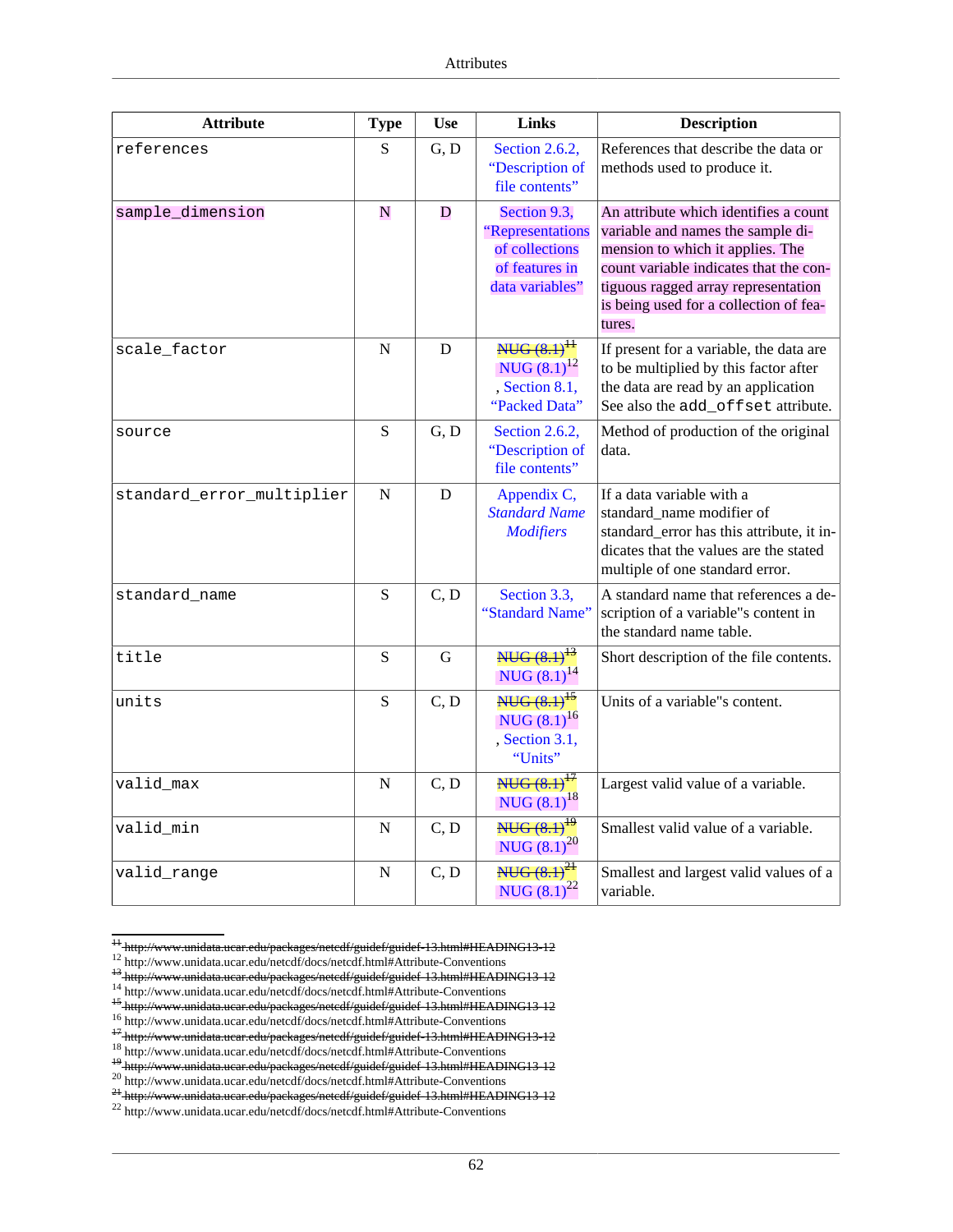# **Appendix B. Standard Name Table Format**

The CF standard name table is an [XML](#page-124-3) document (i.e., its format adheres to the XML 1.0 [XML] recommendation). The XML suite of protocols provides a reasonable balance between human and machine readability. It also provides extensive support for internationalization. See the W3C [\[W3C](#page-124-4)] home page for more information.

The document begins with a header that identifies it as an XML file:

```
 <?xml version="1.0"?>
```
Next is the standard\_name\_table itself, which is bracketed by the tags <standard\_name\_table> and </ standard name table>.

```
 <standard_name_table 
    xmlns:xsi="http://www.w3.org/2001/XMLSchema-instance" 
    xsi:noNamespaceSchemaLocation="CFStandardNameTable.xsd">
```
The content (delimited by the <standard\_name\_table> tags) consists of, in order,

```
 <institution>Name of institution here ... </institution>
 <contact>E-mail address of contact person ... </contact>
```
followed by a sequence of entry elements which may optionally be followed by a sequence of alias elements. The entry and alias elements take the following forms:

```
 <entry id="an_id">
     Define the variable whose standard_name attribute has the value "an_id". 
 </entry>
 <alias id="another_id">
     Provide alias for a variable whose standard_name attribute has the
       value "another_id".
 </alias>
```
The value of the id attribute appearing in the entry and alias tags is a case sensitive string, containing no whitespace, which uniquely identifies the entry relative to the table. *This is the value used for a variable's* standard\_name *attribute.*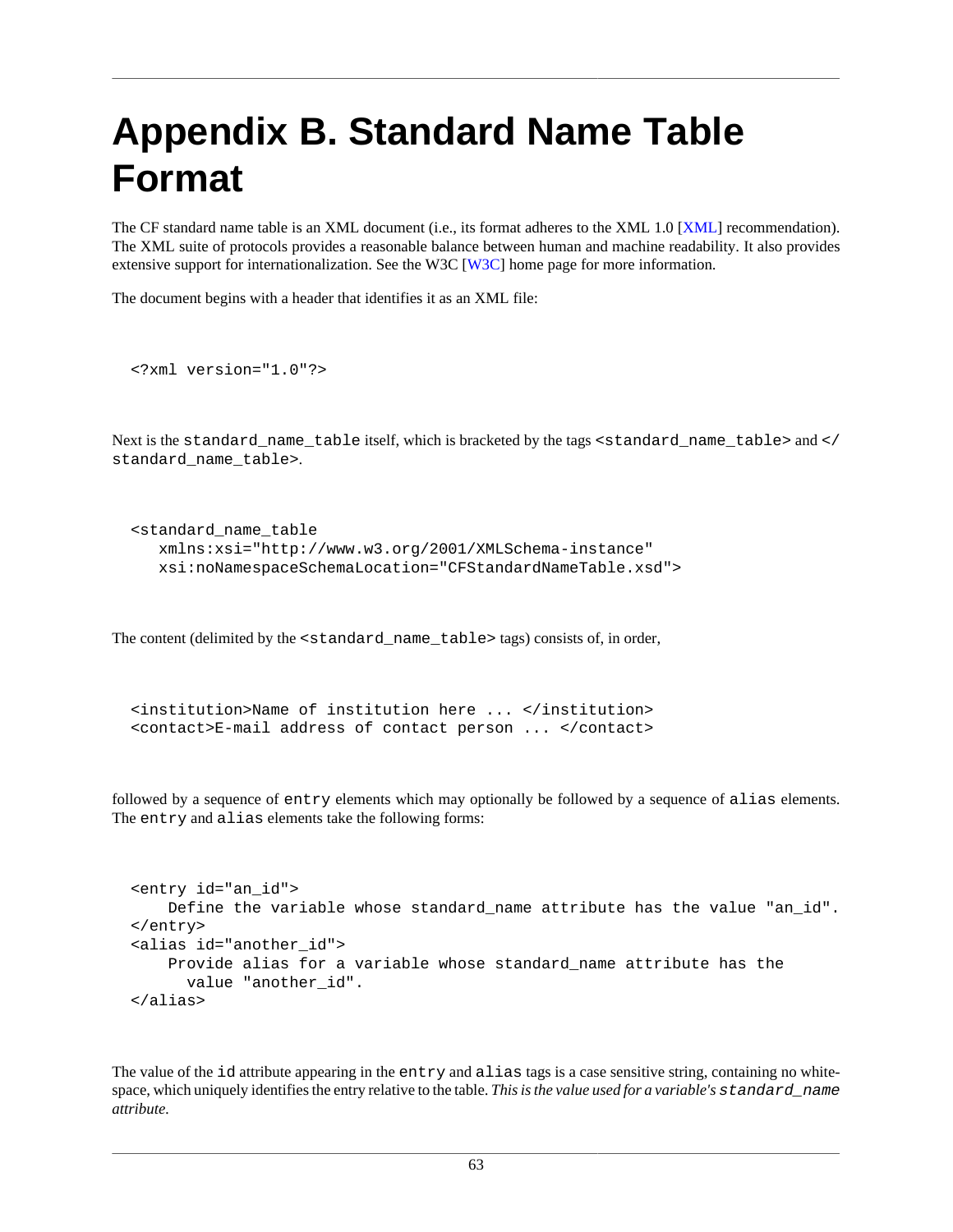The purpose of the entry elements are to provide definitions for the id strings. Each entry element contains the following elements:

```
 <entry id="an_id">
   <canonical_units>Representative units for the variable ... </canonical_units>
   <description>Description of the variable ... </description>
 </entry>
```
Entry elements may optionally also contain the following elements:

```
 <grib>GRIB parameter code</grib>
 <amip>AMIP identifier string</amip>
```
Not all variables have equivalent AMIP or GRIB codes. ECMWF GRIB codes start with E, NCEP codes with N. Standard codes (in the range 1-127) are not prefaced. When a variable has more than one equivalent GRIB code, the alternatives are given as a blank-separated list.

The alias elements do not contain definitions. Rather they contain the value of the id attribute of an entry element that contains the sought after definition. The purpose of the alias elements are to provide a means for maintaining the table in a backwards compatible fashion. For example, if more than one id string was found to correspond to identical definitions, then the redundant definitions can be converted into aliases. It is not intended that the alias elements be used to accommodate the use of local naming conventions in the standard\_name attribute strings. Each alias element contains a single element:

```
 <alias id="an_id">
   <entry_id>Identifier of the defining entry ... </entry_id>
 </alias>
```
#### **Example B.1. A name table containing three entries**

```
 <?xml version="1.0"?>
 <standard_name_table>
   <institution>Program for Climate Model Diagnosis and Intercomparison</institution>
   <contact>support@pcmdi.llnl.gov</contact>
   <entry id="surface_air_pressure">
     <canonical_units>Pa</canonical_units>
     <grib>E134</grib>
     <amip>ps</amip>
     <description>
         The surface called "surface" means the lower boundary of the atmosphere.
```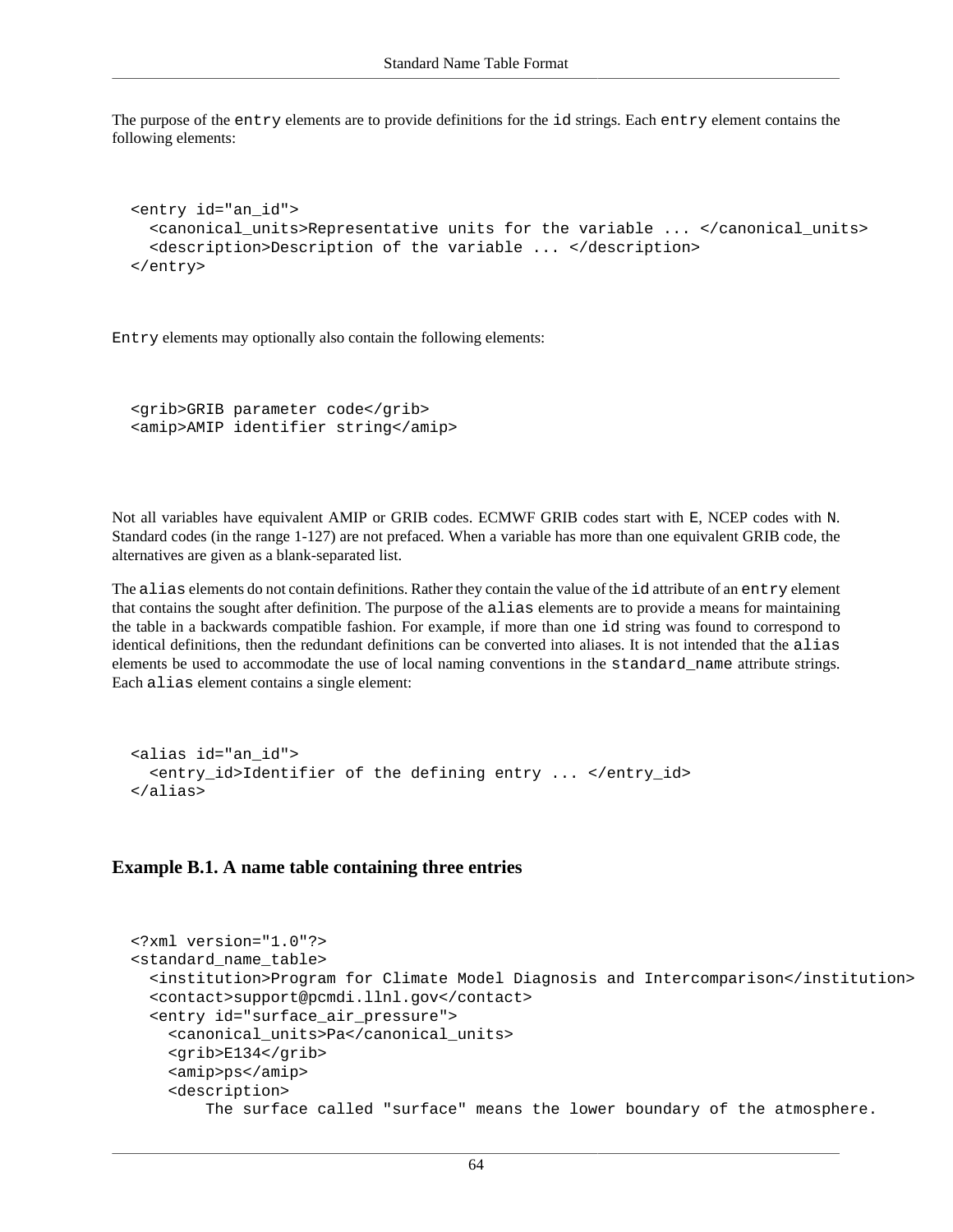```
 </description>
  </entry>
  <entry id="air_pressure_at_sea_level">
    <canonical_units>Pa</canonical_units>
    <grib>2 E151</grib>
    <amip>psl</amip>
    <description>
        Air pressure at sea level is the quantity often abbreviated 
        as MSLP or PMSL. sea_level means mean sea level, which is close 
        to the geoid in sea areas. 
    </description>
  </entry>
  <alias id="mean_sea_level_pressure">
    <entry_id>air_pressure_at_sea_level</entry_id>
  </alias>
</standard_name_table>
```
The definition of a variable with the standard\_name attribute surface\_air\_pressure is found directly since the element with id="surface\_air\_pressure" is an entry element which contains the definition.

The definition of a variable with the standard name attribute mean sea level pressure is found indirectly by first finding the element with the id="mean\_sea\_level\_pressure", and then, since this is an alias element, by searching for the element with id="air\_pressure\_at\_sea\_level" as indicated by the value of the entry\_id tag.

It is possible that new tags may be added in the future. Any applications that parse the standard table should be written so that unrecognized tags are gracefully ignored.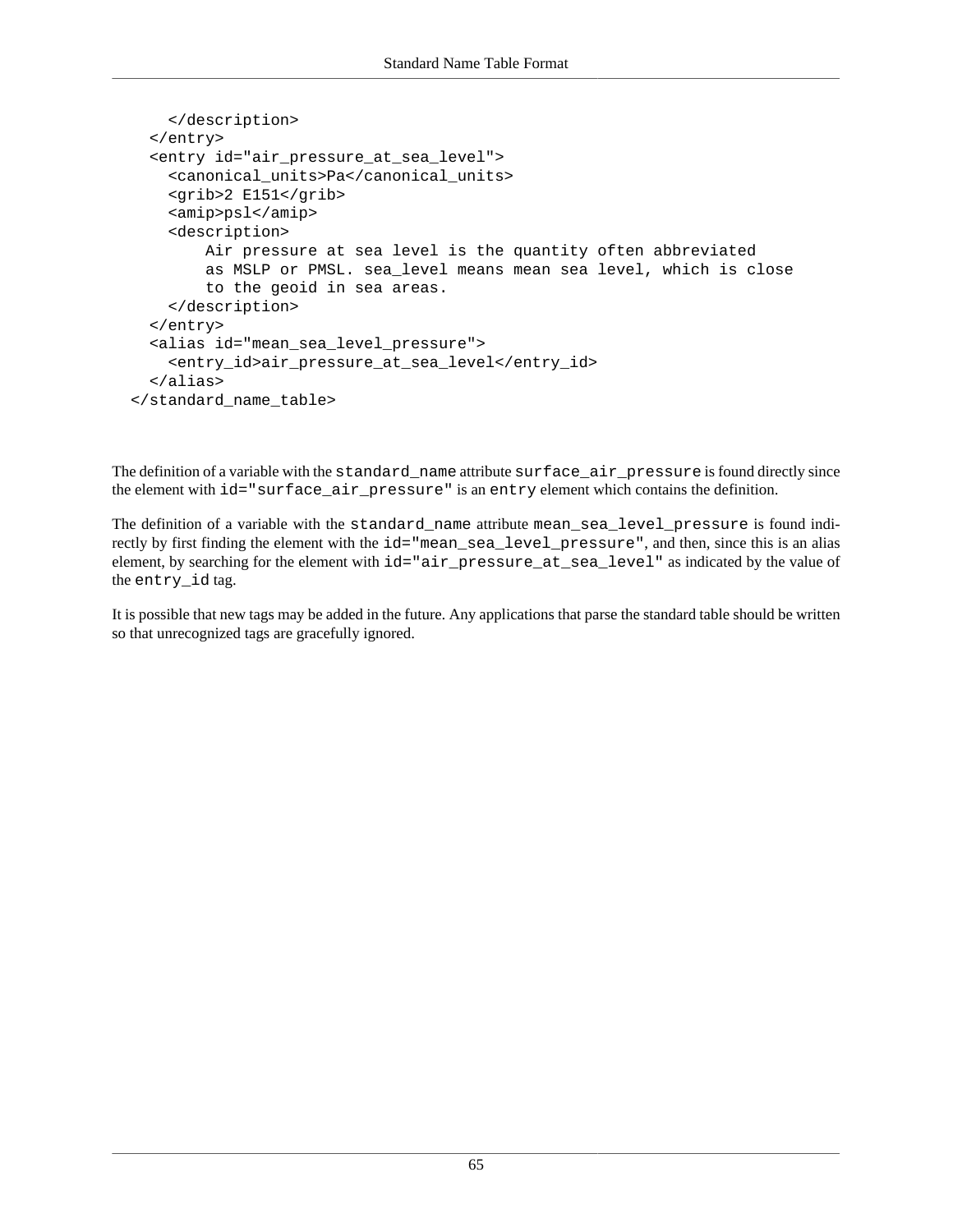# <span id="page-73-0"></span>**Appendix C. Standard Name Modifiers**

In the *Units* column, u indicates units dimensionally equivalent to those for the unmodified standard name.

| <b>Table C.1. Standard Name Modifiers</b> |
|-------------------------------------------|
|                                           |

| <b>Modifier</b>         | Units | <b>Description</b>                                                                                                                                                                                                                                                                                                                                                                                            |  |  |  |
|-------------------------|-------|---------------------------------------------------------------------------------------------------------------------------------------------------------------------------------------------------------------------------------------------------------------------------------------------------------------------------------------------------------------------------------------------------------------|--|--|--|
| detection_minimum       | u     | The smallest data value which is regarded as a detectable signal.                                                                                                                                                                                                                                                                                                                                             |  |  |  |
| number_of_observations1 |       | The number of discrete observations or measurements from<br>which a data value has been derived.                                                                                                                                                                                                                                                                                                              |  |  |  |
| standard error          | u     | The uncertainty of the data value. The standard error includes<br>both systematic and statistical uncertainty. By default it is as-<br>sumed that the values supplied are for one standard error. If the<br>values supplied are for some multiple of the standard error, the<br>standard_error ancillary variable should have an attribute<br>standard_error_multiplier stating the multiplication<br>factor. |  |  |  |
| status flag             |       | Flag values indicating the quality or other status of the data val-<br>ues. The variable should have flag_values or flag_masks<br>(or both) and flag_meanings attributes to show how it<br>should be interpreted (Section 3.5, "Flags").                                                                                                                                                                      |  |  |  |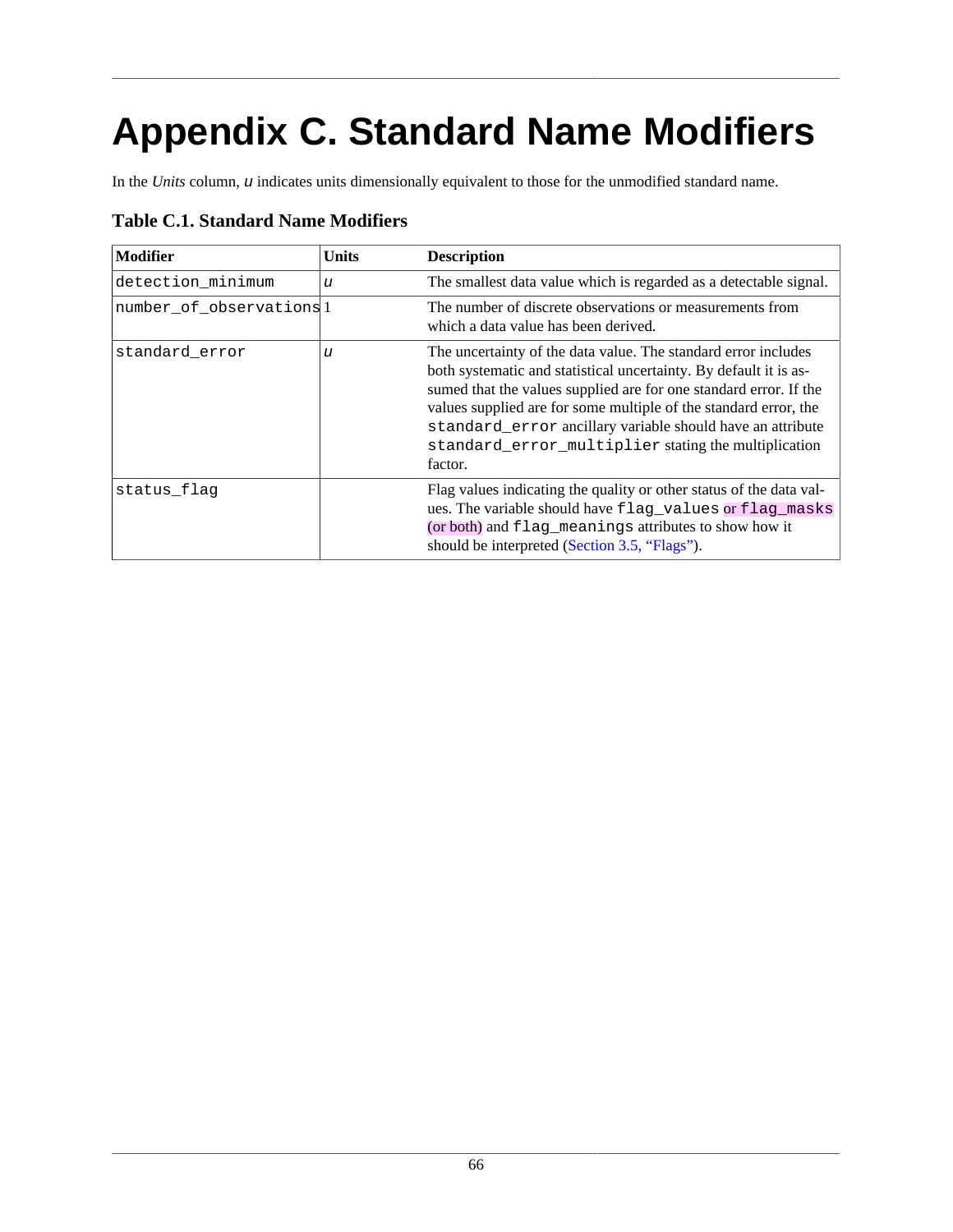# <span id="page-74-1"></span>**Appendix D. Dimensionless Vertical Coordinates**

The definitions given here allow an application to compute dimensional coordinate values from the dimensionless ones and associated variables. The formulas are expressed for a gridpoint  $(n, k, j, i)$  where i and j are the horizontal indices, k is the vertical index and n is the time index. A coordinate variable is associated with its definition by the value of the standard\_name attribute. The terms in the definition are associated with file variables by the formula\_terms attribute. The formula\_terms attribute takes a string value, the string being comprised of blank-separated elements of the form "term: variable", where term is a keyword that represents one of the terms in the definition, and variable is the name of the variable in a netCDF file that contains the values for that term. The order of elements is not significant.

The gridpoint indices are not formally part of the definitions, but are included to illustrate the indices that *might* be present in the file variables. For example, a vertical coordinate whose definition contains a time index is not necessarily time dependent in all netCDF files. Also, the definitions are given in general forms that may be simplified by omitting certain terms. A term that is omitted from the formula\_terms attribute should be assumed to be zero.

## <span id="page-74-0"></span>**Atmosphere natural log pressure coordinate**

standard\_name = "atmosphere\_ln\_pressure\_coordinate"

Definition:

 $p(k) = p0 * exp(-lev(k))$ 

where  $p(k)$  is the pressure at gridpoint (k), p0 is a reference pressure, lev(k) is the dimensionless coordinate at vertical gridpoint (k).

The format for the formula\_terms attribute is

formula\_terms = "p0: var1 lev: var2"

## **Atmosphere sigma coordinate**

standard\_name = "atmosphere\_sigma\_coordinate"

Definition:

 $p(n,k,j,i) = ptop + sigma(k)*(ps(n,j,i)-ptop)$ 

where  $p(n,k,j,i)$  is the pressure at gridpoint  $(n,k,j,i)$ , ptop is the pressure at the top of the model, sigma(k) is the dimensionless coordinate at vertical gridpoint (k), and  $ps(n,j,i)$  is the surface pressure at horizontal gridpoint  $(j, i)$  and time  $(n)$ .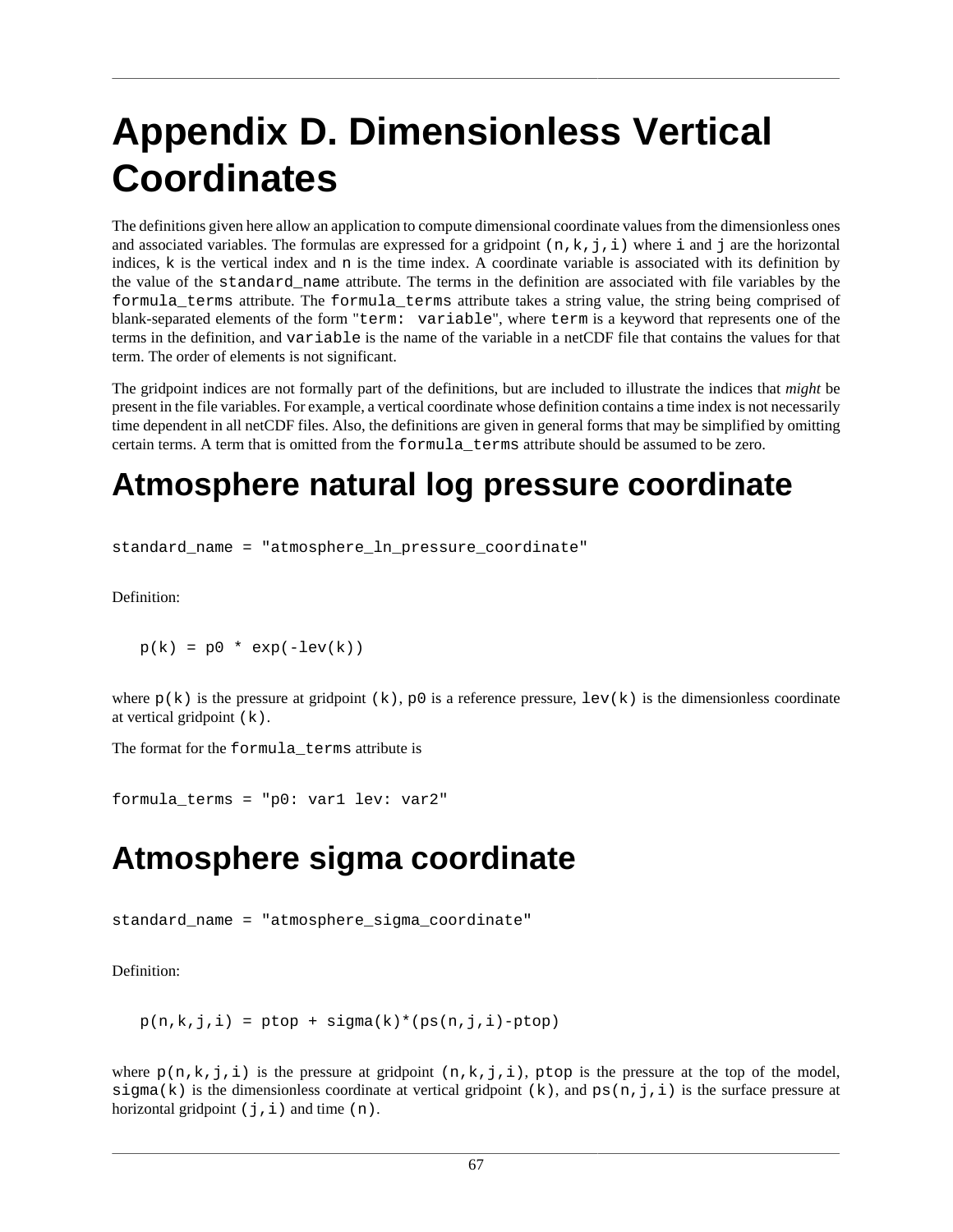The format for the formula\_terms attribute is

```
formula_terms = "sigma: var1 ps: var2 ptop: var3"
```
## **Atmosphere hybrid sigma pressure coordinate**

standard\_name = "atmosphere\_hybrid\_sigma\_pressure\_coordinate"

#### Definition:

 $p(n, k, j, i) = a(k)*p0 + b(k)*ps(n, j, i)$ 

or

 $p(n, k, j, i) = ap(k) + b(k) * ps(n, j, i)$ 

where  $p(n,k,j,i)$  is the pressure at gridpoint  $(n,k,j,i)$ ,  $a(k)$  or  $ap(k)$  and  $b(k)$  are components of the hybrid coordinate at level k,  $p0$  is a reference pressure, and  $p s(n,j,i)$  is the surface pressure at horizontal gridpoint  $(j, i)$  and time  $(n)$ . The choice of whether  $a(k)$  or  $ap(k)$  is used depends on model formulation; the former is a dimensionless fraction, the latter a pressure value. In both formulations,  $b(k)$  is a dimensionless fraction.

The format for the formula\_terms attribute is

formula\_terms = "a: var1 b: var2 ps: var3 p0: var4"

where a is replaced by ap if appropriate.

<span id="page-75-0"></span>The hybrid sigma-pressure coordinate for level k is defined as  $a(k)+b(k)$  or  $ap(k)/p0+b(k)$ , as appropriate.

## **Atmosphere hybrid height coordinate**

standard\_name = "atmosphere\_hybrid\_height\_coordinate"

Definition:

 $z(n,k,j,i) = a(k) + b(k) * \text{orog}(n,j,i)$ 

where  $z(n,k,j,i)$  is the height above the geoid (approximately mean sea level) at gridpoint  $(k,j,i)$  and time  $(n)$ ,  $\text{orog}(n,j,i)$  is the height of the surface above the geoid at  $(j,i)$  and  $\text{time}(n)$ , and  $a(k)$  and  $b(k)$  are the coordinates which define hybrid height level k.  $a(k)$  has the dimensions of height and  $b(i)$  is dimensionless.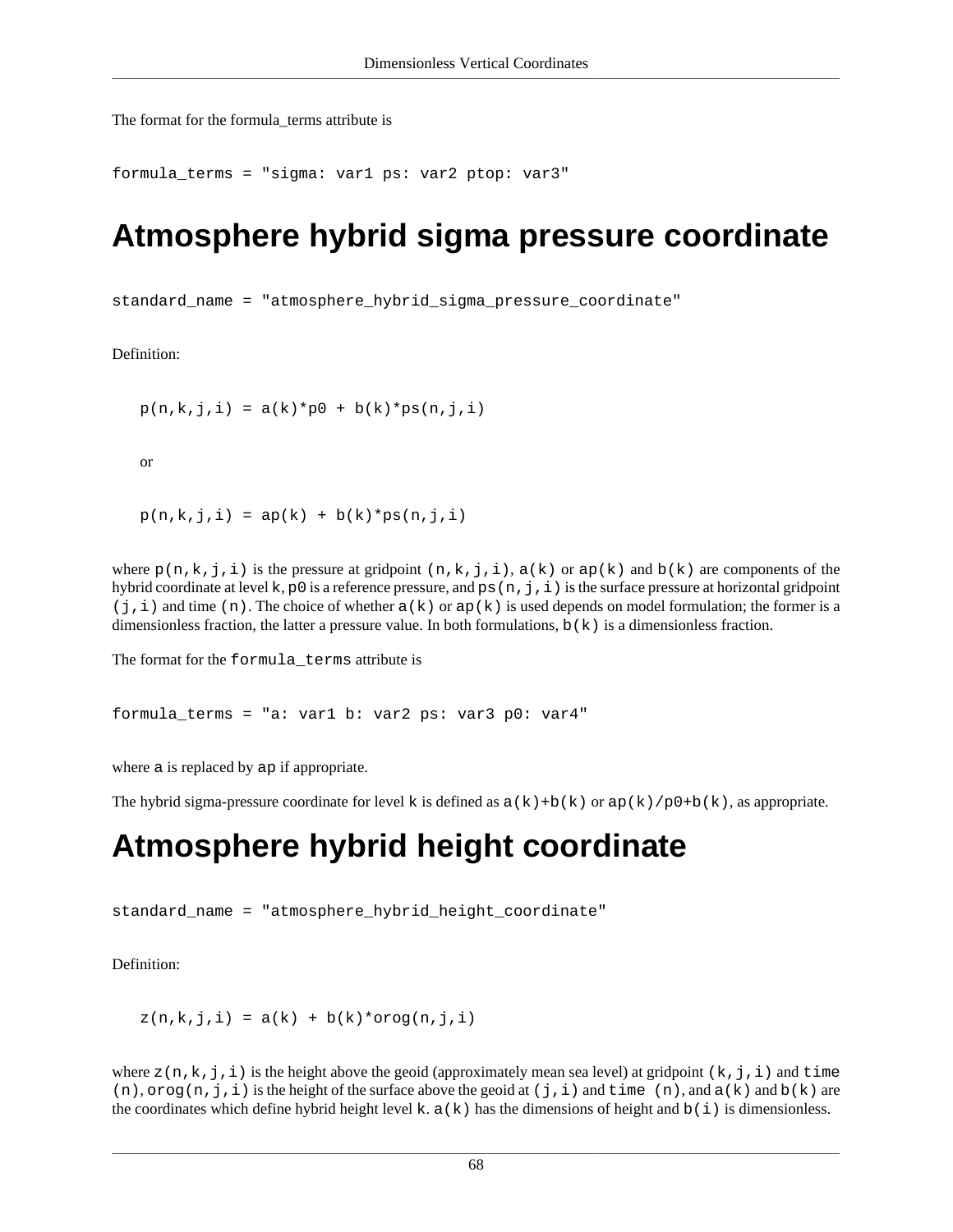The format for the formula\_terms attribute is

```
formula_terms = "a: var1 b: var2 orog: var3"
```
There is no dimensionless hybrid height coordinate. The hybrid height is best approximated as a(k) if a level-dependent constant is needed.

## **Atmosphere smooth level vertical (SLEVE) coordinate**

standard\_name = "atmosphere\_sleve\_coordinate"

Definition:

 $z(n,k,j,i) = a(k)*ztop + b1(k)*zsurf1(n,j,i) + b2(k)*zsurf2(n,j,i)$ 

where  $z(n,k,j,i)$  is the height above the geoid (approximately mean sea level) at gridpoint  $(k,j,i)$  and time  $(n)$ , ztop is the height of the top of the model, and  $a(k)$ , b1(k), and b2(k) are the dimensionless coordinates which define hybrid level k. zsurf1(n,j,i) and zsurf2(n,j,i) are respectively the large and small parts of the topography. See Shaer et al [\[SCH02\]](#page-124-0) for details.

The format for the formula\_terms attribute is

```
formula_terms = "a: var1 b1: var2 b2: var3 ztop: var4 zsurf1: var5
                zsurf2: var6"
```
The hybrid height coordinate for level k is defined as  $a(k) * ztop$ .

## **Ocean sigma coordinate**

standard\_name = "ocean\_sigma\_coordinate"

Definition:

 $z(n,k,j,i) = eta(n,j,i) + sigma(k)*(depth(j,i)+eta(n,j,i))$ 

where  $z(n,k,j,i)$  is height, positive upwards, relative to ocean datum (e.g. mean sea level) at gridpoint  $(n, k, j, i)$ , eta $(n, j, i)$  is the height of the ocean surface, positive upwards, relative to ocean datum at gridpoint  $(n,j,i)$ , sigma(k) is the dimensionless coordinate at vertical gridpoint (k), and depth(j, i) is the distance from ocean datum to sea floor (positive value) at horizontal gridpoint  $(j,i)$ .

The format for the formula\_terms attribute is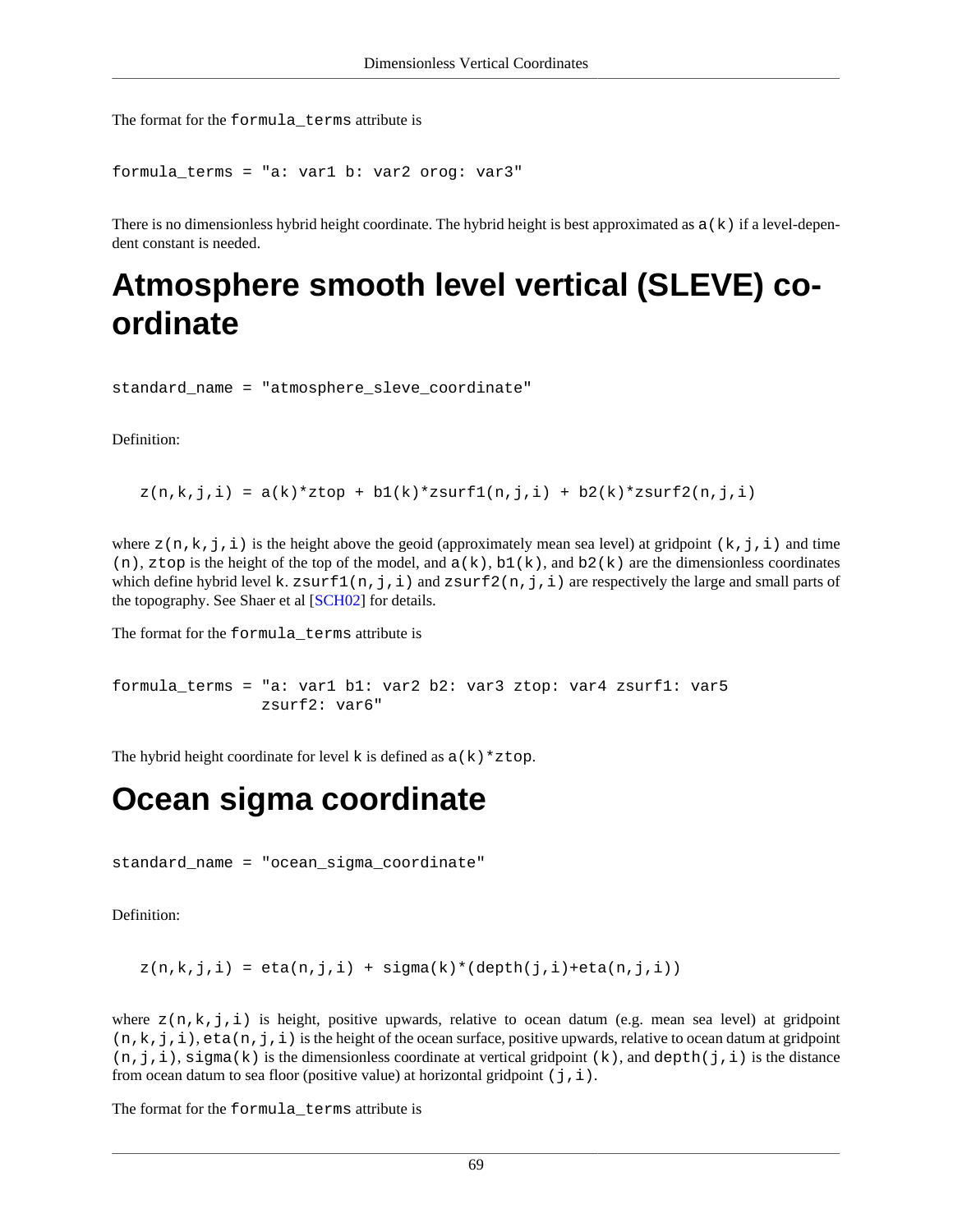formula\_terms = "sigma: var1 eta: var2 depth: var3"

## **Ocean s-coordinate**

standard\_name = "ocean\_s\_coordinate"

Definition:

```
z(n,k,j,i) = eta(n,j,i)*(1+s(k)) + depth_c*s(k) +(depth(j,i)-depth_c)*C(k)where C(k) = (1-b) * sinh(a * s(k)) / sinh(a) +b*[tanh(a*(s(k)+0.5))/(2*tanh(0.5*a))-0.5]
```
where  $z(n,k,j,i)$  is height, positive upwards, relative to ocean datum (e.g. mean sea level) at gridpoint  $(n, k, j, i)$ , eta $(n, j, i)$  is the height of the ocean surface, positive upwards, relative to ocean datum at gridpoint  $(n, j, i)$ , s(k) is the dimensionless coordinate at vertical gridpoint (k), and depth(j, i) is the distance from ocean datum to sea floor (positive value) at horizontal gridpoint  $(j, i)$ . The constants a, b, and depth\_c control the stretching.

The format for the formula\_terms attribute is

formula\_terms = "s: var1 eta: var2 depth: var3 a: var4 b: var5 depth\_c: var6"

## **Ocean s-coordinate, generic form 1**

standard\_name = "ocean\_s\_coordinate\_g1"

Definition:

```
z(n,k,j,i) = S(k,j,i) + eta(n,j,i) * (1 + S(k,j,i) / depth(j,i))where S(k,j,i) = depth_c * s(k) + (depth(j,i) - depth_c) * C(k)
```
where  $z(n,k,j,i)$  is height, positive upwards, relative to ocean datum (e.g. mean sea level) at gridpoint  $(n, k, j, i)$ , eta $(n, j, i)$  is the height of the ocean surface, positive upwards, relative to ocean datum at gridpoint  $(n, j, i)$ ,  $s(k)$  is the dimensionless coordinate at vertical gridpoint (k) with a range of  $-1 \le s(k) \le s$ 0,  $s(0)$  corresponds to eta(n,j,i) whereas  $s(-1)$  corresponds to depth(j,i); C(k) is the dimensionless vertical coordinate stretching function at gridpoint (k) with a range of  $-1 \leq C(k) \leq 0$ ,  $C(0)$  corresponds to eta(n,j,i) whereas  $C(-1)$  corresponds to depth(j,i); the constant depth c, (positive value), is a critical depth controlling the stretching and depth(j,i) is the distance from ocean datum to sea floor (positive value) at horizontal gridpoint  $(j, i)$ .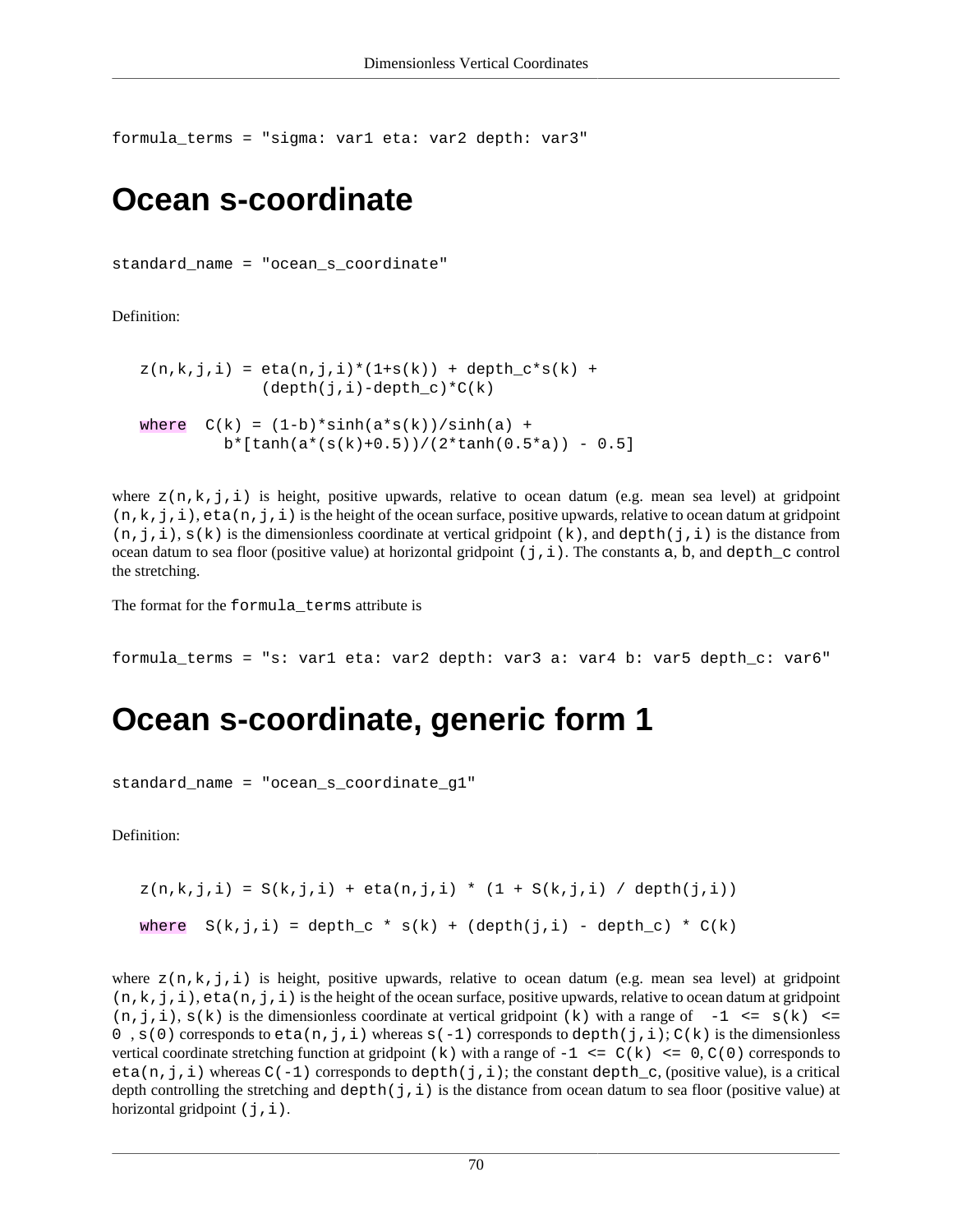The format for the formula\_terms attribute is

formula\_terms = "s: var1 C: var2 eta: var3 depth: var4 depth\_c: var5"

### **Ocean s-coordinate, generic form 2**

standard\_name = "ocean\_s\_coordinate\_g2"

Definition:

 $z(n,k,j,i) = eta(n,j,i) + (eta(n,j,i) + depth(j,i)) * S(k,j,i)$ where  $S(k,j,i) = (depth_c * s(k) + depth(j,i) * C(k)) / (depth_c + depth(j,i))$ 

where  $z(n,k,j,i)$  is height, positive upwards, relative to ocean datum (e.g. mean sea level) at gridpoint  $(n, k, j, i)$ , eta $(n, j, i)$  is the height of the ocean surface, positive upwards, relative to ocean datum at gridpoint  $(n, j, i)$ ,  $s(k)$  is the dimensionless coordinate at vertical gridpoint (k) with a range of  $-1 \le s(k) \le s$ 0,  $s(0)$  corresponds to eta(n,j,i) whereas  $s(-1)$  corresponds to depth(j,i); C(k) is the dimensionless vertical coordinate stretching function at gridpoint (k) with a range of  $-1 \leq C(k) \leq 0$ ,  $C(0)$  corresponds to eta(n,j,i) whereas  $C(-1)$  corresponds to depth(j,i); the constant depth<sub>c</sub>, (positive value), is a critical depth controlling the stretching and depth(j,i) is the distance from ocean datum to sea floor (positive value) at horizontal gridpoint  $(j, i)$ .

The format for the formula\_terms attribute is

formula\_terms = "s: var1 C: var2 eta: var3 depth: var4 depth\_c: var5"

## **Ocean sigma over z coordinate**

standard name = "ocean sigma z coordinate"

Definition:

```
for k <= nsigma:
 z(n,k,j,i) = eta(n,j,i) + sigma(k)*(min(depth_c,depth(j,i))+eta(n,j,i))for k > nsigma:
 z(n,k,j,i) = zlev(k)
```
where  $z(n,k,j,i)$  is height, positive upwards, relative to ocean datum (e.g. mean sea level) at gridpoint  $(n, k, j, i)$ , eta $(n, j, i)$  is the height of the ocean surface, positive upwards, relative to ocean datum at grid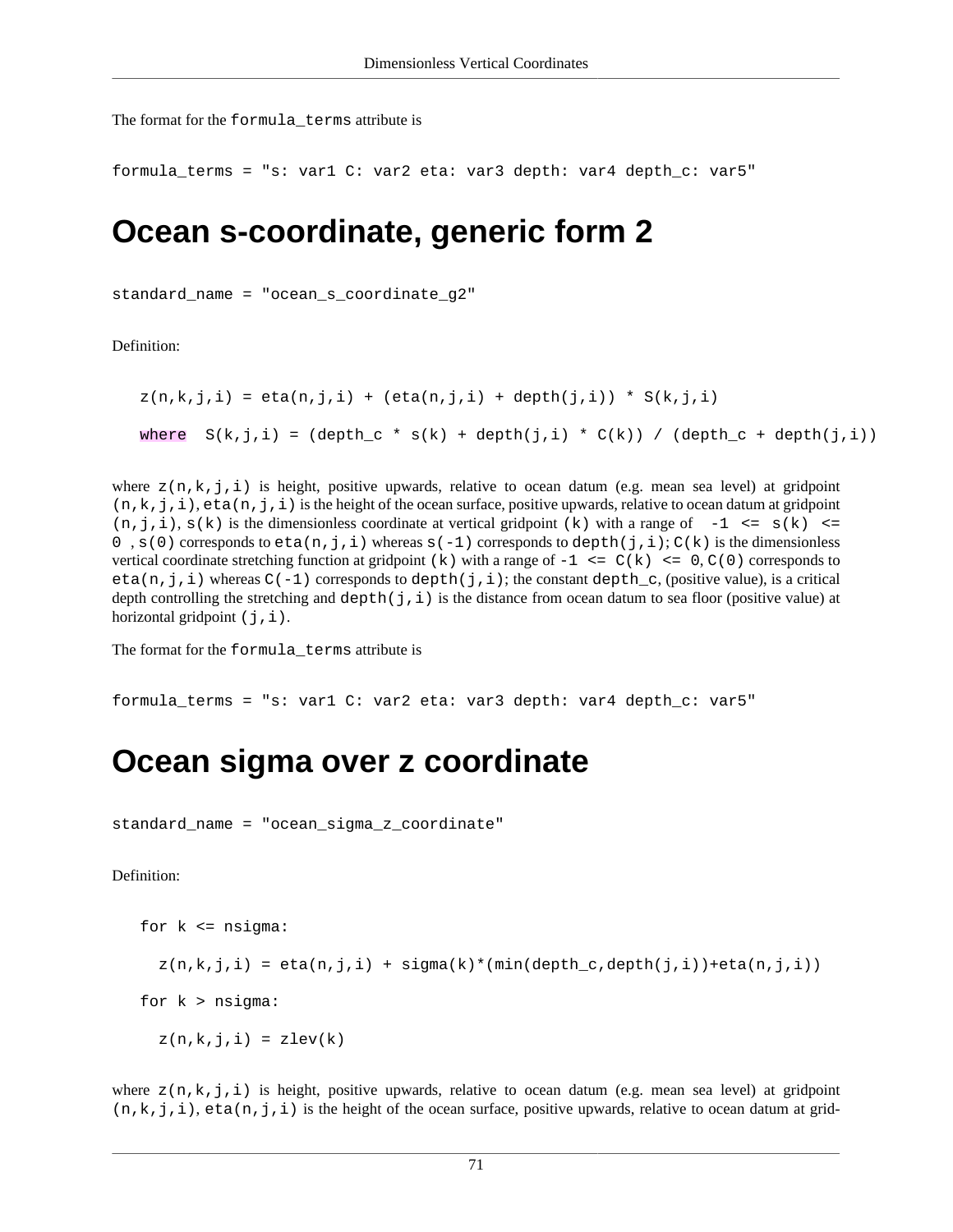point  $(n,j,i)$ , sigma $(k)$  is the dimensionless coordinate at vertical gridpoint  $(k)$  for  $k \leq$  nsigma, and depth(j,i) is the distance from ocean datum to sea floor (positive value) at horizontal gridpoint (j,i). Above depth depth\_c there are nsigma layers.

The format for the formula\_terms attribute is

```
formula_terms = "sigma: var1 eta: var2 depth: var3 depth_c: var4 nsigma: var5
                zlev: var6"
```
## **Ocean double sigma coordinate**

standard\_name = "ocean\_double\_sigma\_coordinate"

Definition:

for  $k \leq k_c$ :  $z(k,j,i) = \text{sigma}(k) * f(j,i)$ for  $k > k_c$ :  $z(k,j,i) = f(j,i) + (sigma(k)-1)*(depth(j,i)-f(j,i))$  $f(j,i) = 0.5*(z1+z2) + 0.5*(z1-z2)*tanh(2*a/(z1-z2)*(depth(j,i)-href))$ 

where  $z(k, j, i)$  is height, positive upwards, relative to ocean datum (e.g. mean sea level) at gridpoint (k, j, i), sigma(k) is the dimensionless coordinate at vertical gridpoint (k) for  $k \leq k \leq c$ , and depth(j, i) is the distance from ocean datum to sea floor (positive value) at horizontal gridpoint  $(j, i)$ . z1, z2, a, and href are constants.

The format for the formula\_terms attribute is

formula\_terms = "sigma: var1 depth: var2 z1: var3 z2: var4 a: var5 href: var6 k\_c: var7"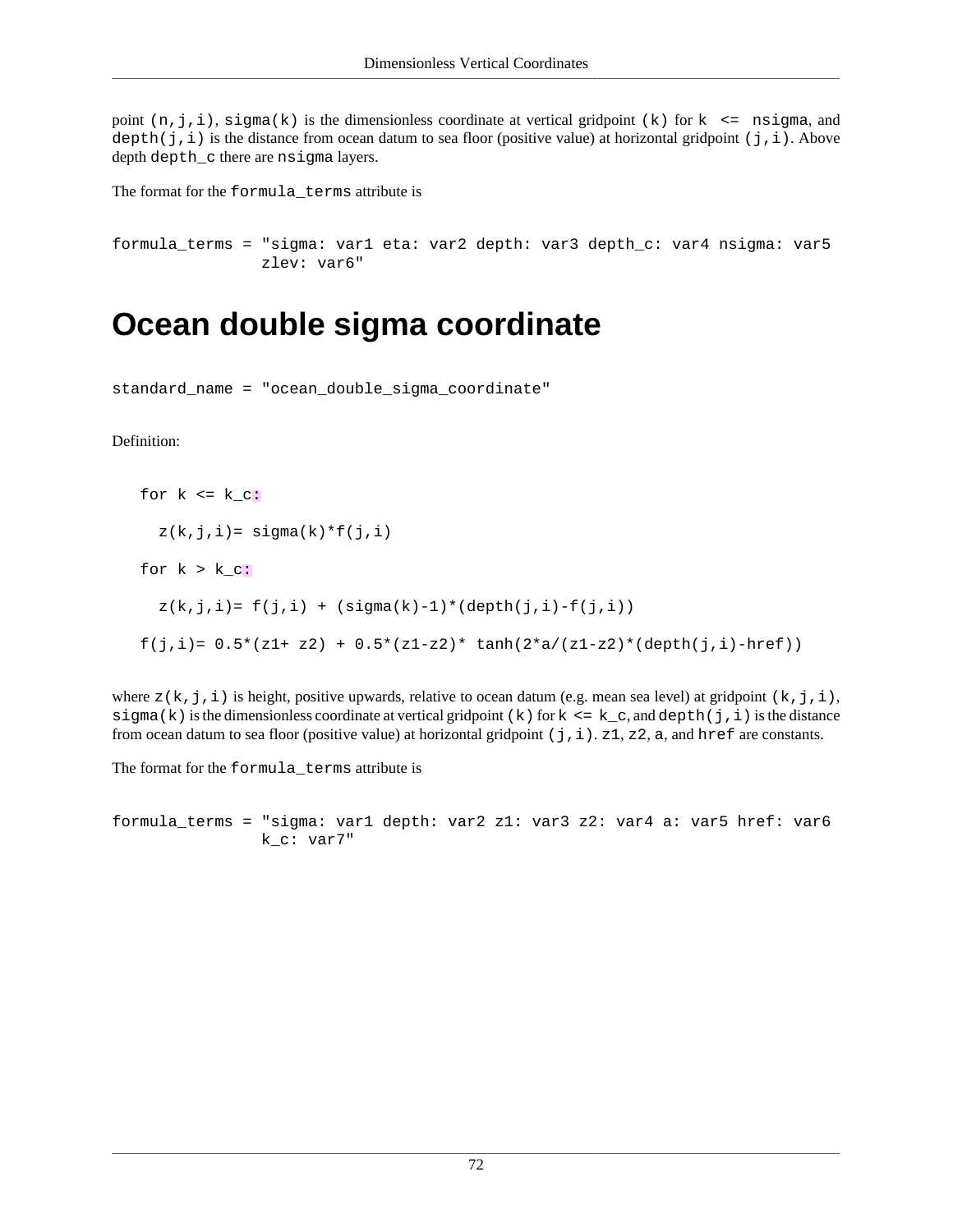# **Appendix E. Cell Methods**

In the *Units* column, u indicates the units of the physical quantity before the method is applied.

### **Table E.1. Cell Methods**

| cell method<br>cell methods | Units | <b>Description</b>                                                                                                                                                                            |  |  |
|-----------------------------|-------|-----------------------------------------------------------------------------------------------------------------------------------------------------------------------------------------------|--|--|
| point                       | u     | The data values are representative of points in space or time (in-<br>stantaneous). This is the default method for a quantity that is in-<br>tensive with respect to the specified dimension. |  |  |
| sum                         | u     | The data values are representative of a sum or accumulation over<br>the cell. This is the default method for a quantity that is extensive<br>with respect to the specified dimension.         |  |  |
| maximum                     | u     | Maximum                                                                                                                                                                                       |  |  |
| median                      | u     | Median                                                                                                                                                                                        |  |  |
| mid range                   | u     | Average of maximum and minimum                                                                                                                                                                |  |  |
| minimum                     | u     | Minimum                                                                                                                                                                                       |  |  |
| mean                        | u     | Mean (average value)                                                                                                                                                                          |  |  |
| mode                        | u     | Mode (most common value)                                                                                                                                                                      |  |  |
| range                       | u     | Absolute difference between maximum and minimum                                                                                                                                               |  |  |
| standard_deviation          | u     | Standard deviation                                                                                                                                                                            |  |  |
| variance                    | $u^2$ | Variance                                                                                                                                                                                      |  |  |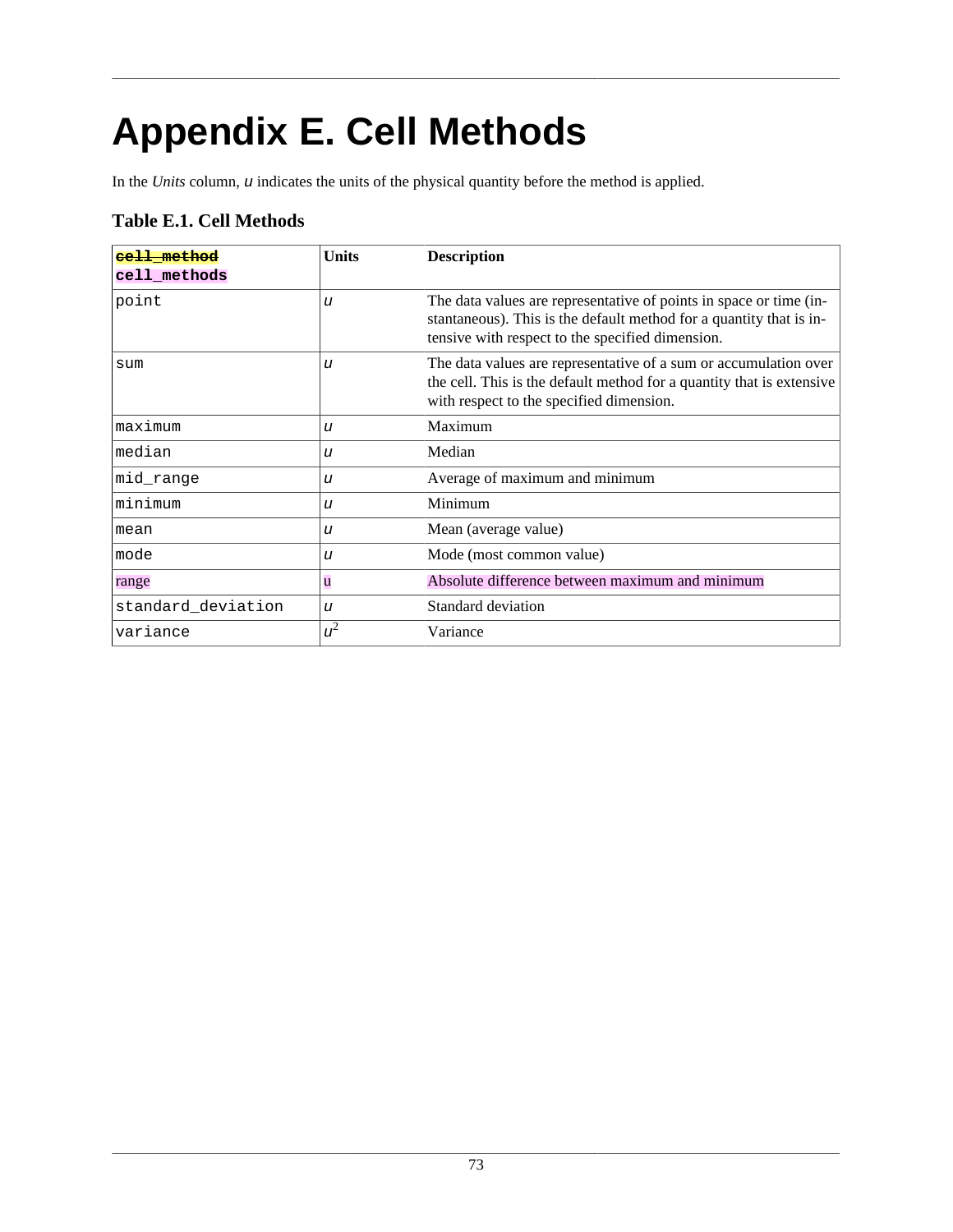# <span id="page-81-1"></span>**Appendix F. Grid Mappings**

Each recognized grid mapping is described in one of the sections below. Each section contains: the valid name that is used with the grid mapping name attribute; a list of the specific attributes that may be used to assign values to the mapping's parameters; the standard names used to identify the coordinate variables that contain the mapping's independent variables; and references to the mapping's definition or other information that may help in using the mapping. Since the attributes used to set a mapping's parameters may be shared among several mappings, their definitions are contained in a table in the final section. The attributes which describe the ellipsoid and prime meridian may be included, when applicable, with any grid mapping.

We have used the FGDC "Content Standard for Digital Geospatial Metadata" [\[FGDC\]](#page-124-1) as a guide in choosing the values for grid\_mapping\_name and the attribute names for the parameters describing map projections.

## **Albers Equal Area**

grid\_mapping\_name = albers\_conical\_equal\_area

#### *Map parameters:*

- standard\_parallel There may be 1 or 2 values.
- longitude\_of\_central\_meridian
- latitude\_of\_projection\_origin
- false\_easting
- false northing

#### *Map coordinates:*

The x (abscissa) and y (ordinate) rectangular coordinates are identified by the standard\_name attribute values projection\_x\_coordinate and projection\_y\_coordinate respectively.

#### *Notes:*

Notes on using the PROJ.4 software package for computing the mapping may be found at [http://](http://www.remotesensing.org/geotiff/proj_list/albers_equal_area_conic.html) [www.remotesensing.org/geotiff/proj\\_list/albers\\_equal\\_area\\_conic.html.](http://www.remotesensing.org/geotiff/proj_list/albers_equal_area_conic.html)

## <span id="page-81-0"></span>**Azimuthal equidistant**

grid\_mapping\_name = azimuthal\_equidistant

*Map parameters:*

- longitude\_of\_projection\_origin
- latitude\_of\_projection\_origin
- false easting
- false northing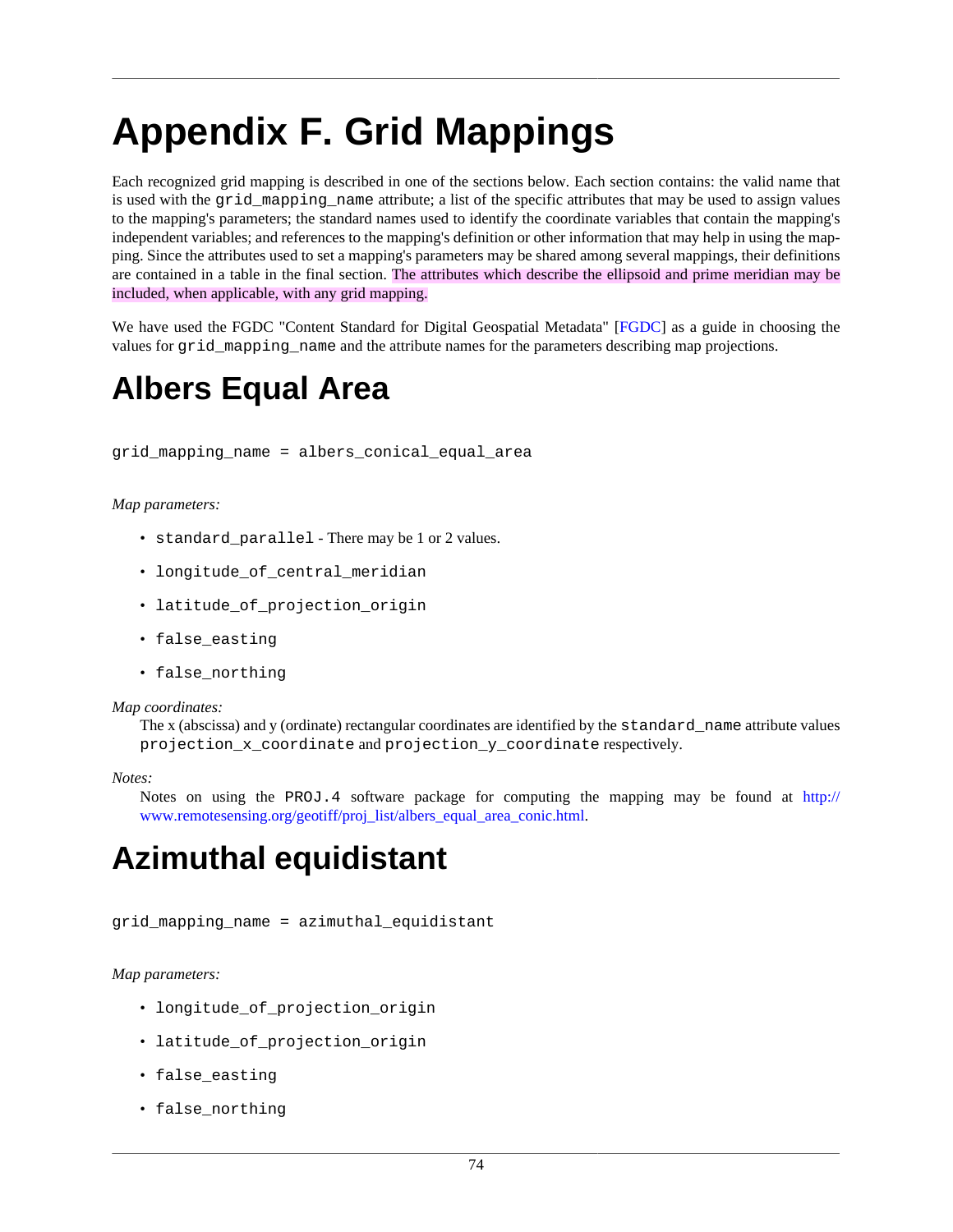*Map coordinates:*

The x (abscissa) and y (ordinate) rectangular coordinates are identified by the standard\_name attribute values projection\_x\_coordinate and projection\_y\_coordinate respectively.

*Notes:*

Notes on using the PROJ.4 software package for computing the mapping may be found at [http://](http://www.remotesensing.org/geotiff/proj_list/azimuthal_equidistant.html) [www.remotesensing.org/geotiff/proj\\_list/azimuthal\\_equidistant.html](http://www.remotesensing.org/geotiff/proj_list/azimuthal_equidistant.html).

## <span id="page-82-0"></span>**Lambert azimuthal equal area**

grid\_mapping\_name = lambert\_azimuthal\_equal\_area

*Map parameters:*

- longitude\_of\_projection\_origin
- latitude\_of\_projection\_origin
- false\_easting
- false northing

*Map coordinates:*

The x (abscissa) and y (ordinate) rectangular coordinates are identified by the standard\_name attribute values projection\_x\_coordinate and projection\_y\_coordinate respectively.

*Notes:*

Notes on using the PROJ.4 software package for computing the mapping may be found at [http://](http://www.remotesensing.org/geotiff/proj_list/lambert_azimuthal_equal_area.html) [www.remotesensing.org/geotiff/proj\\_list/lambert\\_azimuthal\\_equal\\_area.html](http://www.remotesensing.org/geotiff/proj_list/lambert_azimuthal_equal_area.html).

## **Lambert conformal**

grid\_mapping\_name = lambert\_conformal\_conic

*Map parameters:*

- standard\_parallel There may be 1 or 2 values.
- longitude\_of\_central\_meridian
- latitude\_of\_projection\_origin
- false easting
- false northing

*Map coordinates:*

The x (abscissa) and y (ordinate) rectangular coordinates are identified by the standard\_name attribute values projection\_x\_coordinate and projection\_y\_coordinate respectively.

*Notes:*

Notes on using the PROJ.4 software package for computing the mapping may be found at [http://](http://www.remotesensing.org/geotiff/proj_list/lambert_conic_conformal_2sp.html) [www.remotesensing.org/geotiff/proj\\_list/lambert\\_conic\\_conformal\\_2sp.html](http://www.remotesensing.org/geotiff/proj_list/lambert_conic_conformal_2sp.html).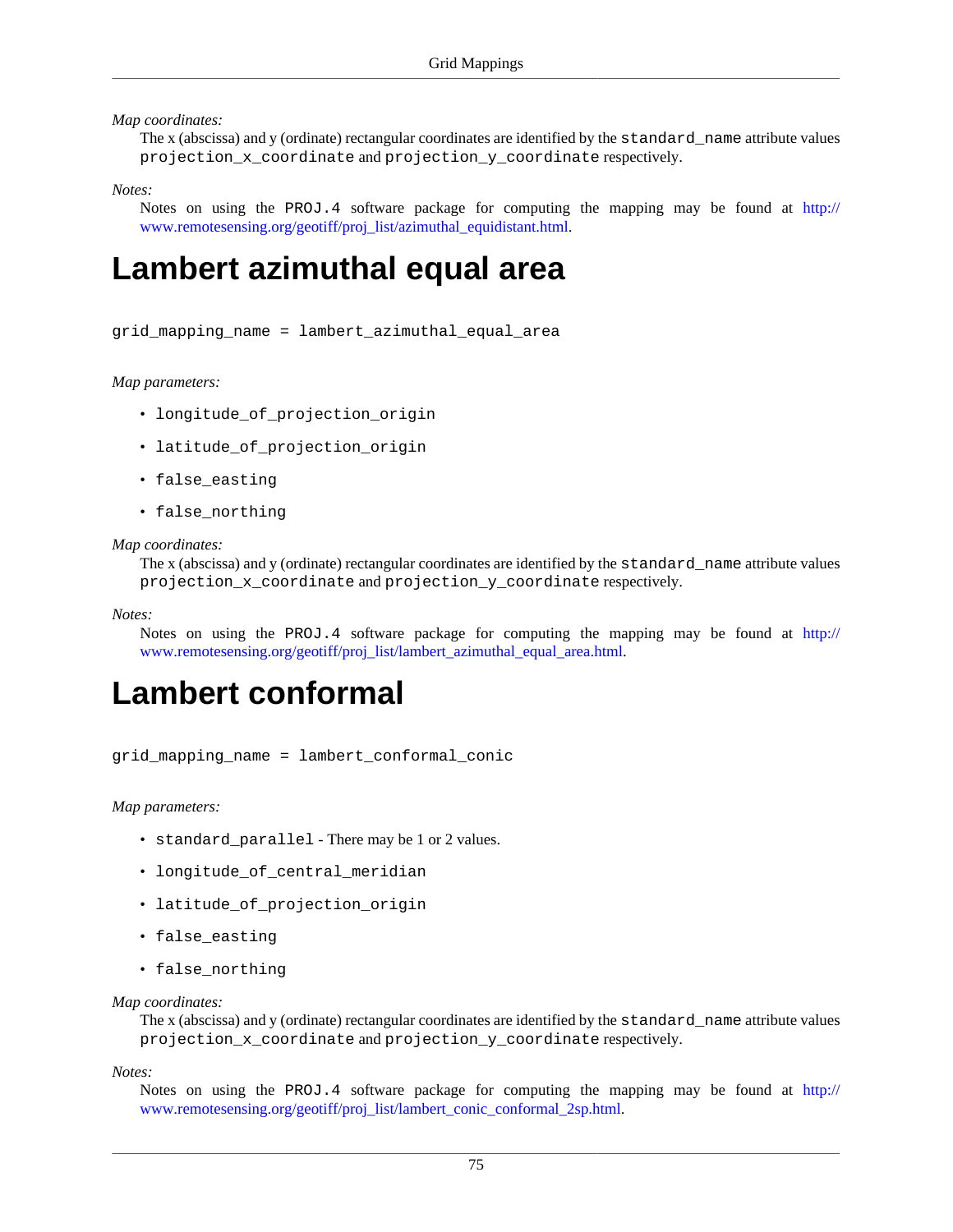## **Lambert Cylindrical Equal Area**

grid\_mapping\_name = lambert\_cylindrical\_equal\_area

#### *Map parameters:*

- longitude\_of\_central\_meridian
- Either standard\_parallel or scale\_factor\_at\_projection\_origin
- false easting
- false\_northing

#### *Map coordinates:*

The x (abscissa) and y (ordinate) rectangular coordinates are identified by the standard\_name attribute value projection\_x\_coordinate and projection\_y\_coordinate respectively.

#### *Notes:*

Notes on using the PROJ.4 software packages for computing the mapping may be found at [http://](http://www.remotesensing.org/geotiff/proj_list/cylindrical_equal_area.html) [www.remotesensing.org/geotiff/proj\\_list/cylindrical\\_equal\\_area.html](http://www.remotesensing.org/geotiff/proj_list/cylindrical_equal_area.html) ("Lambert Cylindrical Equal Area" or EPSG 9834 or EPSG 9835). Detailed formulas can be found in [Snyder] pages 76-85.

## **Latitude-Longitude**

grid\_mapping\_name = latitude\_longitude

This grid mapping defines the canonical 2D geographical coordinate system based upon latitude and longitude coordinates on a spherical Earth. It is included so that the figure of the Earth can be described.

*Map parameters:*

None.

*Map coordinates:*

The rectangular coordinates are longitude and latitude identified by the usual conventions ([Section 4.1, "Latitude](#page-22-0) [Coordinate"](#page-22-0) and [Section 4.2, "Longitude Coordinate"](#page-23-0)).

### **Mercator**

grid\_mapping\_name = mercator

#### *Map parameters:*

- longitude\_of\_projection\_origin
- Either standard\_parallel (EPSG 9805) or scale\_factor\_at\_projection\_origin (EPSG 9804)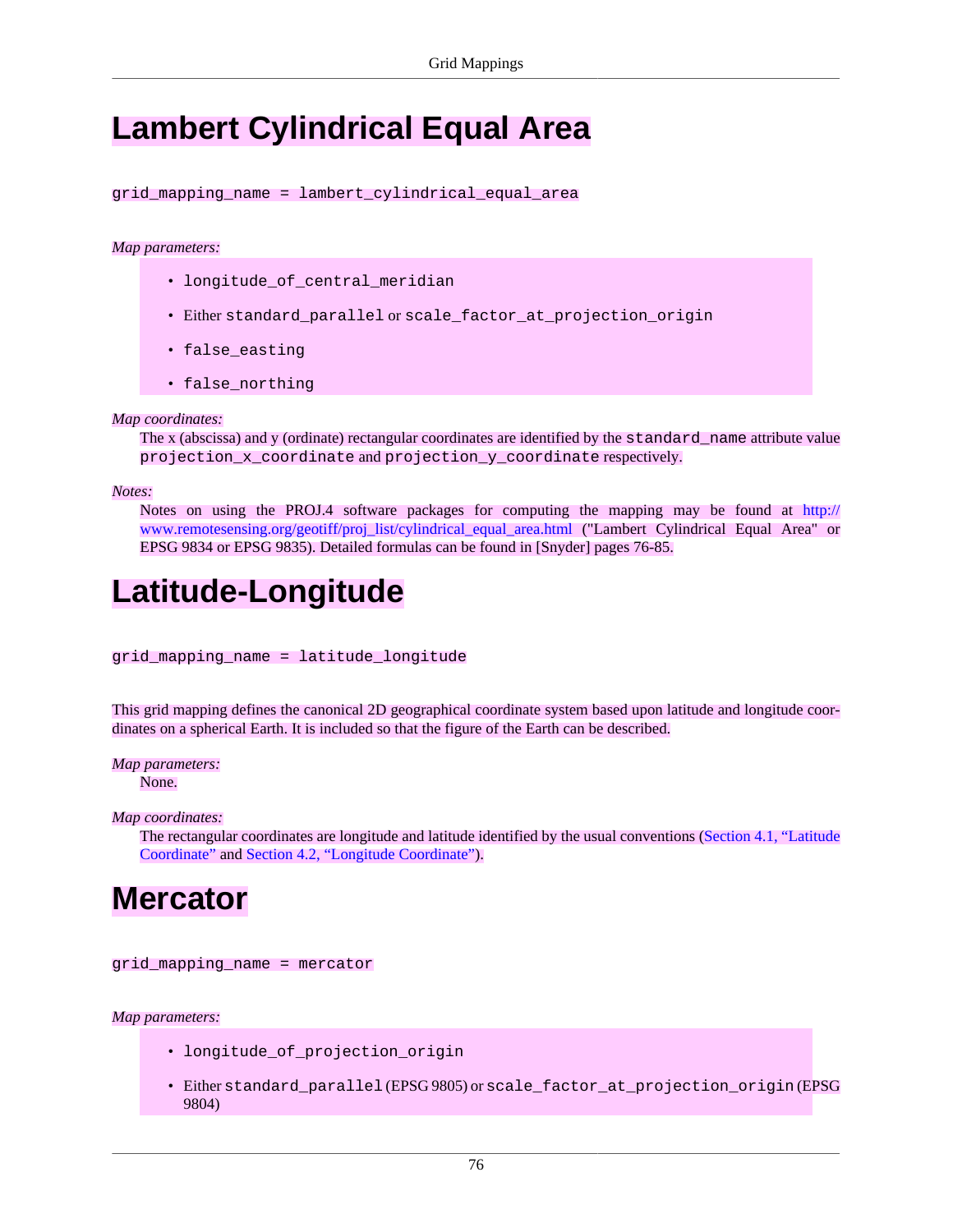- false\_easting
- false\_northing

#### *Map coordinates:*

The x (abscissa) and y (ordinate) rectangular coordinates are identified by the standard\_name attribute value projection\_x\_coordinate and projection\_y\_coordinate respectively.

#### *Notes:*

Notes on using the PROJ.4 software packages for computing the mapping may be found at [http://](http://www.remotesensing.org/geotiff/proj_list/mercator_1sp.html) [www.remotesensing.org/geotiff/proj\\_list/mercator\\_1sp.html](http://www.remotesensing.org/geotiff/proj_list/mercator_1sp.html) ("Mercator (1SP)" or EPSG 9804) or [http://](http://www.remotesensing.org/geotiff/proj_list/mercator_2sp.html) [www.remotesensing.org/geotiff/proj\\_list/mercator\\_2sp.html](http://www.remotesensing.org/geotiff/proj_list/mercator_2sp.html) ("Mercator (2SP)" or EPSG 9805).

More information on formulas available in [[OGP/EPSG\\_GN7\\_2](#page-124-2)].

## **Orthographic**

#### grid\_mapping\_name = orthographic

#### *Map parameters:*

- longitude of projection origin
- latitude of projection origin
- false\_easting
- false northing

#### *Map coordinates:*

The x (abscissa) and y (ordinate) rectangular coordinates are identified by the standard\_name attribute value projection\_x\_coordinate and projection\_y\_coordinate respectively.

#### *Notes:*

Notes on using the PROJ.4 software packages for computing the mapping may be found at [http://](http://www.remotesensing.org/geotiff/proj_list/orthographic.html) [www.remotesensing.org/geotiff/proj\\_list/orthographic.html](http://www.remotesensing.org/geotiff/proj_list/orthographic.html) ("Orthographic" or EPSG 9840).

More information on formulas available in [[OGP/EPSG\\_GN7\\_2](#page-124-2)].

## <span id="page-84-0"></span>**Polar stereographic**

grid\_mapping\_name = polar\_stereographic

#### *Map parameters:*

- straight vertical longitude from pole
- latitude\_of\_projection\_origin Either +90. or -90.
- Either standard\_parallel or scale\_factor\_at\_projection\_origin
- false\_easting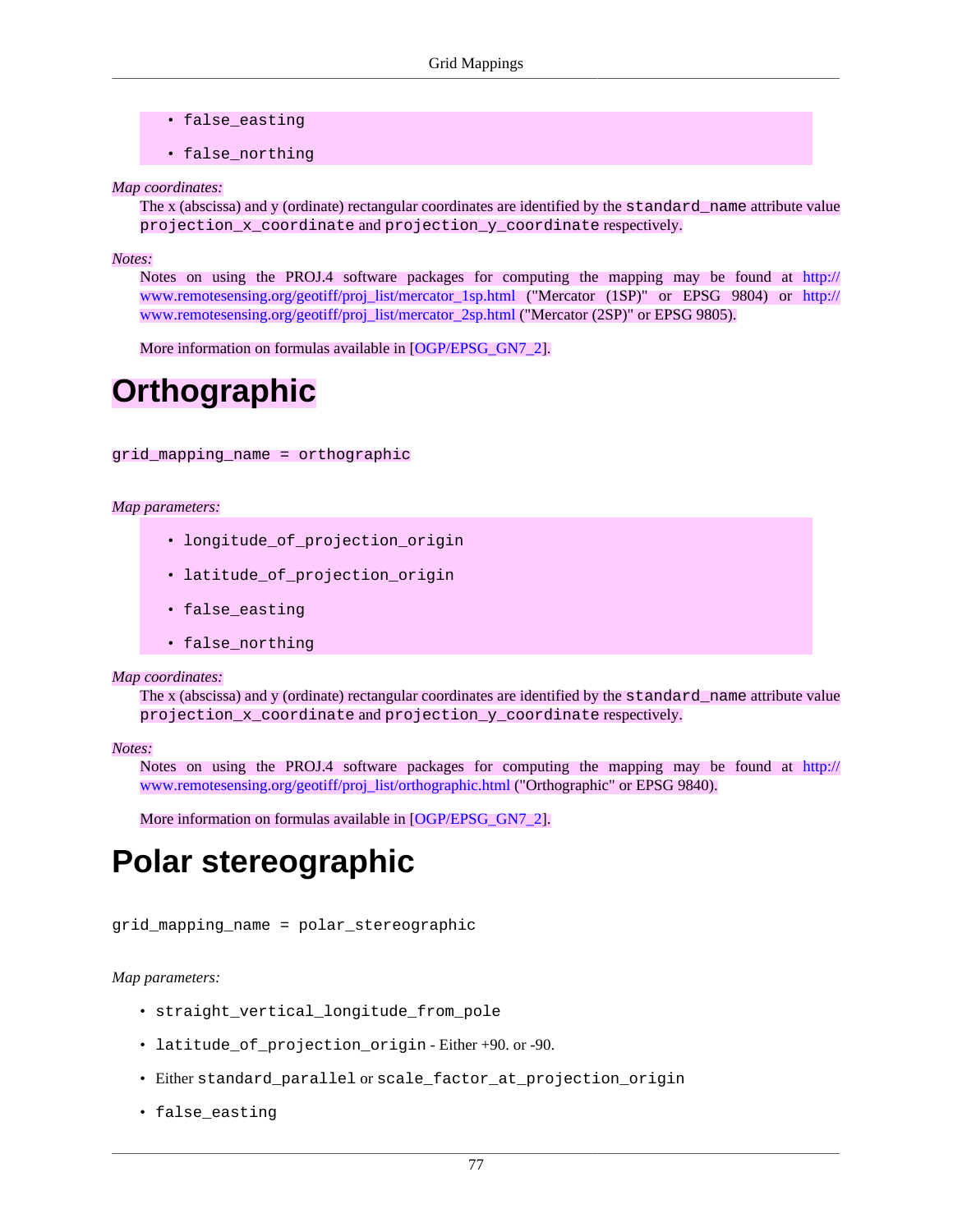• false\_northing

*Map coordinates:*

The x (abscissa) and y (ordinate) rectangular coordinates are identified by the standard\_name attribute values projection\_x\_coordinate and projection\_y\_coordinate respectively.

*Notes:*

Notes on using the PROJ.4 software package for computing the mapping may be found at [http://](http://www.remotesensing.org/geotiff/proj_list/polar_stereographic.html) [www.remotesensing.org/geotiff/proj\\_list/polar\\_stereographic.html](http://www.remotesensing.org/geotiff/proj_list/polar_stereographic.html).

## **Rotated pole**

grid\_mapping\_name = rotated\_latitude\_longitude

*Map parameters:*

- grid\_north\_pole\_latitude
- grid\_north\_pole\_longitude
- north\_pole\_grid\_longitude This parameter is option (default is 0).

#### *Map coordinates:*

The rotated latitude and longitude coordinates are identified by the standard\_name attribute values grid\_latitude and grid\_longitude respectively.

*Notes:*

## **Stereographic**

grid\_mapping\_name = stereographic

*Map parameters:*

- longitude\_of\_projection\_origin
- latitude\_of\_projection\_origin
- scale\_factor\_at\_projection\_origin
- false easting
- false\_northing

#### *Map coordinates:*

The x (abscissa) and y (ordinate) rectangular coordinates are identified by the standard\_name attribute values projection\_x\_coordinate and projection\_y\_coordinate respectively.

*Notes:*

Formulas for the mapping and its inverse along with notes on using the PROJ.4 software package for doing the calcuations may be found at [http://www.remotesensing.org/geotiff/proj\\_list/stereographic.html.](http://www.remotesensing.org/geotiff/proj_list/stereographic.html) See the section "Polar stereographic" for the special case when the projection origin is one of the poles.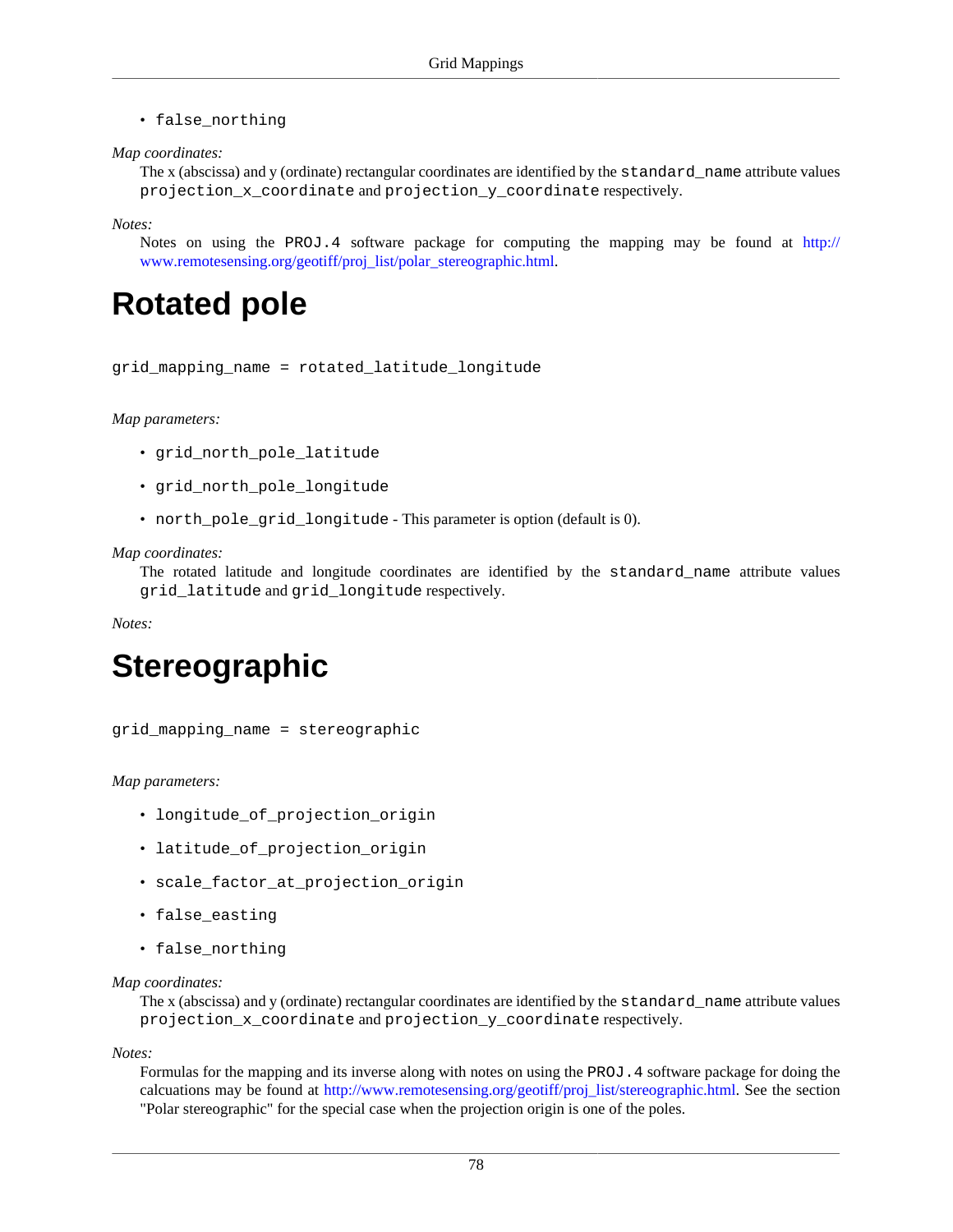## **Transverse Mercator**

grid\_mapping\_name = transverse\_mercator

#### *Map parameters:*

- scale\_factor\_at\_central\_meridian
- longitude of central meridian
- latitude\_of\_projection\_origin
- false easting
- false\_northing

#### *Map coordinates:*

The x (abscissa) and y (ordinate) rectangular coordinates are identified by the standard\_name attribute values projection\_x\_coordinate and projection\_y\_coordinate respectively.

#### *Notes:*

Formulas for the mapping and its inverse along with notes on using the PROJ.4 software package for doing the calcuations may be found at [http://www.remotesensing.org/geotiff/proj\\_list/transverse\\_mercator.html.](http://www.remotesensing.org/geotiff/proj_list/transverse_mercator.html)

## **Vertical perspective**

grid\_mapping\_name = vertical\_perspective

#### *Map parameters:*

- latitude\_of\_projection\_origin
- longitude\_of\_projection\_origin
- perspective\_point\_height
- false easting
- false northing

#### *Map coordinates:*

The x (abscissa) and y (ordinate) rectangular coordinates are identified by the standard\_name attribute value projection\_x\_coordinate and projection\_y\_coordinate respectively.

*Notes:*

Notes on using the PROJ.4 software packages for computing the mapping may be found at [http://](http://www.remotesensing.org/geotiff/proj_list/geos.html) [www.remotesensing.org/geotiff/proj\\_list/geos.html](http://www.remotesensing.org/geotiff/proj_list/geos.html) . These notes assume the point of perspective is directly over the equator. A more general description of vertical perspective projection is given in [\[Snyder\]](#page-124-3), pages 169-181.

In the following table the "Type" values are **S** for string and **N** for numeric.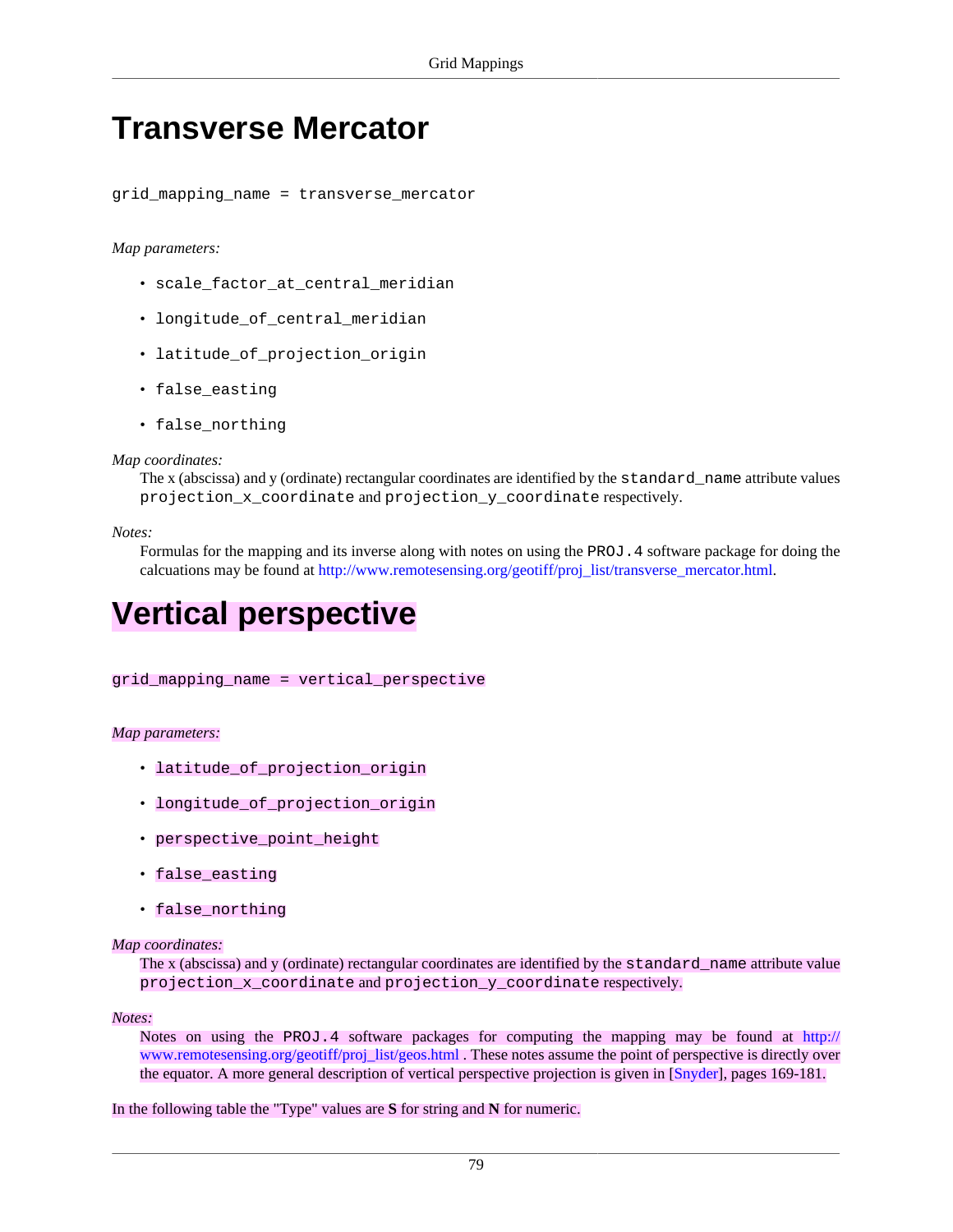| <b>Attribute</b>          | <b>Type</b> | <b>Description</b>                                                                                                                                                                                                                                                                                                                                                                                                                                                                                                                                                                                                                                                                                                                                                        |
|---------------------------|-------------|---------------------------------------------------------------------------------------------------------------------------------------------------------------------------------------------------------------------------------------------------------------------------------------------------------------------------------------------------------------------------------------------------------------------------------------------------------------------------------------------------------------------------------------------------------------------------------------------------------------------------------------------------------------------------------------------------------------------------------------------------------------------------|
| crs_wkt                   | S           | This optional attribute may be used to specify mul-<br>tiple coordinate system properties in well-known<br>text (WKT) format. The syntax must conform to the<br>WKT format as specified in reference [[OGC_CTS]].<br>Use of the crs_wkt attribute is described in section<br>5.6.1.                                                                                                                                                                                                                                                                                                                                                                                                                                                                                       |
| earth_radius              | N           | Used to specify the radius, in metres, of the spheri-<br>cal figure used to approximate the shape of the Earth.<br>This attribute should be specified for those projected<br>coordinate reference systems in which the X-Y carte-<br>sian coordinates have been derived using a spheri-<br>cal Earth approximation. If the cartesian coordinates<br>were derived using an ellipsoid, this attribute should<br>not be defined. Example: "6371007", which is the ra-<br>dius of the GRS 1980 Authalic Sphere.                                                                                                                                                                                                                                                               |
| false_easting             | N           | The value added to all abscissa values in the rec-<br>tangular coordinates for a map projection. This<br>value frequently is assigned to eliminate nega-<br>tive numbers. Expressed in the unit of the coor-<br>dinate variable identified by the standard name<br>projection_x_coordinate.                                                                                                                                                                                                                                                                                                                                                                                                                                                                               |
| false_northing            | N           | The value added to all ordinate values in the rec-<br>tangular coordinates for a map projection. This<br>value frequently is assigned to eliminate nega-<br>tive numbers. Expressed in the unit of the coor-<br>dinate variable identified by the standard name<br>projection_y_coordinate.                                                                                                                                                                                                                                                                                                                                                                                                                                                                               |
| grid_mapping_name         | S           | The name used to identify the grid mapping.                                                                                                                                                                                                                                                                                                                                                                                                                                                                                                                                                                                                                                                                                                                               |
| grid_north_pole_latitude  | N           | True latitude (degrees_north) of the north pole of the<br>rotated grid.                                                                                                                                                                                                                                                                                                                                                                                                                                                                                                                                                                                                                                                                                                   |
| grid_north_pole_longitude | N           | True longitude (degrees_east) of the north pole of the<br>rotated grid.                                                                                                                                                                                                                                                                                                                                                                                                                                                                                                                                                                                                                                                                                                   |
| inverse_flattening        | N           | Used to specify the inverse flattening $(1/f)$ of the<br>ellipsoidal figure associated with the geodetic da-<br>tum and used to approximate the shape of the Earth.<br>The flattening (f) of the ellipsoid is related to the<br>semi-major and semi-minor axes by the formula f<br>$=(a-b)/a$ . In the case of a spherical Earth this at-<br>tribute should be omitted or set to zero. Example:<br>298.257222101 for the GRS 1980 ellipsoid. (Note:<br>By convention the dimensions of an ellipsoid are<br>specified using either the semi-major and semi-minor<br>axis lengths, or the semi-major axis length and the in-<br>verse flattening. If all three attributes are specified<br>then the supplied values must be consistent with the<br>aforementioned formula.) |

**Table F.1. Grid Mapping Attributes**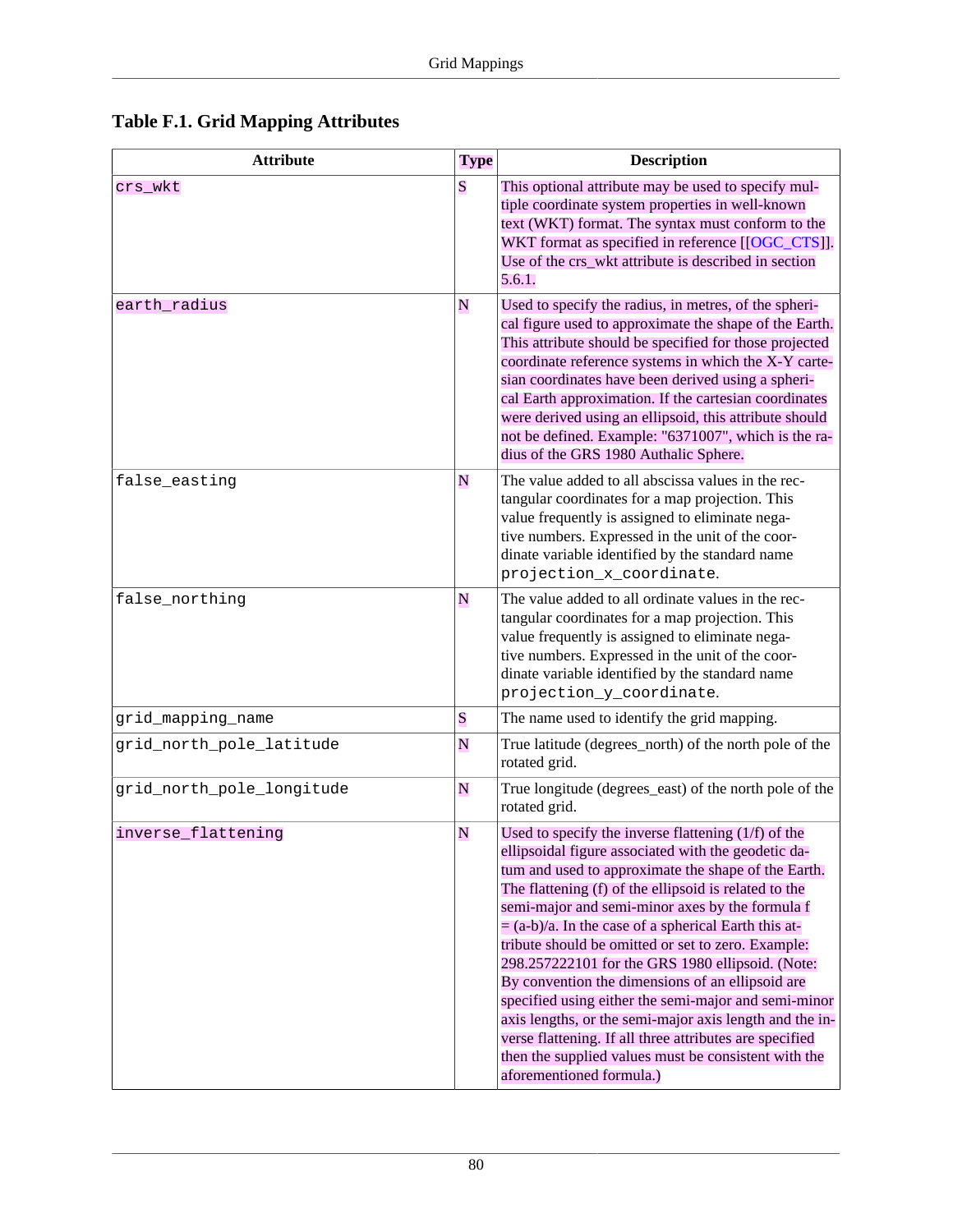| <b>Attribute</b>                  | <b>Type</b> | <b>Description</b>                                                                                                                                                                                                                                                                                                                                                                                                                                                                                   |
|-----------------------------------|-------------|------------------------------------------------------------------------------------------------------------------------------------------------------------------------------------------------------------------------------------------------------------------------------------------------------------------------------------------------------------------------------------------------------------------------------------------------------------------------------------------------------|
| latitude_of_projection_origin     | N           | The latitude chosen as the origin of rectangular co-<br>ordinates for a map projection. Domain: -90.0<br><= latitude_of_projection_origin <=<br>90.0                                                                                                                                                                                                                                                                                                                                                 |
| longitude_of_central_meridian     | N           | The line of longitude at the center of a map<br>projection generally used as the basis for con-<br>structing the projection. Domain: $-180.0 \le$<br>longitude_of_central_meridian <<br>180.0                                                                                                                                                                                                                                                                                                        |
| longitude_of_prime_meridian       | N           | Specifies the longitude, with respect to Greenwich,<br>of the prime meridian associated with the geodetic<br>datum. The prime meridian defines the origin from<br>which longitude values are determined. Not to be<br>confused with the projection origin longitude (cf.<br>longitude_of_projection_origin, a.k.a.<br>central meridian) which defines the longitude of<br>the map projection origin. Domain: $-180.0 \le$<br>longitude_of_prime_meridian < 180.0<br>decimal degrees. Default = $0.0$ |
| longitude_of_projection_origin    | N           | The longitude chosen as the origin of rectangular co-<br>ordinates for a map projection. Domain: -180.0<br><= longitude_of_projection_origin <<br>180.0                                                                                                                                                                                                                                                                                                                                              |
| north_pole_grid_longitude         | ${\bf N}$   | Longitude (degrees) of the true north pole in the ro-<br>tated grid.                                                                                                                                                                                                                                                                                                                                                                                                                                 |
| perspective_point_height          | N           | Records the height, in metres, of the map projection<br>perspective point above the ellipsoid (or sphere).<br>Used by perspective-type map projections, for exam-<br>ple the Vertical Perspective Projection, which may be<br>used to simulate the view from a Meteosat satellite.                                                                                                                                                                                                                   |
| scale_factor_at_central_meridian  | N           | A multiplier for reducing a distance obtained<br>from a map by computation or scaling to the ac-<br>tual distance along the central meridian. Domain:<br>scale_factor_at_central_meridian ><br>0.0                                                                                                                                                                                                                                                                                                   |
| scale_factor_at_projection_origin | N           | A multiplier for reducing a distance obtained<br>from a map by computation or scaling to the ac-<br>tual distance at the projection origin. Domain:<br>scale_factor_at_projection_origin ><br>0.0                                                                                                                                                                                                                                                                                                    |
| semi_major_axis                   | ${\bf N}$   | Specifies the length, in metres, of the semi-major ax-<br>is of the ellipsoidal figure associated with the geo-<br>detic datum and used to approximate the shape of<br>the Earth. Commonly denoted using the symbol a. In<br>the case of a spherical Earth approximation this at-<br>tribute defines the radius of the Earth. See also the<br>inverse_flattening attribute.                                                                                                                          |
| semi_minor_axis                   | N           | Specifies the length, in metres, of the semi-minor ax-<br>is of the ellipsoidal figure associated with the geo-                                                                                                                                                                                                                                                                                                                                                                                      |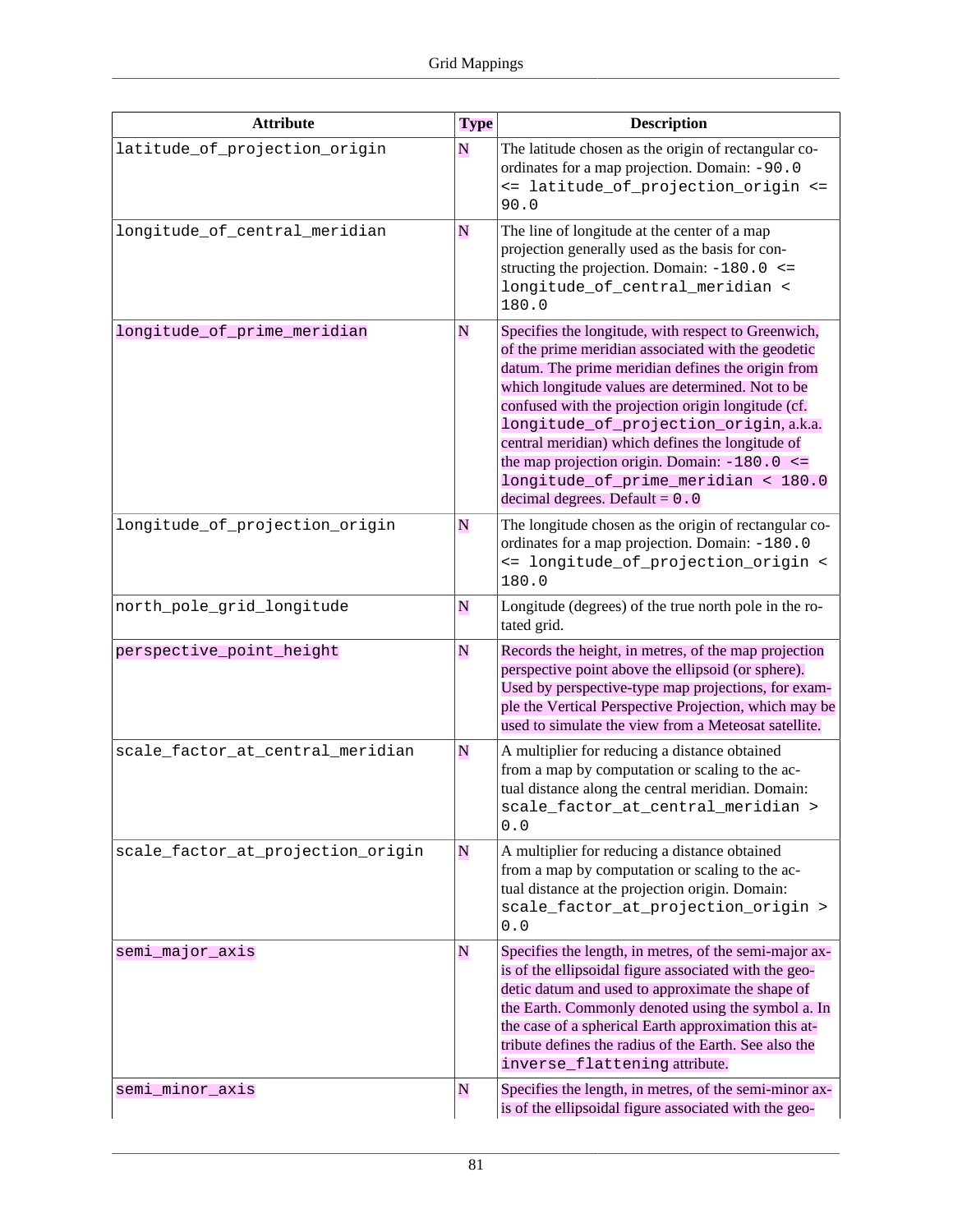| <b>Attribute</b>                       | <b>Type</b> | <b>Description</b>                                                                                                                                                                                                                                                                                                                                                                                                                                                                                                                                                                                                                                                                                                                                                                                                                                                                                                                    |
|----------------------------------------|-------------|---------------------------------------------------------------------------------------------------------------------------------------------------------------------------------------------------------------------------------------------------------------------------------------------------------------------------------------------------------------------------------------------------------------------------------------------------------------------------------------------------------------------------------------------------------------------------------------------------------------------------------------------------------------------------------------------------------------------------------------------------------------------------------------------------------------------------------------------------------------------------------------------------------------------------------------|
|                                        |             | detic datum and used to approximate the shape of the<br>Earth. Commonly denoted using the symbol b. In the<br>case of a spherical Earth approximation this attribute<br>should be omitted (the preferred option) or else set<br>equal to the value of the semi_major_axis attribute.<br>See also the inverse_flattening attribute.                                                                                                                                                                                                                                                                                                                                                                                                                                                                                                                                                                                                    |
| standard_parallel                      | N           | Specifies the line, or lines, of latitude at which the<br>developable map projection surface (plane, cone, or<br>cylinder) touches the reference sphere or ellipsoid<br>used to represent the Earth. Since there is zero scale<br>distortion along a standard parallel it is also referred<br>to as a "latitude of true scale". In the situation where<br>a conical developable surface intersects the reference<br>ellipsoid there are two standard parallels, in which<br>case this attribute can be used as a vector to record<br>both latitude values, with the additional convention<br>that the standard parallel nearest the pole $(N \text{ or } S)$ is<br>provided first. <b>Line of constant latitude at which the</b><br>surface of the Earth and plane or developable surface<br>intersect. This attribute may be vector valued if two<br>standard parallels are specified. Domain: -90.0<br><= standard_parallel <= 90.0 |
| straight_vertical_longitude_from_poleN |             | The longitude to be oriented straight up from<br>the North or South Pole. Domain: $-180.0 \le$<br>straight_vertical_longitude_from_pole<br>< 180.0                                                                                                                                                                                                                                                                                                                                                                                                                                                                                                                                                                                                                                                                                                                                                                                    |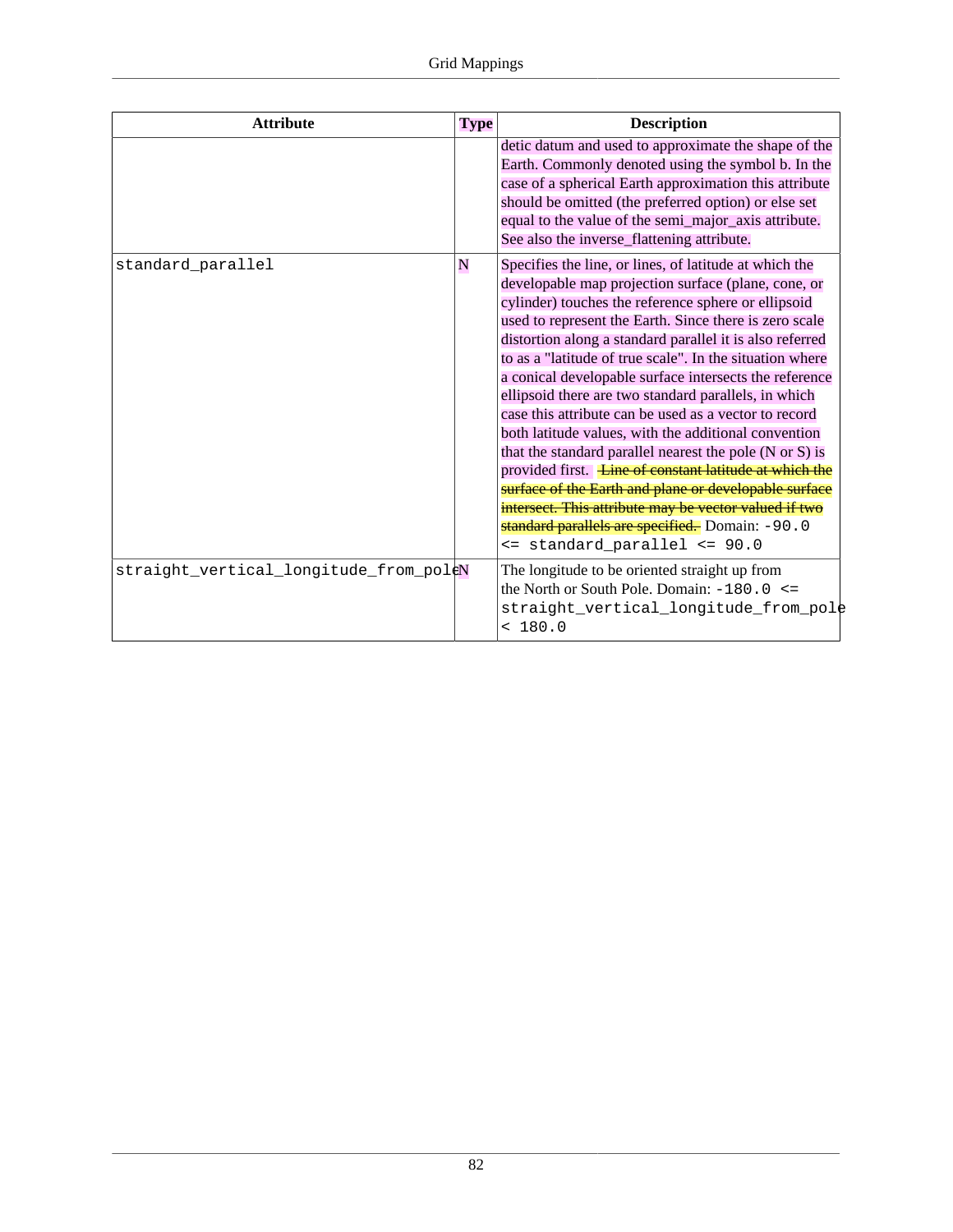# **Appendix G. Revision History**

### **14 June 2004**

- 1. Added [the section called "Lambert azimuthal equal area"](#page-82-0).
- 2. [the section called "Polar stereographic"](#page-84-0): Added latitude\_of\_projection\_origin map parameter.

### **1 July 2004**

- 1. [Section 5.7, "Scalar Coordinate Variables"](#page-38-0): Added note that use of scalar coordinate variables inhibits interoperability with COARDS conforming applications.
- 2. [Example 5.12, "Multiple forecasts from a single analysis"](#page-39-0): Added positive attribute to the scalar coordinate p500 to make it unambiguous that the pressure is a vertical coordinate value.

### **20 September 2004**

1. [Section 7.3, "Cell Methods":](#page-46-0) Changed several incorrect occurances of the cell method "standard deviation" to "standard\_deviation".

### **22 October 2004**

1. Added [Example 5.7, "Lambert conformal projection"](#page-34-0).

### **25 November 2005**

1. [the section called " Atmosphere hybrid height coordinate ":](#page-75-0) Fixed definition of atmosphere hybrid height coordinate.

### **21 March 2006**

- 1. Added [the section called "Azimuthal equidistant".](#page-81-0)
- 2. Added [the section called " Atmosphere natural log pressure coordinate ".](#page-74-0)

### **17 January 2008**

- 1. [Preface:](#page-7-0) Changed text to refer to rules of CF governance, and provisional status.
- 2. Chapter 4, *[Coordinate Types](#page-22-1)* , Chapter 5, *[Coordinate Systems](#page-29-0)*: Made changes regarding use of the axis attribute to identify horizontal coordinate variables.
- 3. Changed document version to 1.1.

### **4 May 2008**

- 1. [Section 5.6, "Grid Mappings and ProjectionsHorizontal Coordinate Reference Systems, Grid Mappings, and](#page-33-0) [Projections"](#page-33-0), Appendix F, *[Grid Mappings](#page-81-1)* : Additions and revisions to CF grid mapping attributes to support the specification of coordinate reference system properties [\(Trac ticket #18\)](http://cf-pcmdi.llnl.gov/trac/ticket/18)<sup>1</sup>.
- 2. [Table 3.1, "Supported Units"](#page-16-0) : Corrected Prefix for Factor "1e-2" from "deci" to "centi". [\(Trac ticket #25\)](http://cf-pcmdi.llnl.gov/trac/ticket/25)<sup>2</sup>.
- 3. Changed document version to 1.2.

### **15 July 2008**

<sup>1</sup> <http://cf-pcmdi.llnl.gov/trac/ticket/18>

<sup>2</sup> <http://cf-pcmdi.llnl.gov/trac/ticket/25>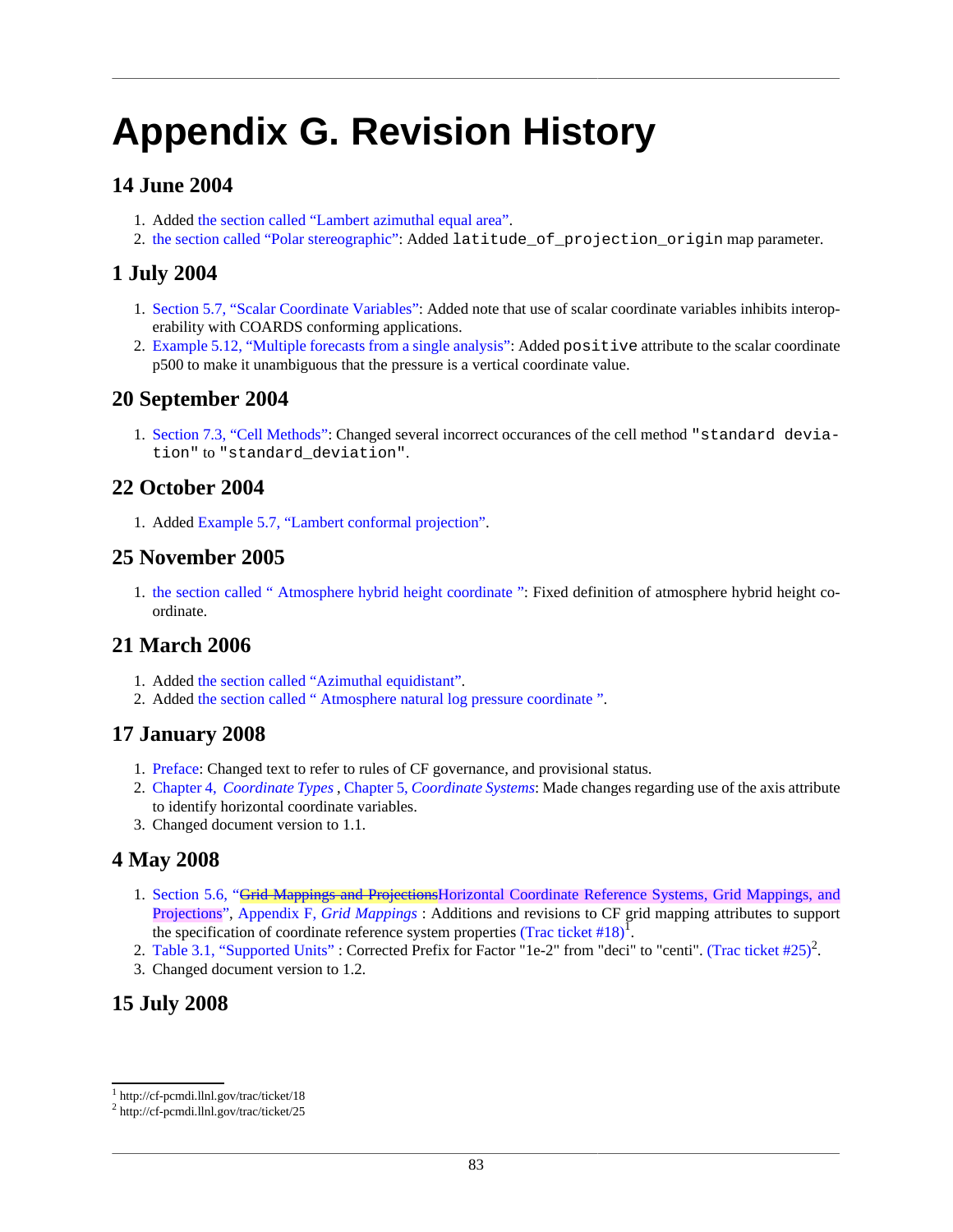- 1. [Section 3.5, "Flags",](#page-19-0) [Appendix A,](#page-66-0) *Attributes*, Appendix C, *[Standard Name Modifiers](#page-73-0)* : Enhanced the Flags definition to support bit field notation using a  $\widehat{\texttt{flag\_mask}}$ s attribute. [\(Trac ticket #26\)](http://cf-pcmdi.llnl.gov/trac/ticket/26)<sup>3</sup>.
- 2. Changed document version to 1.3.

### **9 October 2008**

- 1. Fixed defect in [Example 4.3, "Atmosphere sigma coordinate".](#page-24-0) [\(Trac ticket #30\)](http://cf-pcmdi.llnl.gov/trac/ticket/30)<sup>4</sup>.
- 2. Fixed defect in Chapter 5, *[Coordinate Systems](#page-29-0)*. [\(Trac ticket #32\)](http://cf-pcmdi.llnl.gov/trac/ticket/32)<sup>5</sup>.

### **7 November 2008**

- 1. Fixed defect in wording of Chapter 5, *[Coordinate Systems](#page-29-0)*. [\(Trac ticket #35\)](http://cf-pcmdi.llnl.gov/trac/ticket/35)<sup>6</sup> .
- 2. Fixed defect related to subsection headings in Appendix D, *[Dimensionless Vertical Coordinates](#page-74-1)*. [\(Trac ticket](http://cf-pcmdi.llnl.gov/trac/ticket/36)  $#36)^7$  $#36)^7$ .

### **10 December 2008**

- 1. Changes related to removing ambiguity in [Section 7.3, "Cell Methods"](#page-46-0). [\(Trac ticket #17\)](http://cf-pcmdi.llnl.gov/trac/ticket/17)<sup>8</sup>.
- 2. Changed document version to 1.4.

### **11 December 2008**

1. Added grid mappings Lambert Cylindrical Equal Area, Mercator, and Orthographic to [Appendix F,](#page-81-1) *Grid Map*[pings](#page-81-1). [\(Trac ticket #34\)](http://cf-pcmdi.llnl.gov/trac/ticket/34)<sup>9</sup>.

### **12 December 2008**

1. Fixed defect in Mercator section of Appendix F, *[Grid Mappings](#page-81-1)* by updating to version 12 of Grid Map Names (see <http://cf-pcmdi.llnl.gov/trac/wiki/GridMapNames?version=12>).

### **27 February 2009**

- 1. Fixed defect by clarifying that coordinates indicate gridpoint location in Chapter 4, *[Coordinate Types](#page-22-1)* . [\(Trac](http://cf-pcmdi.llnl.gov/trac/ticket/44) [ticket #44\)](http://cf-pcmdi.llnl.gov/trac/ticket/44) $^{10}$ .
- 2. Fixed defect of outdated Conventions attribute. (Trac ticket  $#45$ )<sup>11</sup>.

### **25 October 2010**

Minor revisions requested by Jonathan Gregory. Revisions 33 and 49 were closed after discussions; the rest had elicited no objections.

- 1. Ticket 33, cell\_methods for statistical indices
- 2. Ticket 49, clarification of flag\_meanings attribute
- 3. Ticket 58, remove deprecation of "missing\_value" attribute
- 4. Ticket 57, fix for broken URLs in CF Conventions document
- 5. Ticket 56, typo in CF conventions doc
- 6. Ticket 51, syntax consistency for dimensionless vertical coordinate definitions

<sup>3</sup> <http://cf-pcmdi.llnl.gov/trac/ticket/26>

<sup>4</sup> <http://cf-pcmdi.llnl.gov/trac/ticket/30>

<sup>5</sup> <http://cf-pcmdi.llnl.gov/trac/ticket/32>

<sup>6</sup> <http://cf-pcmdi.llnl.gov/trac/ticket/35>

<sup>7</sup> <http://cf-pcmdi.llnl.gov/trac/ticket/36>

<sup>8</sup> <http://cf-pcmdi.llnl.gov/trac/ticket/17>

<sup>9</sup> <http://cf-pcmdi.llnl.gov/trac/ticket/34>

<sup>10</sup> <http://cf-pcmdi.llnl.gov/trac/ticket/44> <sup>11</sup> <http://cf-pcmdi.llnl.gov/trac/ticket/45>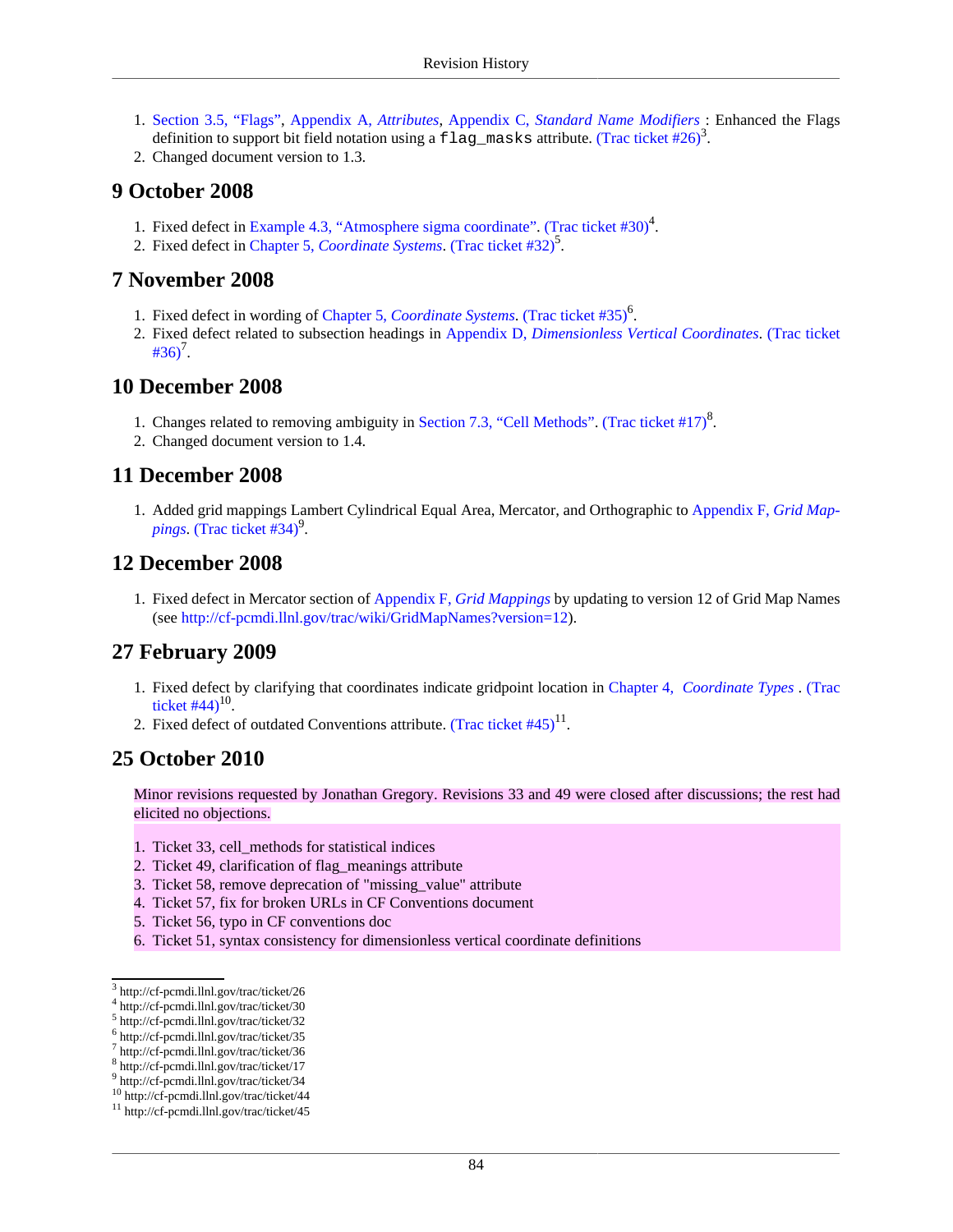- 7. Ticket 47, error in example 7.4
- 8. Changed document version to 1.5.
- 9. New chapter, ticket 37 Changed document version to 1.6.

### **22 June 2011**

Ticket 37. Added Chapter 9, Discrete Sampling Geometries, and a related Appendix H, and revised several other chapters.

### **5 December 2011**

In Appendix H (Annotated Examples of Descrete Geometries), updated standard names "station\_description" and "station\_wmo\_id" to "platform\_name" and "platform\_id".

### **3 October 2013**

Ticket 69. Added Section 5.6.1, Use of the CRS Well-known Text Format and related changes, Ticket 93, a minor correction to Section 7.3, and Ticket 65, a range entry in Apendix E.

### **12 November 2013**

Ticket 61. Added two cell methods to Appendix E.

### **28 March 2014**

Added John Graybeal to the authors list. **[N.B. That was a mistake! Jonathan Gregory didn't ask that he go](???) [here, he asked that he be added to the CF Conventions and standard names committees \(that does not mean](???) [the authors list and does not mean the governance panel\). c.f. today's emails. Once I do this, I should undo](???) [this document change. \(I don't have access to that part of the web site today.\).](???)**<sup>12</sup>

### **7 January 2015**

Ticket 93. Added two new dimensionless coordinates to Appendix D.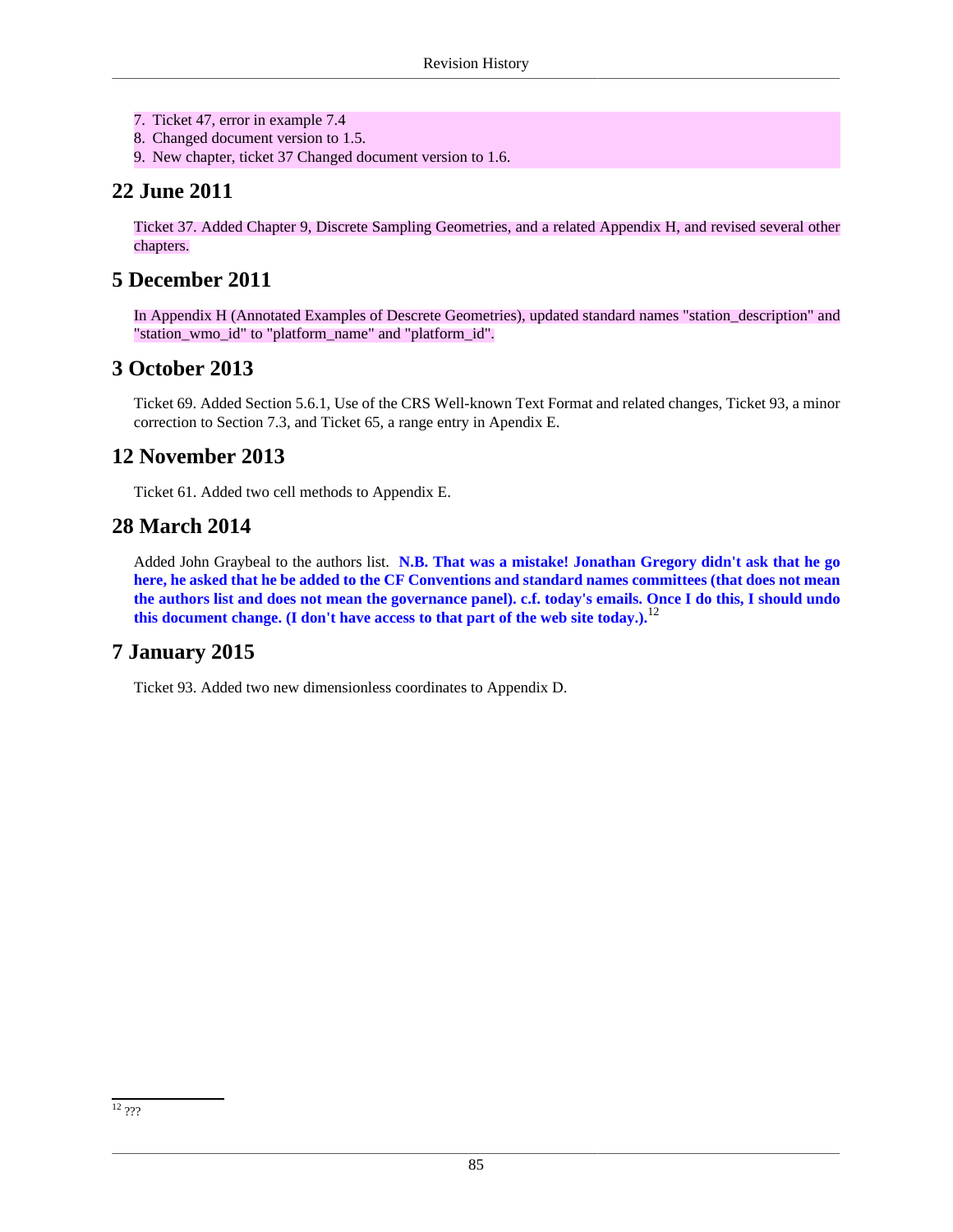# **Appendix H. Annotated Examples of Discrete Geometries**

*Note: For greater readability, the conventional highlighting for new material. has not been applied to the whole chapter.*

## **H.1. Point Data**

To represent data at scattered locations and times with no implied relationship among of coordinate positions, both data and coordinates must share the same (sample) instance dimension. Because each feature contains only a single data element, there is no need for a separate element dimension. The representation of point features is a special, degenerate case of the standard four representations. The coordinates attribute is used on the data variables to unambiguously identify the relevant space and time auxiliary coordinate variables.

### **Example H.1. Point data.**

```
 dimensions:
   obs = 1234 ;
variables:
   double time(obs) ; 
      time: standard name = "time";
       time:long_name = "time of measurement" ;
       time:units = "days since 1970-01-01 00:00:00" ;
   float lon(obs) ; 
       lon:standard_name = "longitude";
       lon:long_name = "longitude of the observation";
       lon:units = "degrees_east";
   float lat(obs) ; 
      lat:standard name = "latitude";
      lat: long name = "latitude of the observation" ;
       lat:units = "degrees_north" ;
   float alt(obs) ;
      alt:long_name = "vertical distance above the surface"alt: standard name = "height" ialt:units = "m";alt: positive = "up";
      alt:axis = "Z"; float humidity(obs) ;
       humidity:standard_name = "specific_humidity" ;
       humidity:coordinates = "time lat lon alt" ;
   float temp(obs) ;
       temp:standard_name = "air_temperature" ;
       temp:units = "Celsius" ;
       temp:coordinates = "time lat lon alt" ;
attributes:
```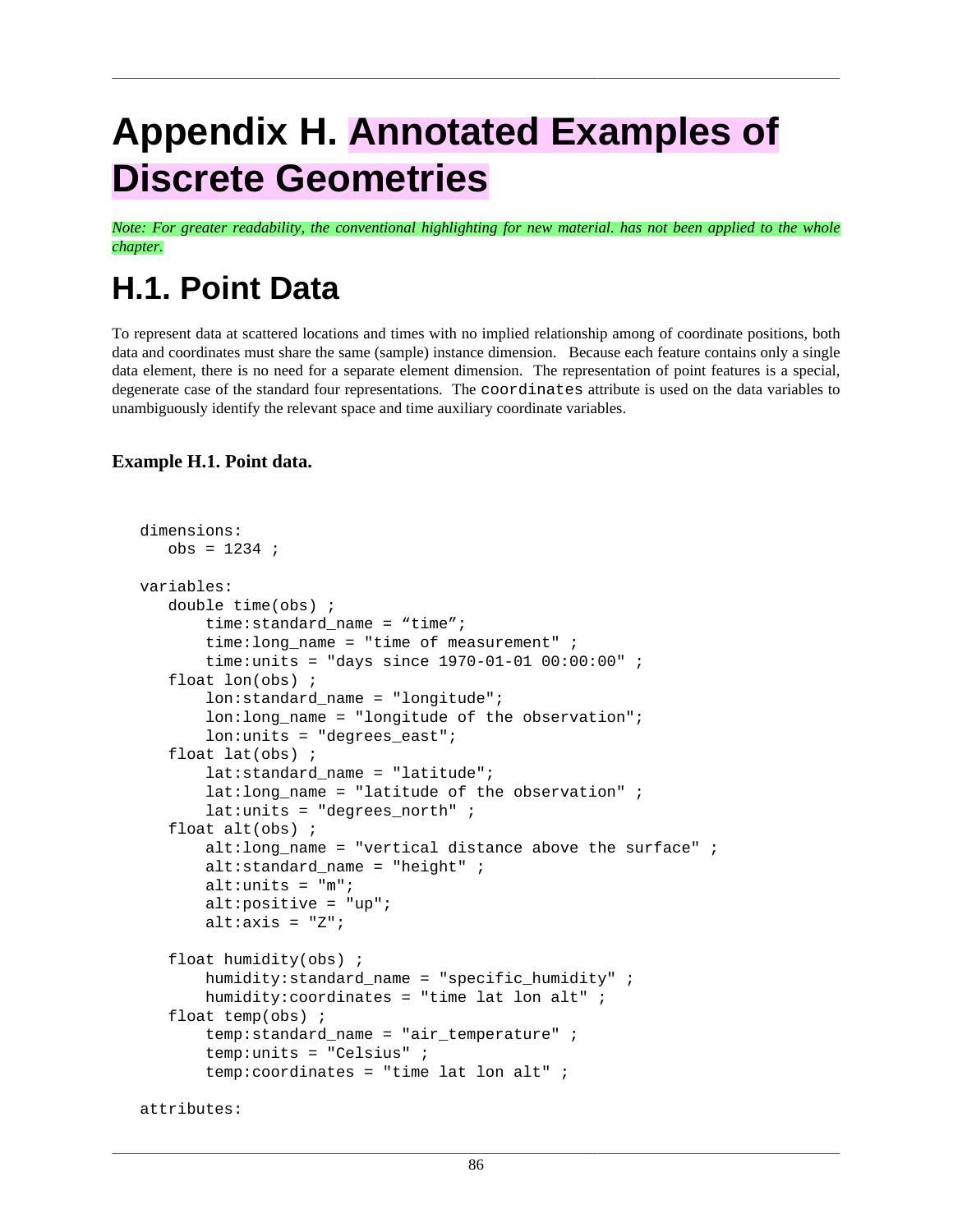```
 :featureType = "point";
```
In this example, the humidity(i) and temp(i) data are associated with the coordinate values time(i), lat(i), lon(i), and alt(i). The obs dimension may optionally be the netCDF unlimited dimension of the netCDF file.

## **H.2. Time Series Data**

Data may be taken over periods of time at a set of discrete point, spatial locations called stations (see also discussion in 9.1). The set of elements at a particular station is referred to as a timeSeries feature and a data variable may contain a collection of such features. The instance dimension in the case of timeSeries specifies the number of time series in the collection and is also referred to as the station dimension. The instance variables, which have just this dimension, including latitude and longitude for example, are also referred to as station variables and are considered to contain information describing the stations. The station variables may contain missing values, allowing one to reserve space for additional stations that may be added at a later time, as discussed in section 9.6. In addition,

- It is strongly recommended that there should be a station variable (which may be of any type) with the attribute cf\_role="timeseries\_id", whose values uniquely identify the stations.
- It is recommended that there should be station variables with standard\_name attributes "platform\_name", "surface\_altitude" and "platform\_id" when applicable.

All the representations described in section 9.3 can be used for time series. The global attribute featureType="timeSeries" (case-insensitive) must be included.

### **H.2.1. Orthogonal multidimensional array representation of time series**

If the time series instances have the same number of elements and the time values are identical for all instances, you may use the orthogonal multidimensional array representation. This has either a one-dimensional coordinate variable, time(time), provided the time values are ordered monotonically, or a one-dimensional auxiliary coordinate variable, time(o), where o is the element dimension. In the former case, listing the time variable in the coordinates attributes of the data variables is optional.

#### **Example H.2. Timeseries with common element times in a time coordinate variable using the orthogonal multidimensional array representation.**

```
 dimensions:
 station = 10 ; // measurement locations
  time = UNLIMITED ;
variables:
  float humidity(station,time) ;
    humidity:standard_name = "specific humidity" ;
   humidity: coordinates = "lat lon alt" i double time(time) ; 
   time: standard name = "time";
   time: long name = "time of measurement" ;
    time:units = "days since 1970-01-01 00:00:00" ;
```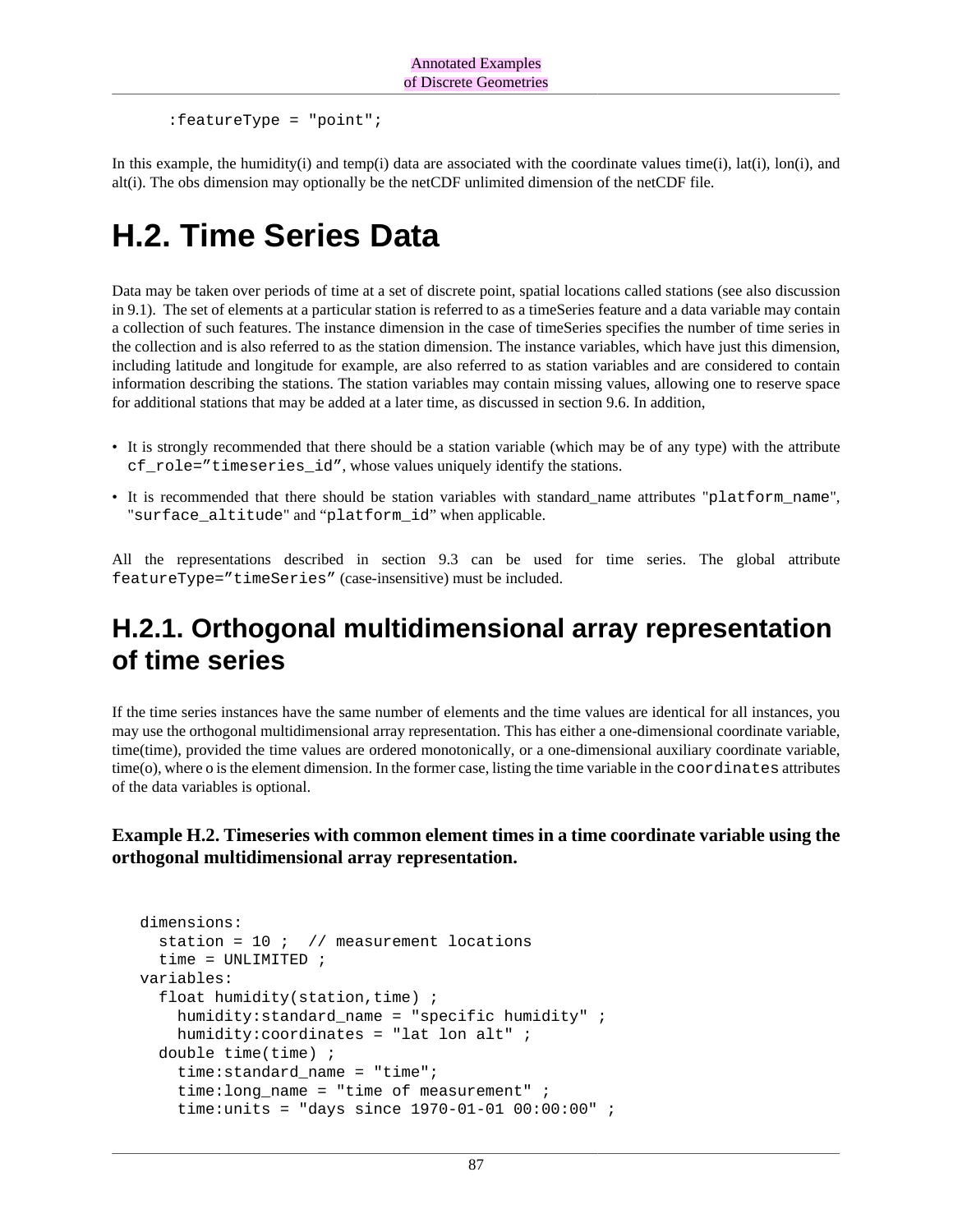```
 float lon(station) ; 
   lon: standard name = "longitude";
   lon: long name = "station longitude";
   lon:units = "degrees east";
  float lat(station) ; 
   lat:standard name = "latitude";
    lat:long_name = "station latitude" ;
    lat:units = "degrees_north" ; 
  float alt(station) ;
    alt:long_name = "vertical distance above the surface" ;
    alt:standard_name = "height" ;
   alt:units = "m"; alt:positive = "up";
   alt:axis = "Z";char station name(sation, name strlen);
    station_name:long_name = "station name" ;
    station_name:cf_role = "timeseries_id";
attributes:
    :featureType = "timeSeries";
```
In this example, humidity(i,o) is element o of time series i, and associated with the coordinate values time(o),  $lat(i)$ , and  $lon(i)$ . Either the instance (station) or the element (time) dimension may optionally be the netCDF unlimited dimension.

### **H.2.2. Incomplete multidimensional array representation of time series**

Much of the simplicity of the orthogonal multidimensional representation can be preserved even in cases where individual time series have different time coordinate values. All time series must be allocated the amount of staorage needed by the longest, so the use of this representation will trade off simplicity against storage space in some cases.

**Example H.3. Timeseries of station data in the incomplete multidimensional array representation.** 

```
 dimensions:
   station = UNLIMITED ;
  obs = 13 ;
variables:
   float lon(station) ; 
      lon:standard name = "longitude";
       lon:long_name = "station longitude";
      lon:units = "degrees east";
   float lat(station) ; 
      lat:standard name = "latitude";
       lat:long_name = "station latitude" ;
       lat:units = "degrees_north" ;
   float alt(station) ;
       alt:long_name = "vertical distance above the surface" ;
```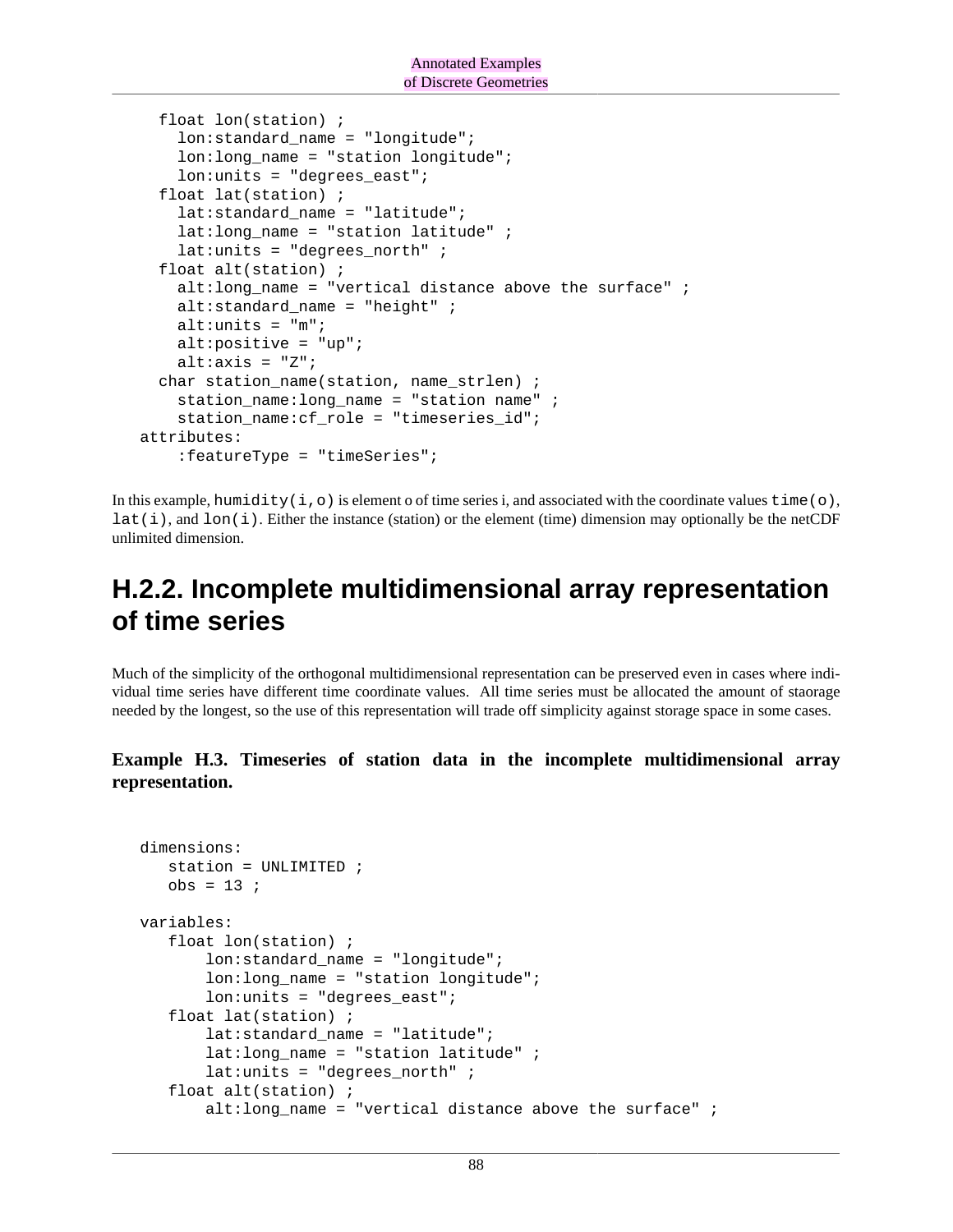```
 alt:standard_name = "height" ;
      alt:units = "m";alt: positive = "up";
      alt:axis = "Z"; char station_name(station, name_strlen) ;
      station_name:long_name = "station name" ;
       station_name:cf_role = "timeseries_id";
  int station info(station) ;
       station_info:long_name = "any kind of station info" ;
  float station elevation(station) i station_elevationalt:long_name = "height above the geoid" ;
       station_elevationalt:standard_name = "surface_altitude" ;
      station elevationalt: units = \sqrt{m};
   double time(station, obs) ; 
       time:standard_name = "time";
      time: long name = "time of measurement" ;
       time:units = "days since 1970-01-01 00:00:00" ;
      time: missing value = -999.9;
   float humidity(station, obs) ;
       humidity:standard_name = "specific_humidity" ;
       humidity:coordinates = "time lat lon alt" ;
       humidity:_FillValue = -999.9;
   float temp(station, obs) ;
       temp:standard_name = "air_temperature" ;
       temp:units = "Celsius" ;
       temp:coordinates = "time lat lon alt" ;
      temp: FillValue = -999.9;
attributes:
       :featureType = "timeSeries";
```
In this example, the humidity(i,o) and temp(i,o) data for element o of time series i are associated with the coordinate values time(i,o), lat(i), lon(i) and alt(i). Either the instance (station) dimension or the element (obs) dimension could be the unlimited dimension of a netCDF file. Any unused elements of the data and auxiliary coordinate variables must contain the missing data flag value(section 9.6).

### **H.2.3. Single time series, including deviations from a nominal fixed spatial location**

When the intention of a data variable is to contain only a single time series, the preferred encoding is a special case of the multidimensional array representation.

#### **Example H.4. A single timeseries.**

```
 dimensions:
  time = 100233 ;
 name strlen = 23 ;
```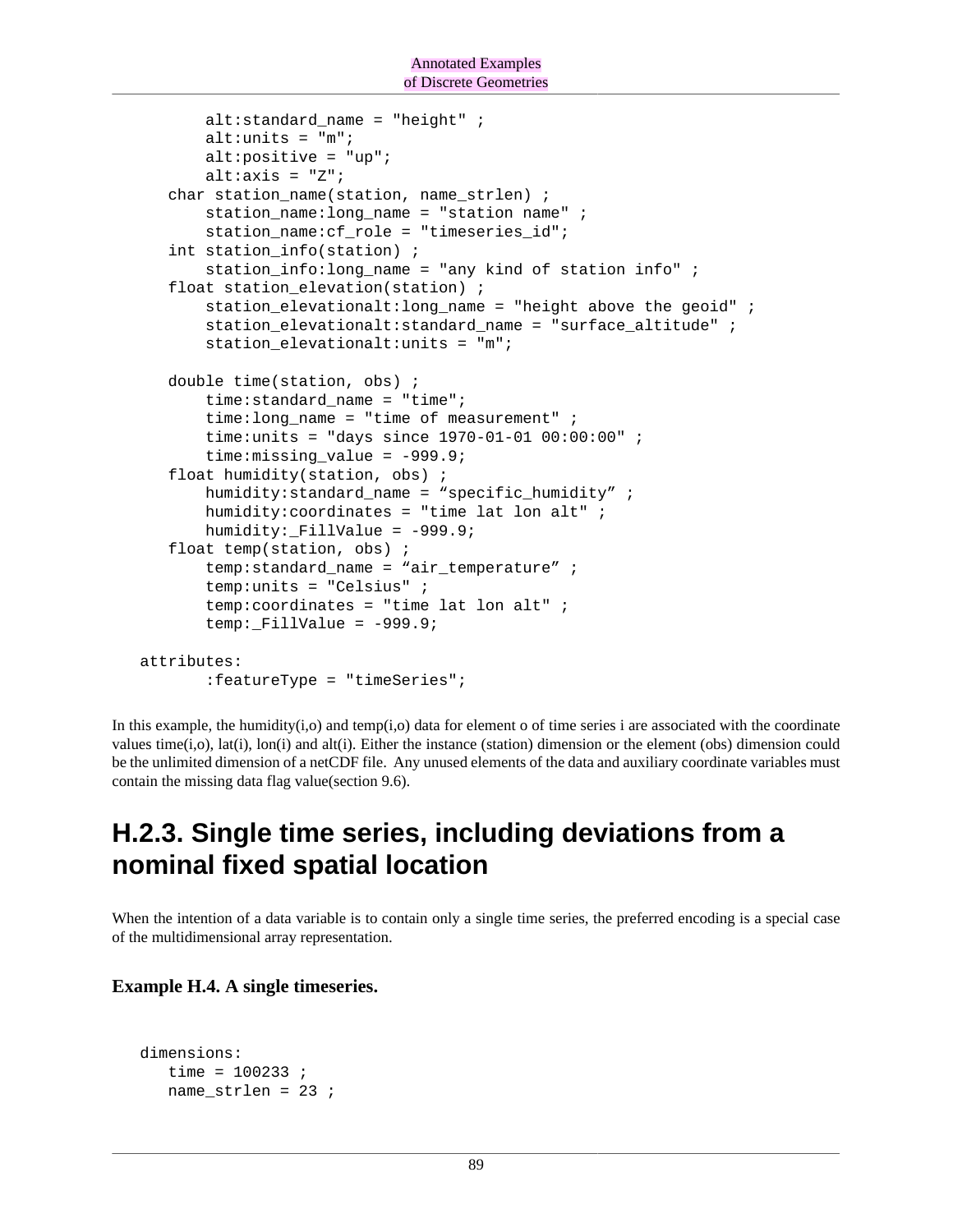```
 variables:
   float lon ; 
       lon:standard_name = "longitude";
      lon: long name = "station longitude";
       lon:units = "degrees_east";
   float lat ; 
       lat:standard_name = "latitude";
      lat:long name = "station latitude" ;
       lat:units = "degrees_north" ;
   float alt ;
      alt:long_name = "vertical distance above the surface" alt:standard_name = "height" ;
      alt: units = "m";alt:positive = "up"alt:axis = "Z"; char station_name(name_strlen) ;
      station_name:long_name = "station name" ;
       station_name:cf_role = "timeseries_id";
   double time(time) ; 
       time:standard_name = "time";
       time:long_name = "time of measurement" ;
       time:units = "days since 1970-01-01 00:00:00" ;
      time: missing value = -999.9;
   float humidity(time) ;
      humidity: standard name = "specific humidity" ;
       humidity:coordinates = "time lat lon alt" ;
       humidity:_FillValue = -999.9;
   float temp(time) ;
      temp: standard name = "air temperature" ;
       temp:units = "Celsius" ;
       temp:coordinates = "time lat lon alt" ;
      temp: FillValue = -999.9;
attributes:
       :featureType = "timeSeries";
```
While an idealized time series is defined at a single, stable point location, there are examples of time series, such as cabled ocean surface mooring measurements, in which the precise position of the observations varies slightly from a nominal fixed point. In the following example we show how the spatial positions of such a time series should be encoded in CF. Note that although this example shows only a single time series, the technique is applicable to all of the representations.

#### **Example H.5. A single timeseries with time-varying deviations from a nominal point spatial location**

```
 dimensions:
   time = 100233 ;
  name strlen = 23 ;
variables:
```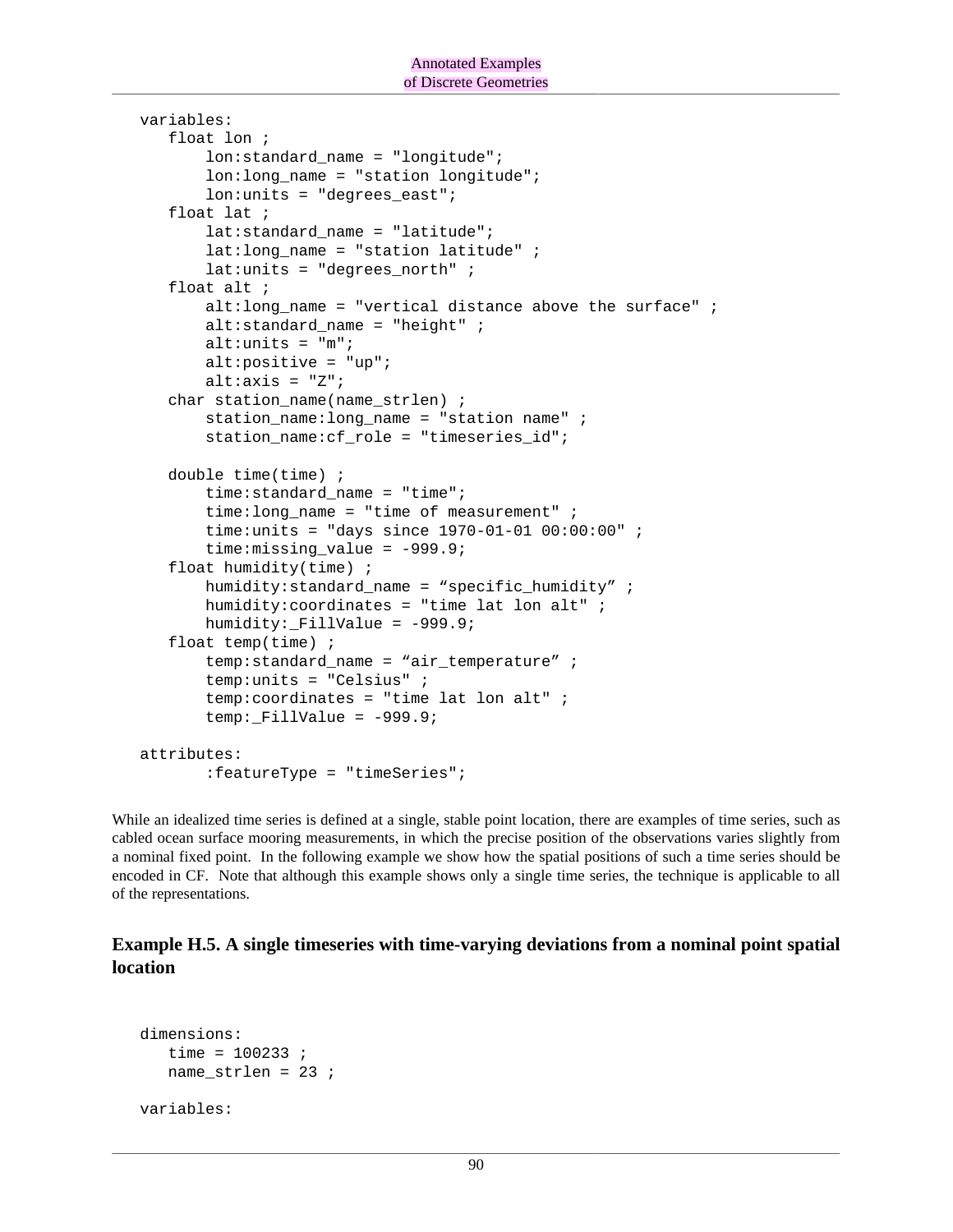```
 float lon ; 
      lon: standard name = "longitude";
       lon:long_name = "station longitude";
      lon:units = "degrees east";
      lon:axis = "X"; float lat ; 
       lat:standard_name = "latitude";
      lat:long name = "station latitude" ;
      lat: units = "degrees north" ;
      lat: axis = "Y" ;
   float precise_lon (time); 
       precise_lon:standard_name = "longitude";
      precise lon: long name = "station longitude";
       precise_lon:units = "degrees_east";
  float precise lat (time);
       precise_lat:standard_name = "latitude";
       precise_lat:long_name = "station latitude" ;
       precise_lat:units = "degrees_north" ;
   float alt ;
      alt:long name = "vertical distance above the surface" ialt:standard_name = "height"alt:units = "m";alt: positive = "up";
      alt:axis = "Z"; char station_name(name_strlen) ;
      station name: long name = "station name" ;
       station_name:cf_role = "timeseries_id";
   double time(time) ; 
      time: standard name = "time";
      time: long name = "time of measurement" ;
       time:units = "days since 1970-01-01 00:00:00" ;
       time:missing_value = -999.9;
   float humidity(time) ;
      humidity: standard name = "specific humidity" ;
       humidity:coordinates = "time lat lon alt precise_lon precise_lat" ;
      humidity: FillValue = -999.9;
   float temp(time) ;
       temp:standard_name = "air_temperature" ;
       temp:units = "Celsius" ;
      temp: coordinates = "time lat lon alt precise lon precise lat " i temp:_FillValue = -999.9;
attributes:
       :featureType = "timeSeries";
```
### **H.2.4. Contiguous ragged array representation of time series**

When the time series have different lengths and the data values for entire time series are available to be written in a single operation, the contiguous ragged array representation is efficient.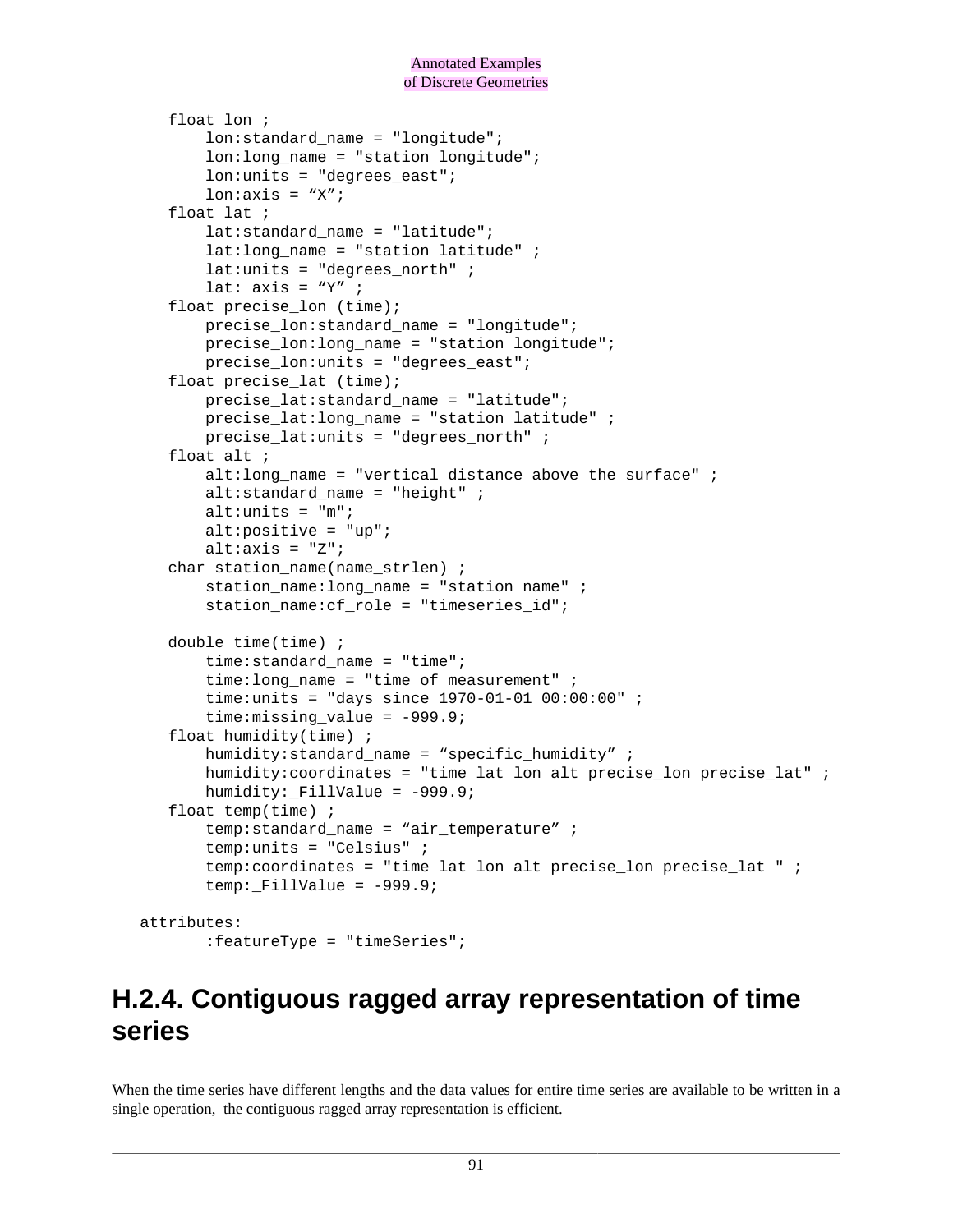#### **Example H.6. Timeseries of station data in the contiguous ragged array representation.**

```
 dimensions:
  station = 23 ;
  obs = 1234 ;
variables:
   float lon(station) ; 
       lon:standard_name = "longitude";
       lon:long_name = "station longitude";
       lon:units = "degrees_east";
   float lat(station) ; 
       lat:standard_name = "latitude";
      lat: long name = "station latitude" ;
       lat:units = "degrees_north" ;
   float alt(station) ;
       alt:long_name = "vertical distance above the surface" ;
      alt: standard name = "height" ialt:units = "m";alt: positive = "up";
      alt:axis = "Z"; char station_name(station, name_strlen) ;
       station_name:long_name = "station name" ;
       station_name:cf_role = "timeseries_id";
  int station info(station) ;
       station_info:long_name = "some kind of station info" ;
   int row_size(station) ;
       row_size:long_name = "number of observations for this station " ;
       row_size:sample_dimension = "obs" ;
   double time(obs) ; 
       time:standard_name = "time";
       time:long_name = "time of measurement" ;
       time:units = "days since 1970-01-01 00:00:00" ;
   float humidity(obs) ;
      humidity: standard name = "specific humidity" ;
       humidity:coordinates = "time lat lon alt" ;
       humidity:_FillValue = -999.9;
   float temp(obs) ;
       temp:standard_name = "air_temperature" ;
       temp:units = "Celsius" ;
       temp:coordinates = "time lat lon alt" ;
       temp:_FillValue = -999.9;
attributes:
       :featureType = "timeSeries";
```
The data humidity(o) and temp(o) are associated with the coordinate values time(o),  $lat(i)$ ,  $lon(i)$ , and  $alt(i)$ , where i indicates which time series. Time series i comprises the data elements from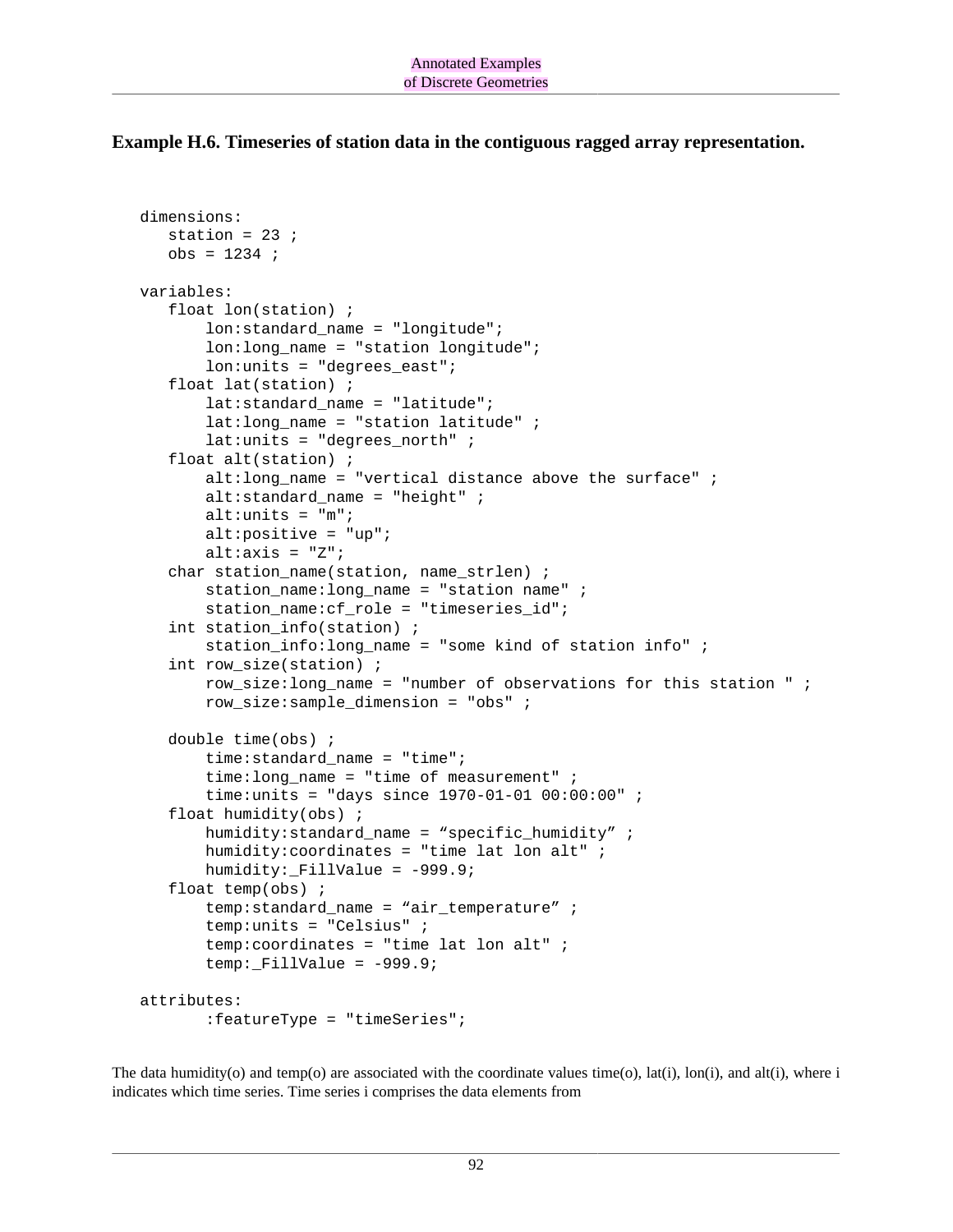```
rowStart(i) to rowStart(i) + row_size(i) - 1
```
where

 $rowStart(i) = 0 if i = 0$  $rowstart(i) = rowStart(i-1) + row_size(i-1)$  if  $i > 0$ 

The variable, row\_size, is the count variable containing the length of each time series feature. It is identified by having an attribute with name **sample\_dimension** whose value is name of the sample dimension (obs in this example). The sample dimension could optionally be the netCDF unlimited dimension. The variable bearing the **sample\_dimension** attribute must have the instance dimension (station in this example) as its single dimension, and must be of type integer. This variable implicitly partitions into individual instances all variables that have the sample dimension. The auxiliary coordinate variables lat, lon, alt and station\_name are station variables.

### **H.2.5. Indexed ragged array representation of time series**

When time series with different lengths are written incrementally, the indexed ragged array representation is efficient.

**Example H.7. Timeseries of station data in the indexed ragged array representation.**

```
 dimensions:
   station = 23 ;
   obs = UNLIMITED ;
variables:
   float lon(station) ; 
       lon:standard_name = "longitude";
      lon: long name = "station longitude";
       lon:units = "degrees_east";
   float lat(station) ; 
       lat:standard_name = "latitude";
      lat:long name = "station latitude" ;
       lat:units = "degrees_north" ;
   float alt(station) ;
       alt:long_name = "vertical distance above the surface" ;
      alt:standard_name = "height"alt:units = "m"; alt:positive = "up";
      alt:axis = "Z"; char station_name(station, name_strlen) ;
      station name: long name = "station name" ;
       station_name:cf_role = "timeseries_id";
  int station info(station) ;
       station_info:long_name = "some kind of station info" ;
   int stationIndex(obs) ;
       stationIndex:long_name = "which station this obs is for" ;
```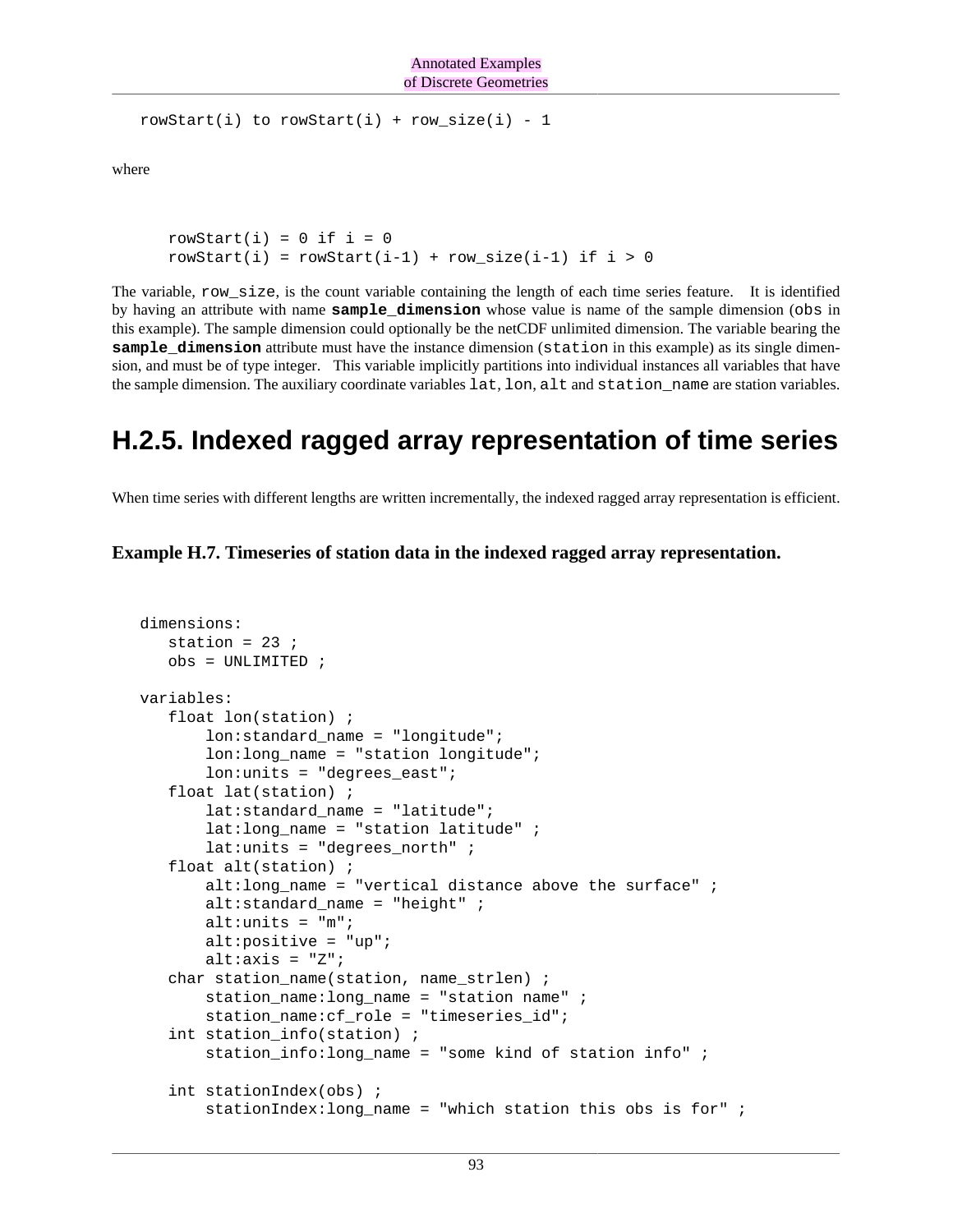```
 stationIndex:instance_dimension= "station" ;
   double time(obs) ; 
       time:standard_name = "time";
      time: long name = "time of measurement" ;
       time:units = "days since 1970-01-01 00:00:00" ;
   float humidity(obs) ;
       humidity:standard_name = "specific_humidity" ;
       humidity:coordinates = "time lat lon alt" ;
       humidity:_FillValue = -999.9;
   float temp(obs) ;
       temp:standard_name = "air_temperature" ;
       temp:units = "Celsius" ;
      temp: coordinates = "time lat lon alt";
      temp: FillValue = -999.9;
attributes:
       :featureType = "timeSeries";
```
The humidity(o) and temp(o) data are associated with the coordinate values time(o), lat(i), lon(i), and alt(i), where  $i =$ stationIndex(o) is a zero-based index indicating which time series. Thus, time(0), humidity(0) and temp(0) belong to the element of the station dimension that is indicated by stationIndex(0); time(1), humidity(1) and temp(1) belong to element stationIndex(1) of the station dimension, etc.

The variable, stationIndex , is identified as the index variable by having an attribute with name of **instance dimension** whose value is the instance dimension (station in this example). The variable bearing the **instance\_dimension** attribute must have the sample dimension (obs in this example) as its single dimension, and must be type integer. This variable implicitly assigns the station to each value of any variable having the sample dimension. The sample dimension need not be the netCDF unlimited dimension, though it commonly is.

## **H.3. Profile Data**

A series of connected observations along a vertical line, like an atmospheric or ocean sounding, is called a profile. For each profile, there is a single time, lat and lon. A data variable may contain a collection of profile features. The instance dimension in the case of profiles specifies the number of profiles in the collection and is also referred to as the **profile dimension**. The instance variables, which have just this dimension, including latitude and longitude for example, are also referred to as **profile variables** and are considered to be information about the profiles. It is strongly recommended that there always be a profile variable (of any data type) with cf\_role attribute "profile\_id", whose values uniquely identify the profiles. The profile variables may contain missing values. This allows one to reserve space for additional profiles that may be added at a later time, as discussed in section 9.6. All the representations described in section 9.1.3 can be used for profiles. The global attribute featureType="profile" (case-insensitive) should be included if all data variables in the file contain profiles.

### **H.3.1. Orthogonal multidimensional array representation of profiles**

If the profile instances have the same number of elements and the vertical coordinate values are identical for all instances, you may use the orthogonal multidimensional array representation. This has either a one-dimensional coordinate variable, z(z), provided the vertical coordinate values are ordered monotonically, or a one-dimensional auxiliary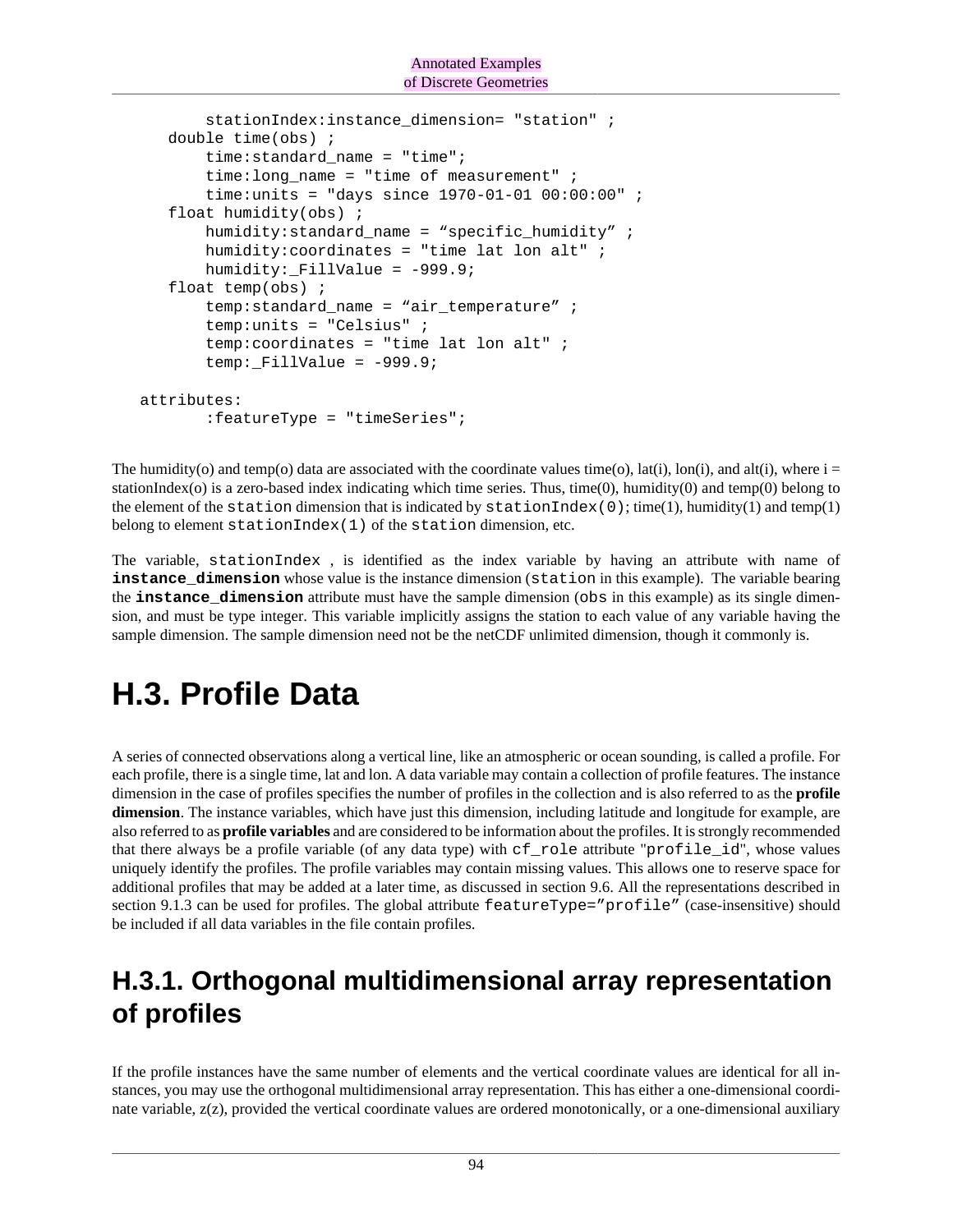coordinate variable, alt(o), where o is the element dimension. In the former case, listing the vertical coordinate variable in the **coordinates** attributes of the data variables is optional.

<span id="page-102-0"></span>**Example H.8. Atmospheric sounding profiles for a common set of vertical coordinates stored in the orthogonal multidimensional array representation.**

```
 dimensions:
  z = 42 ;
  profile = 142 ;
variables:
   int profile(profile) ;
         profile:cf_role = "profile_id";
   double time(profile); 
       time:standard_name = "time";
      time: long name = "time" ;
       time:units = "days since 1970-01-01 00:00:00" ;
   float lon(profile); 
       lon:standard_name = "longitude";
       lon:long_name = "longitude" ;
      lon: units = "degrees east" i float lat(profile); 
      lat: standard name = "latitude";
       lat:long_name = "latitude" ;
       lat:units = "degrees_north" ;
  float z(z) ;
      z:standard name = "altitude";
       z:long_name = "height above mean sea level" ;
      z:units = "km" ;
       z:positive = "up" ; 
      z:axis = "Z" ;
   float pressure(profile, z) ; 
       pressure:standard_name = "air_pressure" ;
       pressure:long_name = "pressure level" ;
       pressure:units = "hPa" ;
       pressure:coordinates = "time lon lat altz" ;
   float temperature(profile, z) ; 
       temperature:standard_name = "surface_temperature" ;
       temperature:long_name = "skin temperature" ;
       temperature:units = "Celsius" ;
      temperature: coordinates = "time lon lat at altz" float humidity(profile, z) ; 
       humidity:standard_name = "relative_humidity" ;
       humidity:long_name = "relative humidity" ;
       humidity:units = "%" ;
       humidity:coordinates = "time lon lat altz" ;
```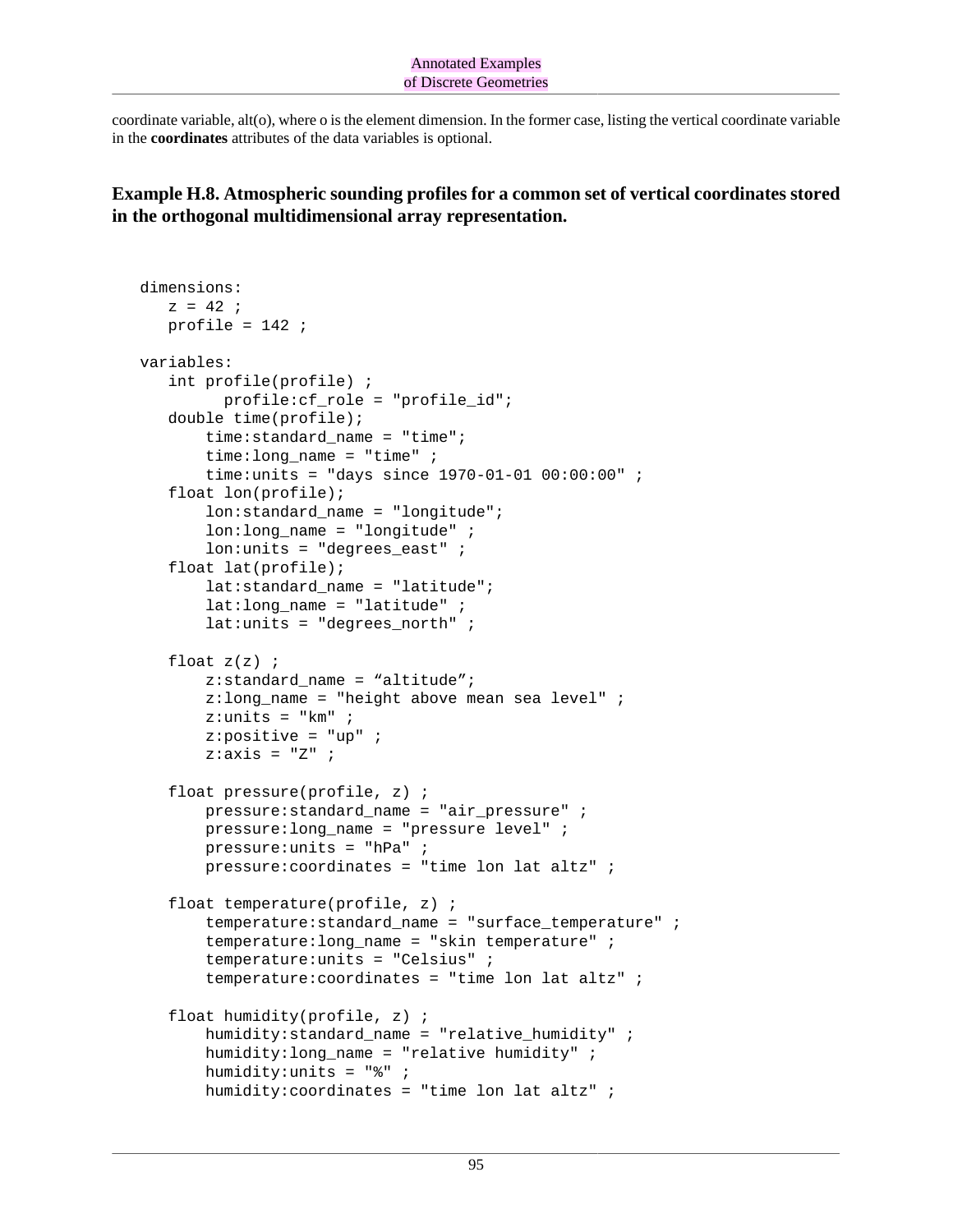```
 attributes:
   :featureType = "profile";
```
The pressure(i,o), temperature(i,o), and humidity(i,o) data for element o of profile i are associated with the coordinate values time(i), lat(i), and lon(i). The vertical coordinate for element o in each profile is altitude z(o). Either the instance (profile) or the element (z) dimension could be the netCDF unlimited dimension.

### **H.3.2. Incomplete multidimensional array representation of profiles**

If there are the same number of levels in each profile, but they do not have the same set of vertical coordinates, one can use the incomplete multidimensional array representation, which the vertical coordinate variable is two-dimensional e.g. replacing z(z) in [Example H.8, "Atmospheric sounding profiles for a common set of vertical coordinates stored](#page-102-0) [in the orthogonal multidimensional array representation."](#page-102-0) with alt(profile,z). This representation also allows one to have a variable number of elements in different profiles, at the cost of some wasted space. In that case, any unused elements of the data and auxiliary coordinate variables must contain missing data values (section 9.6).

### **H.3.3. Single profile**

When a single profile is stored in a file, there is no need for the profile dimension; the data arrays are one-dimensional. This is a special case of the orthogonal multidimensional array representation (9.3.1).

#### **Example H.9. Data from a single atmospheric sounding profile.**

```
 dimensions:
  z = 42 ;
variables:
   int profile ;
      profile: cf role = "profile id";
   double time; 
       time:standard_name = "time";
      time: long name = "time" ;
       time:units = "days since 1970-01-01 00:00:00" ;
   float lon; 
       lon:standard_name = "longitude";
       lon:long_name = "longitude" ;
       lon:units = "degrees_east" ;
   float lat; 
      lat:standard name = "latitude";
       lat:long_name = "latitude" ;
      lat:units = "degrees__north" ;
  float z(z) ;
       z:standard_name = "altitude";
       z:long_name = "height above mean sea level" ;
      z:units = "km" ;
      z:positive = "up" ;
```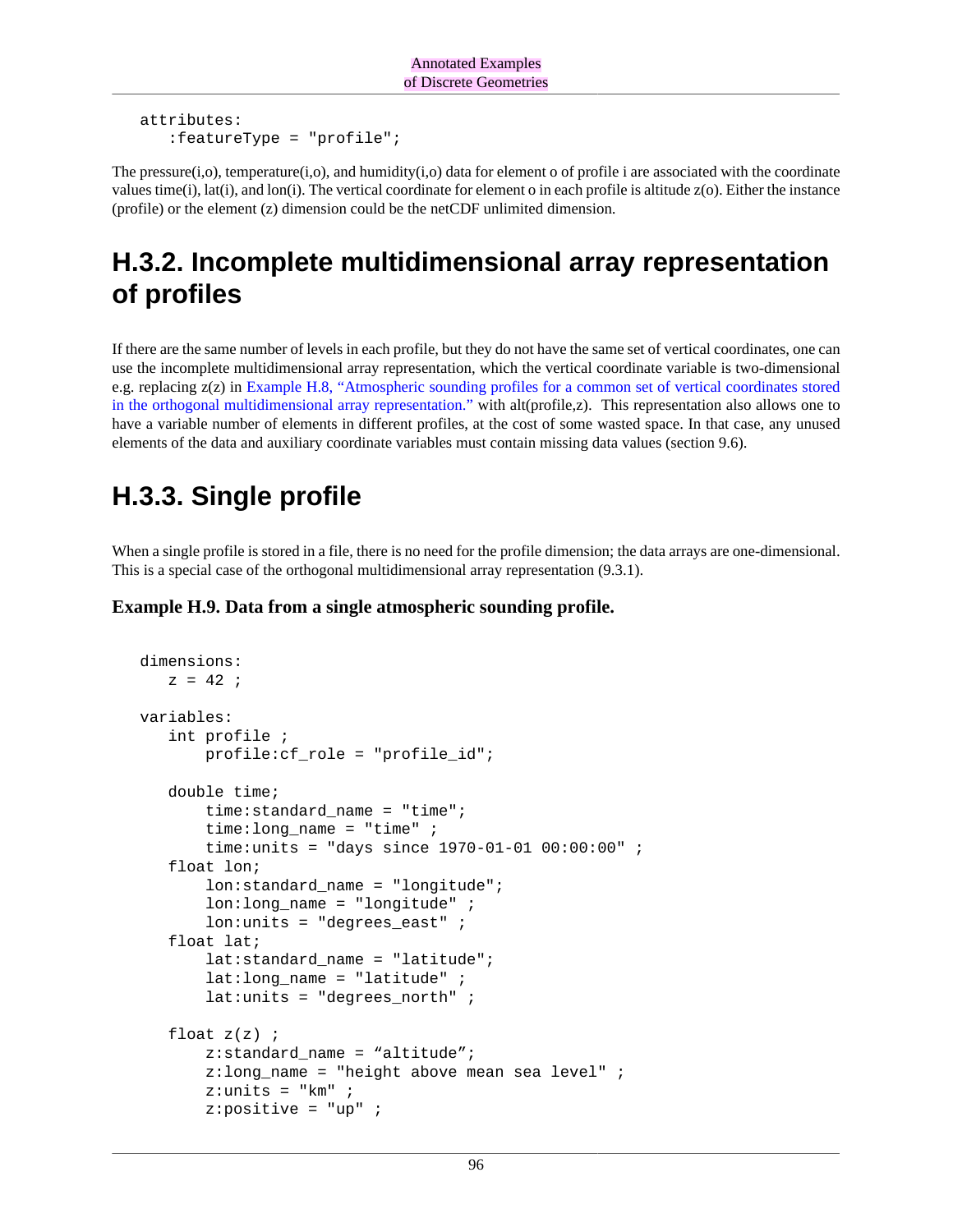```
z:axis = "Z" ;
   float pressure(z) ; 
       pressure:standard_name = "air_pressure" ;
       pressure:long_name = "pressure level" ;
       pressure:units = "hPa" ;
       pressure:coordinates = "time lon lat z" ;
   float temperature(z) ; 
       temperature:standard_name = "surface_temperature" ;
       temperature:long_name = "skin temperature" ;
       temperature:units = "Celsius" ;
       temperature:coordinates = "time lon lat z" ;
  float humidity(z);
       humidity:standard_name = "relative_humidity" ;
       humidity:long_name = "relative humidity" ;
       humidity:units = "%" ;
      humidity: coordinates = "time lon lat z" ;
attributes:
   :featureType = "profile";
```
The pressure(o), temperature(o), and humidity(o) data is associated with the coordinate values time,  $z(0)$ , lat, and lon. The profile variables time, lat and lon, shown here as scalar, could alternatively be one-dimensional time(profile), lat(profile), lon(profile) if a size-one profile dimension were retained in the file.

### **H.3.4. Contiguous ragged array representation of profiles**

When the number of vertical levels for each profile varies, and one can control the order of writing, one can use the contiguous ragged array representation. The canonical use case for this is when rewriting raw data, and you expect that the common read pattern will be to read all the data from each profile.

**Example H.10. Atmospheric sounding profiles for a common set of vertical coordinates stored in the contiguous ragged array representation.**

```
 dimensions:
   obs = UNLIMITED ;
  profile = 142;
variables:
   int profile(profile) ;
       profile:cf_role = "profile_id";
   double time(profile); 
       time:standard_name = "time";
      time: long name = "time" ;
       time:units = "days since 1970-01-01 00:00:00" ;
   float lon(profile); 
       lon:standard_name = "longitude";
       lon:long_name = "longitude" ;
```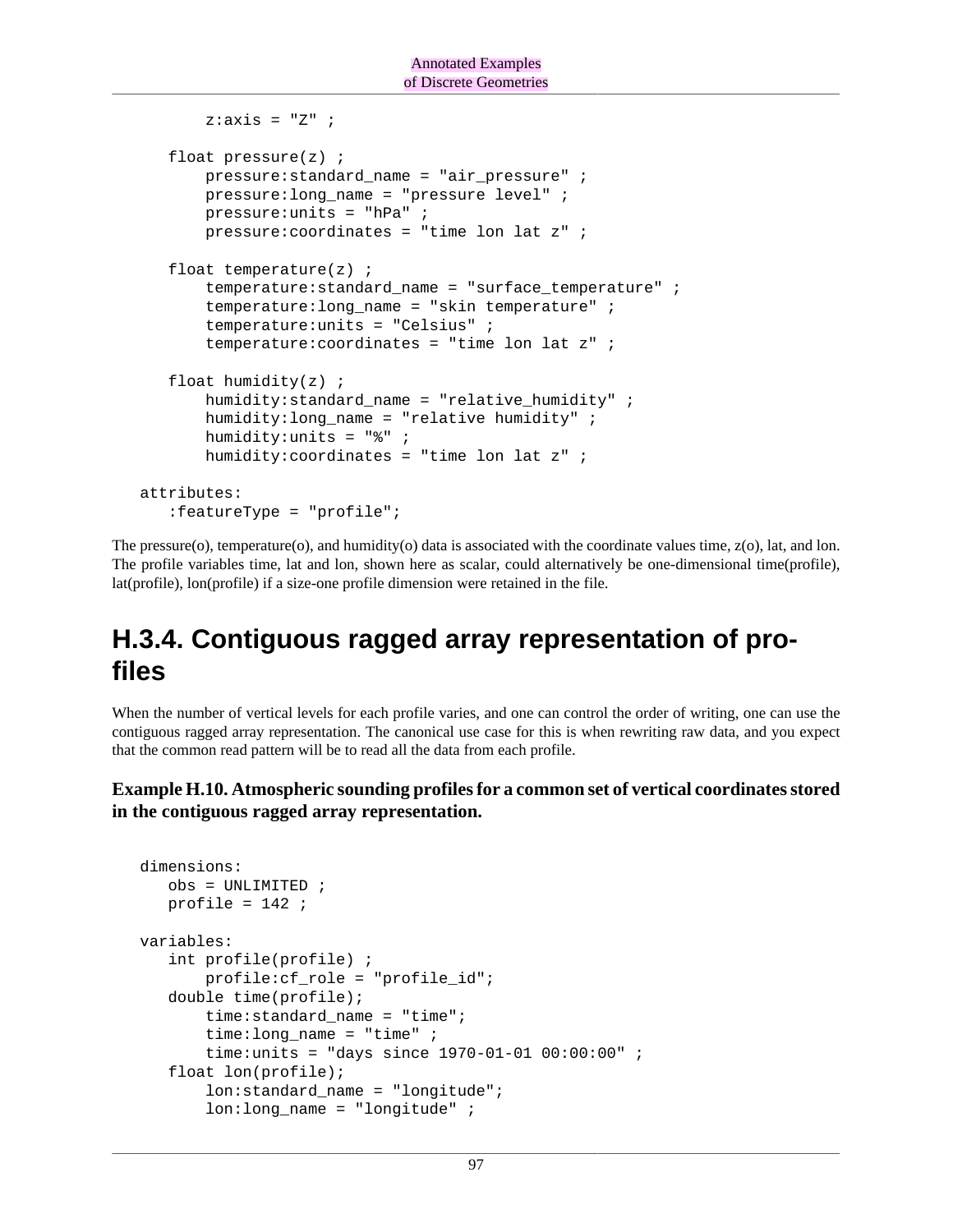```
 lon:units = "degrees_east" ;
   float lat(profile); 
      lat:standard name = "latitude";
      lat:long name = "latitude" ;
       lat:units = "degrees_north" ; 
    int rowSize(profile) ;
       rowSize:long_name = "number of obs for this profile " ;
       rowSize:sample_dimension = "obs" ;
   float z(obs) ; 
       z:standard_name = "altitude";
       z:long_name = "height above mean sea level" ;
      z:units = "km" ;
      z: positive = "up" ;
      z:axis = "Z" ;
   float pressure(obs) ; 
       pressure:standard_name = "air_pressure" ;
      pressure: long name = "pressure level" ;
       pressure:units = "hPa" ;
       pressure:coordinates = "time lon lat z" ;
   float temperature(obs) ; 
      temperature: standard name = "surface temperature" ;
       temperature:long_name = "skin temperature" ;
       temperature:units = "Celsius" ;
       temperature:coordinates = "time lon lat z" ;
   float humidity(obs) ; 
      humidity: standard name = "relative humidity" ;
       humidity:long_name = "relative humidity" ;
      humidity: units = " " ;
       humidity:coordinates = "time lon lat z" ;
attributes:
   :featureType = "profile";
```
The pressure(o), temperature(o), and humidity(o) data is associated with the coordinate values time(i),  $z$ (o), lat(i), and lon(i), where i indicates which profile. All elements for one profile are contiguous along the sample dimension. The sample dimension (obs) may be the unlimited dimension or not. All variables that have the instance dimension (profile) as their single dimension are considered to be information about the profiles.

The count variable (row\_size) contains the number of elements for each profile, and is identified by having an attribute with name "sample dimension" whose value is the sample dimension being counted. It must have the profile dimension as its single dimension, and must be type integer. The elements are associated with the profile using the same algorithm as in H.2.4.

### **H.3.5. Indexed ragged array representation of profiles**

When the number of vertical levels for each profile varies, and one cannot write them contiguously, one can use the indexed ragged array representation. The canonical use case is when writing real-time data streams that contain reports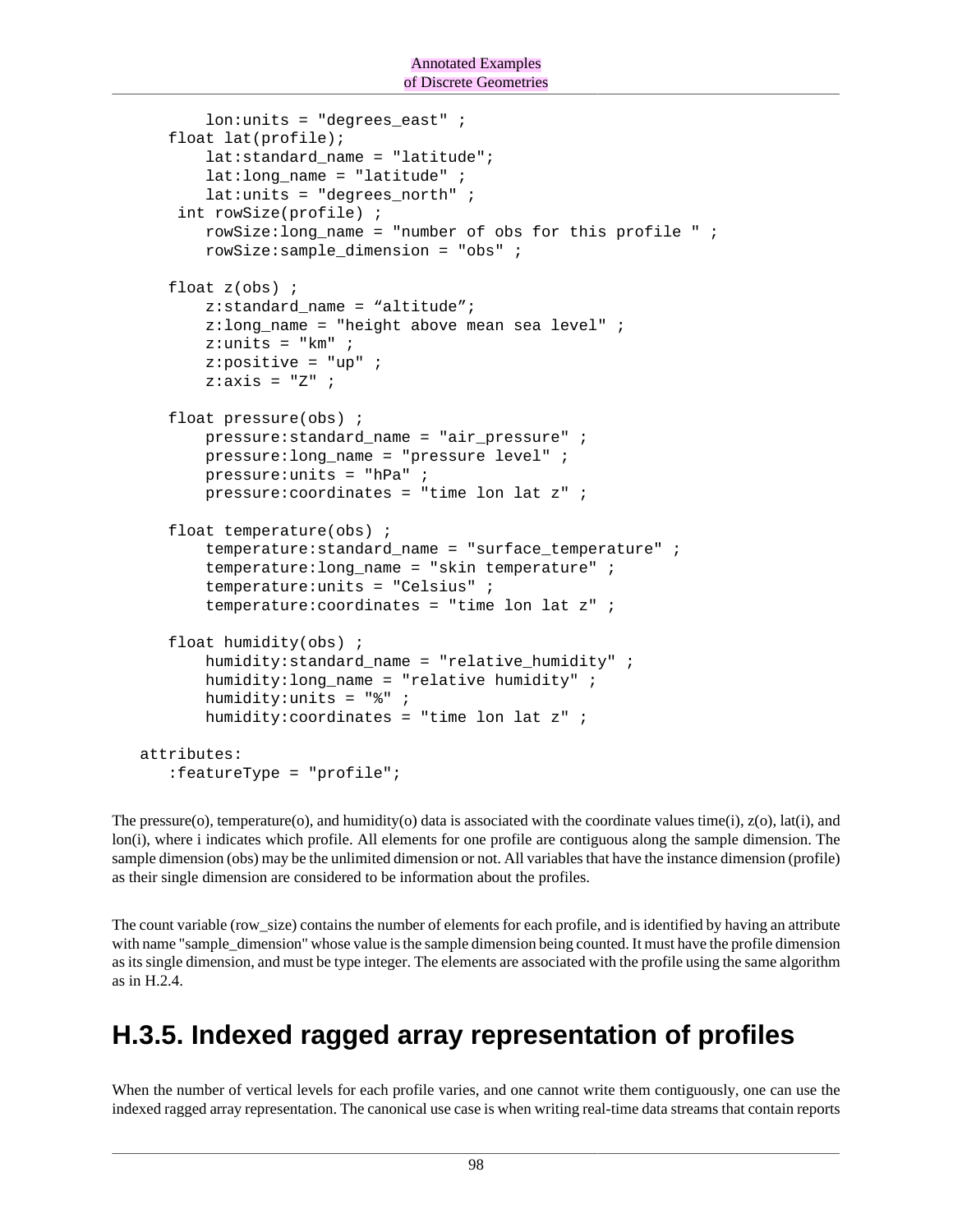from many profiles, arriving randomly. If the sample dimension is the unlimited dimension, this allows data to be appended to the file.

**Example H.11. Atmospheric sounding profiles for a common set of vertical coordinates stored in the indexed ragged array representation.**

```
 dimensions:
   obs = UNLIMITED ;
   profiles = 142 ;
variables:
   int profile(profile) ;
       profile:cf_name = "profile_id";
   double time(profile); 
       time:standard_name = "time";
      time: long name = "time" ;
       time:units = "days since 1970-01-01 00:00:00" ;
   float lon(profile); 
       lon:standard_name = "longitude";
       lon:long_name = "longitude" ;
      lon: units = "degrees east" i float lat(profile); 
      lat: standard name = "latitude";
       lat:long_name = "latitude" ;
       lat:units = "degrees_north" ; 
   int parentIndex(obs) ;
       parentIndex:long_name = "index of profile " ;
       parentIndex:instance_dimension= "profile" ;
    float z(obs) ; 
      z:standard name = "altitude";
       z:long_name = "height above mean sea level" ;
      z:units = "km" ;
      z:positive = "up" ;
      z:axis = "Z" ;
   float pressure(obs) ; 
       pressure:standard_name = "air_pressure" ;
       pressure:long_name = "pressure level" ;
       pressure:units = "hPa" ;
       pressure:coordinates = "time lon lat z" ;
   float temperature(obs) ; 
       temperature:standard_name = "surface_temperature" ;
       temperature:long_name = "skin temperature" ;
       temperature:units = "Celsius" ;
       temperature:coordinates = "time lon lat z" ;
   float humidity(obs) ; 
       humidity:standard_name = "relative_humidity" ;
```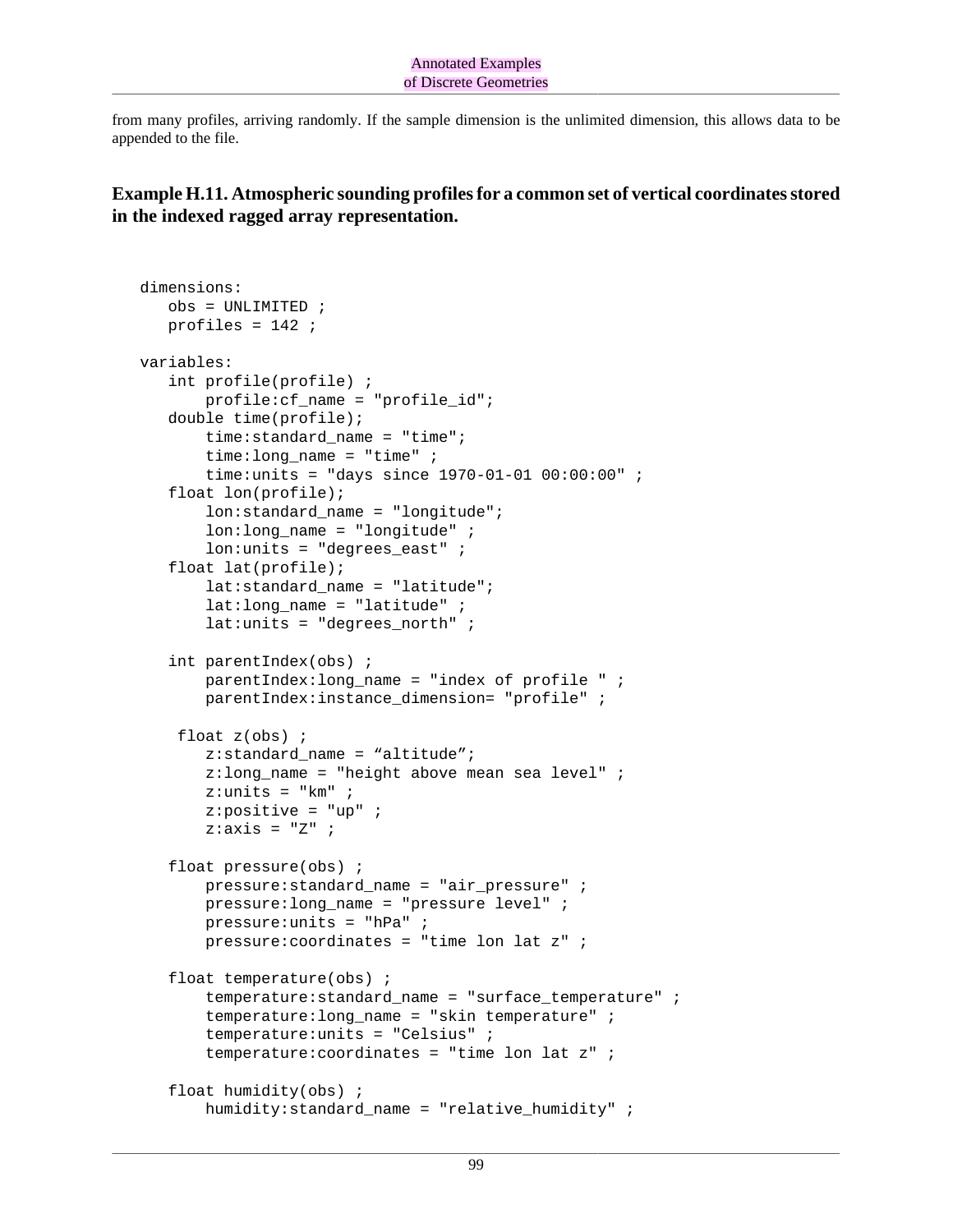```
 humidity:long_name = "relative humidity" ;
       humidity:units = "%" ;
       humidity:coordinates = "time lon lat z" ;
attributes:
   :featureType = "profile";
```
The pressure(o), temperature(o), and humidity(o) data are associated with the coordinate values time(i),  $z(0)$ , lat(i), and lon(i), where i indicates which profile. The sample dimension (obs) may be the unlimited dimension or not. The profile index variable (parentIndex) is identified by having an attribute with name of "instance\_dimension" whose value is the profile dimension name. It must have the sample dimension as its single dimension, and must be type integer. Each value in the profile index variable is the zero-based profile index that the element belongs to. The elements are associated with the profiles using the same algorithm as in H.2.5.

## **H.4. Trajectory Data**

Data may be taken along discrete paths through space, each path constituting a connected set of points called a trajectory, for example along a flight path, a ship path or the path of a parcel in a Lagrangian calculation. A data variable may contain a collection of trajectory features. The instance dimension in the case of trajectories specifies the number of trajectories in the collection and is also referred to as the **trajectory dimension**. The instance variables, which have just this dimension, are also referred to as **trajectory variables** and are considered to be information about the trajectories. It is strongly recommended that there always be a trajectory variable (of any data type) with the attribute cf\_role="trajectory\_id" attribute, whose values uniquely identify the trajectories. The trajectory variables may contain missing values. This allows one to reserve space for additional trajectories that may be added at a later time, as discussed in section 9.6. All the representations described in section 9.3 can be used for trajectories. The global attribute featureType="trajectory" (case-insensitive) should be included if all data variables in the file contain trajectories.

### **H.4.1. Multidimensional array representation of trajectories**

When storing multiple trajectories in the same file, and the number of elements in each trajectory is the same, one can use the multidimensional array representation. This representation also allows one to have a variable number of elements in different trajectories, at the cost of some wasted space. In that case, any unused elements of the data and auxiliary coordinate variables must contain missing data values (section 9.6).

#### **Example H.12. Trajectories recording atmospheric composition in the incomplete multidimensional array representation.**

```
 dimensions:
   obs = 1000 ;
  trajectory = 77 ;
variables:
  char trajectory(trajectory, name strlen) ;
     trajectory:cf_role = "trajectory_id";
     trajectory:long_name = "trajectory name" ;
```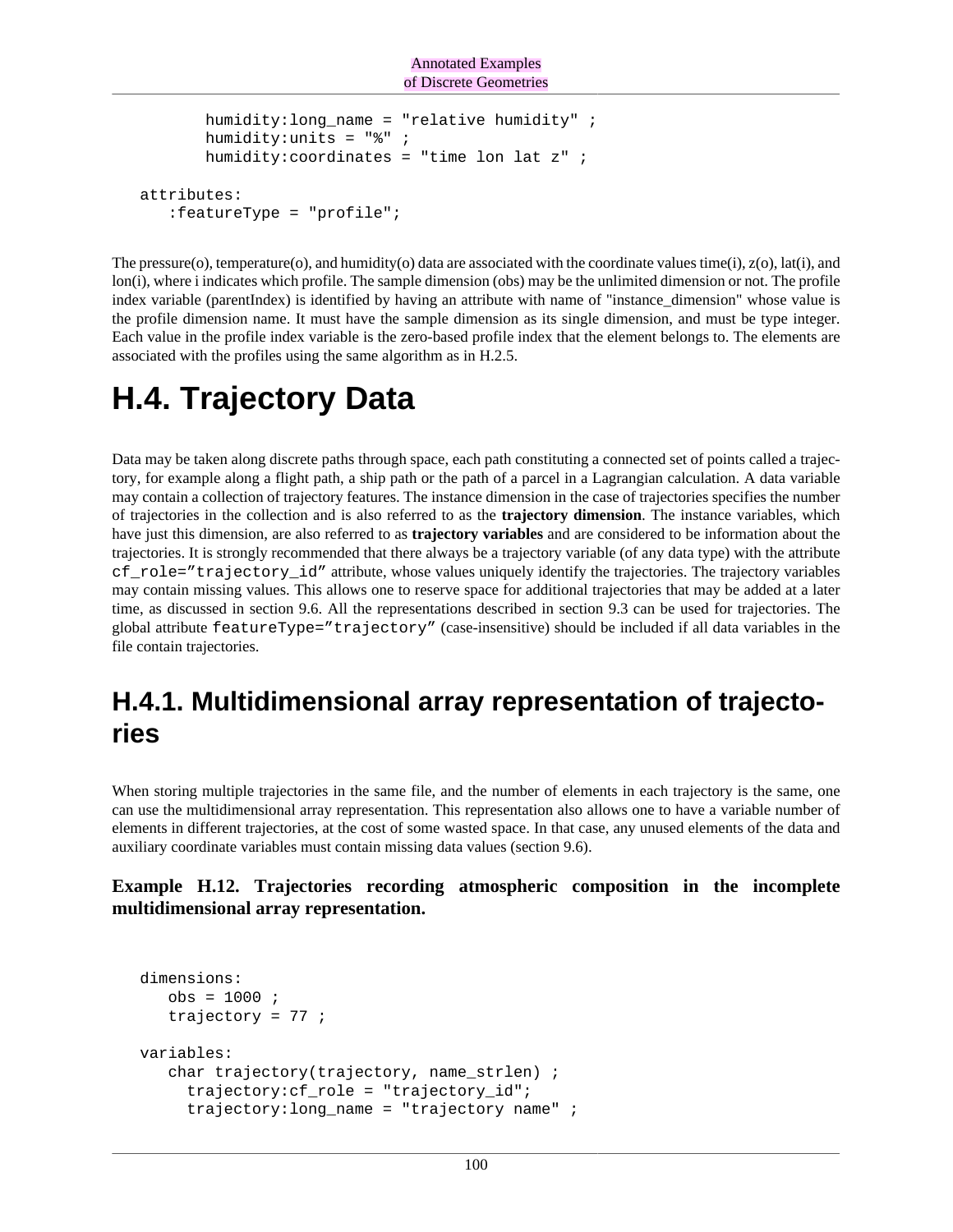```
 int trajectory_info(trajectory) ;
       trajectory_info:long_name = "some kind of trajectory info" 
   double time(trajectory, obs) ; 
       time:standard_name = "time";
      time: long name = "time" ;
       time:units = "days since 1970-01-01 00:00:00" ;
   float lon(trajectory, obs) ; 
      lon: standard name = "longitude";
       lon:long_name = "longitude" ;
       lon:units = "degrees_east" ;
   float lat(trajectory, obs) ; 
      lat:standard name = "latitude";
       lat:long_name = "latitude" ;
      lat:units = "degrees__north" ;
   float z(trajectory, obs) ; 
       z:standard_name = "altitude";
      z:long name = "height above mean sea level" ;
      z:units = "km" ;
      z: positive = "up" ;
       z:axis = "Z" ;
   float O3(trajectory, obs) ;
       O3:standard_name = "mass_fraction_of_ozone_in_air";
      03:long name = "ozone concentration" ;
      03:units = "1e-9" ;
       O3:coordinates = "time lon lat z" ;
   float NO3(trajectory, obs) ;
       NO3:standard_name = "mass_fraction_of_nitrate_radical_in_air";
       NO3:long_name = "NO3 concentration" ;
      NO3:units = "1e-9" ;
       NO3:coordinates = "time lon lat z" ;
attributes:
   :featureType = "trajectory";
```
The NO3(i,o) and O3(i,o) data for element o of trajectory i are associated with the coordinate values time(i,o), lat(i,o), lon(i,o), and z(i,o). Either the instance (trajectory) or the element (obs) dimension could be the netCDF unlimited dimension. All variables that have trajectory as their only dimension are considered to be information about that trajectory.

If the trajectories all have the same set of times, the time auxiliary coordinate variable could be one-dimensional time(obs), or replaced by a one-dimensional coordinate variable time(time), where the size of the time dimension is now equal to the number of elements of each trajectory. In the latter case, listing the time coordinate variable in the coordinates attribute is optional.

### **H.4.2. Single trajectory**

When a single trajectory is stored in the data variable, there is no need for the trajectory dimension and the arrays are one-dimensional. This is a special case of the multidimensional array representation.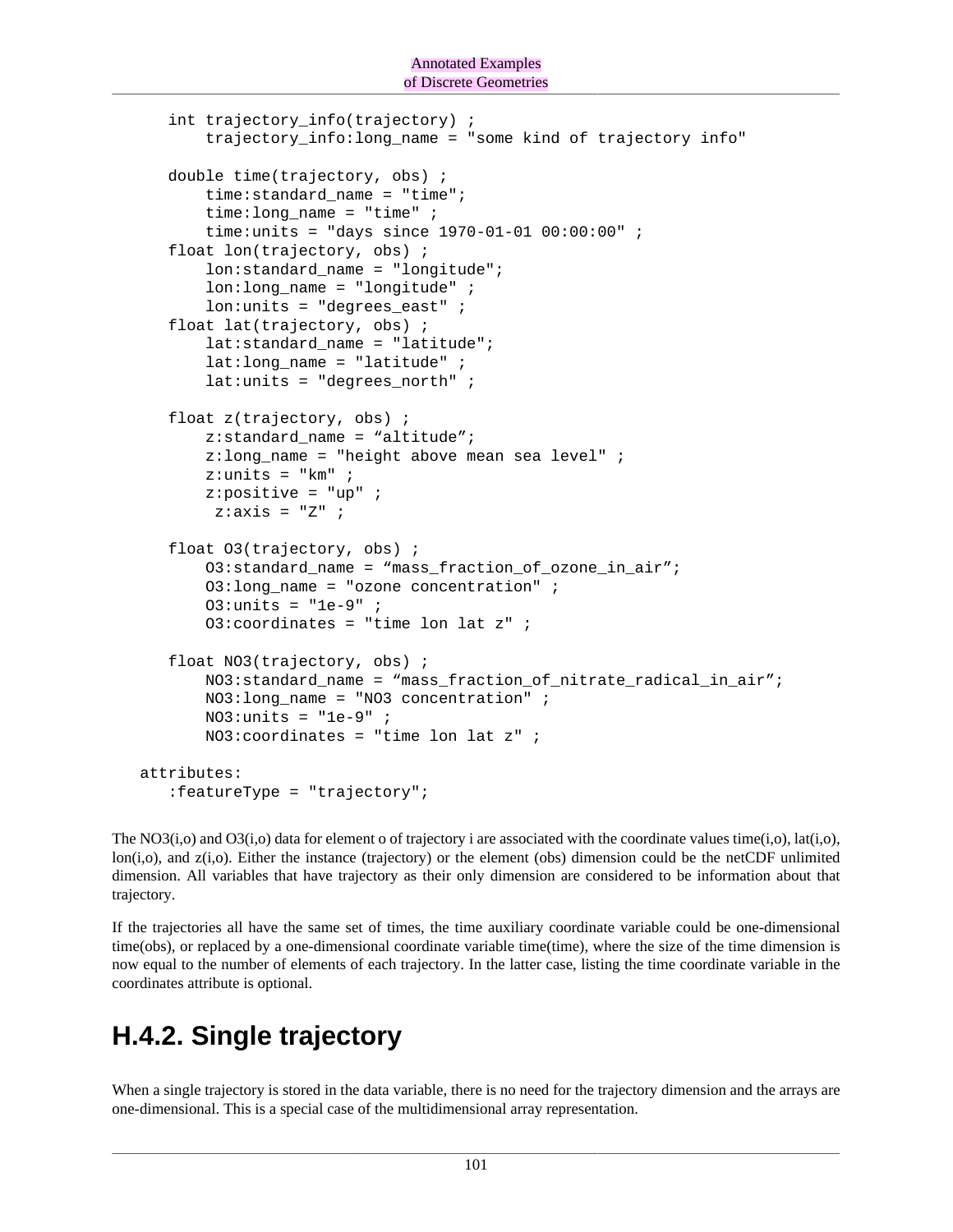**Example H.13. A single trajectory recording atmospheric composition.**

```
 dimensions:
  time = 42; variables:
   char trajectory(name_strlen) ;
       trajectory:cf_role = "trajectory_id";
   double time(time) ; 
       time:standard_name = "time";
       time:long_name = "time" ;
       time:units = "days since 1970-01-01 00:00:00" ;
   float lon(time) ; 
       lon:standard_name = "longitude";
       lon:long_name = "longitude" ;
       lon:units = "degrees_east" ;
   float lat(time) ; 
       lat:standard_name = "latitude";
       lat:long_name = "latitude" ;
       lat:units = "degrees_north" ;
   float z(time) ; 
       z:standard_name = "altitude";
       z:long_name = "height above mean sea level" ;
      z:units = "km" ;
      z:positive = "up" ;
       z:axis = "Z" ;
   float O3(time) ; 
       O3:standard_name = "mass_fraction_of_ozone_in_air";
       O3:long_name = "ozone concentration" ;
       O3:units = "1e-9" ;
      03:coordinates = "time lon lat z" ;
   float NO3(time) ; 
       NO3:standard_name = "mass_fraction_of_nitrate_radical_in_air";
       NO3:long_name = "NO3 concentration" ;
      NO3:units = "le-9" ;
       NO3:coordinates = "time lon lat z" ;
attributes:
   :featureType = "trajectory";
```
The NO3(o) and O3(o) data are associated with the coordinate values time(o), z(o), lat(o), and lon(o). In this example, the time coordinate is ordered, so time values are contained in a coordinate variable i.e. time(time) and time is the element dimension. The time dimension may be unlimited or not.

Note that structurally this looks like unconnected point data as in example 9.5. The presence of the featureType = "trajectory" global attribute indicates that in fact the points are connected along a trajectory.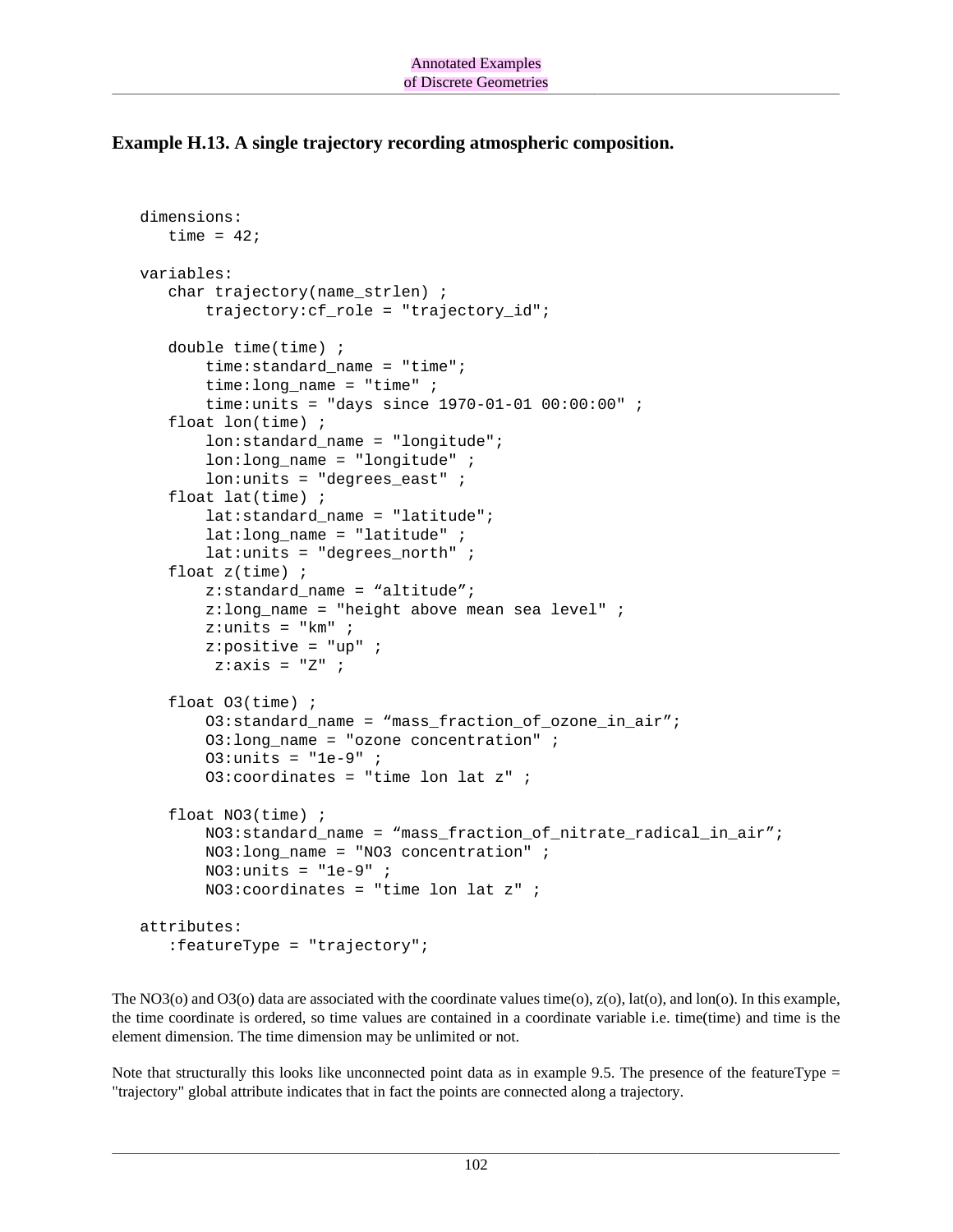#### **H.4.3. Contiguous ragged array representation of trajectories**

When the number of elements for each trajectory varies, and one can control the order of writing, one can use the contiguous ragged array representation. The canonical use case for this is when rewriting raw data, and you expect that the common read pattern will be to read all the data from each trajectory.

#### **Example H.14. Trajectories recording atmospheric composition in the contiguous ragged array representation.**

```
 dimensions:
   obs = 3443;
  trajectory = 77 ;
variables:
   char trajectory(trajectory, name_strlen) ;
         trajectory:cf_role = "trajectory_id";
   int rowSize(trajectory) ;
      rowSize: long name = "number of obs for this trajectory " ;
       rowSize:sample_dimension = "obs" ;
   double time(obs) ; 
      time: standard name = "time";
       time:long_name = "time" ;
       time:units = "days since 1970-01-01 00:00:00" ;
   float lon(obs) ; 
       lon:standard_name = "longitude";
       lon:long_name = "longitude" ;
       lon:units = "degrees_east" ;
   float lat(obs) ; 
       lat:standard_name = "latitude";
      lat:long name = "latitude" ;
       lat:units = "degrees_north" ;
   float z(obs) ; 
       z:standard_name = "altitude";
      z:long name = "height above mean sea level" ;
      z:units = "km" ;
      z:positive = "up" ;
       z:axis = "Z" ;
   float O3(obs) ; 
       O3:standard_name = "mass_fraction_of_ozone_in_air";
      03:long name = "ozone concentration" ;
      03:units = "le-9" ; O3:coordinates = "time lon lat z" ;
   float NO3(obs) ; 
       NO3:standard_name = "mass_fraction_of_nitrate_radical_in_air";
       NO3:long_name = "NO3 concentration" ;
```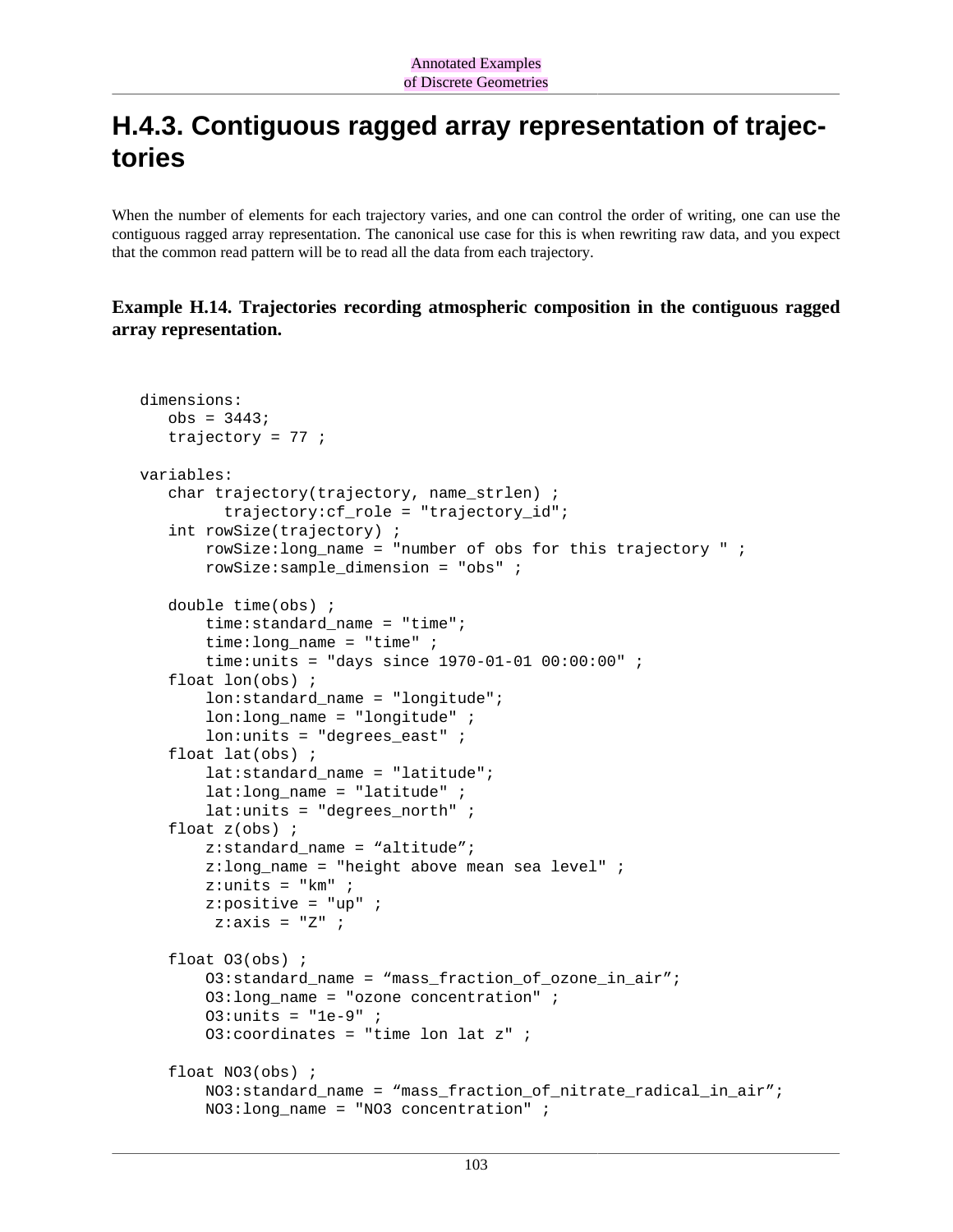```
NO3:units = "1e-9" ;
       NO3:coordinates = "time lon lat z" ;
attributes:
   :featureType = "trajectory";
```
The  $O3(0)$  and  $NO3(0)$  data are associated with the coordinate values time(o), lat(o), lon(o), and alt(o). All elements for one trajectory are contiguous along the sample dimension. The sample dimension (obs) may be the unlimited dimension or not. All variables that have the instance dimension (trajectory) as their single dimension are considered to be information about that trajectory.

The count variable (row\_size) contains the number of elements for each trajectory, and is identified by having an attribute with name "sample\_dimension" whose value is the sample dimension being counted. It must have the trajectory dimension as its single dimension, and must be type integer. The elements are associated with the trajectories using the same algorithm as in H.2.4.

### **H.4.4. Indexed ragged array representation of trajectories**

When the number of elements at each trajectory vary, and the elements cannot be written in order, one can use the indexed ragged array representation. The canonical use case is when writing real-time data streams that contain reports from many trajectories. The data can be written as it arrives; if the flatsample dimension is the unlimited dimension, this allows data to be appended to the file.

#### **Example H.15. Trajectories recording atmospheric composition in the indexed ragged array representation.**

```
 dimensions:
   obs = UNLIMITED ;
  trajectory = 77 ;
variables:
   char trajectory(trajectory, name_strlen) ;
       trajectory:cf_role = "trajectory_id";
  int trajectory index(obs) ;
       trajectory_index:long_name = "index of trajectory this obs belongs to " ;
       trajectory_index:instance_dimension= "trajectory" ;
   double time(obs) ; 
      time: standard name = "time";
      time: long name = "time" ; time:units = "days since 1970-01-01 00:00:00" ;
   float lon(obs) ; 
       lon:standard_name = "longitude";
      lon: long name = "lonqitude" ;
       lon:units = "degrees_east" ;
   float lat(obs) ;
```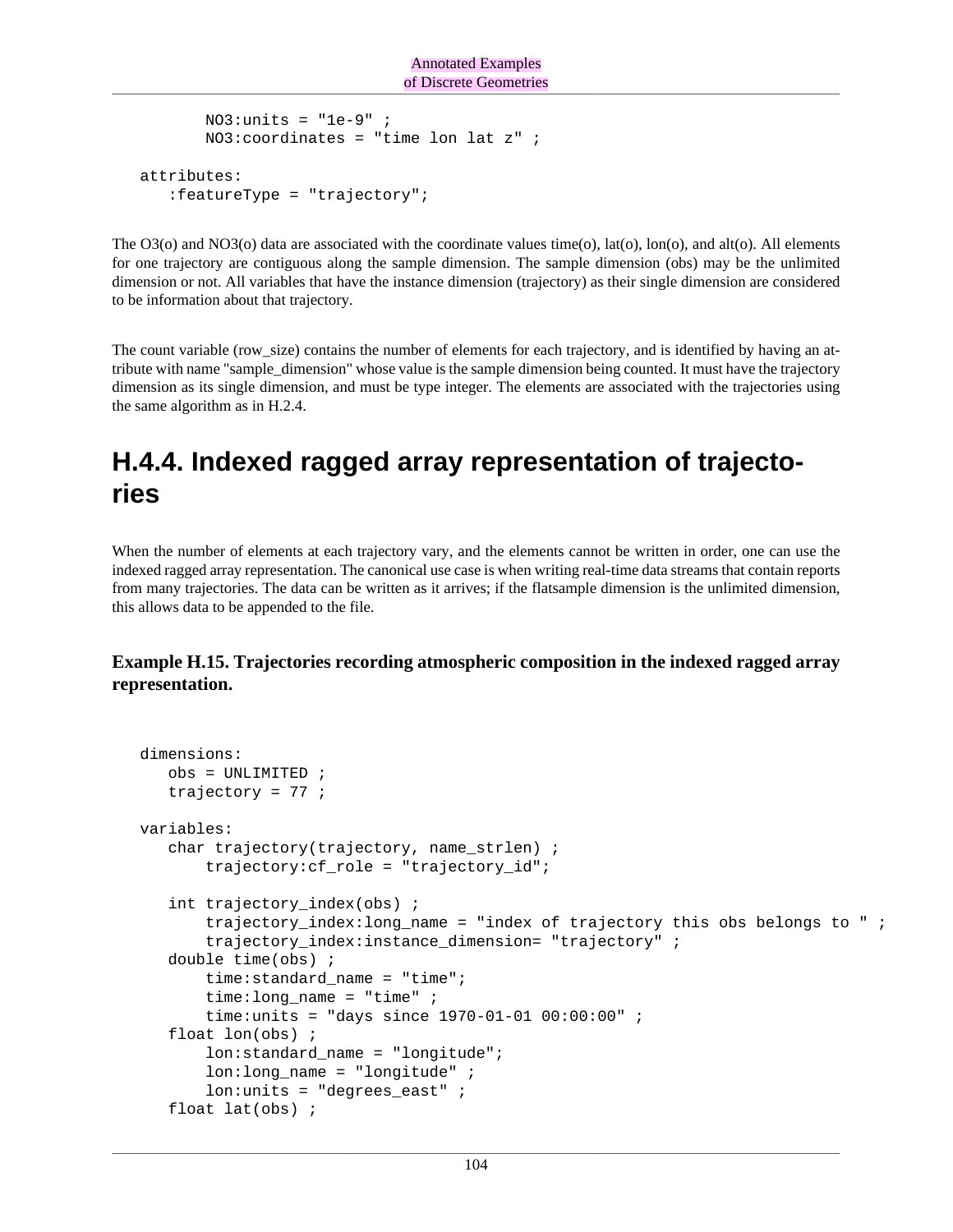```
 lat:standard_name = "latitude";
      lat:long name = "latitude" ;
      lat: units = "degrees north" ;
   float z(obs) ; 
       z:standard_name = "altitude";
       z:long_name = "height above mean sea level" ;
      z:units = "km" ;
      z: positive = "up" ;
      z:axis = "Z" ;
   float O3(obs) ; 
       O3:standard_name = "mass_fraction_of_ozone_in_air";
      03:long name = "ozone concentration" ;
      03:units = "le-9" ;03:coordinates = "time lon lat z" ;
   float NO3(obs) ; 
       NO3:standard_name = "mass_fraction_of_nitrate_radical_in_air";
      NO3:long name = "NO3 concentration" ;
      NO3:units = "le-9" ;
       NO3:coordinates = "time lon lat z" ;
attributes:
   :featureType = "trajectory";
```
The O3(o) and NO3(o) data are associated with the coordinate values time(o), lat(o), lon(o), and alt(o). All elements for one trajectory will have the same trajectory index value. The sample dimension (obs) may be the unlimited dimension or not.

The index variable (trajectory\_index) is identified by having an attribute with name of "instance\_dimension" whose value is the trajectory dimension name. It must have the sample dimension as its single dimension, and must be type integer. Each value in the trajectory index variable is the zero-based trajectory index that the element belongs to. The elements are associated with the trajectories using the same algorithm as in H.2.5.

# **H.5. Time Series of Profiles**

When profiles are taken repeatedly at a station, one gets a time series of profiles (see also section H.2 for discussion of stations and time series). The resulting collection of profiles is called a timeSeriesProfile. A data variable may contain a collection of such timeSeriesProfile features, one feature per station. The instance dimension in the case of a timeSeriesProfile is also referred to as the **station dimension**. The instance variables, which have just this dimension, including latitude and longitude for example, are also referred to as **station variables** and are considered to contain information describing the stations. The station variables may contain missing values. This allows one to reserve space for additional stations that may be added at a later time, as discussed in section 9.6. In addition,

- It is strongly recommended that there should be a station variable (which may be of any type) with  $cf$  role attribute "timeseries\_id", whose values uniquely identify the stations.
- It is recommended that there should be station variables with standard\_name attributes "platform\_name", "surface\_altitude" and "platform\_id" when applicable.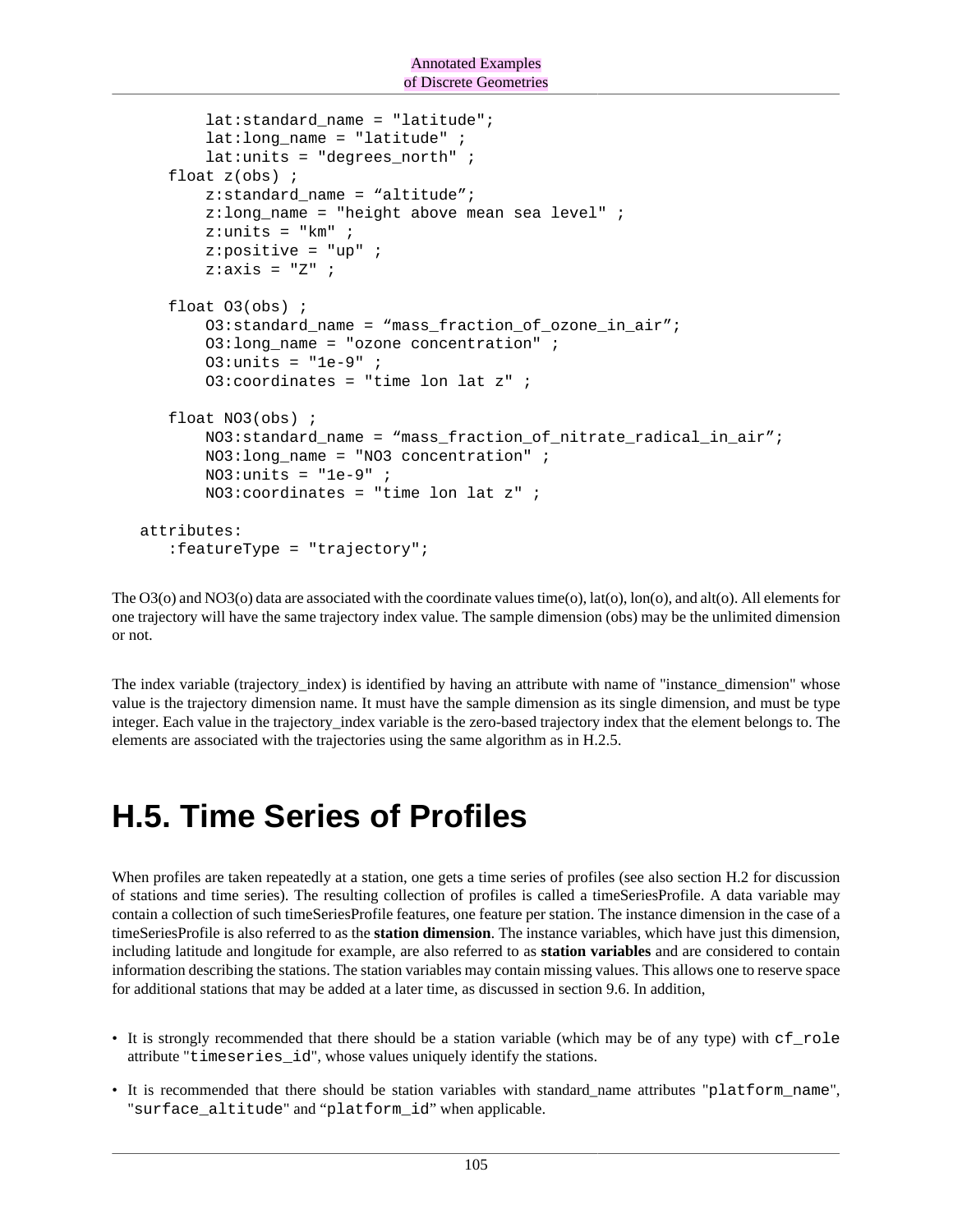TimeSeriesProfiles are more complicated than timeSeries because there are two element dimensions (profile and vertical). Each time series has a number of profiles from different times as its elements, and each profile has a number of data from various levels as its elements. It is strongly recommended that there always be a variable (of any data type) with the profile dimension and the cf\_role attribute "profile\_id", whose values uniquely identify the profiles.

### **H.5.1. Multidimensional array representations of time series profiles**

When storing time series of profiles at multiple stations in the same data variable, if there are the same number of time points for all timeSeries, and the same number of vertical levels for every profile, one can use the multidimensional array representation:

**Example H.16. Time series of atmospheric sounding profiles from a set of locations stored in a multidimensional array representation.**

```
 dimensions:
   station = 22 ;
  profile = 3002;
  z = 42 ;
variables:
   float lon(station) ; 
       lon:standard_name = "longitude";
      lon: long name = "station longitude";
       lon:units = "degrees_east";
   float lat(station) ; 
       lat:standard_name = "latitude";
       lat:long_name = "station latitude" ;
      lat: units = "degrees north" ;
   char station_name(station, name_strlen) ;
      station name: cf role = "timeseries id" ;
       station_name:long_name = "station name" ;
  int station info(station) ;
       station_name:long_name = "some kind of station info" ;
   float alt(station, profile , z) ; 
       alt:standard_name = "altitude";
      alt:long_name = "height above mean sea level"alt:units = "km" ;
       alt:positive = "up" ; 
       alt: axis = "Z" ;
   double time(station, profile ) ; 
      time: standard name = "time";
      time:long_name = "time of measurement" time:units = "days since 1970-01-01 00:00:00" ;
      time: missing value = -999.9;
```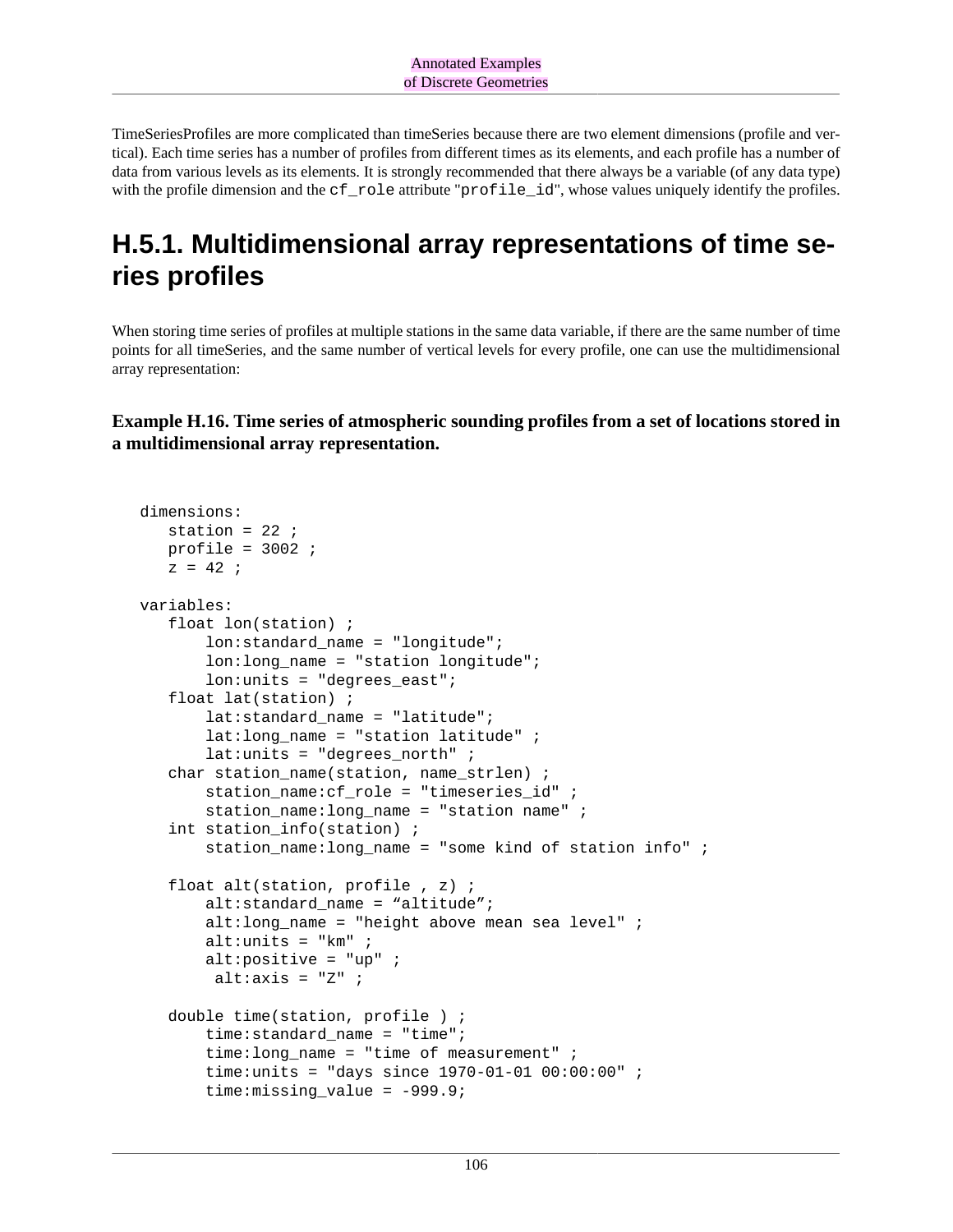```
 float pressure(station, profile , z) ; 
      pressure: standard name = "air pressure" ;
       pressure:long_name = "pressure level" ;
       pressure:units = "hPa" ;
       pressure:coordinates = "time lon lat alt" ;
   float temperature(station, profile , z) ; 
      temperature: standard name = "surface temperature" i temperature:long_name = "skin temperature" ;
       temperature:units = "Celsius" ;
       temperature:coordinates = "time lon lat alt" ;
   float humidity(station, profile , z) ; 
       humidity:standard_name = "relative_humidity" ;
      humidity: long name = "relative humidity" i humidity:units = "%" ;
      humidity: coordinates = "time lon lat alt" i attributes:
 :featureType = "timeSeriesProfile";
```
The pressure(i,p,o), temperature(i,p,o), and humidity(i,p,o) data for element o of profile p at station i are associated with the coordinate values time(i,p),  $z(i,p,o)$ , lat(i), and lon(i). Any of the three dimensions could be the netCDF unlimited dimension, if it might be useful to be able enlarge it.

If all of the profiles at any given station have the same set of vertical coordinates values, the vertical auxiliary coordinate variable could be dimensioned alt(station, z). If all the profiles have the same set of vertical coordinates, the vertical auxiliary coordinate variable could be one-dimensional alt(z), or replaced by a one-dimensional coordinate variable  $z(z)$ , provided the values are ordered monotonically. In the latter case, listing the vertical coordinate variable in the coordinates attribute is optional.

If the profiles are taken at all stations at the same set of times, the time auxiliary coordinate variable could be onedimensional time(profile), or replaced by a one-dimensional coordinate variable time(time), where the size of the time dimension is now equal to the number of profiles at each station. In the latter case, listing the time coordinate variable in the coordinates attribute is optional.

If there is only a single set of levels and a single set of times, the multidimensional array representation is formally orthogonal:

**Example H.17. Time series of atmospheric sounding profiles from a set of locations stored in an orthogonal multidimensional array representation.**

```
 dimensions:
 station = 10 ; // measurement locations
pressure = 11 ; // pressure levels
 time = UNLIMITED ;
variables:
 float humidity(time, pressure, station) ;
    humidity:standard_name = "specific_humidity" ;
```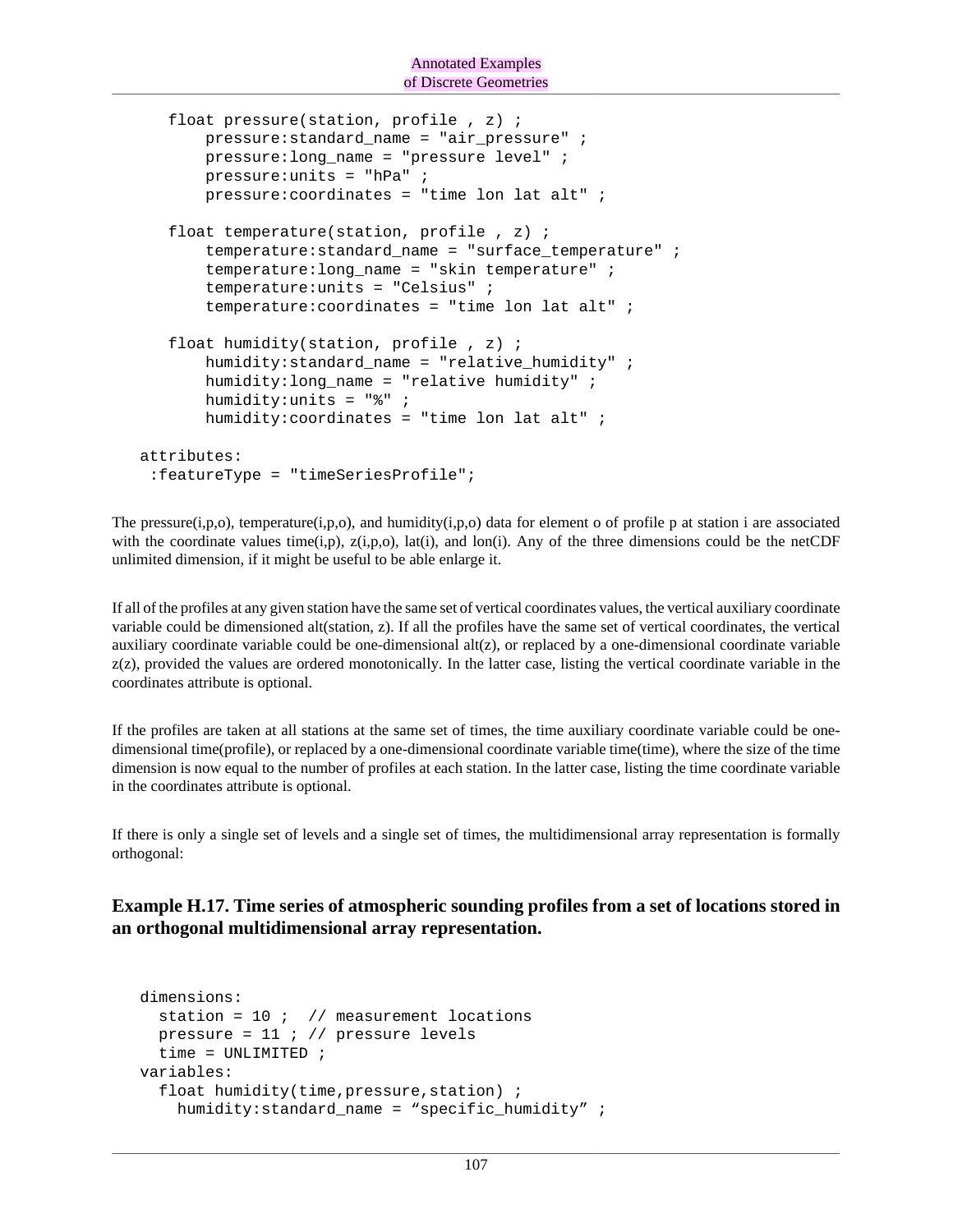```
 humidity:coordinates = "lat lon" ;
double time(time) ; 
 time: standard name = "time";
 time: long name = "time of measurement" ;
  time:units = "days since 1970-01-01 00:00:00" ;
float lon(station) ;
  lon:long_name = "station longitude";
 lon:units = "degrees east";
float lat(station) ;
 lat:long name = "station latitude" ;
 lat:units = "degrees__north" ;
float pressure(pressure) ; 
  pressure:standard_name = "air_pressure" ;
 pressure:long_name = "pressure" ;
 pressure:units = "hPa" ;
 pressure:axis = "Z" ;
```
humidity( $p, o, i$ ) is associated with the coordinate values time( $p$ ), pressure( $o$ ), lat( $i$ ), and lon( $i$ ). The number of profiles equals the number of times.

At the cost of some wasted space, the multidimensional array representation also allows one to have a variable number of profiles for different stations, and varying numbers of levels for different profiles. In these cases, any unused elements of the data and auxiliary coordinate variables must contain missing data values (section 9.6).

#### **H.5.2. Time series of profiles at a single station**

If there is only one station in the data variable, there is no need for the station dimension:

**Example H.18. Time series of atmospheric sounding profiles from a single location stored in a multidimensional array representation.**

```
 dimensions:
  profile = 30 ;
  z = 42 ;
variables:
   float lon ; 
       lon:standard_name = "longitude";
       lon:long_name = "station longitude";
       lon:units = "degrees_east";
   float lat ; 
      lat:standard name = "latitude";
      lat:long name = "station latitude" ;
       lat:units = "degrees_north" ;
  char station name(name strlen) ;
       station_name:cf_role = "timeseries_id" ;
      station name: long name = "station name" ;
   int station_info;
       station_name:long_name = "some kind of station info" ;
```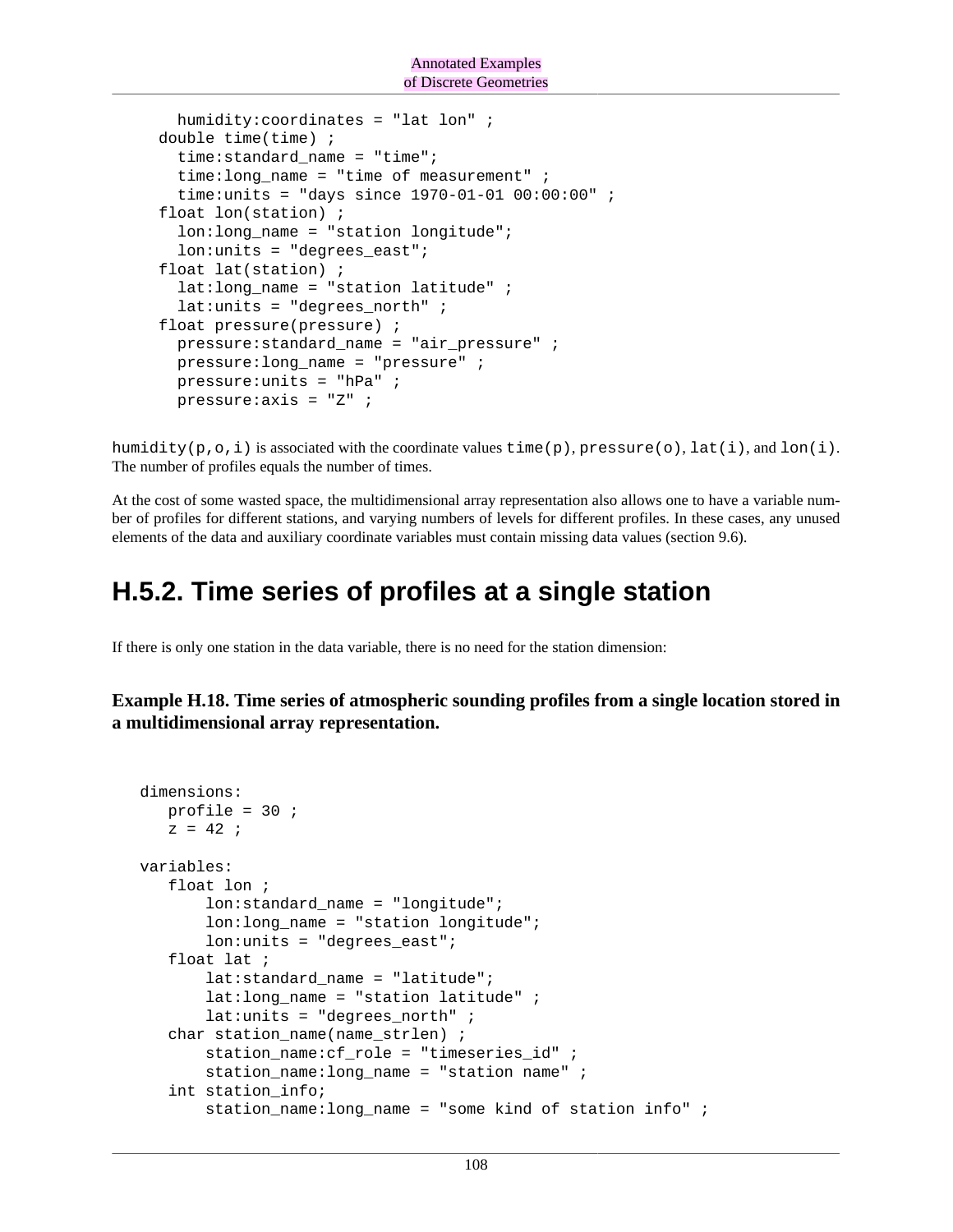```
 float alt(profile , z) ; 
      alt: standard name = "altitude";
      alt: long name = "height above mean sea level" ;
      alt: units = "km" ;
      alt: axis = "Z" ;
      alt: positive = "up" ;
   double time(profile ) ; 
      time: standard name = "time";
       time:long_name = "time of measurement" ;
       time:units = "days since 1970-01-01 00:00:00" ;
      time: missing value = -999.9;
   float pressure(profile , z) ; 
       pressure:standard_name = "air_pressure" ;
       pressure:long_name = "pressure level" ;
       pressure:units = "hPa" ;
       pressure:coordinates = "time lon lat alt" ;
   float temperature(profile , z) ; 
       temperature:standard_name = "surface_temperature" ;
       temperature:long_name = "skin temperature" ;
       temperature:units = "Celsius" ;
       temperature:coordinates = "time lon lat alt" ;
   float humidity(profile , z) ; 
       humidity:standard_name = "relative_humidity" ;
       humidity:long_name = "relative humidity" ;
      humidity: units = " ;
      humidity: coordinates = "time lon lat alt" i attributes:
 :featureType = "timeSeriesProfile";
```
The pressure(p,o), temperature(p,o), and humidity(p,o) data for element o of profile p are associated with the coordinate values time(p), alt(p,o), lat, and lon. If all the profiles have the same set of vertical coordinates, the vertical auxiliary coordinate variable could be one-dimensional alt(z), or replaced by a one-dimensional coordinate variable  $z(z)$ , provided the values are ordered monotonically. In the latter case, listing the vertical coordinate variable in the coordinates attribute is optional.

### **H.5.3. Ragged array representation of time series profiles**

When the number of profiles and levels for each station varies, one can use a ragged array representation. Each of the two element dimensions (time and vertical) could in principle be stored either contiguous or indexed, but this convention supports only one of the four possible choices. This uses the contiguous ragged array representation for each profile (9.5.43.3), and the indexed ragged array representation to organise the profiles into time series (9.3.54). The canonical use case is when writing real-time data streams that contain profiles from many stations, arriving randomly, with the data for each entire profile written all at once.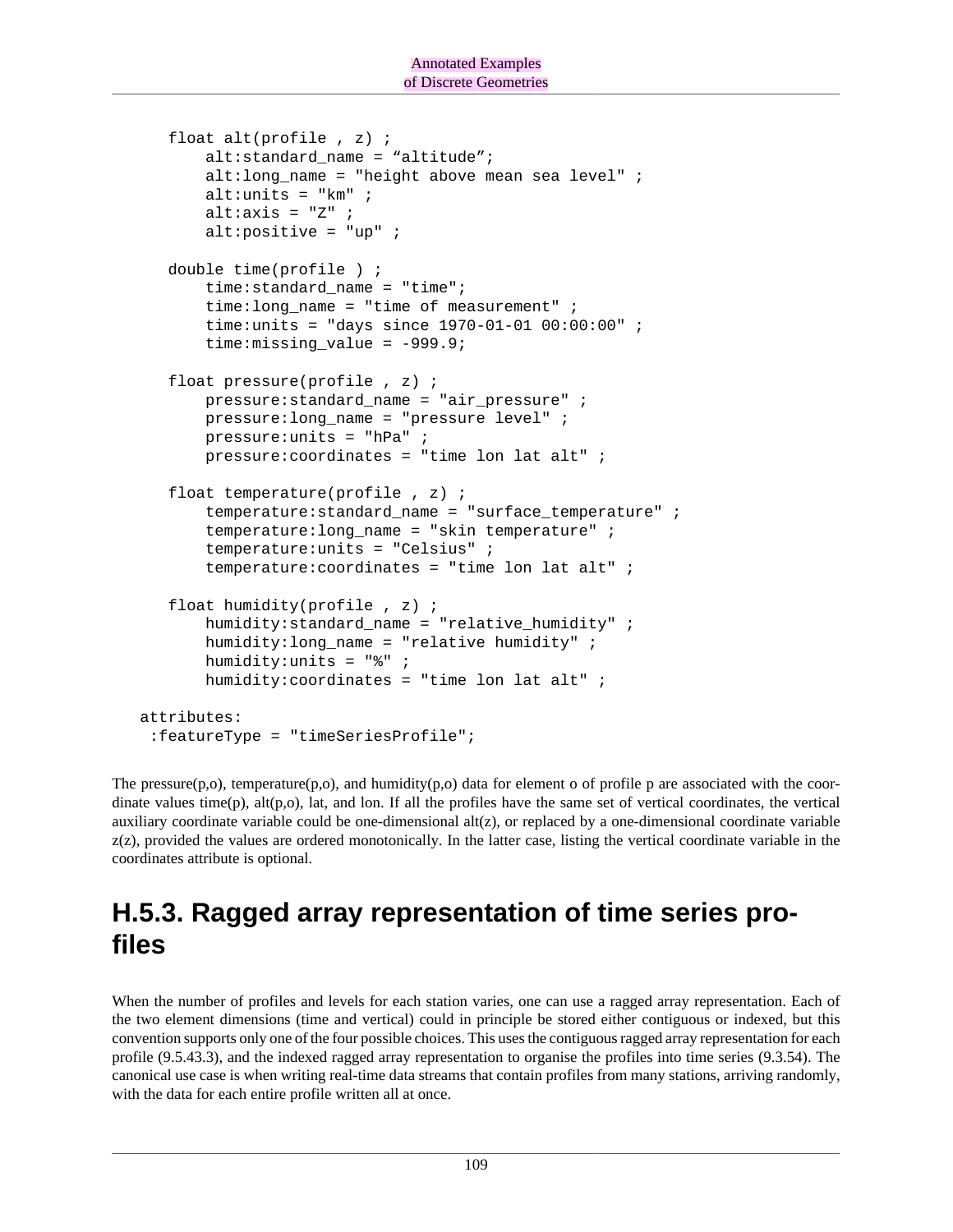**Example H.19. Time series of atmospheric sounding profiles from a set of locations stored in a ragged array representation.**

```
 dimensions:
   obs = UNLIMITED ;
   profiles = 1420 ;
  stations = 42i variables:
   float lon(station) ; 
      lon:standard name = "longitude";
       lon:long_name = "station longitude";
      lon:units = "degrees east";
   float lat(station) ; 
      lat:standard name = "latitude";
       lat:long_name = "station latitude" ;
      lat: units = "degrees north" ;
   float alt(station) ;
      alt:long_name = "altitude above MSL"alt: units = \sqrt{m} ;
   char station_name(station, name_strlen) ;
      station name: long name = "station name" ;
       station_name:cf_role = "timeseries_id";
  int station info(station) ;
       station_info:long_name = "some kind of station info" ;
   int profile(profile) ;
      profile: cf role = "profile id";
   double time(profile); 
      time: standard name = "time";
       time:long_name = "time" ;
       time:units = "days since 1970-01-01 00:00:00" ;
  int station index(profile) i station_index:long_name = "which station this profile is for" ;
       station_index:instance_dimension = "station" ;
   int row_size(profile) ;
       row_size:long_name = "number of obs for this profile " ;
       row_size:sample_dimension = "obs" ;
   float z(obs) ; 
       z:standard_name = "altitude";
       z:long_name = "height above mean sea level" ;
      z:units = "km" ;
      z:axis = "Z" ;
        z:positive = "up" ;
   float pressure(obs) ; 
       pressure:standard_name = "air_pressure" ;
       pressure:long_name = "pressure level" ;
       pressure:units = "hPa" ;
       pressure:coordinates = "time lon lat z" ;
```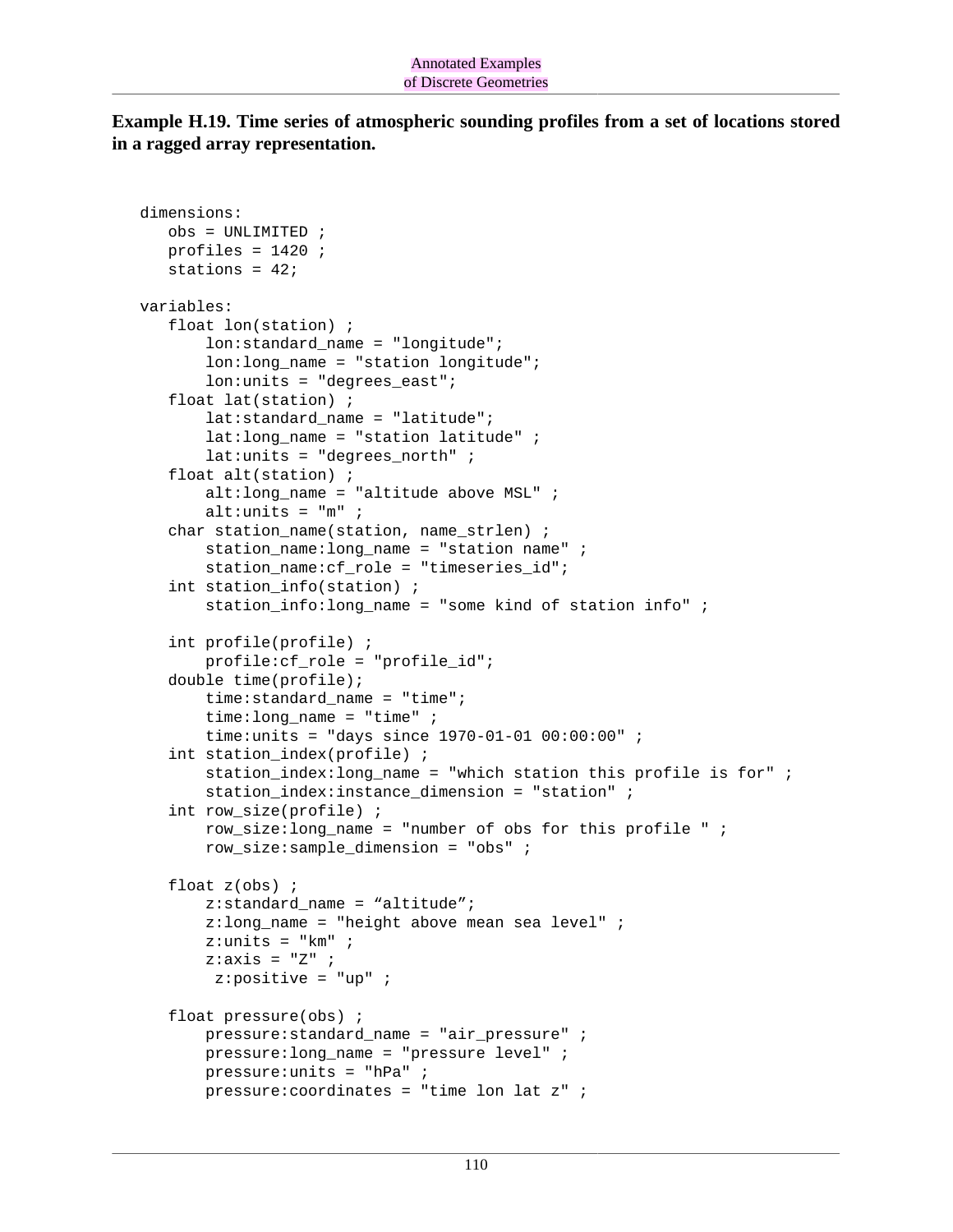```
 float temperature(obs) ; 
      temperature: standard name = "surface temperature" ;
       temperature:long_name = "skin temperature" ;
       temperature:units = "Celsius" ;
       temperature:coordinates = "time lon lat z" ;
   float humidity(obs) ; 
      humidity: standard name = "relative humidity" ;
       humidity:long_name = "relative humidity" ;
      humidity: units = " ;
      humidity: coordinates = "time lon lat z" ;
attributes:
   :featureType = "timeSeriesProfile";
```
The pressure(o), temperature(o), and humidity(o) data for element o of profile p at station i are associated with the coordinate values time $(p)$ ,  $z(0)$ ,  $lat(i)$ , and  $lon(i)$ .

The index variable (station\_index) is identified by having an attribute with name of instance\_dimension whose value is the instance dimension name (station in this example). The index variable must have the profile dimension as its sole dimension, and must be type integer. Each value in the index variable is the zero-based station index that the profile belongs to i.e. profile p belongs to station i=station\_index(p), as in section H.2.5.

The count variable (row\_size) contains the number of elements for each profile, which must be written contiguously. The count variable is identified by having an attribute with name sample\_dimension whose value is the sample dimension (obs in this example) being counted. It must have the profile dimension as its sole dimension, and must be type integer. The number of elements in profile p is recorded in row\_size(p), as in section H.2.4. The sample dimension need not be the netCDF unlimited dimension, though it commonly is.

# **H.6. Trajectory of Profiles**

When profiles are taken along a trajectory, one gets a collection of profiles called a trajectoryProfile. A data variable may contain a collection of such trajectoryProfile features, one feature per trajectory. The instance dimension in the case of a trajectoryProfile is also referred to as the **trajectory dimension**. The instance variables, which have just this dimension, are also referred to as **trajectory variables** and are considered to contain information describing the trajectories. The trajectory variables may contain missing values. This allows one to reserve space for additional trajectories that may be added at a later time, as discussed in section 9.6. TrajectoryProfiles are more complicated than trajectories because there are two element dimensions. Each trajectory has a number of profiles as its elements, and each profile has a number of data from various levels as its elements. It is strongly recommended that there always be a variable (of any data type) with the profile dimension and the cf\_role attribute "profile\_id", whose values uniquely identify the profiles.

#### **H.6.1. Multidimensional array representation of trajectory profiles**

If there are the same number of profiles for all trajectories, and the same number of vertical levels for every profile, one can use the multidimensional representation: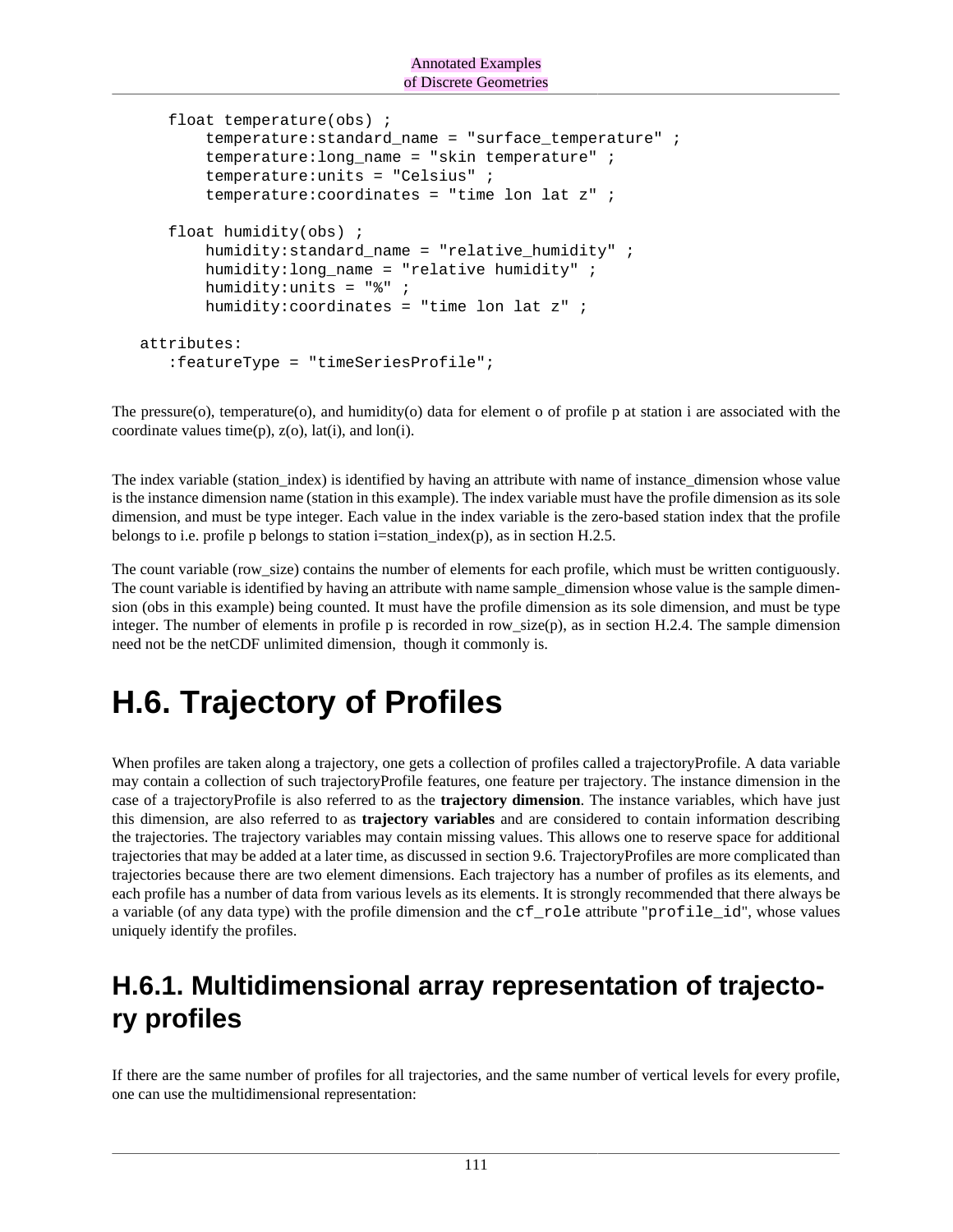**Example H.20. Time series of atmospheric sounding profiles along a set of trajectories stored in a multidimensional array representation.**

```
 dimensions:
  trajectory = 22 ;
  profile = 33;z = 42 ;
variables:
   int trajectory (trajectory ) ;
       trajectory:cf_role = "trajectory_id" ;
   float lon(trajectory, profile) ; 
       lon:standard_name = "longitude";
       lon:units = "degrees_east";
   float lat(trajectory, profile) ; 
      lat:standard name = "latitude";
       lat:long_name = "station latitude" ;
       lat:units = "degrees_north" ;
   float alt(trajectory, profile , z) ; 
      alt: standard name = "altitude";
      alt:long_name = "height above mean sea level"alt: units = "km" ;
      alt: positive = "up" ;
      alt: axis = "Z" ;
   double time(trajectory, profile ) ; 
      time: standard name = "time";
      time:long_name = "time of measurement" time:units = "days since 1970-01-01 00:00:00" ;
       time:missing_value = -999.9;
   float pressure(trajectory, profile , z) ; 
       pressure:standard_name = "air_pressure" ;
       pressure:long_name = "pressure level" ;
       pressure:units = "hPa" ;
       pressure:coordinates = "time lon lat alt" ;
   float temperature(trajectory, profile , z) ; 
       temperature:standard_name = "surface_temperature" ;
       temperature:long_name = "skin temperature" ;
       temperature:units = "Celsius" ;
      temperature: coordinates = "time lon lat at alt" float humidity(trajectory, profile , z) ; 
       humidity:standard_name = "relative_humidity" ;
       humidity:long_name = "relative humidity" ;
       humidity:units = "%" ;
       humidity:coordinates = "time lon lat alt" ;
```
attributes: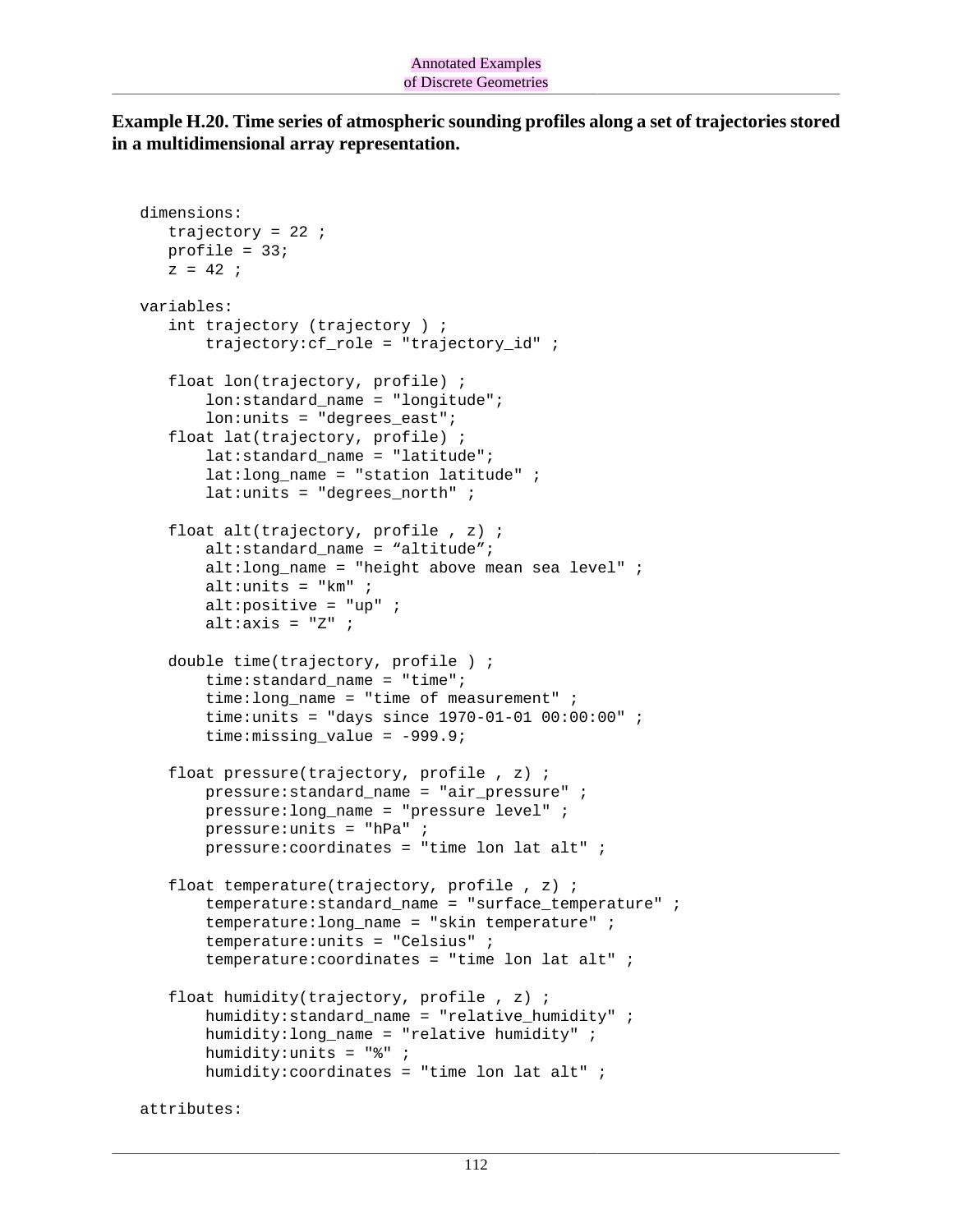:featureType = "trajectoryProfile";

The pressure(i,p,o), temperature(i,p,o), and humidity(i,p,o) data for element o of profile p along trajectory i are associated with the coordinate values time(i,p),  $alt(i,p,o)$ ,  $lat(i,p)$ , and  $lon(i,p)$ . Any of the three dimensions could be the netCDF unlimited dimension, if it might be useful to be able enlarge it.

If all of the profiles along any given trajectory have the same set of vertical coordinates values, the vertical auxiliary coordinate variable could be dimensioned alt(trajectory, z). If all the profiles have the same set of vertical coordinates, the vertical auxiliary coordinate variable could be one-dimensional alt(z), or replaced by a one-dimensional coordinate variable z(z), provided the values are ordered monotonically. In the latter case, listing the vertical coordinate variable in the coordinates attribute is optional.

If the profiles are taken along all the trajectories at the same set of times, the time auxiliary coordinate variable could be one-dimensional time(profile), or replaced by a one-dimensional coordinate variable time(time), where the size of the time dimension is now equal to the number of profiles along each trajectory. In the latter case, listing the time coordinate variable in the coordinates attribute is optional.

At the cost of some wasted space, the multidimensional array representation also allows one to have a variable number of profiles for different trajectories, and varying numbers of levels for different profiles. In these cases, any unused elements of the data and auxiliary coordinate variables must contain missing data values (section 9.6).

### **H.6.2. Profiles along a single trajectory**

If there is only one trajectory in the data variable, there is no need for the trajectory dimension:

**Example H.21. Time series of atmospheric sounding profiles along a trajectory stored in a multidimensional array representation.**

```
 dimensions:
  profile = 33;
  z = 42 ;
variables:
   int trajectory;
       trajectory:cf_role = "trajectory_id" ;
   float lon(profile) ; 
      lon: standard name = "longitude";
      lon:units = "degrees east";
   float lat(profile) ; 
       lat:standard_name = "latitude";
      lat:long name = "station latitude" ;
       lat:units = "degrees_north" ;
   float alt(profile, z) ; 
       alt:standard_name = "altitude";
```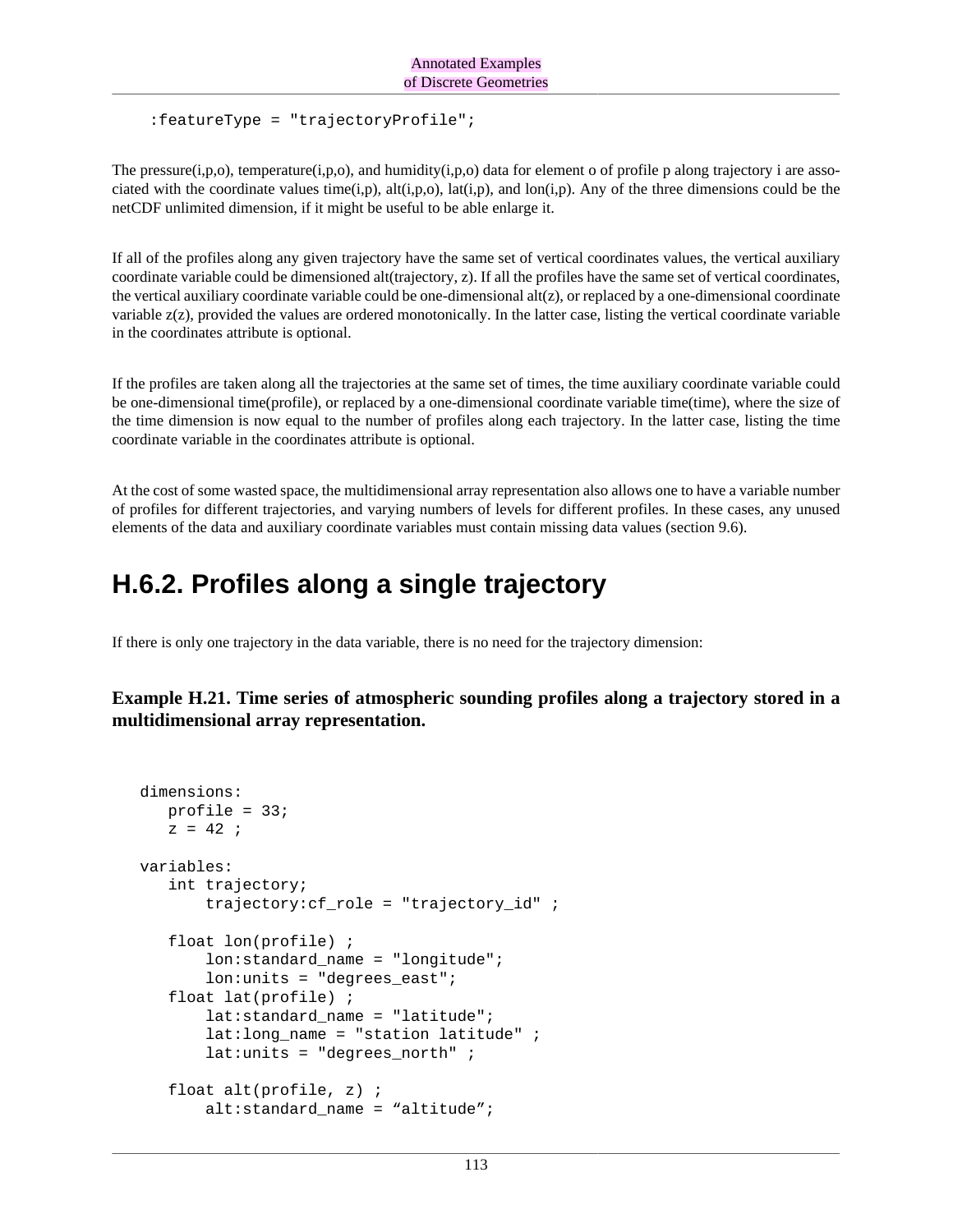```
alt:long_name = "height above mean sea level"alt: units = "km" ;
      alt: positive = "up" ;
       alt: axis = "Z" ;
   double time(profile ) ; 
       time:standard_name = "time";
      time: long name = "time of measurement" ;
       time:units = "days since 1970-01-01 00:00:00" ;
      time:missing_value = -999.9;
   float pressure(profile, z) ; 
      pressure: standard name = "air pressure" ;
       pressure:long_name = "pressure level" ;
       pressure:units = "hPa" ;
       pressure:coordinates = "time lon lat alt" ;
   float temperature(profile, z) ; 
      temperature: standard name = "surface temperature" itemperature: long name = "skin temperature" ;
       temperature:units = "Celsius" ;
       temperature:coordinates = "time lon lat alt" ;
   float humidity(profile, z) ; 
      humidity: standard name = "relative humidity" ;
      humidity: long name = "relative humidity" ;
       humidity:units = "%" ;
      humidity: coordinates = "time lon lat alt" i attributes:
 :featureType = "trajectoryProfile";
```
The pressure(p,o), temperature(p,o), and humidity(p,o) data for element o of profile p are associated with the coordinate values time(p), alt(p,o), lat(p), and lon(p). If all the profiles have the same set of vertical coordinates, the vertical auxiliary coordinate variable could be one-dimensional alt(z), or replaced by a one-dimensional coordinate variable  $z(z)$ , provided the values are ordered monotonically. In the latter case, listing the vertical coordinate variable in the coordinates attribute is optional.

### **H.6.3. Ragged array representation of trajectory profiles**

When the number of profiles and levels for each trajectory varies, one can use a ragged array representation. Each of the two element dimensions (along a projectory, within a profile) could in principle be stored either contiguous or indexed, but this convention supports only one of the four possible choices. This uses the contiguous ragged array representation for each profile (9.3.3), and the indexed ragged array representation to organise the profiles into time series (9.3.4). The canonical use case is when writing real-time data streams that contain profiles from many trajectories, arriving randomly, with the data for each entire profile written all at once.

#### **Example H.22. Time series of atmospheric sounding profiles along a set of trajectories stored in a ragged array representation.**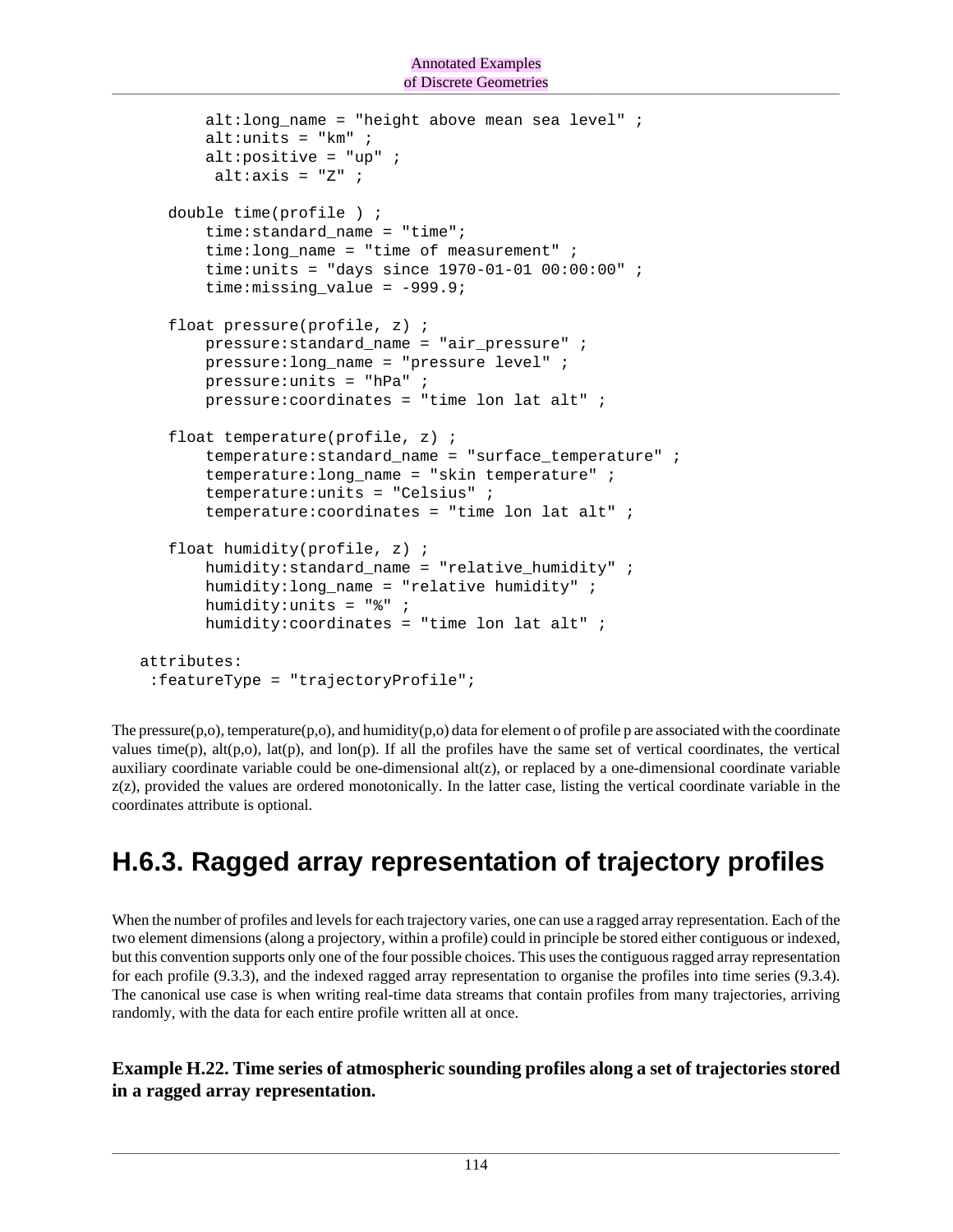```
 dimensions:
   obs = UNLIMITED ;
  profiles = 142 ;
  section = 3; variables:
   int trajectory(trajectory) ;
       section:standard_namecf_role = "trajectory_id" ;
   double time(profile); 
       time:standard_name = "time";
      time: long name = "time" ;
       time:units = "days since 1970-01-01 00:00:00" ;
   float lon(profile); 
       lon:standard_name = "longitude";
      lon: long name = "lonqitude" ;
       lon:units = "degrees_east" ;
   float lat(profile); 
      lat:standard name = "latitude";
       lat:long_name = "latitude" ;
       lat:units = "degrees_north" ; 
   int row_size(profile) ;
       row_size:long_name = "number of obs for this profile " ;
       row_size:sample_dimension = "obs" ;
  int trajectory index(profile) ;
       trajectory_index:long_name = "which trajectory this profile is for" ;
       trajectory_index:instance_dimension= "trajectory" ;
    float z(obs) ;
      z:standard name = "altitude";
       z:long_name = "height above mean sea level" ;
      z:units = "km" ;
      z: positive = "up" ;
      z:axis = "Z" ;
   float pressure(obs) ; 
       pressure:standard_name = "air_pressure" ;
       pressure:long_name = "pressure level" ;
       pressure:units = "hPa" ;
       pressure:coordinates = "time lon lat z" ;
   float temperature(obs) ; 
       temperature:standard_name = "surface_temperature" ;
       temperature:long_name = "skin temperature" ;
       temperature:units = "Celsius" ;
       temperature:coordinates = "time lon lat z" ;
   float humidity(obs) ; 
       humidity:standard_name = "relative_humidity" ;
       humidity:long_name = "relative humidity" ;
       humidity:units = "%" ;
       humidity:coordinates = "time lon lat z" ;
```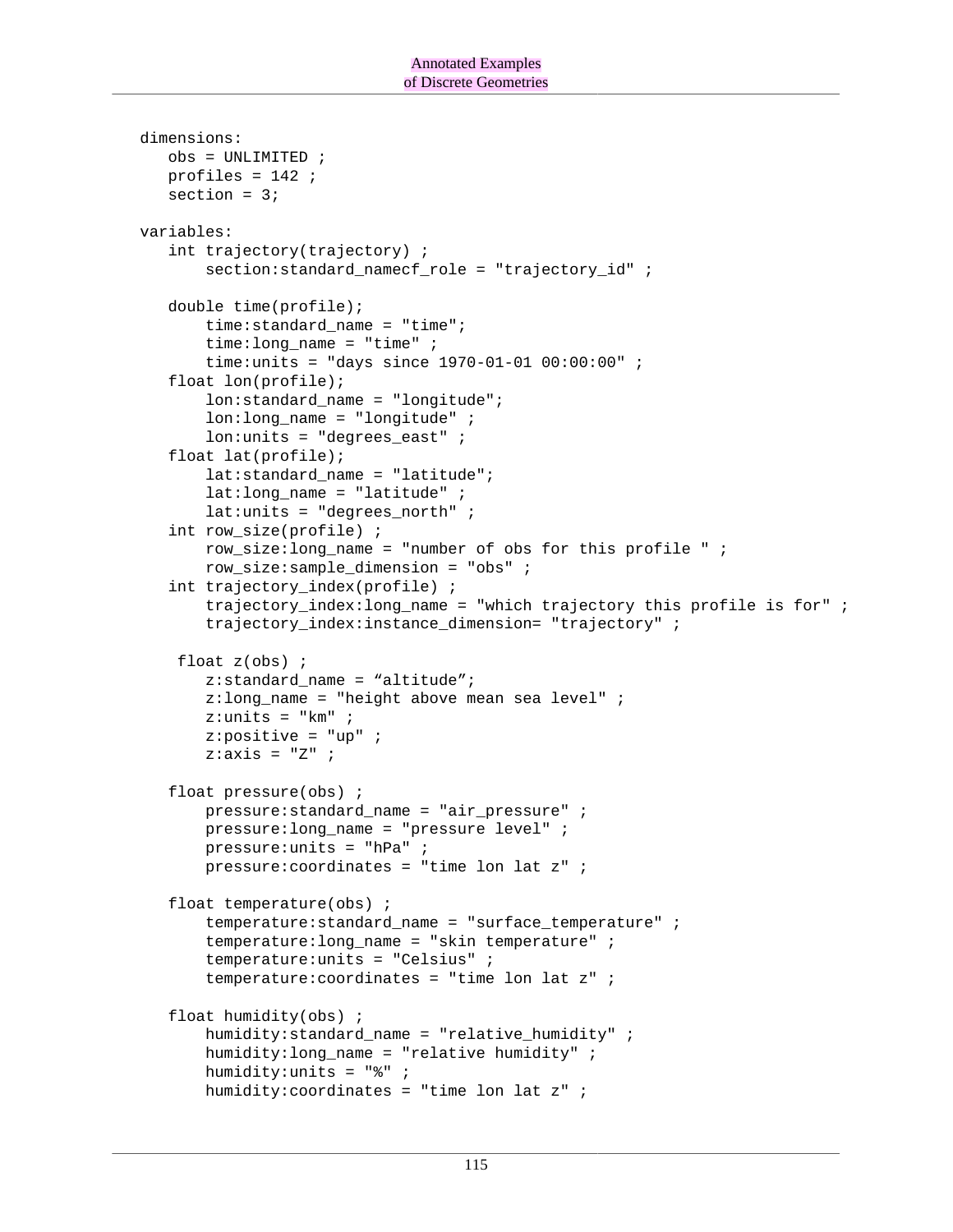```
 attributes:
   :featureType = "trajectoryProfile";
```
The pressure(o), temperature(o), and humidity(o) data for element o of profile p along trajectory i are associated with the coordinate values time(p),  $z(0)$ ,  $lat(p)$ , and  $lon(p)$ .

The index variable (trajectory index) is identified by having an attribute with name of instance dimension whose value is the instance dimension name (trajectory in this example). The index variable must have the profile dimension as its sole dimension, and must be type integer. Each value in the index variable is the zero-based trajectory index that the profile belongs to i.e. profile p belongs to trajectory i=trajectory\_index(p), as in section H.2.5.

The count variable (row\_size) contains the number of elements for each profile, which must be written contiguously. The count variable is identified by having an attribute with name sample\_dimension whose value is the sample dimension (obs in this example) being counted. It must have the profile dimension as its sole dimension, and must be type integer. The number of elements in profile p is recorded in row\_size(p), as in section H.2.4. The sample dimension need not be the netCDF unlimited dimension, though it commonly is.